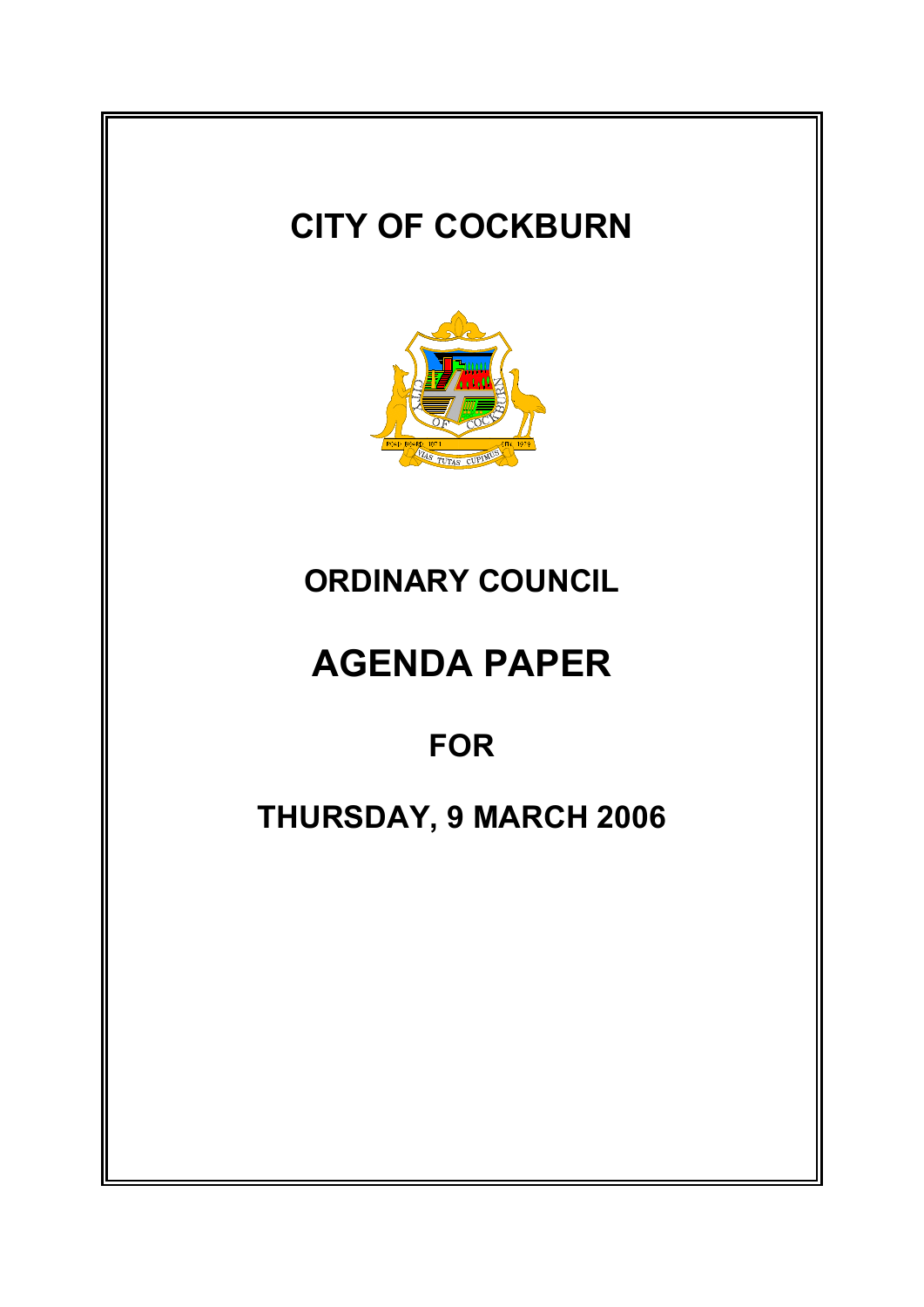# **CITY OF COCKBURN**

# **SUMMARY OF AGENDA TO BE PRESENTED TO THE ORDINARY COUNCIL MEETING TO BE HELD ON THURSDAY, 9 MARCH 2006 AT 7:00 PM**

# **Page**

 $\overline{\phantom{0}}$ 

| 1.             |                                                                                                                     |                                                                                                                                                            |  |  |  |  |
|----------------|---------------------------------------------------------------------------------------------------------------------|------------------------------------------------------------------------------------------------------------------------------------------------------------|--|--|--|--|
| 2.             | APPOINTMENT OF PRESIDING MEMBER (IF REQUIRED)  1                                                                    |                                                                                                                                                            |  |  |  |  |
| 3.             |                                                                                                                     | DISCLAIMER (TO BE READ ALOUD BY PRESIDING MEMBER) 1                                                                                                        |  |  |  |  |
| 4.             | ACKNOWLEDGEMENT OF RECEIPT OF WRITTEN DECLARATIONS OF<br>FINANCIAL INTERESTS AND CONFLICT OF INTEREST (BY PRESIDING |                                                                                                                                                            |  |  |  |  |
| 5.             |                                                                                                                     |                                                                                                                                                            |  |  |  |  |
| 6.             | ACTION TAKEN ON PREVIOUS PUBLIC QUESTIONS TAKEN ON                                                                  |                                                                                                                                                            |  |  |  |  |
| 7 <sub>1</sub> |                                                                                                                     |                                                                                                                                                            |  |  |  |  |
| 8.             |                                                                                                                     |                                                                                                                                                            |  |  |  |  |
|                | 8.1                                                                                                                 | (OCM 09/03/2006) - ORDINARY COUNCIL MEETING - 9                                                                                                            |  |  |  |  |
| 9.             |                                                                                                                     |                                                                                                                                                            |  |  |  |  |
| 10.            |                                                                                                                     |                                                                                                                                                            |  |  |  |  |
| 11.            | BUSINESS LEFT OVER FROM THE PREVIOUS MEETING (IF                                                                    |                                                                                                                                                            |  |  |  |  |
| 12.            | DECLARATION OF COUNCILLORS WHO HAVE NOT GIVEN DUE<br>CONSIDERATION TO MATTERS IN THE BUSINESS PAPER  2              |                                                                                                                                                            |  |  |  |  |
| 13.            |                                                                                                                     |                                                                                                                                                            |  |  |  |  |
|                | 13.1                                                                                                                | (OCM 09/03/2006) - LOCAL GOVERNMENT STATUTORY                                                                                                              |  |  |  |  |
|                | 13.2                                                                                                                | (OCM 09/03/2006) - MOTION - ANNUAL ELECTORS MEETING 31                                                                                                     |  |  |  |  |
|                | 13.3                                                                                                                | (OCM 09/03/2006) - MOTION - ANNUAL ELECTORS MEETING 31                                                                                                     |  |  |  |  |
|                | 13.4                                                                                                                | (OCM 09/03/2006) - MINUTES OF GRANTS AND DONATIONS<br>COMMITTEE MEETING 13 FEBRUARY 2006 (5930) (RA)                                                       |  |  |  |  |
|                | 13.5                                                                                                                | (OCM 09/03/2006) - DAYLIGHT SAVING - WESTERN AUSTRALIAN<br>LOCAL GOVERNMENT ASSOCIATION (1332) (RA) (ATTACH) 10                                            |  |  |  |  |
|                | 13.6                                                                                                                | (OCM 09/03/2006) - MOTION - ANNUAL ELECTORS MEETING 31<br>JANUARY 2006 - ANCILLARY ACCOMMODATION - LOT 5<br>FAWCETT ROAD, MUNSTER - OWNER: MP & RJ O'BRIEN |  |  |  |  |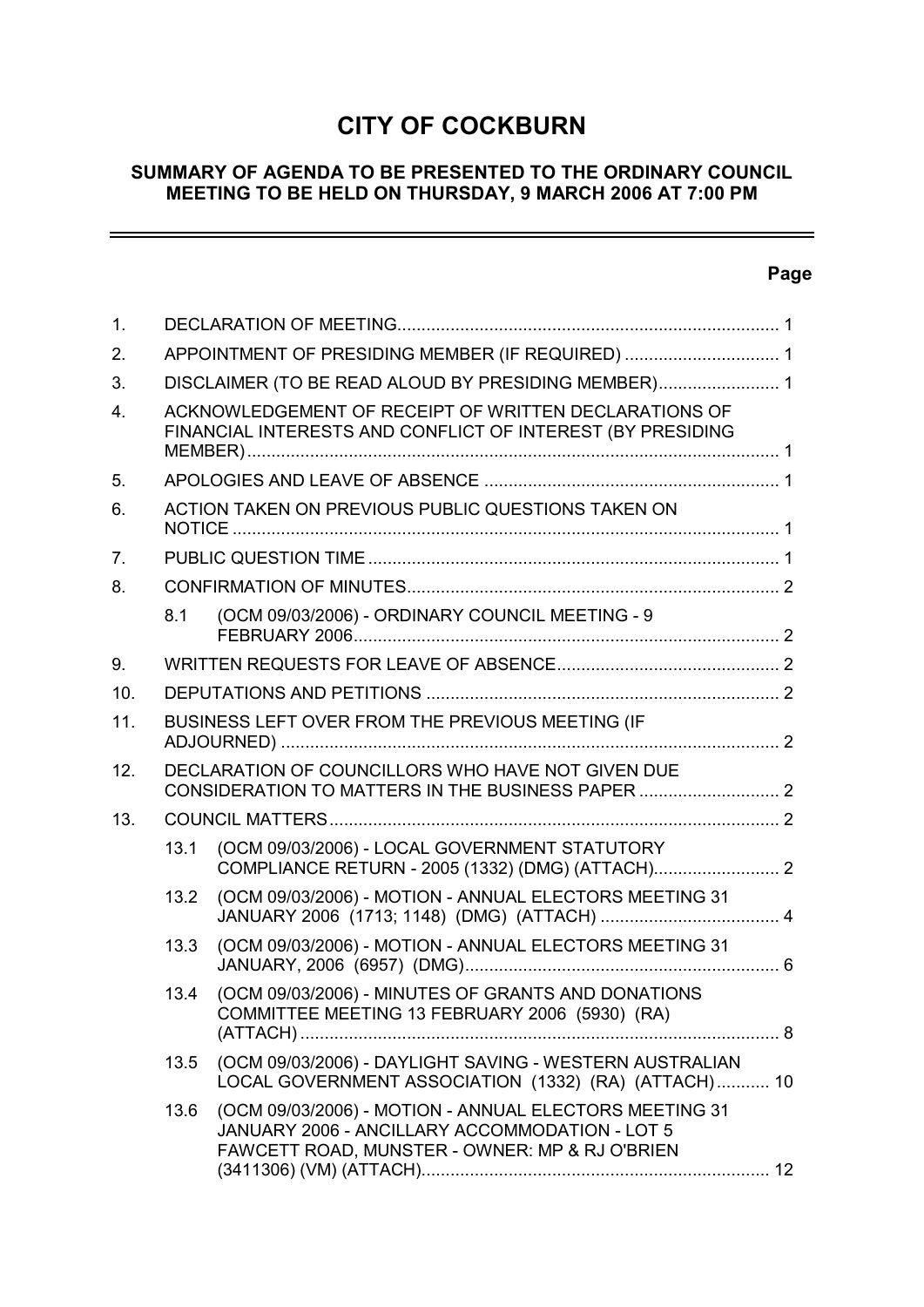|     |                                                    | 13.7 (OCM 09/03/2006) - DELEGATED AUTHORITIES, POLICIES AND<br>POSITION STATEMENTS COMMITTEE MEETING MINUTES 21                                                                                                       |  |  |
|-----|----------------------------------------------------|-----------------------------------------------------------------------------------------------------------------------------------------------------------------------------------------------------------------------|--|--|
| 14. |                                                    |                                                                                                                                                                                                                       |  |  |
|     | 14.1                                               | (OCM 09/03/2006) - FINAL ADOPTION - AMENDMENT NO. 31 -<br>DOWN CODING OF RESIDENTIAL DENSITIES FROM<br>RESIDENTIAL R30 TO R20 DENSITY CODE - PACKHAM<br>DEVELOPMENT AREA NO. 1 - OWNERS: VARIOUS - APPLICANT:         |  |  |
|     | 14.2                                               | (OCM 09/03/2006) - PROPOSED STRUCTURE PLAN - LOTS 768,<br>778, 779 AND 780 HAMMOND ROAD, SUCCESS - OWNERS:<br>VARIOUS - APPLICANT: KOLTASZ SMITH (9676) (MD) (ATTACH) 29                                              |  |  |
|     | 14.3                                               | (OCM 09/03/2006) - SATELLITE DISH - LOT 550; 68 BARRINGTON<br>STREET, SPEARWOOD - OWNER/APPLICANT: J & M MONTES                                                                                                       |  |  |
|     | 14.4                                               | (OCM 09/03/2006) - PROPOSED HOME OCCUPATION (BED AND<br>BREAKFAST) - STRATA LOT 2; NO. 11A BEACH ROAD, COOGEE<br>- OWNER/APPLICANT: IM & JT CHISHOLM (3317912) (SS)                                                   |  |  |
|     | 14.5                                               | (OCM 09/03/2006) - PROPOSED SUBDIVISION - 'P' SITE<br>CLASSIFICATION - LOT 1; 7 FLORIZEL STREET, COOLBELLUP -<br>OWNER: DEPARTMENT OF HOUSING AND WORKS -<br>APPLICANT: THE PLANNING GROUP (130186) (VM) (ATTACH) 42  |  |  |
|     | 14.6                                               | (OCM 09/03/2006) - TOWN OF KWINANA DISTRICT STRUCTURE<br>PLAN (EASTERN RESIDENTIAL INTENSIFICATION CONCEPT) -<br>LAND SOUTH OF ROWLEY ROAD (FREEWAY CORRIDOR) IN<br>THE TOWN OF KWINANA ABUTTING THE CITY OF COCKBURN |  |  |
| 15. | FINANCE AND CORPORATE SERVICES DIVISION ISSUES  59 |                                                                                                                                                                                                                       |  |  |
|     | 15.1                                               | (OCM 09/03/2006) - LIST OF CREDITORS PAID (5605) (KL)                                                                                                                                                                 |  |  |
|     |                                                    | 15.2 (OCM 09/03/2006) - STATEMENT OF FINANCIAL ACTIVITY -                                                                                                                                                             |  |  |
| 16. |                                                    |                                                                                                                                                                                                                       |  |  |
|     | 16.1                                               | (OCM 09/03/2006) - BERRIGAN DRIVE - TEMPORARY CLOSURE                                                                                                                                                                 |  |  |
|     | 16.2                                               | (OCM 09/03/2006) - ADDITION OF COCKBURN ROAD TO THE<br>MRWA NOTICE AND NETWORK HEAVY VEHICLE PERMIT                                                                                                                   |  |  |
|     | 16.3                                               | (OCM 09/03/2006) - ROAD AND PEDESTRIAN TREATMENT FOR<br>ROCKINGHAM ROAD BETWEEN STARLING STREET AND LEDA                                                                                                              |  |  |
| 17. |                                                    |                                                                                                                                                                                                                       |  |  |
|     | 17.1                                               | (OCM 09/03/2006) - HOPE ROAD, BIBRA LAKE BUILDINGS                                                                                                                                                                    |  |  |
|     |                                                    | 17.2 (OCM 09/03/2006) - YANGEBUP SKATEPARK AT MILGUN                                                                                                                                                                  |  |  |
|     |                                                    |                                                                                                                                                                                                                       |  |  |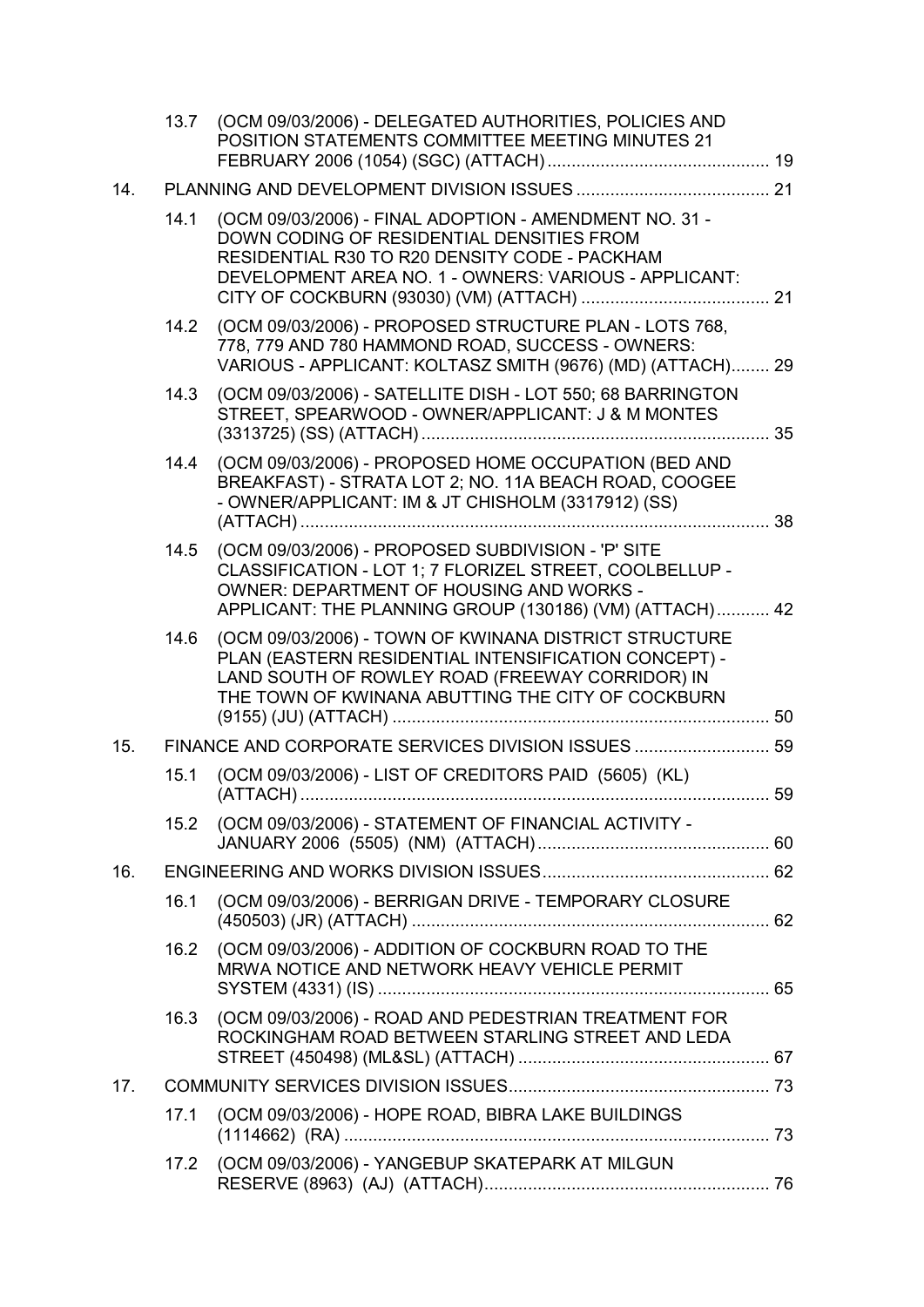|     | 17.3 (OCM 09/03/2006) - LOT 7 - COCKBURN CENTRAL FACILITIES                                                       |  |
|-----|-------------------------------------------------------------------------------------------------------------------|--|
|     | 17.4 (OCM 09/03/2006) - FESA RECOMMENDED EMERGENCY<br>SERVICES LEVY (ESL) REALIGNMENT (IGA/021) (SH) (ATTACH)  92 |  |
| 18. |                                                                                                                   |  |
| 19. | MOTIONS OF WHICH PREVIOUS NOTICE HAS BEEN GIVEN  94                                                               |  |
| 20. | NOTICES OF MOTION GIVEN AT THE MEETING FOR CONSIDERATION                                                          |  |
| 21. | NEW BUSINESS OF AN URGENT NATURE INTRODUCED BY                                                                    |  |
| 22. | MATTERS TO BE NOTED FOR INVESTIGATION, WITHOUT DEBATE 94                                                          |  |
| 23. |                                                                                                                   |  |
| 24. | RESOLUTION OF COMPLIANCE (SECTION 3.18(3), LOCAL                                                                  |  |
| 25. |                                                                                                                   |  |
|     |                                                                                                                   |  |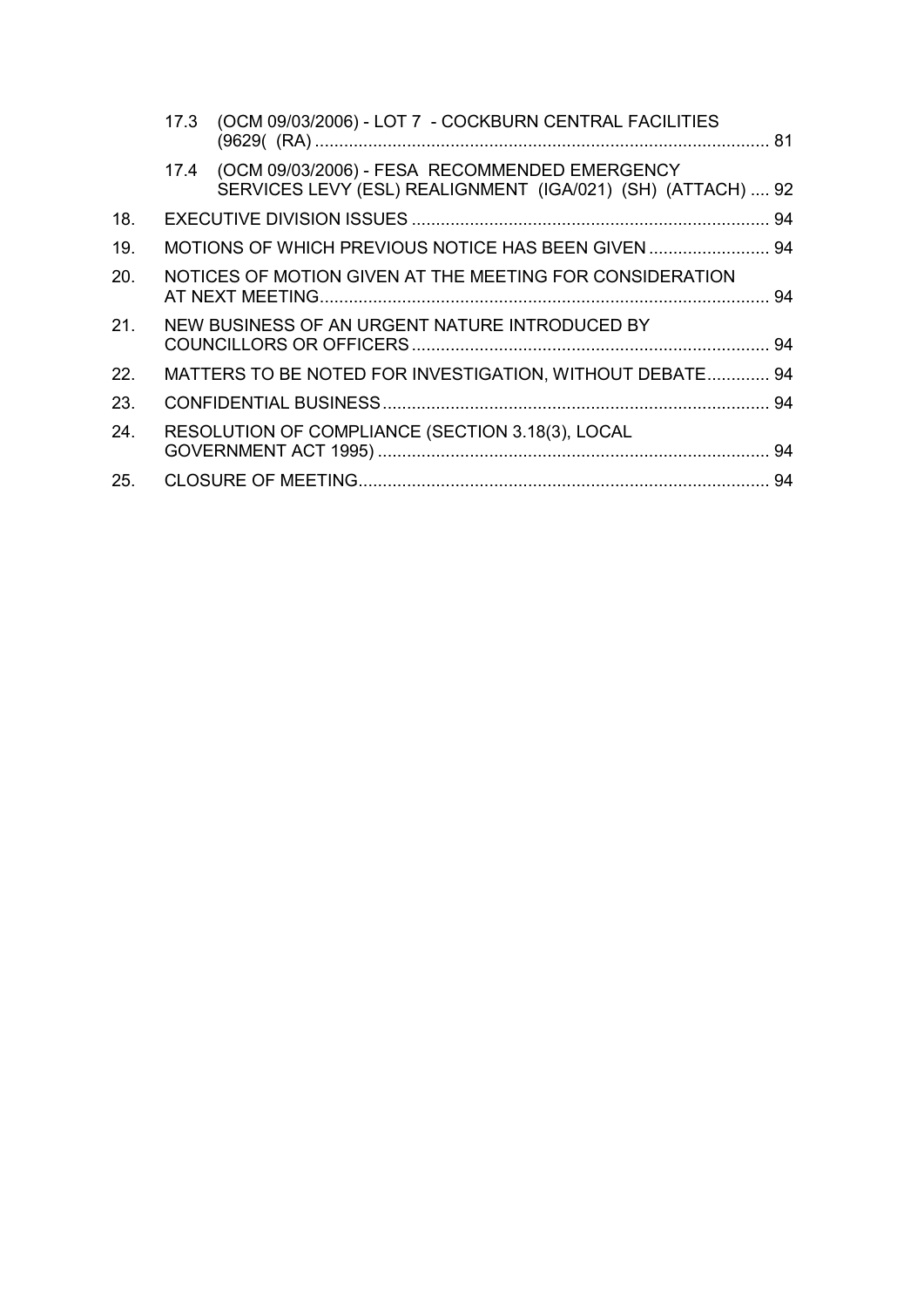# **CITY OF COCKBURN**

# **AGENDA TO BE PRESENTED TO THE ORDINARY COUNCIL MEETING TO BE HELD ON THURSDAY, 9 MARCH 2006 AT 7:00 PM**

# **1. DECLARATION OF MEETING**

#### **2. APPOINTMENT OF PRESIDING MEMBER (If required)**

#### **3. DISCLAIMER (To be read aloud by Presiding Member)**

Members of the public, who attend Council Meetings, should not act immediately on anything they hear at the Meetings, without first seeking clarification of Council's position. Persons are advised to wait for written advice from the Council prior to taking action on any matter that they may have before Council.

#### **4. ACKNOWLEDGEMENT OF RECEIPT OF WRITTEN DECLARATIONS OF FINANCIAL INTERESTS AND CONFLICT OF INTEREST (by Presiding Member)**

Nil

#### **5. APOLOGIES AND LEAVE OF ABSENCE**

Nil

#### **6. ACTION TAKEN ON PREVIOUS PUBLIC QUESTIONS TAKEN ON NOTICE**

Nil

#### **7. PUBLIC QUESTION TIME**

Nil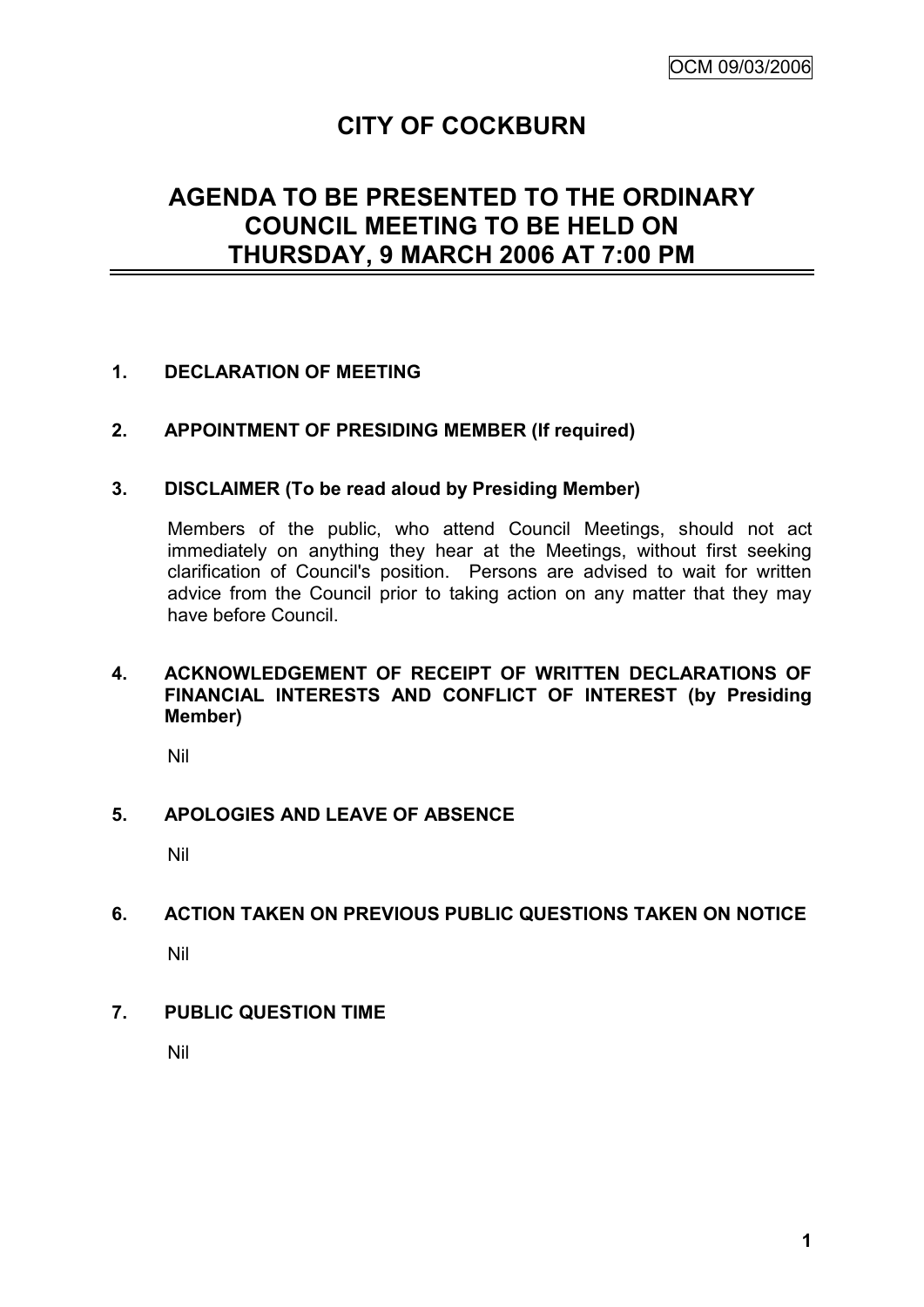# **8. CONFIRMATION OF MINUTES**

# **8.1 (OCM 09/03/2006) - ORDINARY COUNCIL MEETING - 9 FEBRUARY 2006**

#### **RECOMMENDATION**

That Council adopt the Minutes of the Ordinary Council Meeting held on Thursday, 9 February 2005, as a true and accurate record.

# **COUNCIL DECISION**

# **9. WRITTEN REQUESTS FOR LEAVE OF ABSENCE**

Nil

# **10. DEPUTATIONS AND PETITIONS**

Nil

#### **11. BUSINESS LEFT OVER FROM THE PREVIOUS MEETING (If adjourned)**

Nil

# **12. DECLARATION OF COUNCILLORS WHO HAVE NOT GIVEN DUE CONSIDERATION TO MATTERS IN THE BUSINESS PAPER**

Nil

# **13. COUNCIL MATTERS**

**13.1 (OCM 09/03/2006) - LOCAL GOVERNMENT STATUTORY COMPLIANCE RETURN - 2005 (1332) (DMG) (ATTACH)**

# **RECOMMENDATION**

That Council adopt the Local Government Compliance Audit return for the period 1 January 2005 to 31 December 2005 as presented.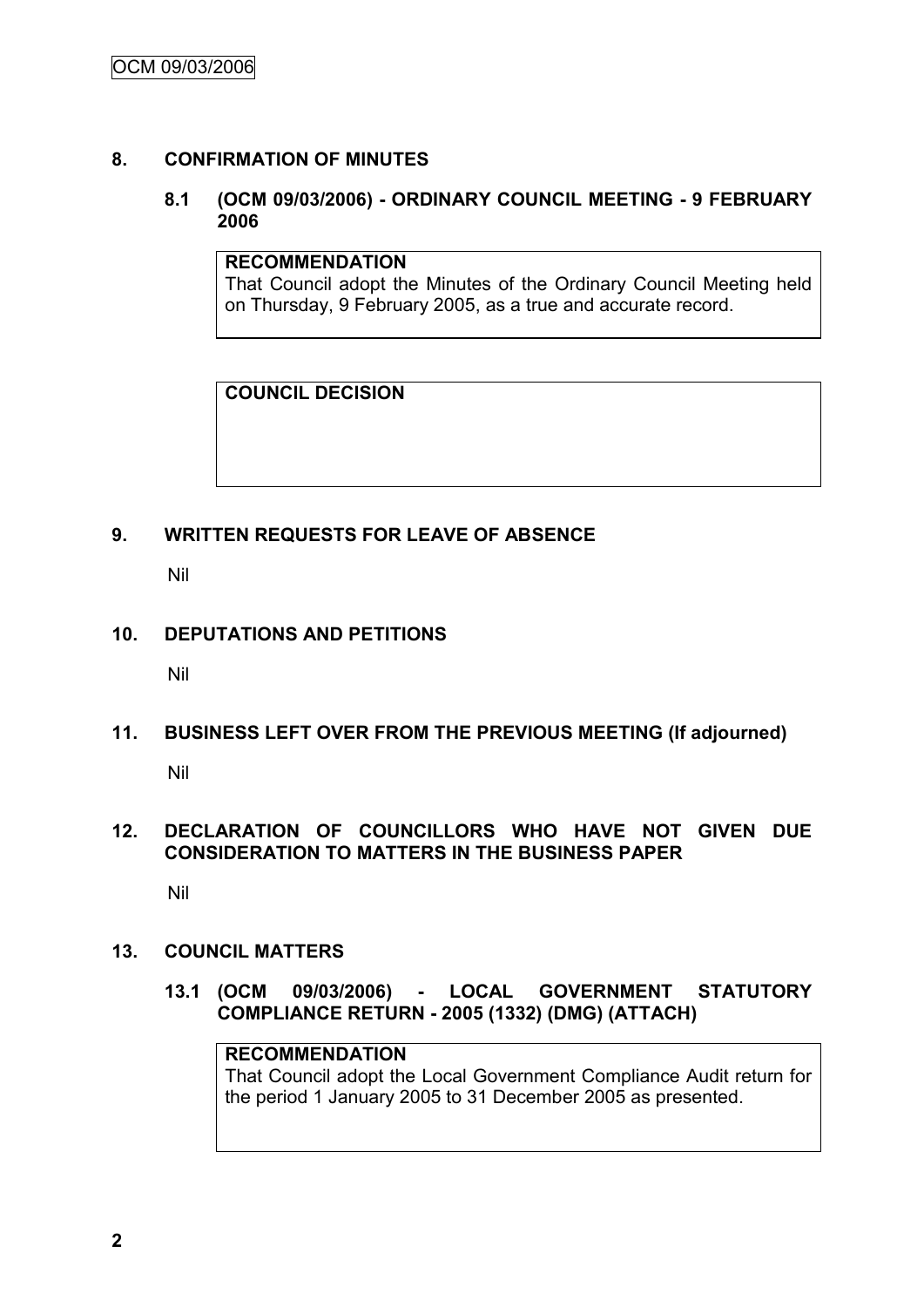# **COUNCIL DECISION**

# **Background**

# **Submission**

Since 2000, completion of this Return has been mandatory for all local governments in this state.

#### **Submission**

To adopt the Return in its submitted form.

# **Report**

The annual Compliance Audit Return is to be presented to, and adopted by, a meeting of Council.

Following adoption by Council, a certified copy of the Return, signed by the Mayor and Chief Executive Officer, along with a copy of the relevant section of the Council Minutes, is required to be submitted to the Director General, Department of Local Government and Regional Development.

The Return indicates a conformity rating of 99% for the year.

One item of non compliance was noted relating to notices of special Council meetings not always specifying the purpose of the meeting. This matter has since been rectified.

# **Strategic Plan/Policy Implications**

Key Result Area "Managing your City' refers.

# **Budget/Financial Implications**

N/A

# **Legal Implications**

Local Government (Audit) Amendment Regulations, 1999 (Regs 14 & 15) refer.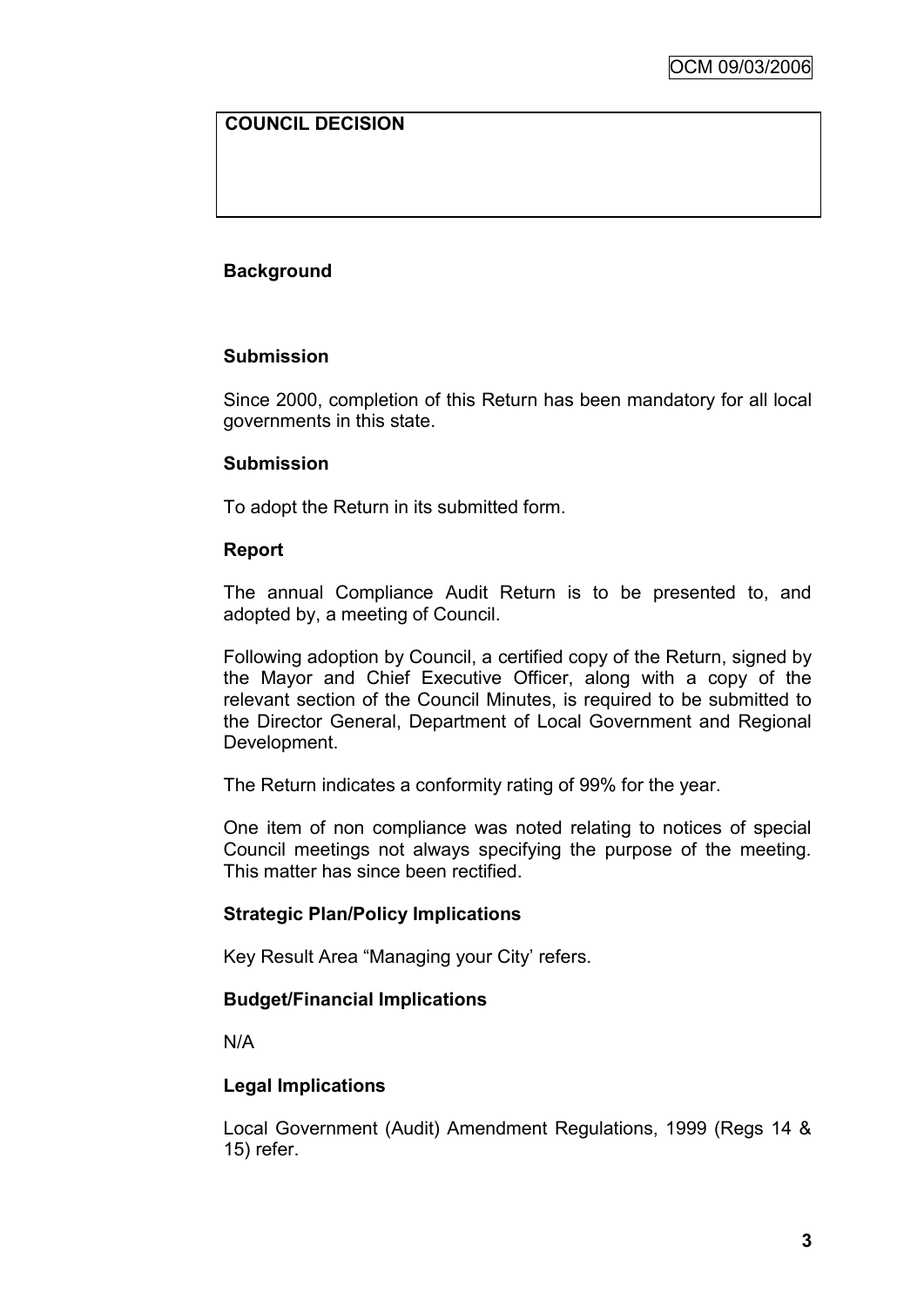# **Community Consultation**

N/A

# **Attachment(s)**

2005 Compliance Audit Return.

# **Advice to Proponent(s)/Applicant**

N/A

# **Implications of Section 3.18(3) Local Government Act, 1995**

Nil.

# **13.2 (OCM 09/03/2006) - MOTION - ANNUAL ELECTORS MEETING 31 JANUARY 2006 (1713; 1148) (DMG) (ATTACH)**

## **RECOMMENDATION**

That Council resolves not to amend its Standing Orders as proposed by the motion carried at the Annual Electors Meeting conducted on 31 January 2006.

# **COUNCIL DECISION**

# **Background**

At the Annual Electors Meeting conducted on 31 January 2006, the following motion was carried:-

*"That Council debate openly and reconsider the recent changes to Standing Orders regarding Public Question Time, and in response to electors wishes shown tonight, remove the new clauses at items 4.4 (1) 2 and 4 which refer to "subject to time restraints-etc."*

As it is a requirement for resolutions of Electors Meetings to be considered by Council as soon as practicable following their adoption, the matter is now presented for deliberation by Council.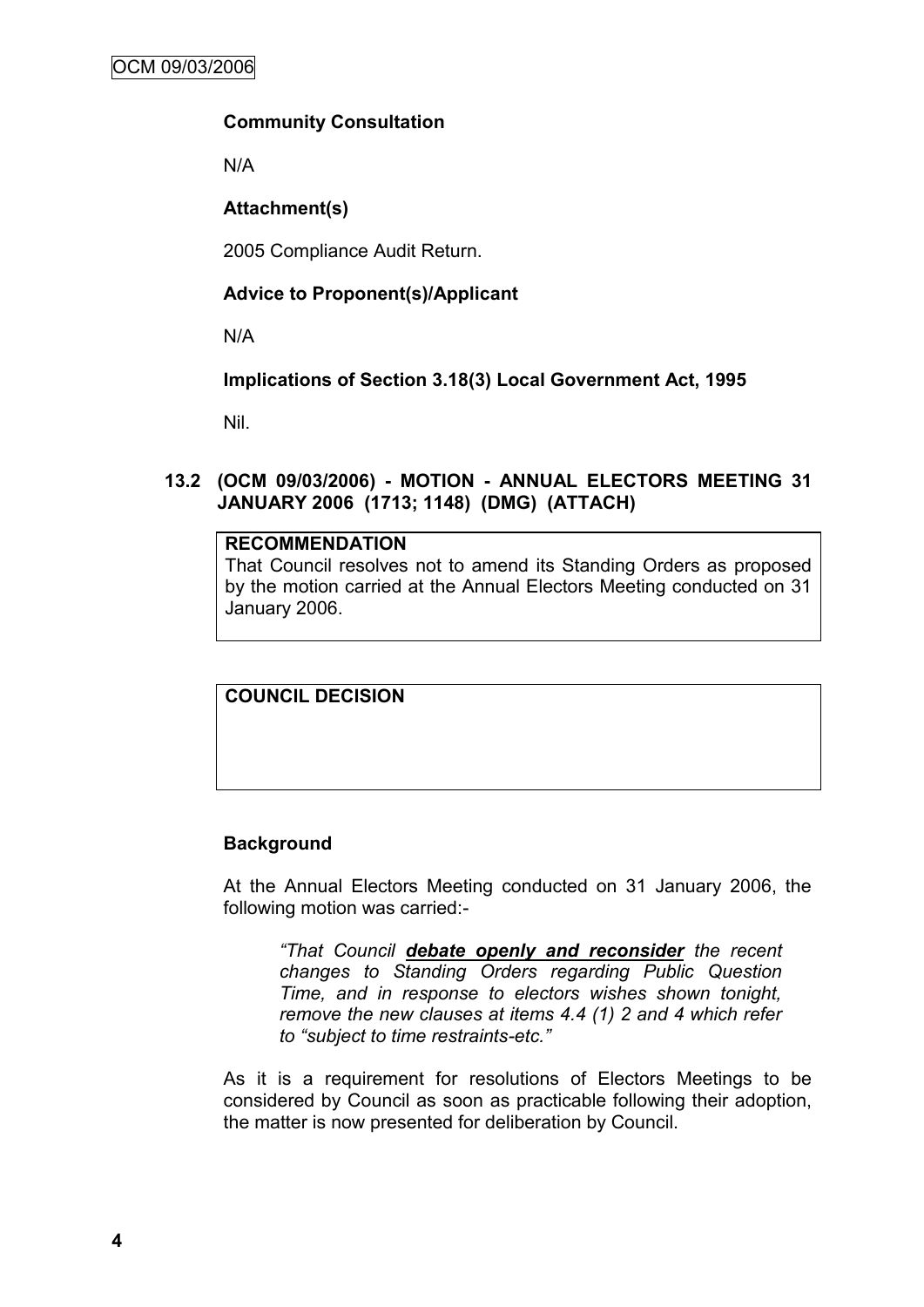# **Submission**

N/A

# **Report**

The resolution carried at the Electors Meeting seeks to remove clauses 4.4(1), 2 and 4 from the Standing Orders amendment adopted in November, 2005.

In relation to sub-clause 2, the amendment removed mention of "Council or Committee" extending Public Question Time by resolution and substituted reference to the presiding member being given this authority. This conforms with Regulation 7 of the Local Government (Administration) Regulations which enabled the presiding member, or the majority of members present at the meeting, to determine the procedures applicable to Public Question Time, subject to a minimum period of 15 minutes being allocated and the public being given an equal and fair opportunity to ask a question.

These conditions are adequately covered by the protocols accepted by Council, which establishes a priority hierarchy for members of the public wishing to submit questions to meetings of Council.

As both the protocols established and the statutory requirement imposed by the Regulations provide sufficient flexibility for the administration of Public Question Time, it is not recommended that sub-clause 2 be removed or amended.

Sub-clause 4 was not affected by the November 2005, amendment and, as previously mentioned in this report, is adequately covered by Council"s accepted protocols and statutory requirements. Accordingly, no changes to this sub-clause are recommended.

For the preceding reasons, it is recommended that Council take no action to pursue the resolution passed at the Annual Electors Meeting on 31 January 2006, relative to this matter.

#### **Strategic Plan/Policy Implications**

Key Result Area "Managing Your City" refers.

#### **Budget/Financial Implications**

N/A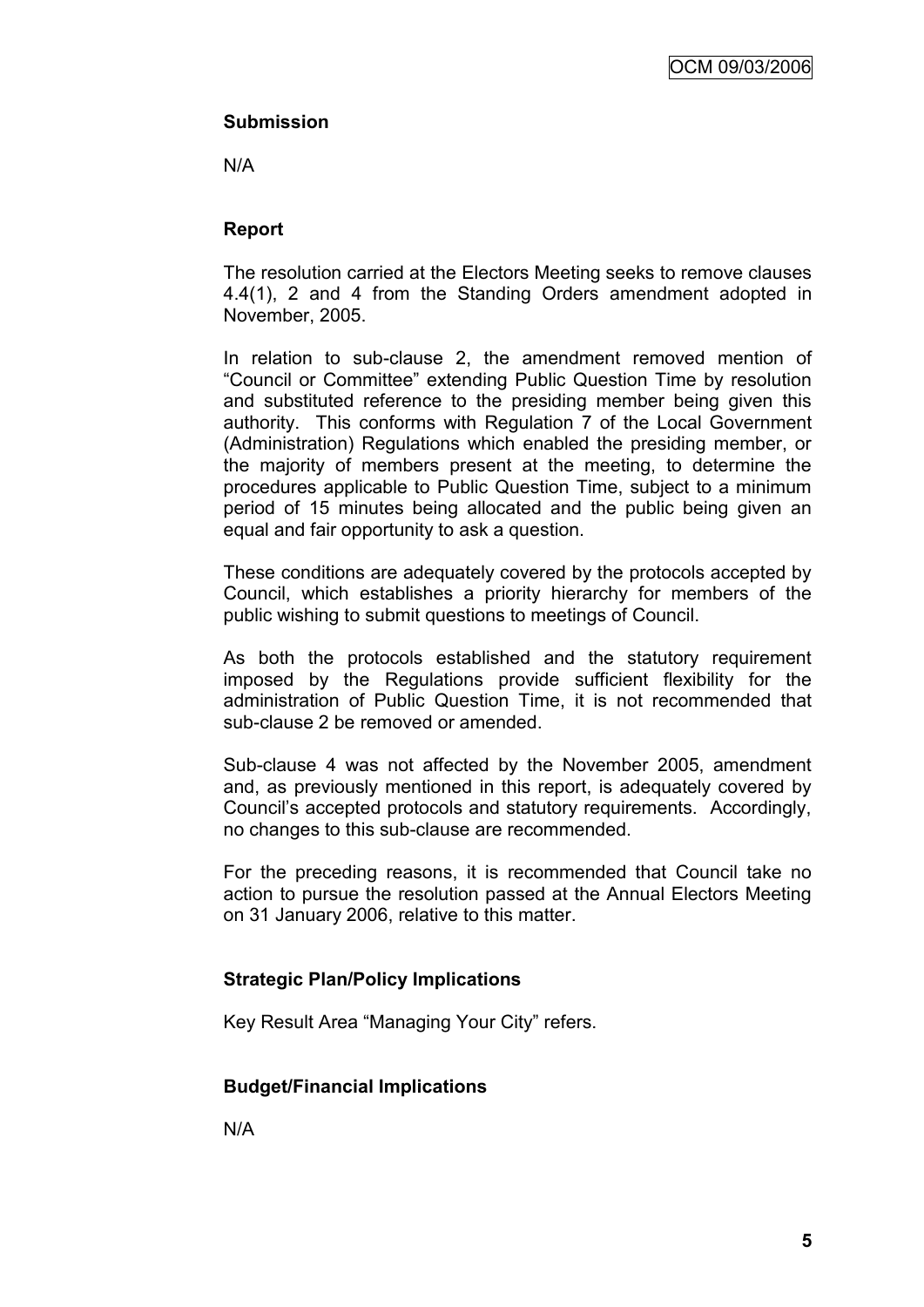# **Legal Implications**

- Regulation 7 of the Local Government (Administration) Regulations refers.
- Section 5.33 of the Local Government Act 1995, refers.

# **Community Consultation**

N/A

# **Attachment(s)**

- 1. Extract from Council"s Standing Orders Local Law (sec 4.4(1) 2 and 4)
- 2. Copy of Council Report adopted by Council on 10 November 2005.

# **Advice to Proponent(s)/Submissioners**

Proponent of the motion carried at the Electors Meeting has been advised that the matter will be considered at the Council Meeting to be conducted on 9 March 2006.

# **Implications of Section 3.18(3) Local Government Act, 1995**

Nil.

# **13.3 (OCM 09/03/2006) - MOTION - ANNUAL ELECTORS MEETING 31 JANUARY, 2006 (6957) (DMG)**

# **RECOMMENDATION**

That Council considers the construction of a Senior Citizens Centre in the District in the context of its overall 10 year Capital Works Programme, to be determined in conjunction with the Strategic Planning exercise currently being undertaken.

#### **COUNCIL DECISION**

#### **Background**

At the Annual Electors Meeting conducted on 31 January, 2006, the following motion was carried.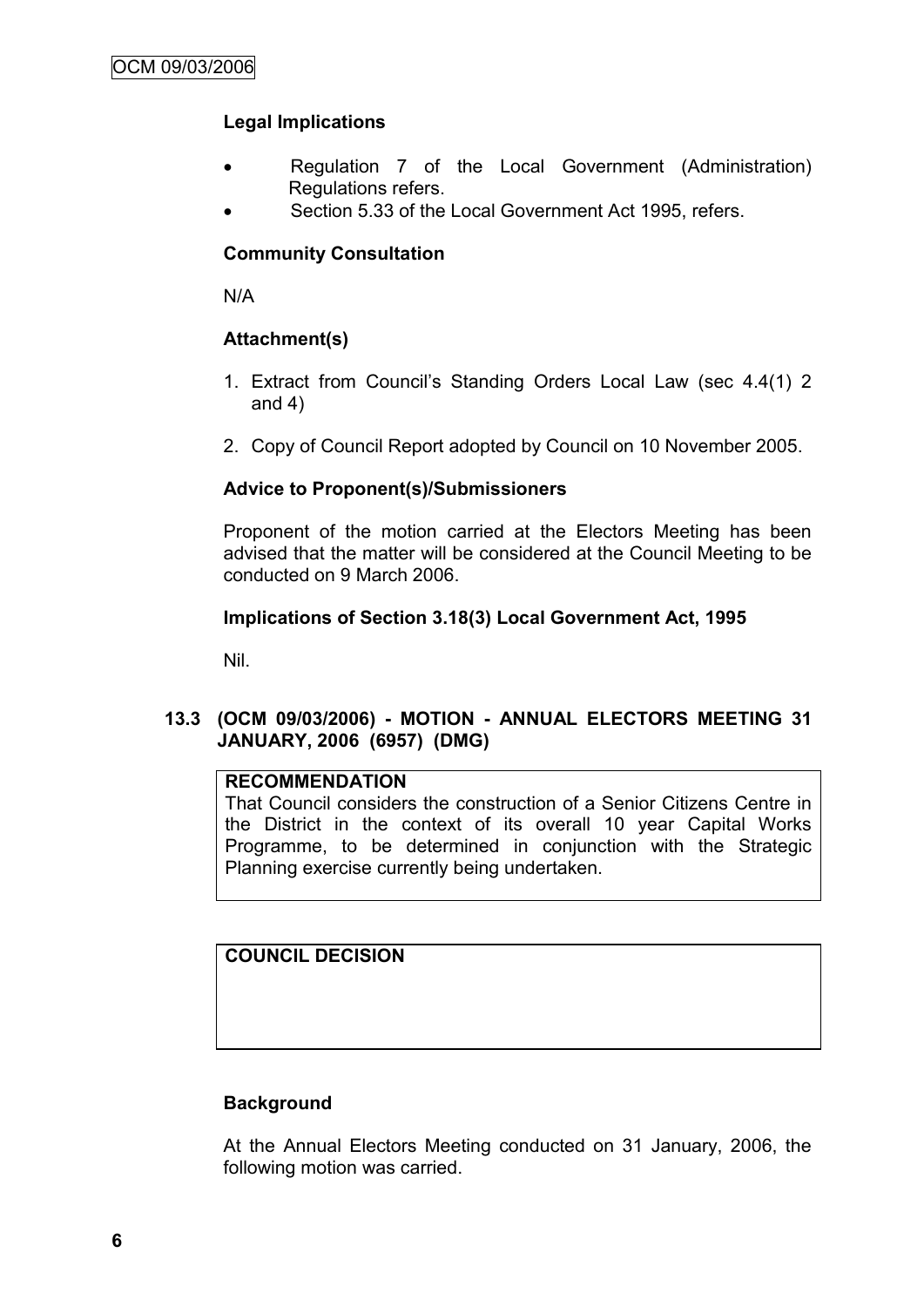*"that the City of Cockburn consider the construction of a senior centre and that it be at a location that is well serviced by public transport."*

As it is a requirement, in accordance with sec. 5.33 of the Local Government Act, 1995, for all motions carried at an Electors Meeting to be considered by Council as soon as practicable thereafter, the matter is now presented for determination.

#### **Submission**

N/A

#### **Report**

Council is currently undertaking a review of its strategic direction for the period 2006-2016. An outcome of this process will be the production of an infrastructure Capital Works Programme, together with a funding plan and construction timetable.

Council will be required to identify and prioritise its infrastructure Capital Works Programme and mechanisms by which the identified projects can be funded and within a specified timeframe.

To consider individual projects in isolation of this process is not recommended as it represents an ad hoc approach and is extraneous to the strategic approach being followed.

For the preceding reasons, it is recommended that Council takes no action to independently pursue the resolution passed at the Annual Electors meeting on 31 January, 2006, relative to this matter.

It is considered more appropriate for the intent of motions to be considered in a broader strategic context, in conjunction with the City"s overall future infrastructure development.

#### **Strategic Plan/Policy Implications**

Key Result Area "Managing Your City" refers.

#### **Budget/Financial Implications**

No funds have currently been allocated for the construction of a Seniors Centre in Council"s forward Financial Plan.

#### **Legal Implications**

Sec. 5.33 of the Local Government Act, 1995, refers.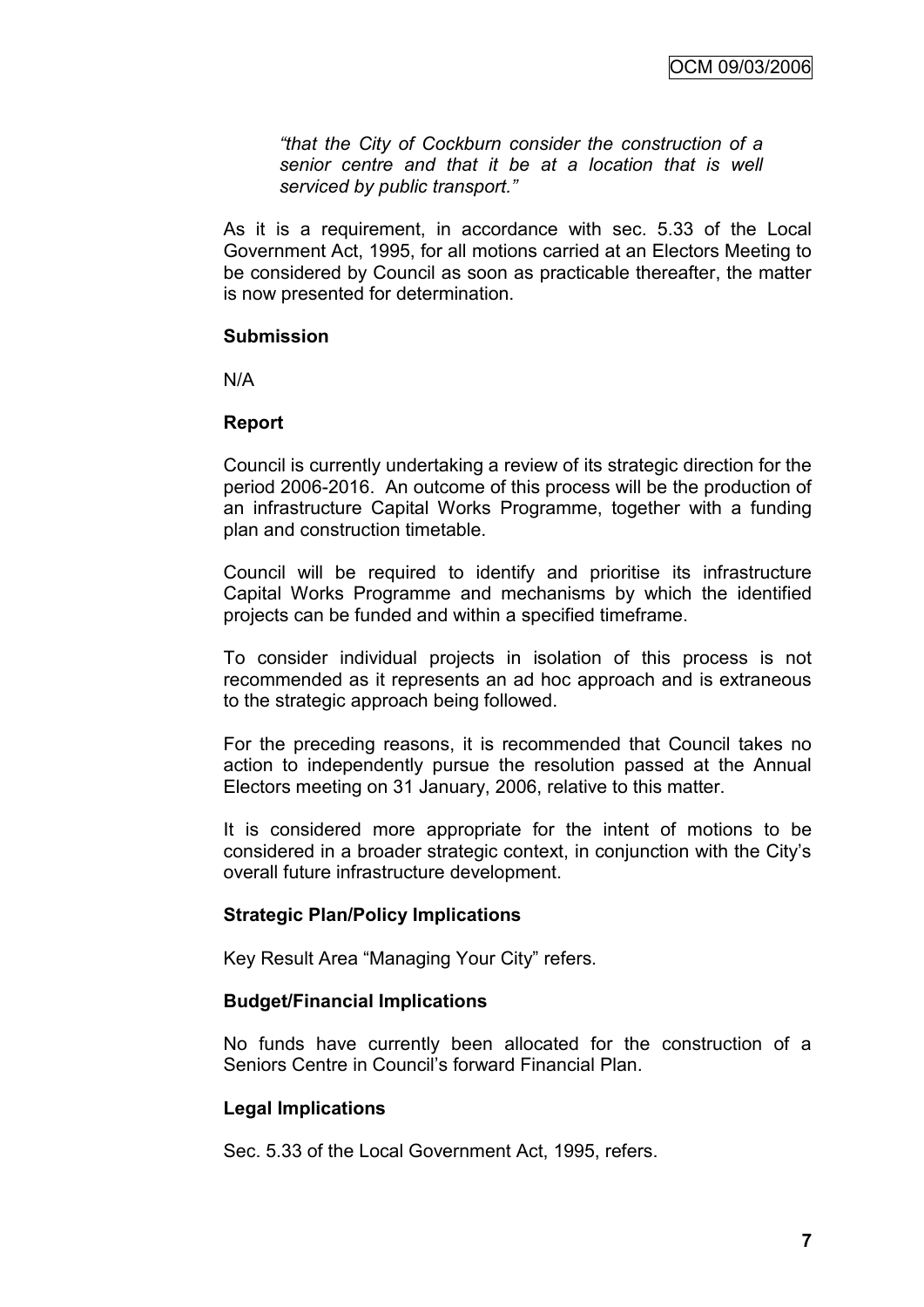# **Community Consultation**

N/A

# **Attachment(s)**

Nil.

# **Advice to Proponent(s)/Submissioners**

The Proponent of the motion carried at the Electors Meeting has been advised that the matter will be considered at the Council meeting to be conducted on 9 March 2006.

#### **Implications of Section 3.18(3) Local Government Act, 1995**

Nil.

# **13.4 (OCM 09/03/2006) - MINUTES OF GRANTS AND DONATIONS COMMITTEE MEETING 13 FEBRUARY 2006 (5930) (RA) (ATTACH)**

# **RECOMMENDATION**

That Council receive the Minutes of the Grants and Donations Committee meeting held on 13 February 2006, as attached to the Agenda and the recommendations contained therein be adopted.

# **COUNCIL DECISION**

#### **Background**

A meeting of the Grants and Donations Committee was held on 13 February 2006.

#### **Submission**

To receive the minutes of the Grants and Donations Committee and adopt the recommendations of the Committee.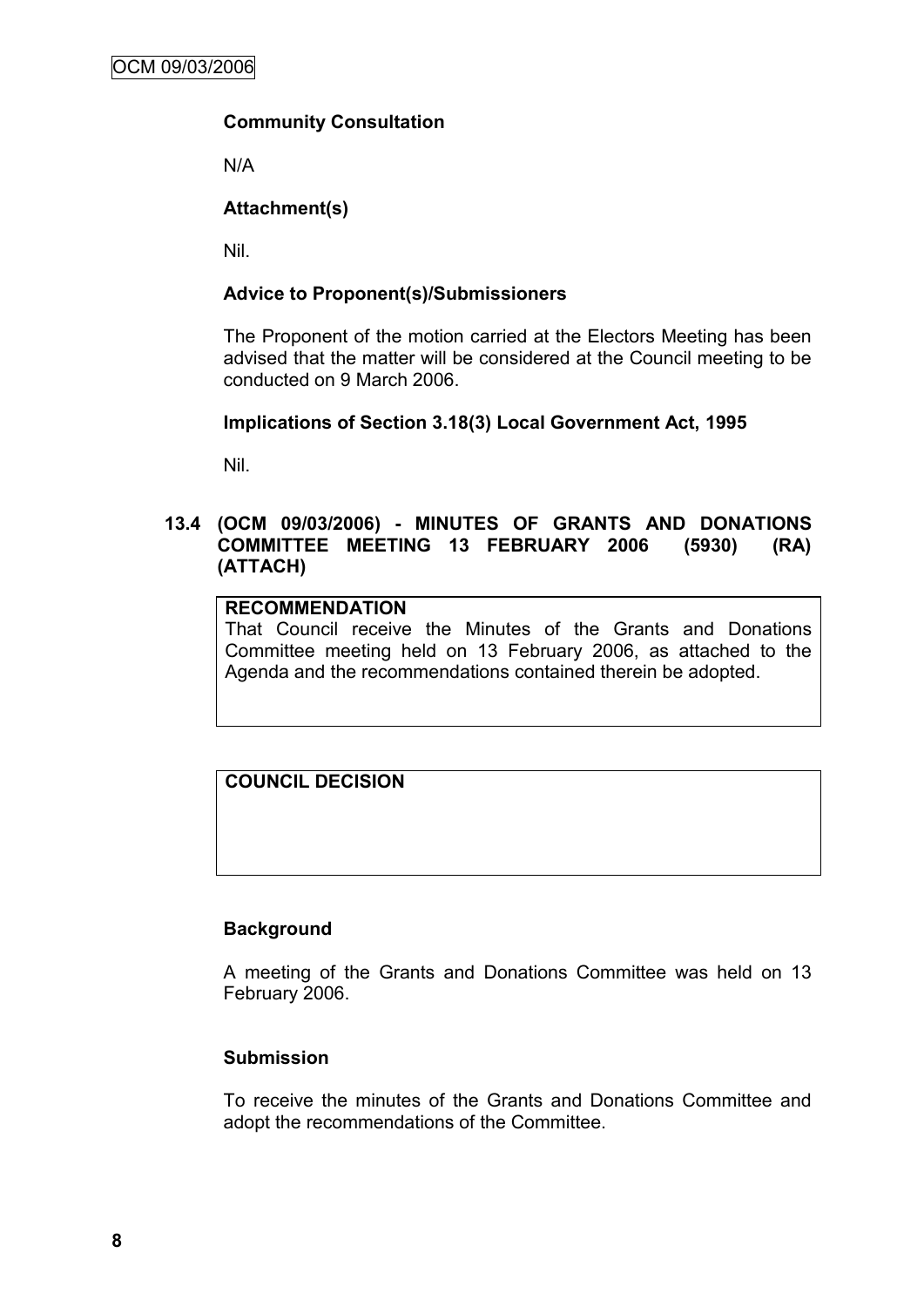# **Report**

The Council has previously resolved for the Grants and Donations Committee to consider a draft Grants and Donations Application form. Several minor alterations were made by the Committee to a draft application form submitted for consideration by the Administration. These alterations have been included in the revised draft Grants and Donations Application form attached to the Agenda.

# **Strategic Plan/Policy Implications**

Key Result Area "Managing Your City" refers.

# **Budget/Financial Implications**

All Grants and Donations will be considered in the context of Council Policy SC35 "Grant and Donations – Not for Profit Organisations" which establishes that 2% of rateable income will be available for this purpose.

# **Legal Implications**

Nil.

#### **Community Consultation**

The availability of Community Grants and Donations will be advertised at the appropriate time.

# **Attachment(s)**

- 1. Minutes of Grants and Donations Committee Meeting 13 February 2006.
- 2. Draft Grants and Donations Application form.

#### **Advice to Proponent(s)/Submissioners**

N/A

#### **Implications of Section 3.18(3) Local Government Act, 1995**

Nil.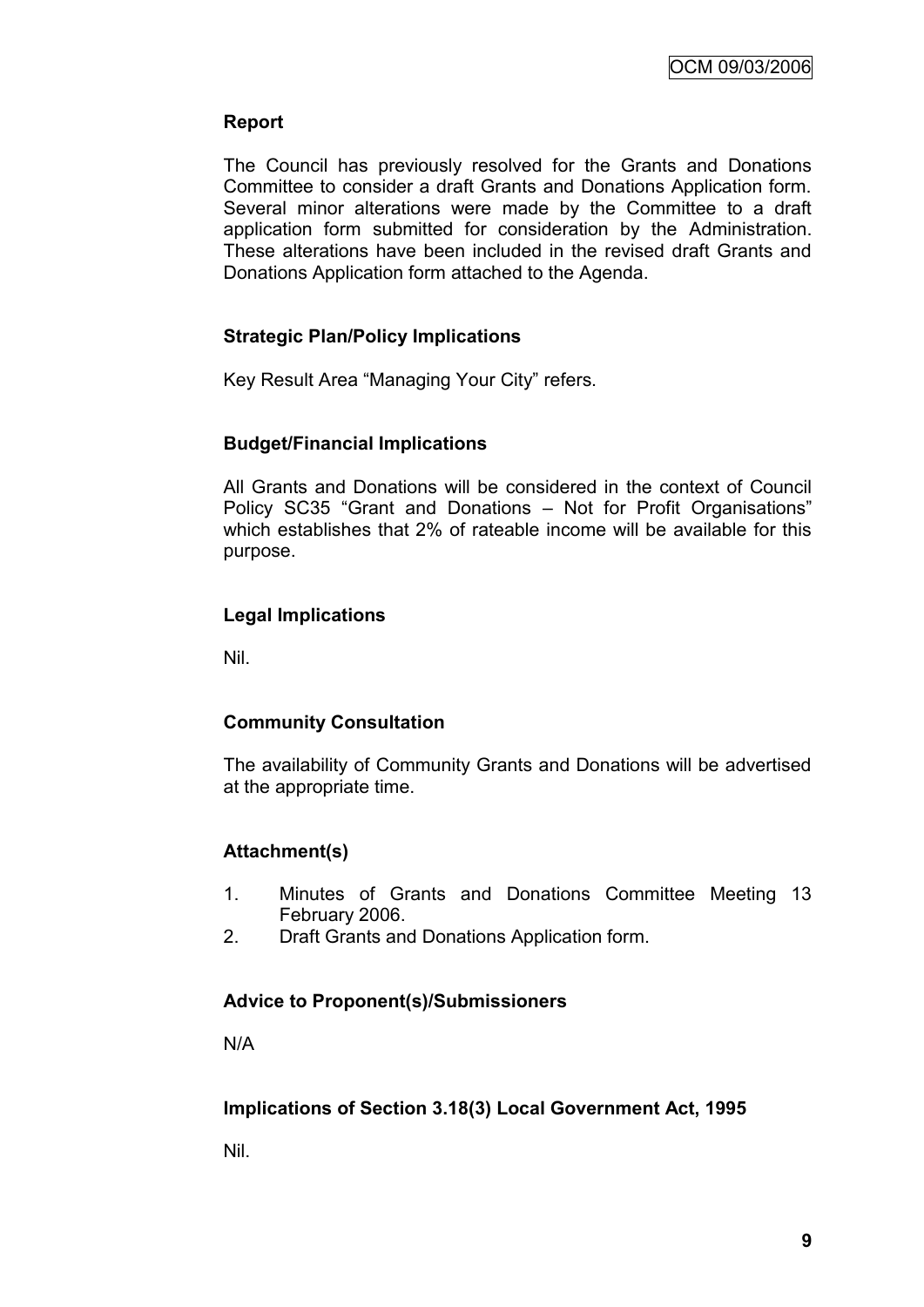#### **13.5 (OCM 09/03/2006) - DAYLIGHT SAVING - WESTERN AUSTRALIAN LOCAL GOVERNMENT ASSOCIATION (1332) (RA) (ATTACH)**

# **RECOMMENDATION**

That Council advise the Western Australian Local Government Association that it supports a referendum by the State Government on whether daylight saving should or should not be introduced in Western Australia.

# **COUNCIL DECISION**

# **Background**

The matter of whether W.A. should introduce daylight saving has once again been raised in the mass media. A number of Councils have approached W.A.L.G.A. on seeking a Local Government position on the matter.

# **Submission**

The Western Australian Local Government Association has written to Council seeking its views on daylight saving for W.A.

#### **Report**

There has been 3 referendum in W.A. on whether there ought to be daylight saving or not. All these referendums have rejected the proposal for daylight saving. The most recent referendum was 13 years ago held on 4 April 1992 which posed the question.

*"Are you in favour of the standard time in the State being advanced one hour from the last Sunday in October 1992 until the first Sunday in March 1993 and in a similar fashion for each year thereafter?"*

There have been 3 questions raised by W.A.L.G.A. on which they seek feedback.

Question 1a: - Does your Council **support** the introduction of Daylight Savings Time in Western Australia?

Question 1b: - Does your Council **oppose** the introduction of Daylight Saving Time in Western Australia?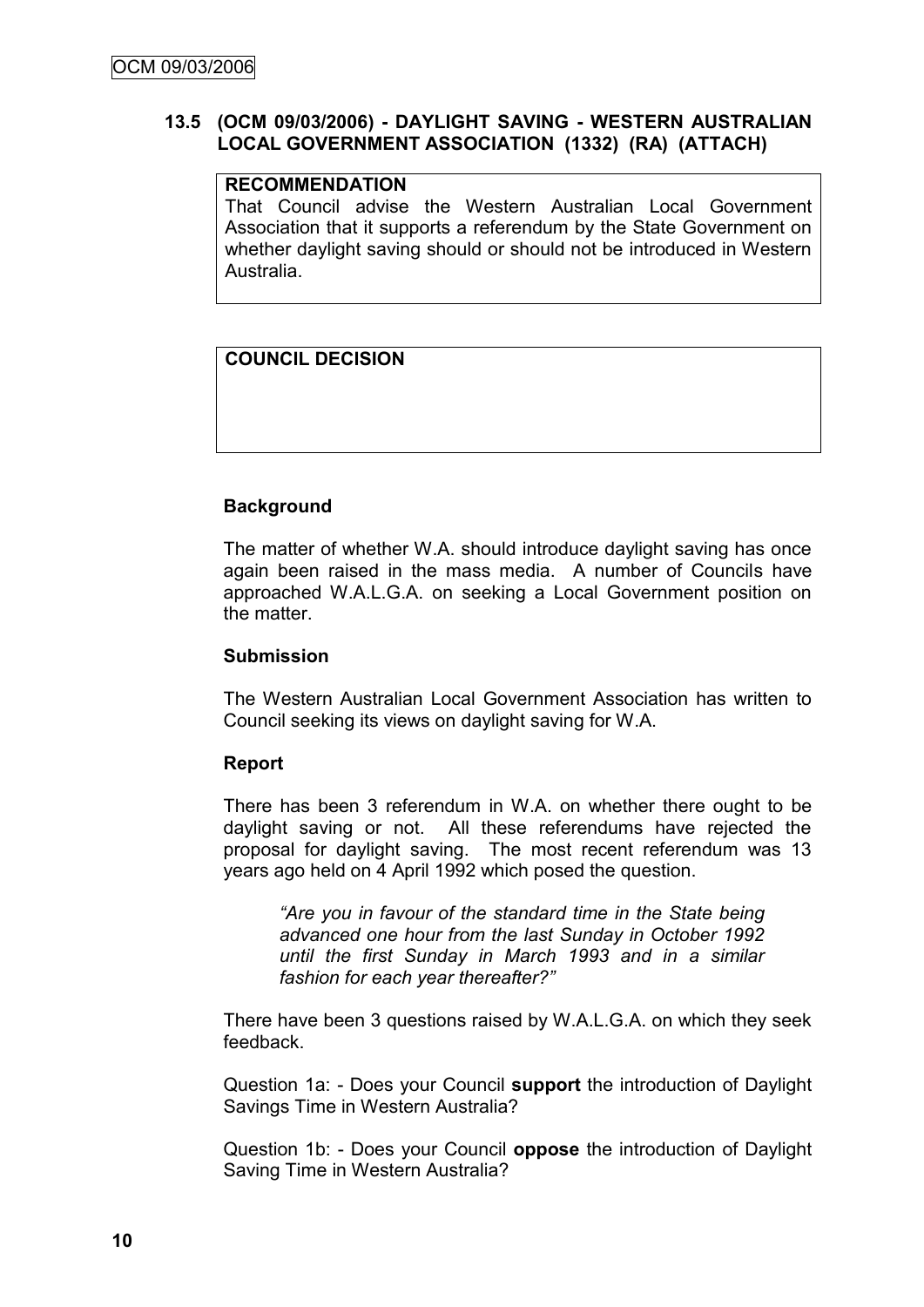Question 2: - Is Daylight Saving Time a Local Government issue that members would like W.A.L.G.A. to pursue?

It is suggested that the first question to be addressed by Council is question 2, *"Is Daylight Saving a Local Government issue to be pursued by W.A.L.G.A".*

It is difficult to expect that elected members are in a position to reflect the views of residents on the daylight saving issue, as it is not a matter usually considered by Local Government. If elected members hold this view it is recommended that Council advise W.A.L.G.A. that daylight saving is not a matter to be pursued by it.

Alternatively, should elected members hold the view that daylight saving is a matter that they ought to speak on behalf of their residents they could then vote in chambers on question 1a and 1b and then question 2. As in the general community, it is likely that elected members will have differing views on this issue.

Council could readily take the position that it supports another referendum on the matter to be conducted by the State Government.

#### **Strategic Plan/Policy Implications**

N/A

#### **Budget/Financial Implications**

Nil.

#### **Legal Implications**

Nil.

#### **Community Consultation**

There is insufficient time available to consult the community on the issue of daylight saving. It is more the role of the State Government to consult with the community on this issue.

#### **Attachment(s)**

Copy of letter from W.A.L.G.A. on daylight saving.

#### **Advice to Proponent(s)/Submissioners**

N/A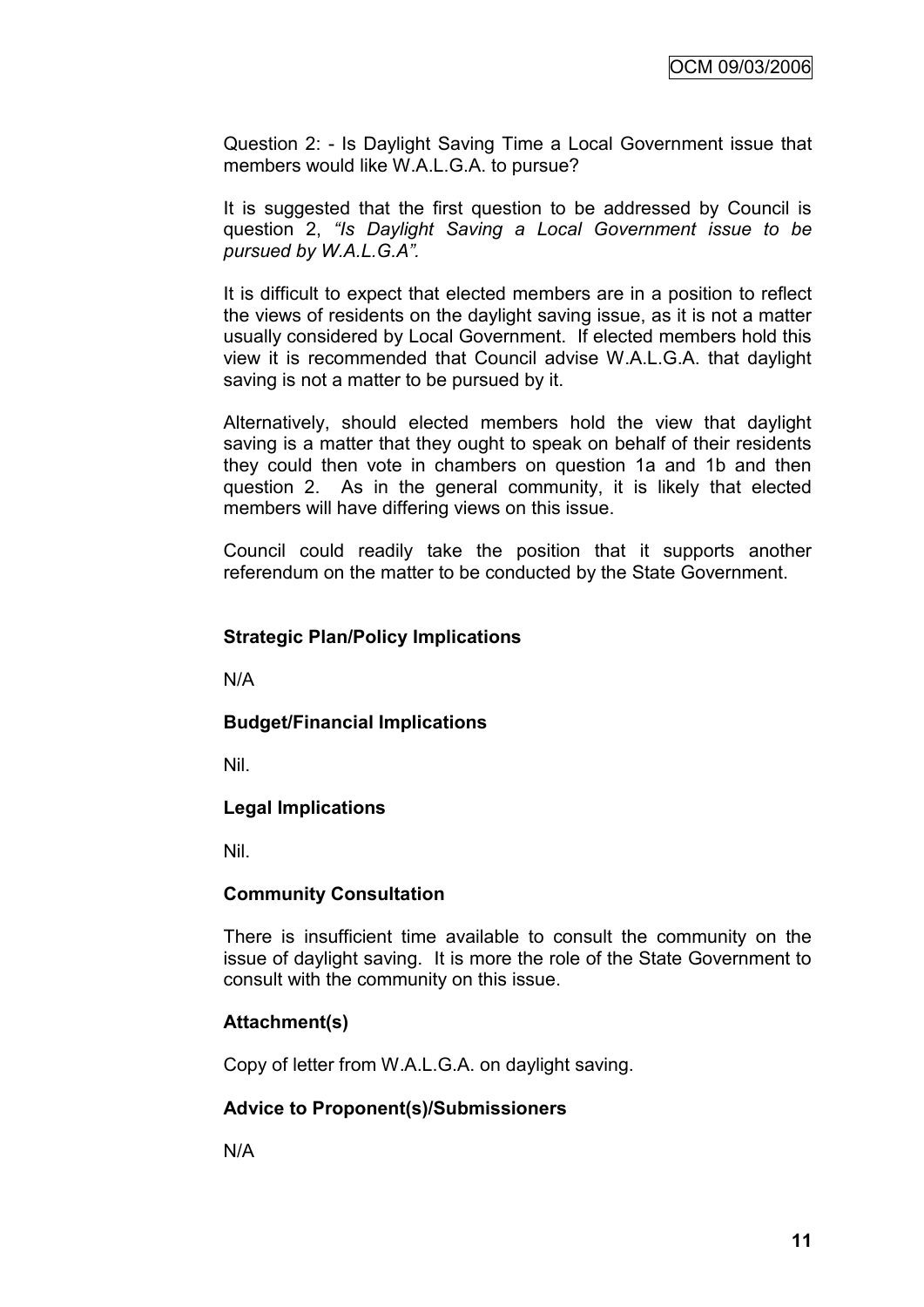# **Implications of Section 3.18(3) Local Government Act, 1995**

Nil.

**13.6 (OCM 09/03/2006) - MOTION - ANNUAL ELECTORS MEETING 31 JANUARY 2006 - ANCILLARY ACCOMMODATION - LOT 5 FAWCETT ROAD, MUNSTER - OWNER: MP & RJ O'BRIEN (3411306) (VM) (ATTACH)**

**RECOMMENDATION** That Council:

- (1) consider this matter as proposed by the motion carried at the Annual Electors Meeting conducted on 31 January 2006;
- (2) advise the O"Brien Family that it is unable to consider their request to change the development approval for Ancillary Accommodation to a Grouped (R-Code) Dwelling use due to the mandatory compliance requirements applying to the land in Schedule 11, Development Area 5 Provision 3 of Town Planning Scheme No. 3 as follows:-

"*To provide for residential development except within the buffers to the Woodman Point WWTP, Munster Pump Station and Cockburn Cement."*

# **COUNCIL DECISION**

#### **Background**

At the Annual Electors Meeting conducted on 31 January 2006, the following motion was carried:-

*"MOVED Murray O"Brien (5 Fawcett Road, Munster) SECONDED Robyn O"Brien (5 Fawcett Road, Munster) that the item that we wished to be placed on the December 2005 Agenda be put before a future meeting of Council.* 

*MOTION CARRIED 28/1"*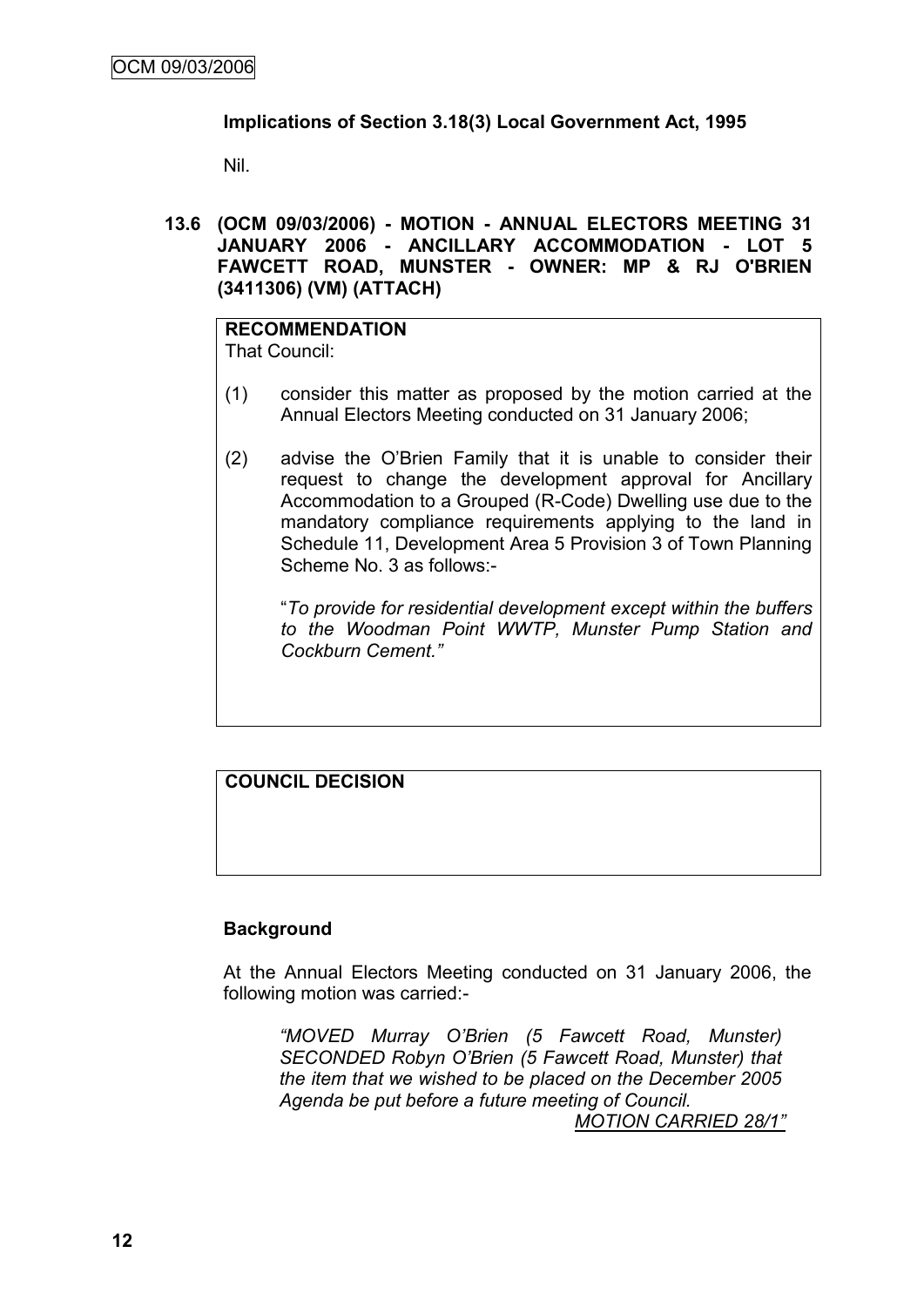As it is a requirement for resolutions of Electors Meetings to be considered by Council as soon as practicable following their adoption, the matter is now presented for deliberation by Council.

Mrs O"Brien at the Electors Meeting requested that Council consider their request to change the Development Approval for Ancillary Accommodation to a Grouped Dwelling use, as the O"Brien family cannot rent out the existing house on site.

#### Background to the proposal

29 August 2002 - Planning approval for the Ancillary Accommodation was granted with the condition that a legal agreement be prepared, which shall bind the owner, his/hers (*sic*) heirs and successors in title, requiring that the occupier of the ancillary accommodation to be a member of the family of the occupier of the main dwelling, with a Notification lodged under section 70A of the Transfer of Land Act 1893.

May 2005 – Mr O"Brien contacted the City"s Ranger Services to report that his tenant"s dogs were causing a nuisance. A search of the City records for Dog Registrations revealed that the property is listed as a single lot with only the O'Brien's dogs having been registered at the property.

The matter was then internally referred from Ranger Services to Development Services for compliance relating to the occupancy of the main dwelling. The City's Development Compliance Officer (DCO), conducted an inspection of the property that revealed the O"Brien"s were in dispute with the tenants of the main dwelling and had commenced proceedings to have them evicted.

The tenants advised the City"s DCO that they were only renting part of the main dwelling and that the house had been divided into two with a separate residence to the other side of the dwelling with the swimming pool.

17 May 2005 – Mrs O"Brien phoned the City"s DCO regarding the tenant occupation of the main dwelling. Mrs O"Brien said that the main house had only been rented out since January 2005, due to financial hardship. Mrs O"Brien explained that the ancillary accommodation was built for her father but he had become too ill to live there alone. The O"Briens then decided that Murray, Robyn and their daughter would occupy the ancillary accommodation.

The City"s DCO advised Mrs O"Brien there was a breach of the planning approval that was issued for the ancillary accommodation if non-family members occupy the main dwelling. It was also mentioned that an inside inspection of the main dwelling was required to determine the extent of inside changes.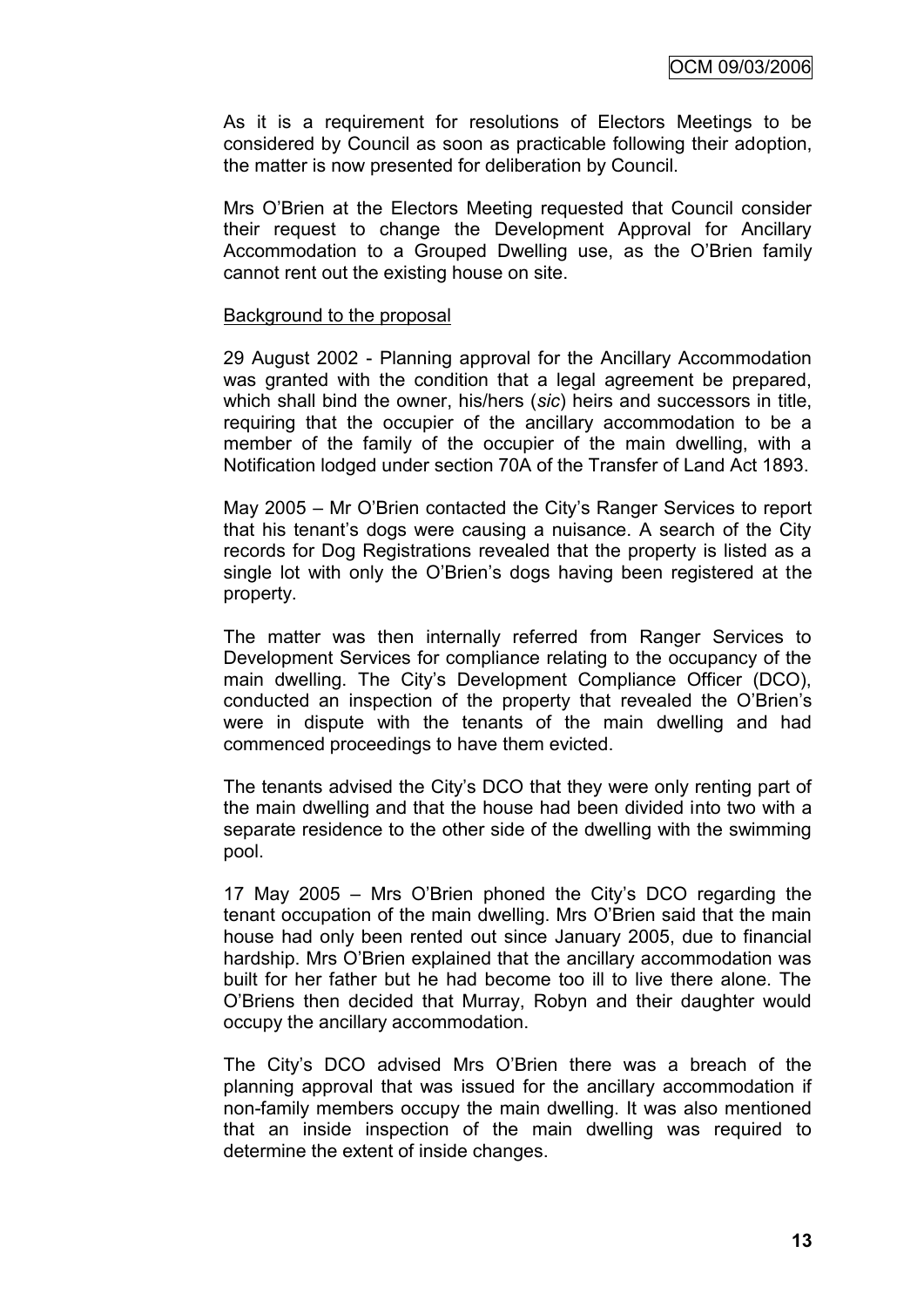17 May 2005 – The City sent a letter to the O"Briens requesting information on the present development and for a written undertaking to be provided to the City for compliance with the Town Planning Scheme No.3 within 14 days.

1 June 2005 - The City"s DCO received an email from Mrs O"Brien advising that the main dwelling was vacant and her husband, their daughter and herself occupied the ancillary accommodation. The City"s DCO in response phoned and left a message with the O"Briens that an inspection was required of the property.

15 June 2005 - Mrs O"Brien attended the City"s Administration Centre and spoke to the City"s DCO requesting why the DCO was investigating this matter further. The DCO explained that he had not received sufficient information in the email that Mrs O"Brien had provided in response to his letter dated 17 May 2005.

Mrs O"Brien then explained that the ancillary accommodation had been built for her mother and that her mother had provided them funds to finance the construction. Her mother then became too ill to live there alone and was unable to reside at the property.

The City"s DCO advised Mrs O"Brien that when he had spoken to her previously on the phone that she had then told him it was her father that had become too ill to live in the ancillary accommodation. Mrs O"Brien explained that was also correct, as her parents are divorced, her father had then intended to move in when her mother was not able to.

The City"s DCO advised her that he would need to inspect the inside of the main dwelling as soon as possible. Mrs O"Brien said she would arrange a suitable time for the inspection and she would speak to the media if the City pursued the matter.

17 June 2005 - Mr O"Brien then phoned the City"s DCO and told him that he refused to allow the City access to the property until he was able to obtain legal advice. The City"s DCO explained to Mr O"Brien the City is permitted to enter any building or land within the district to observe compliance with the City"s Town Planning Scheme No. 3.

23 June 2005 – Mr O"Brien allowed an inspection to be conducted, by the City"s DCO and an Environmental Health Officer. This identified that a kitchen doorway and window opening were sealed with a separate kitchen and bathroom installed on the adjoining side of the wall. Mr O"Brien refused to answer any questions regarding the renovations at this time.

Investigations by the City"s DCO into the leasing of the main dwelling uncovered multiple tenants from 25 June 2004 which clearly contradicted the advice received on 17 May 2005 from Mrs O"Brien that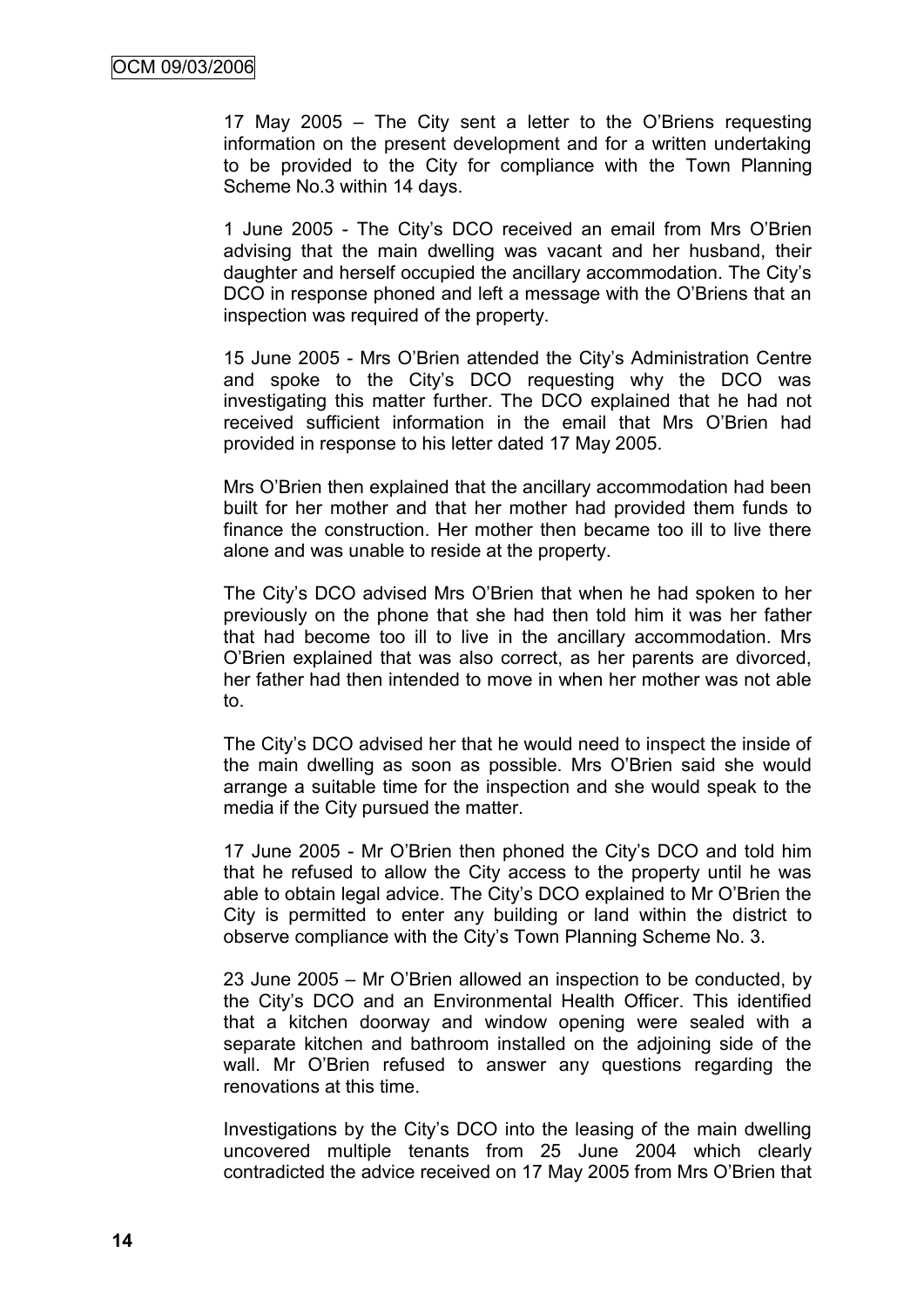the main house had only been rented out since January 2005. The tenants shared the power and other utilities with the O"Briens, including the rubbish collection bin with only a single bin being allocated to the property. It is also noted that Grouped Dwelling development which includes multiple tenants are required to have separate rubbish collection service fees from Council. Additional rubbish collection fees were not paid to Council by the O"Briens.

Council issued a Prosecution Notice to the O"Briens for a Court Hearing on the 23 September 2005. The O"Briens failed to inform the City or its Solicitor that they would not be available to attend Court on that date because they were on holidays and interstate. The City had legal representation at this hearing, incurring additional legal costs before the matter was adjourned for 21 October 2005.

21 October 2005 - The matter was heard in the Fremantle Magistrate"s Court. The O"Briens entered a plea of guilty to the four charges against them. The legal counsel for the O"Briens stated to the Court, that Mr and Mrs O"Brien were both presently unemployed. The Magistrate ordered penalties of \$1,000 each for Mr Murray and Mrs Robyn O"Brien, together with payment of legal costs of \$1,152.80

On 3 November 2005, the City received a request from Mr O"Brien to accept payments of \$100 per week. The offer was initially refused because the City was required to use additional resources in this matter. The City reconsidered its position following further discussion with the O"Briens on 17 November 2005, to receive payments of \$400 per month from the O"Briens that are now being received. It was also agreed following further discussion between the Acting Director Planning and Development and Council"s Solicitors not to proceed with any further legal action relating to the ancillary accommodation provided that there was only one family (eg O"Briens) living on the property. Until this matter was clarified it was earlier thought that the O"Briens may still be in breach of their approval for ancillary accommodation.

Since prospects of on-going legal action were dropped, the O"Briens have rigorously pursued their desire to change the use of Ancillary Accommodation to a Grouped (Second) Dwelling.

#### **Submission**

N/A

#### **Report**

Council"s approval for ancillary accommodation was consistent with the O"Brien"s development application for ancillary accommodation. The City was not notified by the O"Briens of a change in family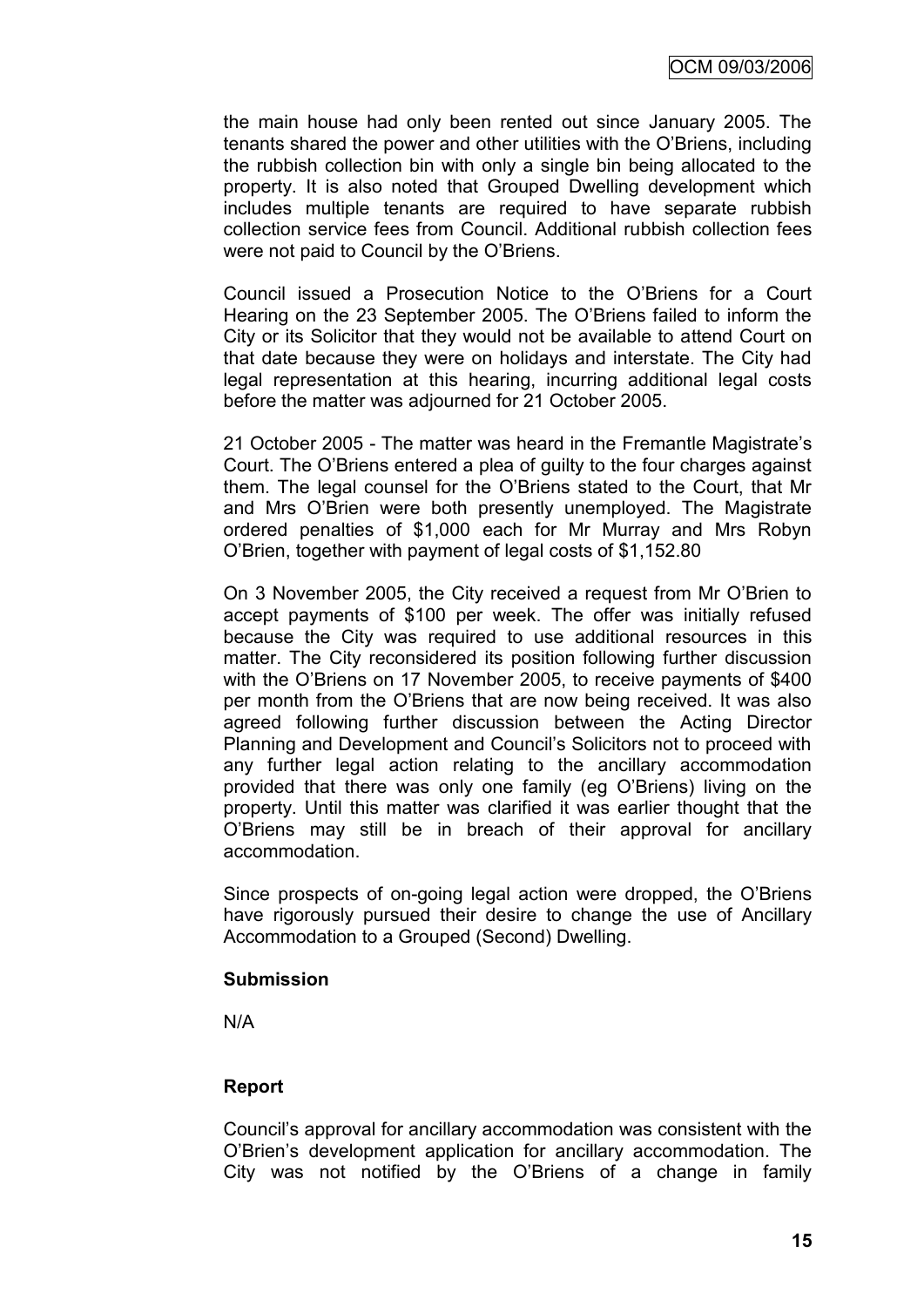circumstances and in any event could not have granted approval for a second house which is now being sought. A change in family circumstances is not sufficient basis for the City to suddenly change the current approval that has been reflected as a notification on the land title that Mr and Mrs O"Brien accepted. This was also explained in detail to the O"Briens by the Acting Principal Planner before approval was granted, that the accommodation could not be used as a second dwelling.

The subject land is in the "Development Zone" in the City of Cockburn Town Planning Scheme No. 3 and is zoned "Urban Deferred" in the MRS. Under clause 6.2.4.1 of Town Planning Scheme No. 3 ("TPS3") a Structure Plan must be adopted by Council as a prerequisite to subdivision and development. A structure plan has not been adopted that applies to this land and therefore Council would normally be prevented from approving development. Notwithstanding this provision under clause 6.2.4.2 of TPS3 Council could approve a development if in its opinion such a proposal would not prejudice the preparation of a structure plan. This would give Council discretion to change the use of the ancillary accommodation to a grouped dwelling but this is fettered by the TPS3 requirements that apply to the Development Area in Schedule 11 DA5 (Page 12-11) provision 2 as follows:-

*"2. To provide for residential development except within the buffers to the Woodman Point WWTP, Munster Pump Station and Cockburn Cement."*

As the subject land is within the current WWTP odour buffer combined with the absence of a structure plan and an Urban Zoning in the MRS a second dwelling is not appropriate on planning grounds. An approval for a second dwelling could also give rise to a defacto subdivision of the land being sought based on dual occupancy.

The land is also within the 750m generic buffer zone around the Woodman Point Waste Water Treatment Plant. Council does not have the ability to approve residential development within the current odour buffer from the Woodman Point Waste Water Treatment Plant, which includes Lot 5. This means that the Development Area Provisions applying to DA5 preclude the ability of Council granting approval to residential development within the buffer to the Woodman Point Waste Water Treatment Plant. The O"Brien"s have asserted that there is no odour buffer around the WWTP but the Urban Deferred zoning in the MRS reflects the current 750m generic odour buffer required by the Water Corporation as a separation distance to future residential development. The odour buffer is the subject of review by the Department of Environment based on the Strategic Environmental Review by the Water Corporation and until this review is complete it would be premature to support the change of use to a second dwelling if the odour buffer implications on Lot 5 don"t change.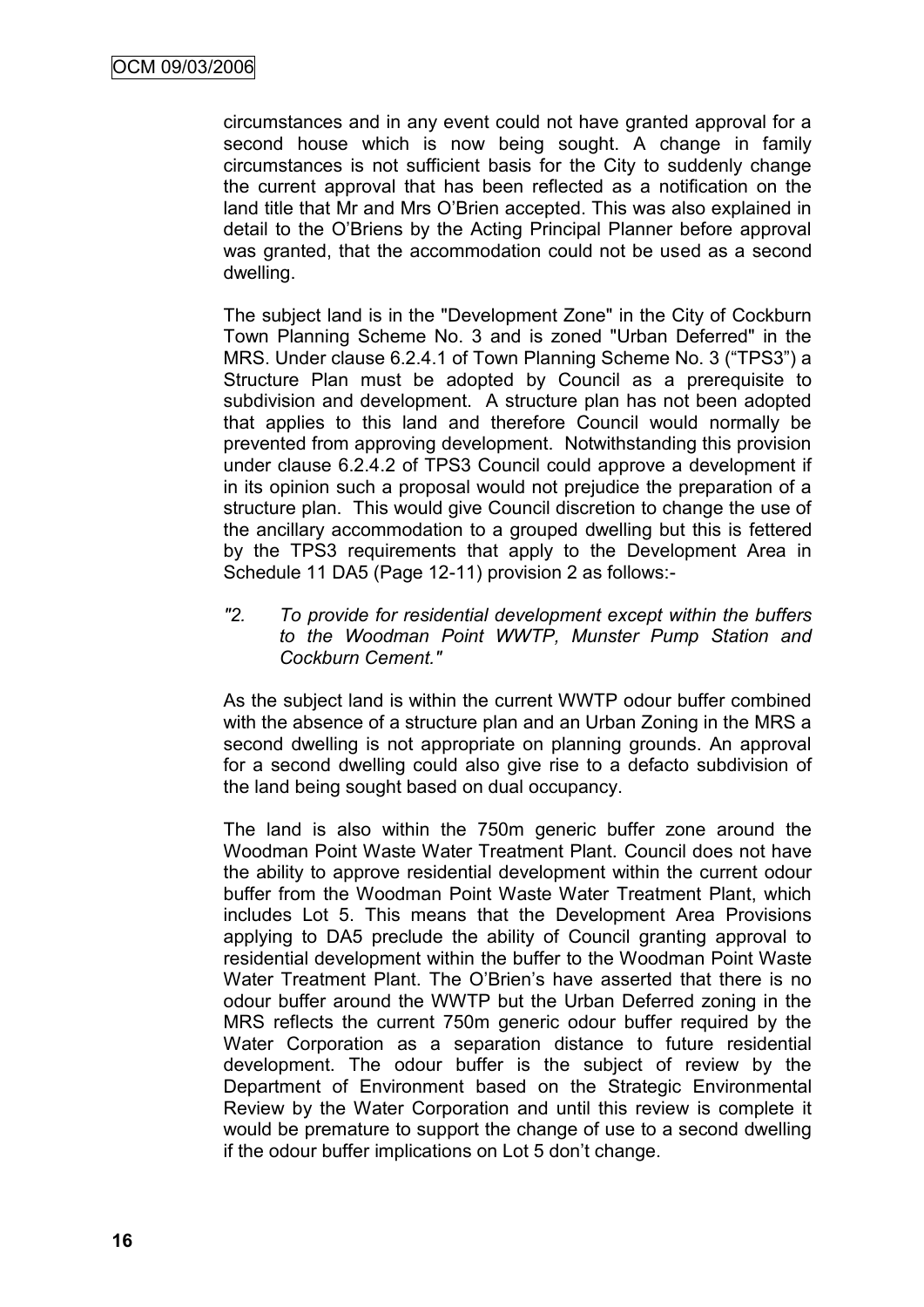The O"Briens were not forthcoming when the City"s DCO had contacted them to request information for the unlawful development of the main dwelling. Mrs O"Brien also falsely stated that the main dwelling was only leased for a short period from January 2005, when the City"s investigations revealed there were multiple tenants from 25 June 2004.

The O"Briens did not disclose to the City"s DCO that the main dwelling had been converted to a grouped dwelling prior to the first inspection on 23 June 2005 being conducted. During the first inspection Mr O"Brien refused to respond to the DCO"s questions regarding the modified interior of the main house. In correspondence from the City"s DCO to the O"Brien family on 14 November 2005 it was stated that the investigations in this prosecution were considerable as evidenced in the report background, and have revealed their actions to be dishonest and deliberately misleading. This matter is subject of contention by the O"Brien family who now seek a withdrawal and apology from the City for making the statement.

The City has accepted that provided a single family lives on the property this would be a reasonable position and this response has been provided to the O"Briens to assist them in this matter relating to compliance with TPS3.

Having reviewed this matter in relation to the O"Brien"s request of Council raised at the Annual Electors Meeting it was concluded that Council does not have the ability in its Town Planning Scheme No. 3 to authorise a change of use from Ancillary Accommodation to a Grouped (R-Code) Dwelling. The City"s response was previously communicated to Mrs O"Brien by letter on 13 December 2005, which is why the matter was not raised at the Ordinary Meeting in December 2005.

Other Matters Contained in the letter dated 31 January 2006 tabled at the Annual Electors Meeting by Mr O"Brien.

Furthermore the responsibility for the placement of agenda items before Council in the normal course of business lies with the Chief Executive Officer. It is the CEO who ultimately determines those matters, which will be put for consideration to Council.

If there is an item of business after the close of the agenda that the CEO considers to be of an urgent nature the CEO is required to seek leave from the Mayor for the item to have late inclusion on the agenda. The Mayor may also have late items placed on the agenda.

Also under extraordinary circumstances as described in the City of Cockburn Standing Orders 4.11 a member of Council can have a matter debated subject to the Presiding Member (Mayor) agreeing to a motion of an urgent nature being moved.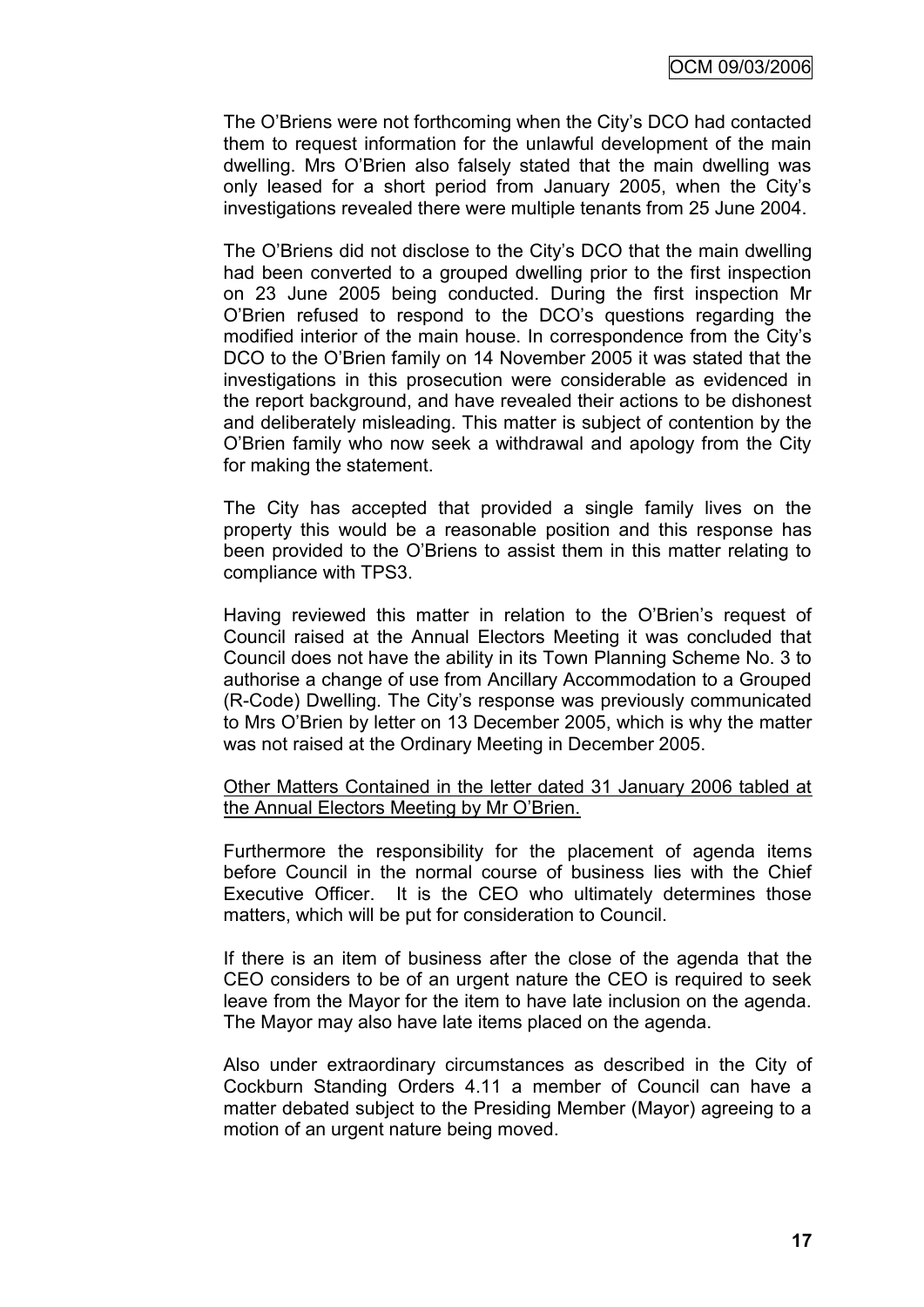An alternative open to Elected Members is to have an issue considered through "Matters to be noted for investigation, without debate" Agenda Item 22. This will result in the matter being placed on the agenda at a future meeting of Council.

Investigations by the City are also continuing regarding modification of the garage attached to the Ancillary Accommodation which has been converted into a living area which seems to contradict both the planning approval and Council's Town Planning Scheme No. 3 (R-Codes). This appears to be a further breach of the planning approval that was not noticed earlier. It is however accepted that a building licence was obtained.

In light of the concerns of bias raised by Mr O"Brien the Chief Executive Officer reviewed all correspondence on file. He has advised that he can see no evidence of bias from the Acting Director Planning and Development, Mr Mike Ross or other staff. Mr Ross has not made any reference to the character of either Mr or Mrs O"Brien in any of his correspondence.

# **Strategic Plan/Policy Implications**

The Corporate Strategic Plan Key Result Areas which apply to this item are:-

- 2. Planning Your City
	- *"To ensure that the development will enhance the levels of amenity currently enjoyed by the community."*

APD29 DEVELOPMENT COMPLIANCE PROCESS

#### **Budget/Financial Implications**

Council has incurred legal costs of \$1,152.80 to prosecute unlawful occupation of the Ancillary Accommodation which constituted a breach of the City"s TPS3 and an offence under the Town Planning and Development Act. The City has also devoted resources to ensure the O"Brien"s comply with the City"s Town Planning Scheme No. 3

#### **Legal Implications**

Town Planning and Development Act 1928 Town Planning Scheme No. 3.

#### **Community Consultation**

N/A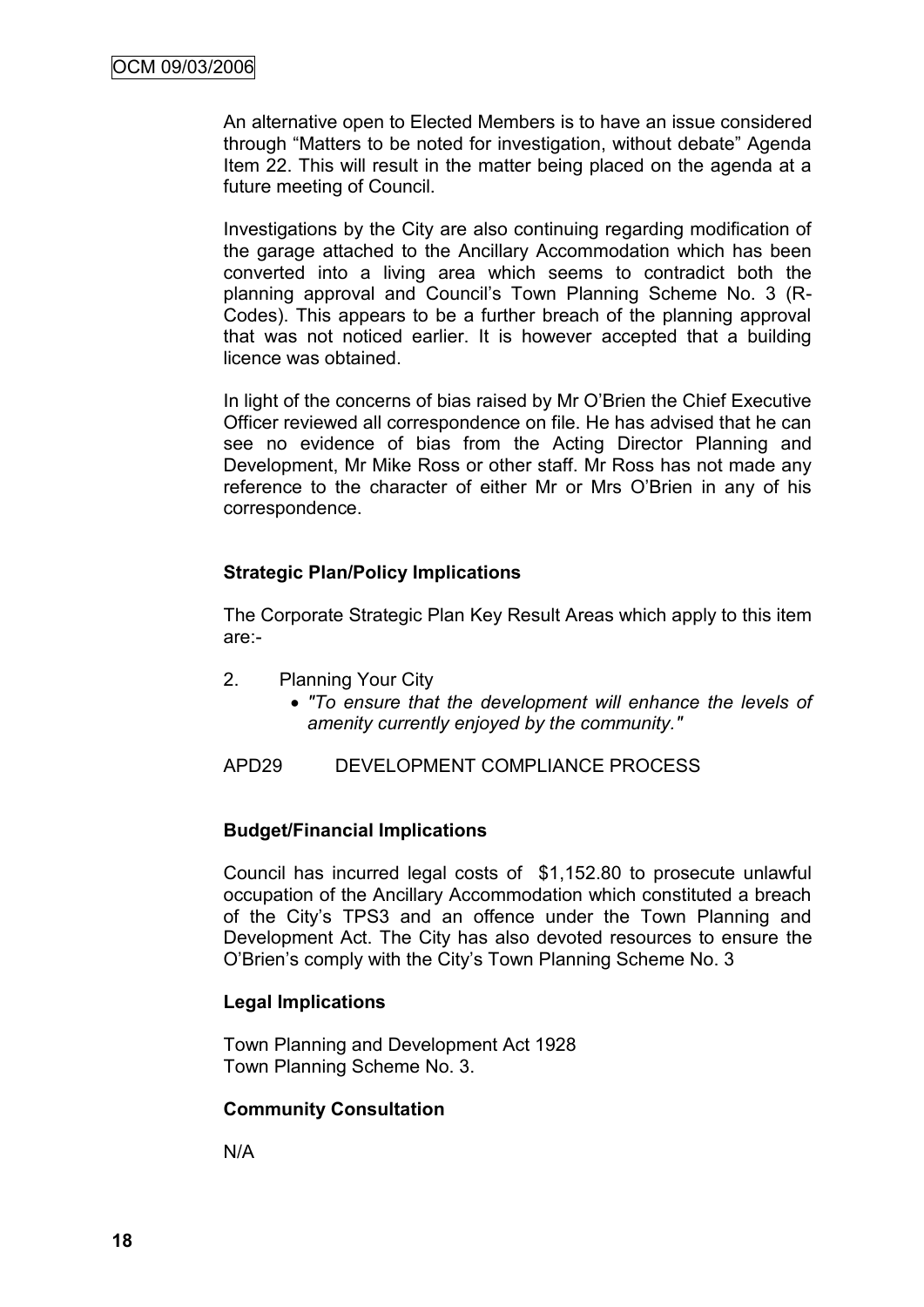# **Attachment(s)**

- (1) Letter from Mr Murray O"Brien dated 31 January 2006.
- (2) Section 70A Notification.

# **Advice to Proponent(s)/Submissioners**

The Proponent of the motion carried at the Electors Meeting has been advised that the matter will be considered at the Council meeting to be conducted on 9 March 2006.

# **Implications of Section 3.18(3) Local Government Act, 1995**

Nil

# **13.7 (OCM 09/03/2006) - DELEGATED AUTHORITIES, POLICIES AND POSITION STATEMENTS COMMITTEE MEETING MINUTES 21 FEBRUARY 2006 (1054) (SGC) (ATTACH)**

# **RECOMMENDATION**

That Council receives the Minutes of the Delegated Authorities, Policies and Position Statements Committee Meeting dated 21 February 2006, as attached to the Agenda, and adopts the recommendations contained therein.

**TO BE CARRIED BY AN ABSOLUTE MAJORITY OF COUNCIL**

**COUNCIL DECISION**

#### **Background**

The Delegated Authorities, Policies and Position Statements Committee conducted a meeting on 21 February 2006. The minutes of the meeting are required to be presented to Council and its recommendations considered by Council.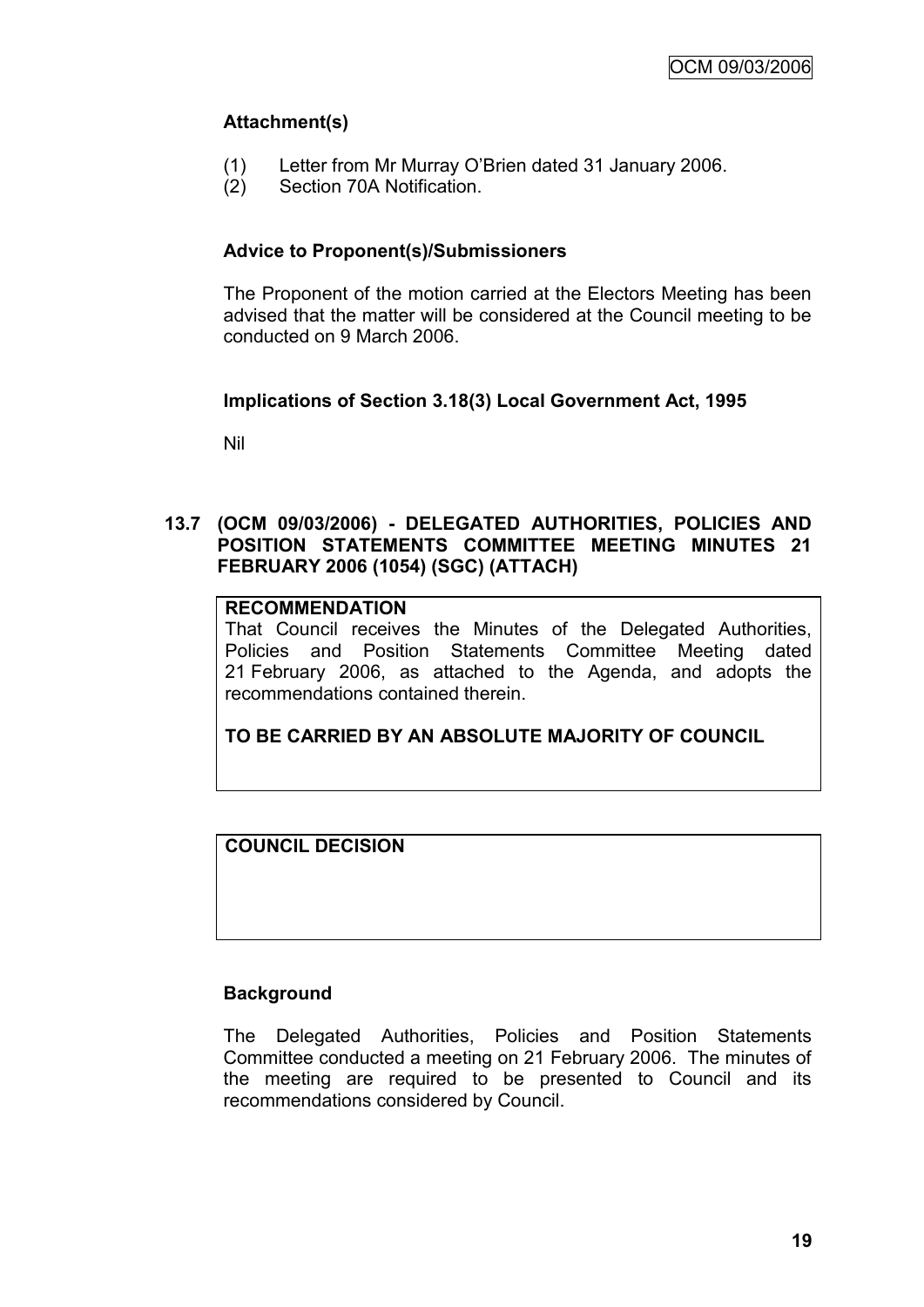# **Submission**

The minutes of the Committee meeting are attached to the Agenda. Items dealt with at the Committee meeting form the basis of the Minutes.

#### **Report**

The Committee recommendations are now presented for consideration by Council and if accepted, are endorsed as the decisions of Council. Any elected member may withdraw any item from the Committee meeting for discussion and propose an alternative recommendation for Council"s consideration. Any such items will be dealt with separately, as provided for in Council"s Standing Orders.

#### **Strategic Plan/Policy Implications**

Key Result Area " Managing Your City" refers.

# **Budget/Financial Implications**

Committee Minutes refer.

# **Legal Implications**

Committee Minutes refer.

# **Community Consultation**

Committee Minutes refer.

#### **Attachment(s)**

Minutes of the Delegated Authorities, Policies and Position Statements Committee Meeting dated 21 February 2006.

#### **Advice to Proponent(s)/Submissioners**

N/A

#### **Implications of Section 3.18(3) Local Government Act, 1995**

N/A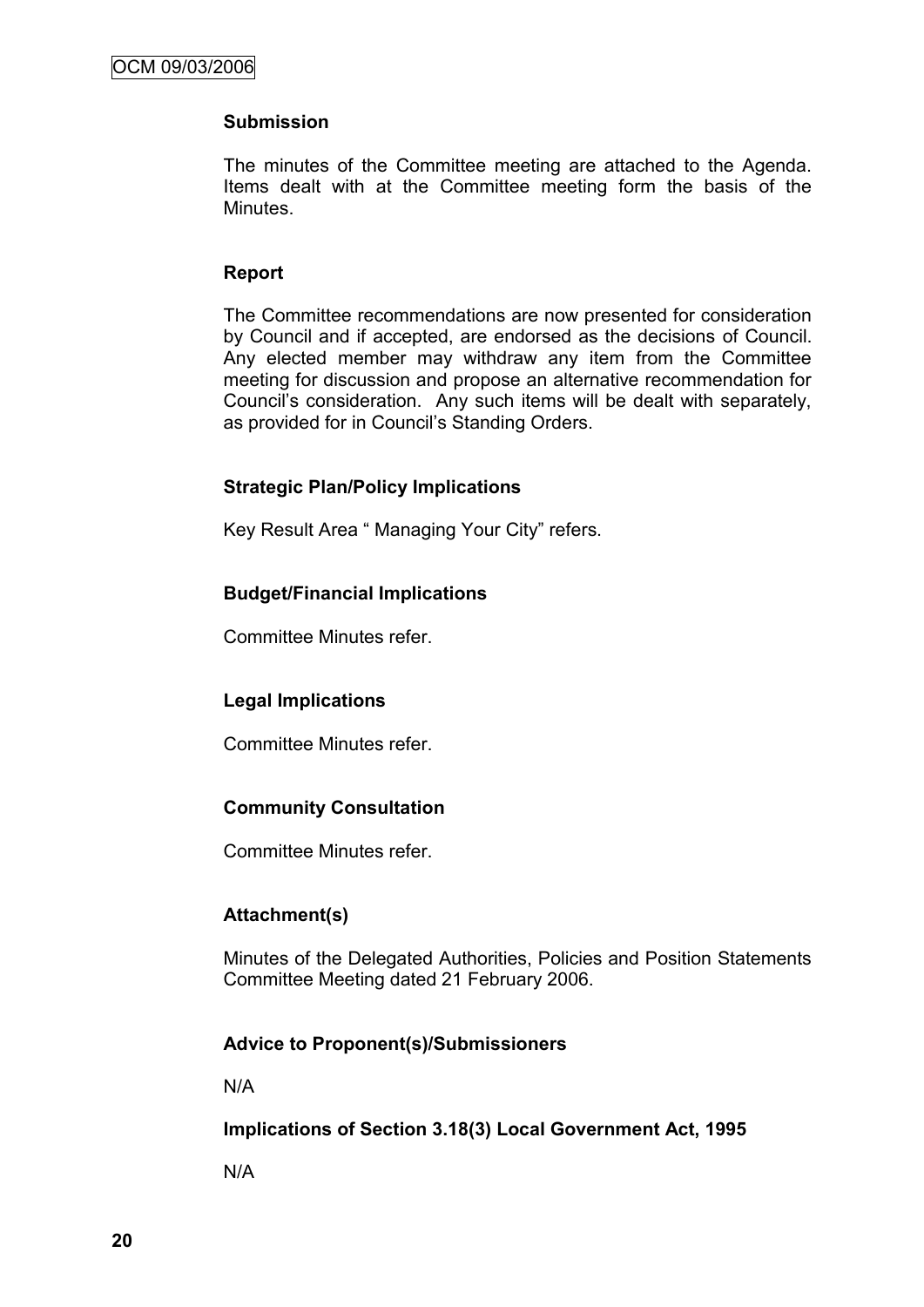# **14. PLANNING AND DEVELOPMENT DIVISION ISSUES**

**14.1 (OCM 09/03/2006) - FINAL ADOPTION - AMENDMENT NO. 31 - DOWN CODING OF RESIDENTIAL DENSITIES FROM RESIDENTIAL R30 TO R20 DENSITY CODE - PACKHAM DEVELOPMENT AREA NO. 1 - OWNERS: VARIOUS - APPLICANT: CITY OF COCKBURN (93030) (VM) (ATTACH)**

# **RECOMMENDATION**

That Council:

- (1) adopt the amendment subject to the following modification and in anticipation of the Hon. Minister"s advice that final approval will be granted, the documents be signed, sealed and forwarded to the Western Australian Planning Commission:
	- 1. Amend existing Clause 3 under DA1 of Schedule 11 of the Scheme Text as follows:
		- 3. Notwithstanding the R20 Code applying to DA1, the Local Government may recommend subdivision or approve development on any land within DA1 :
			- (a) based on the R30 Code as permitted under table 1 of the Residential Design Codes and the requirement that seventy-five percent (75%) of all land within the Residential Zone shall be developed for the purpose of a single house.
			- (b) until 9 March 2007, following which the R20 Code shall apply.
	- 2. Amend the Scheme Amendment Map to exclude the southern portion of DA1 within DCA6 on Mayor Road and exclude those new lots created on Anka Gardens and Rockingham Road referred to under WAPC Subdivision Reference Number 124183.
- (2) adopt the recommendations made in the Schedule of Submissions attached to the Agenda; and
- (3) advise applicant and those who made submissions of Council"s decision accordingly.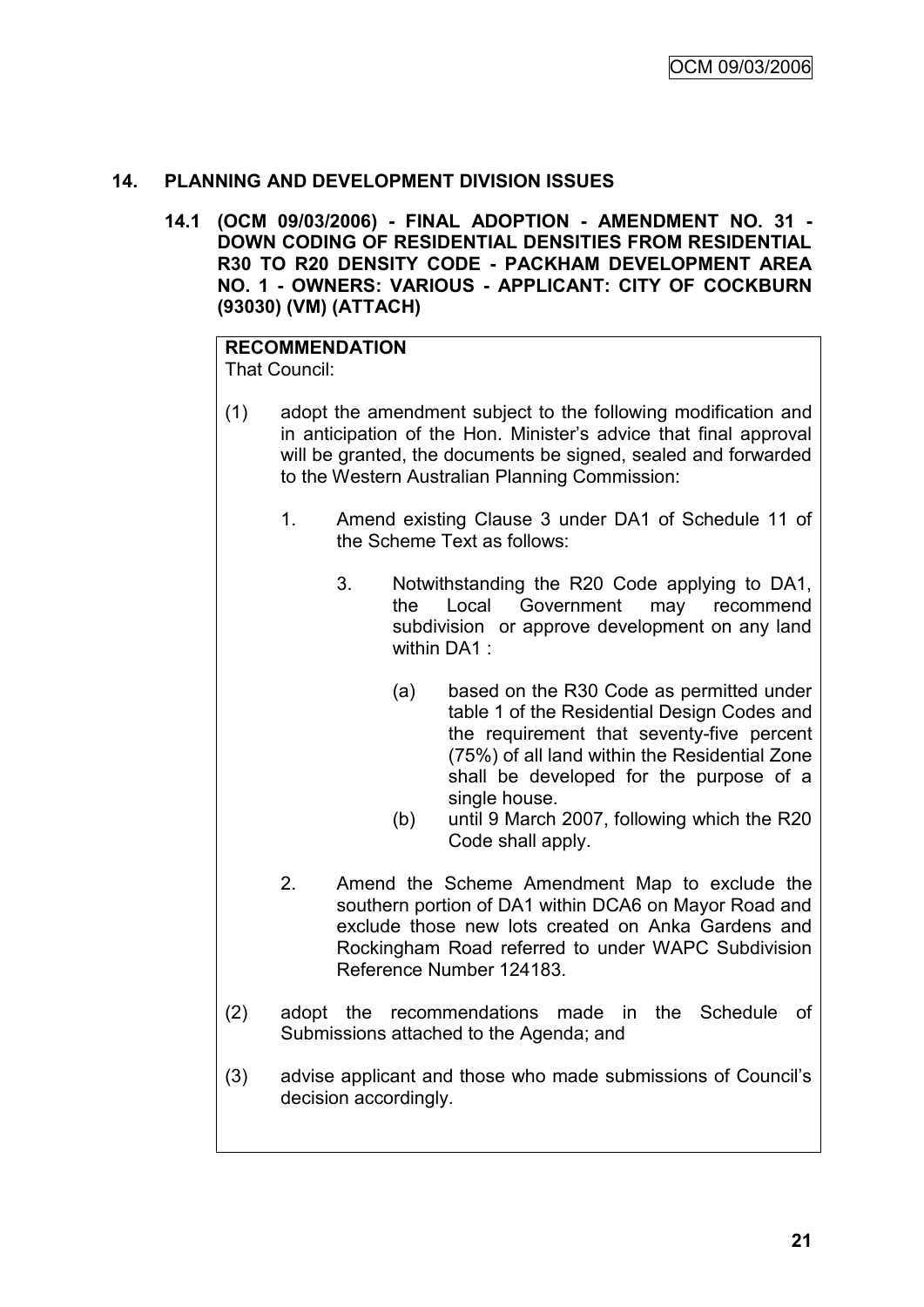# **COUNCIL DECISION**

# **Background**

The purpose of the Scheme Amendment is to ensure the Packham Development Area within the Spearwood Area is developed to a R20 Residential density code in line with the surrounding R20 density code.

Urban Focus has progressively subdivided the Packham Development Area since 1989, through a private landowners development arrangement. The original landholdings included over 120 rural lots that were previously occupied by market gardens and other rural purposes. Council agreed to apply an R30 Coding to the Packham Development Area as part of District Zoning Scheme No. 2 gazetted on 12 January 2001. The R30 Code was agreed too by Council on the basis that 75% of the lots created were to be developed only as single house lots, with the balance 25% developed based on the R30 Code. This is a mandatory requirement that applies in TPS3.

There are a few different ways Council controls the development potential of land to achieve single house development on most lots in Packham. Without these controls explained below the R30 Coding in many cases would have otherwise permitted two or more grouped dwellings. Council assessed each subdivision diagram in the subdivision stage independently and ensured that 75% of lots created were single residential using the following methods:-

- 1. Restriction based on lot size lot was too small in land area to be developed based on the R30 Code (1991 Codes);
- 2. Restrictive Covenant registered on title upon creation of new lot where the lot size would have enabled 2 or more grouped dwellings;
- 3. Existing Development where the lot contained an existing improvement such as a house and sheds.
- 4. Original Homesteads established prior to subdivision of Packham usually have no development restriction applying and could be developed to an R30 Code in most cases.

Council prepared and maintained a Packham Development Potential Data Base ("Packham Data Base") on the development potential of all lots and used this to give information to Real Estate Agents and Settlement Agents and Prospective Purchasers making enquiries on properties. The Packham Data Base has been difficult to apply because the Residential Design Codes were gazetted in October 2002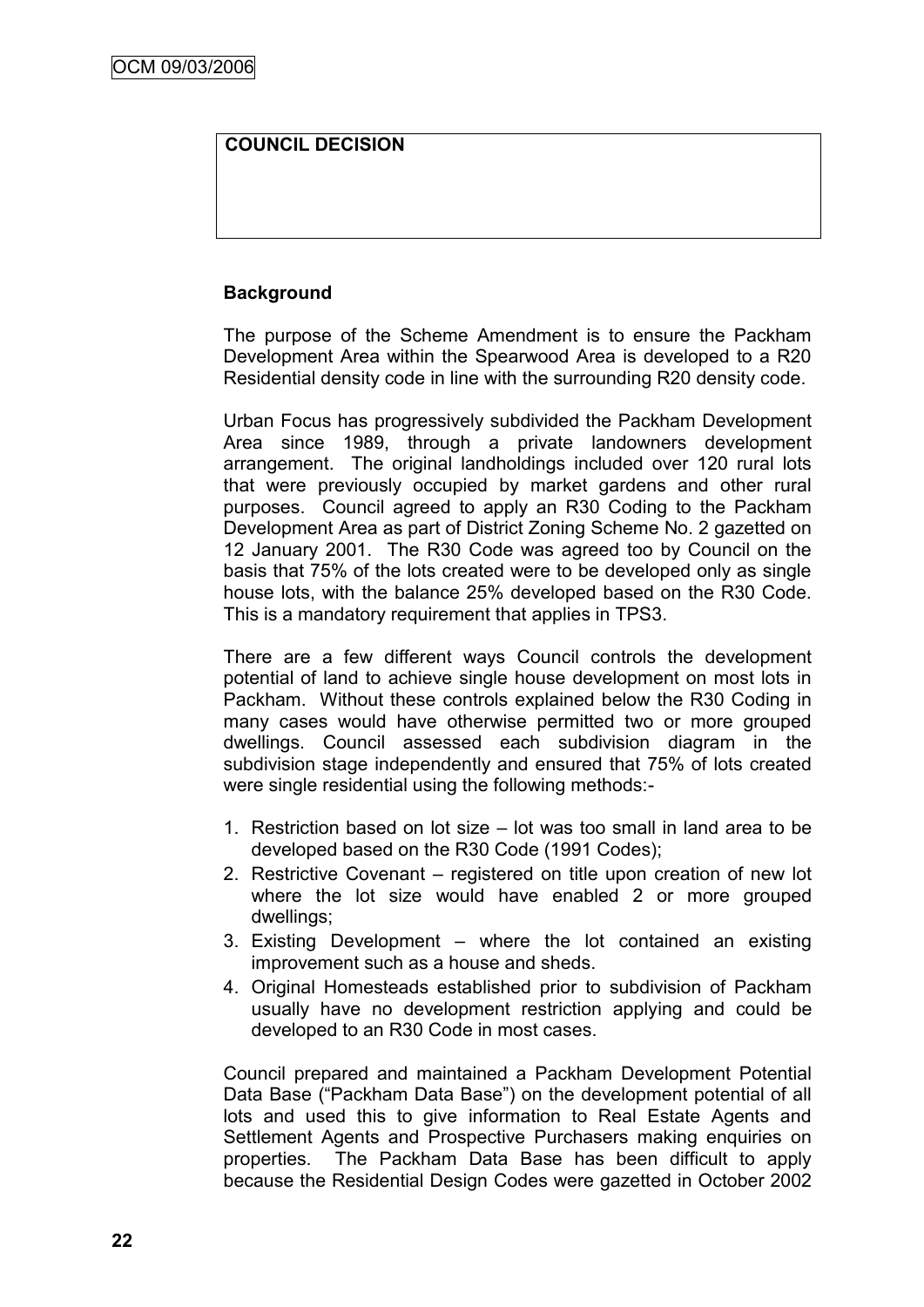with minimum lot area per dwelling requirements that became smaller than the lot size requirements applied under the 1991 Codes. This has created an inconsistency in the Packham Data Base, whereby some lots now have development potential for two or more grouped dwellings based on changes to the threshold minimum lot area. This is of concern because these lots were supposed to be retained as part of the 75% of lots in Packham designated as a single house lot. The integrity of the Scheme could be diminished over time if actions are not taken to resolve this inconsistency. Down coding of R-Codes from R30 to R20 would resolve this problem.

Some lots are still vacant in Packham because landowners are waiting until restrictive covenants expire. Many restrictive covenants have sunset clauses that within a period of 10 years from registration the covenant and the restriction will be lifted. Development can then proceed based on the R30 Coding. Various landowners are aware of this and may seek to develop grouped dwellings accordingly. Some landowners have built their house in positions on lots that enable the construction of a second dwelling despite the existence of restrictive covenants and that their lot was identified as single residential only.

City Officers have also experienced disagreement with landowners about the development potential of their land, where landowners have made their own assumptions about development that conflicts with Council"s Packham Data Base. Other situations have arisen where no record of the property can be found on the Packham Data Base and where no restrictive covenant applied, the City had no other option but to recognise the development potential applying under the R30 Code.

Council at its meeting held on 10 November 2005 resolved as follows:-

- *"(1) note the report;*
- *(2) seek approval from the Western Australian Planning Commission to defer the adoption of the scheme amendment for a period of 12 months (i.e. 10 November 2006) to enable affected landowners with development potential to seek the necessary approvals to legitimise development rights where these currently exist under the City"s Town Planning Scheme No 3; and*
- *(3) advise those who made submissions of Council"s decision accordingly.*

#### *Reason for Decision*

*The deferral of the scheme amendment is outlined as option two in the report, which allows for landowners with development potential to exercise their development rights. This will enable for example vacant*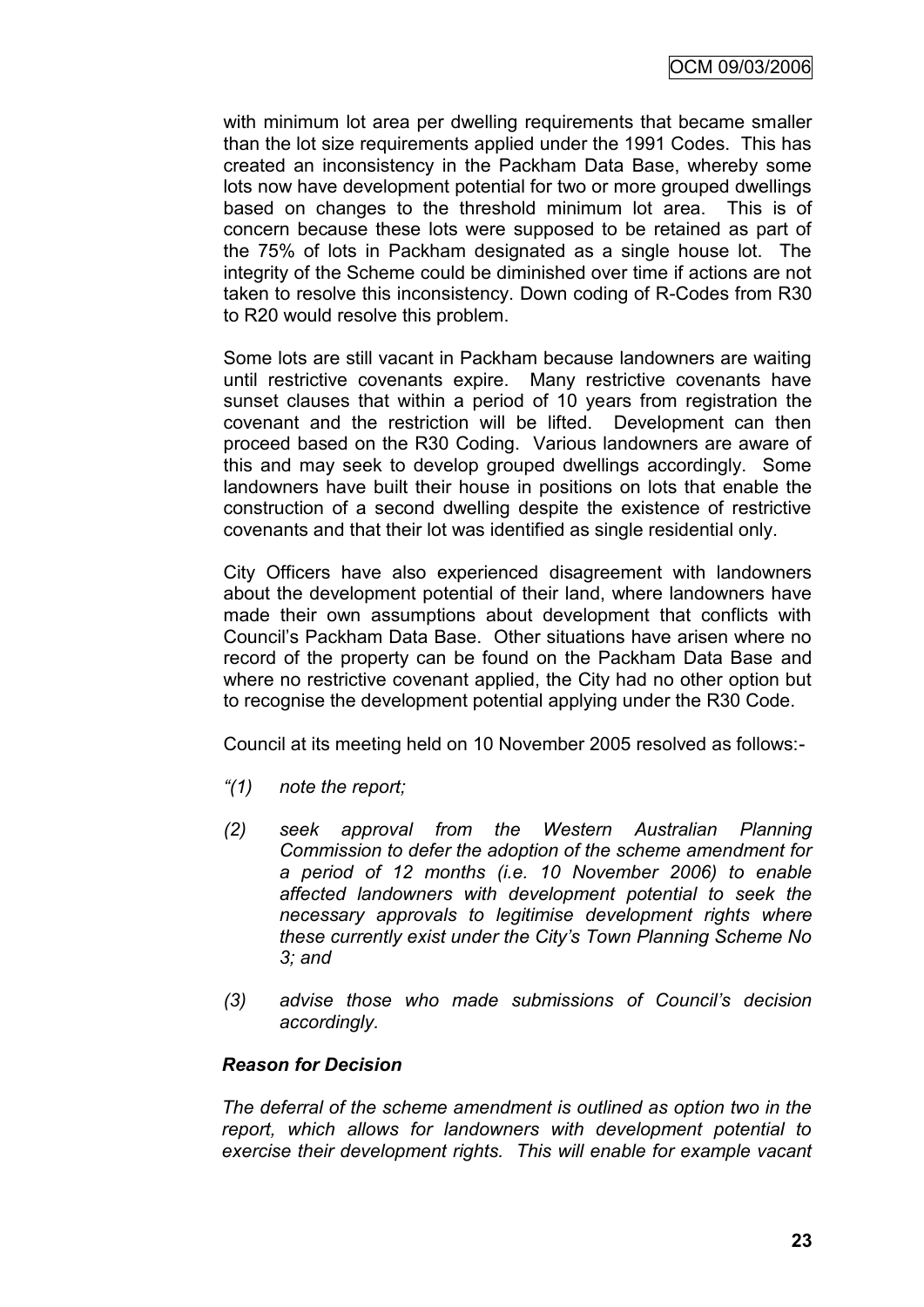lots with development potential to be approved for development or *subdivision based on the current R30 Code.*

*At the end of the 12-month deferment, it is proposed that the scheme amendment be referred back to Council for adoption. By this stage*  landowners would have had enough time to legitimise current *development rights. It is noted that the deferral period would also need to be accepted by the Western Australian Planning Commission."*

As a result of the Council meeting a letter was sent to the WAPC requesting that the Scheme Amendment be deferred for 12 months to the 10 November 2006.

The Department for Planning and Infrastructure on 25 January 2006 advised that in line with the Town Planning Regulations 1967 clauses 17(1) and 18(1), the submissions on any amendment are to be considered within 42 days of submission (letter attached to the Agenda). Therefore the Scheme Amendment needs to either proceed to be finalised by the WAPC or the Scheme Amendment is to be withdrawn by the City and no longer proceed as a Scheme Amendment. The process cannot be deferred. If a Scheme Amendment is to proceed at a later date, then it is required to be readvertised and submissions to be considered within 42 days.

#### **Submission**

The proposed down coding of Development Area 1 known as Packham on the Scheme Maps applies to over 1200 residential lots. While the proposed scheme amendment includes over 1200 residential lots the development potential for approximately 75% lots will not change. The balance of lots may have potential for two or more grouped dwellings. This doesn"t account for lots that have already been developed for two or more grouped dwellings.

The proposed scheme amendment is intended to give greater certainty and consistency in providing Zoning Statements and granting development approval within Development Area 1 – Packham. The current system of determining development potential is not workable and has lead to arguments with landowners. The expiry of restrictive covenants is also of genuine concern, which may regrettably lead to landowners demolishing existing improvements perhaps even a house to achieve two or more grouped dwellings. The R20 Coding is the most practical option to achieve a unified and consistent Coding. The R20 Code also follows the "Blanket R20 Coding" approach in the district, adopted as the basis to Town Planning Scheme No. 3.

The proposed down coding from R30 to R20 has the following implications:-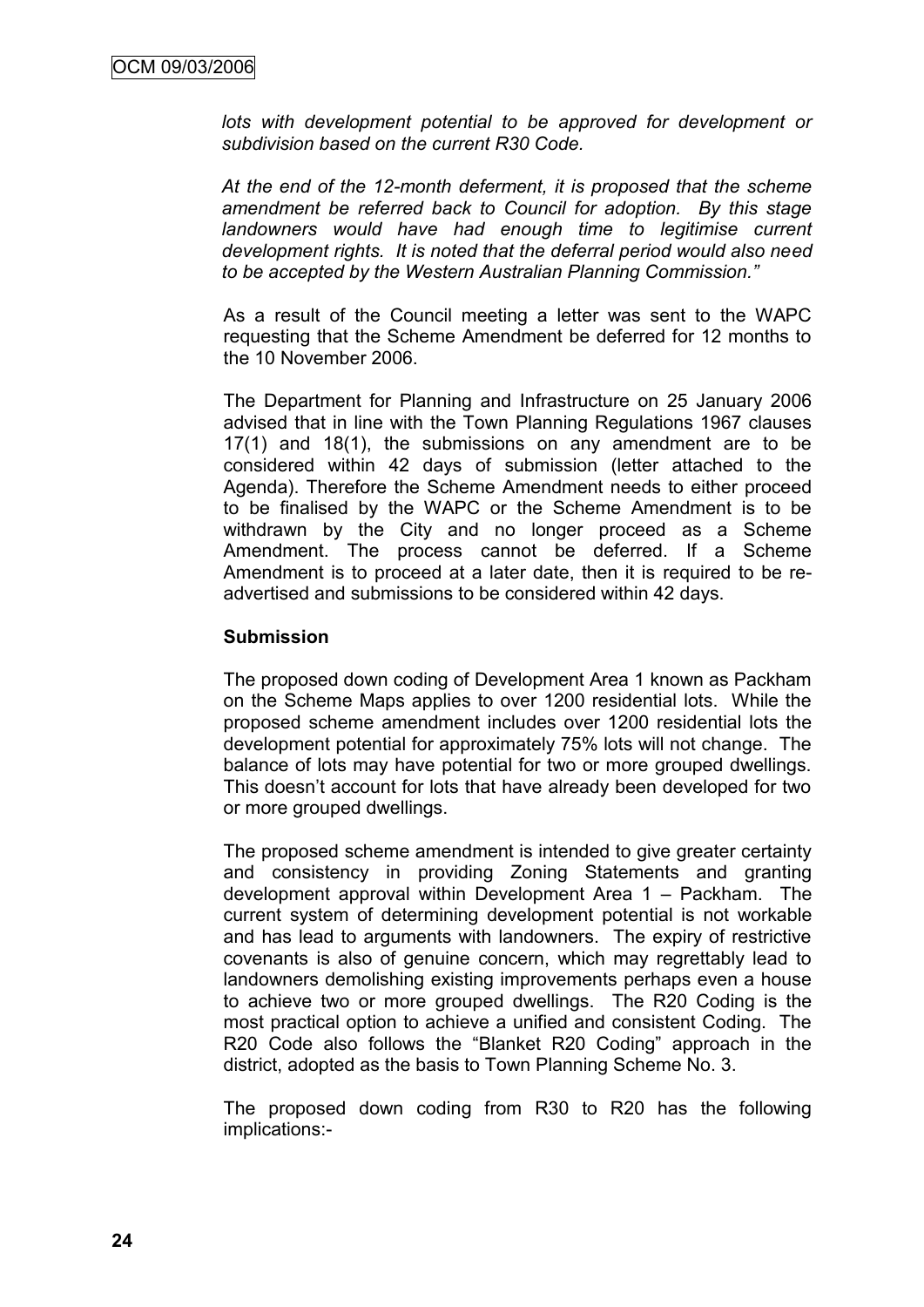- The R20 Code in the Scheme Maps resolves the inconsistency and confusion between the Scheme Map R30 Coding and the Packham Development Potential Data Base. The Scheme Maps clearly prevail without reference to another Data Base;
- Most (75%) of the lots within the Packham Development Area don't have any development potential beyond a single house. The down coding proposal will not reduce the development potential of most lots and therefore the "status quo" remains largely unchanged for most landowners;
- Some landowners of vacant residential lots with no restriction on development potential based on R30 could have their development potential reduced by changing the R-Code from R30 to R20. These landowners would still be able to obtain development approval to realise the full potential of their land under the R30 Code while the R20 scheme amendment is being processed. They would however not be able to develop grouped dwellings after the scheme amendment is gazetted;
- Some residential lots which didn"t have development potential may have their development potential increased because their land area is over 900m². This, however, is consistent with every other residential lot in the district;
- The proposed scheme amendment seeks to delete the requirement for 75% of lots within DA1 to be single residential. This would mean that any lot 900m² or greater would permit two grouped dwellings notwithstanding the minimum lot size requirements applying to the R20 Code pursuant to Clause 5.4.1 of TPS3;
- A new variation clause to TPS3 is also needed that enables reinstatement of any dwelling in the district that is accidentally destroyed notwithstanding that the development doesn"t comply with the Residential Design Codes. The former development provisions that applied when the development was approved will prevail.
- Properties with existing houses will generally not be affected. Lots less than 600m<sup>2</sup> are also not affected.

# **Report**

The Scheme Amendment was referred to the Environmental Protection Authority ("EPA") in accordance with Section 7A(1) of the Act.

The EPA advised that under Section 48A of the *Environmental Protection Act* the overall environmental impact of the amendment would not be severe enough to warrant assessment under Part IV of the *Environmental Protection Act*, the preparation of an Environmental Review and the subsequent setting of formal conditions by the Minister for the Environment and Heritage. The amendment was subsequently advertised seeking public comment in accordance with the Regulations for not less than 42 days.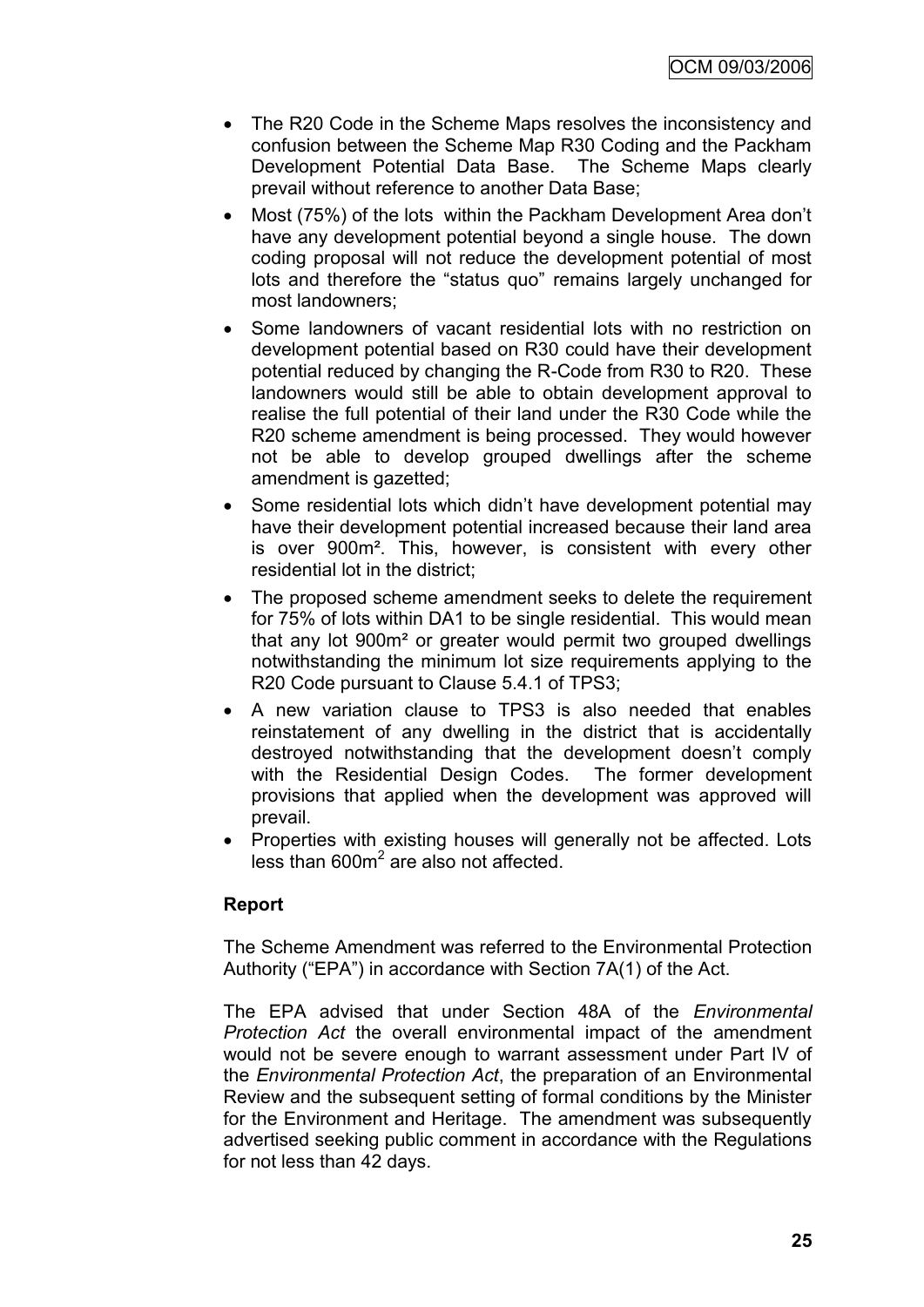A copy of the proposed amendment map is included in the Agenda attachments.

The 42 day public consultation period for Amendment 30 concluded on 9 October 2005. At the close of the advertising period 59 submissions were received, of which 54 objected to the proposal and 5 supported the proposal.

The submissions objecting to the proposal are summarised as follows:-

- Loss of development potential of the land. When the lot was purchased it was confirmed to be a R30 zoned lot, not R20, therefore potential loss of 1 unit site, equating to approximately \$100,000.
- The Density code of the area should remain the same as it is against Network City Policy objectives proposed by the Minister. The policy encourages medium density area within infill areas.

The City has assessed each submission of objection based on the Packham Development Potential Data Base. It is important to note that 42% of the submissions of objection to down coding were from lots that don"t currently have any development potential based on current R30 Code requirements and restrictions set out in the Packham Development Potential Data Base. The balance of 58% of submissions would be affected by the down coding proposal in terms of reduced development potential that includes a large "green field" site owned by LandCorp on Mayor Road. Most of the owners who objected that don"t have development potential based on current standards already have existing houses and would stand to benefit from restrictive covenants expiring or land area development potential and redeveloping – other objectors had already realised full development potential (ie. 2 units built).

In support of the Scheme Amendment 5 submissions were received stating that there are too many unit developments in the area and the density should be decreased.

In order to achieve a reasonable outcome to the Scheme proposal 3 options are presented to Council. Each option has its own different implications as such:

#### Option One – Status Quo (Retain R30 Coding)

Continue with the development of the area with a density code of R30 with some properties retaining the restrictive covenants.

Implications will be that Council officers will be dealing with the issue of restrictive covenants on some lots and that confusion over potential development rights to new purchasers can be denied.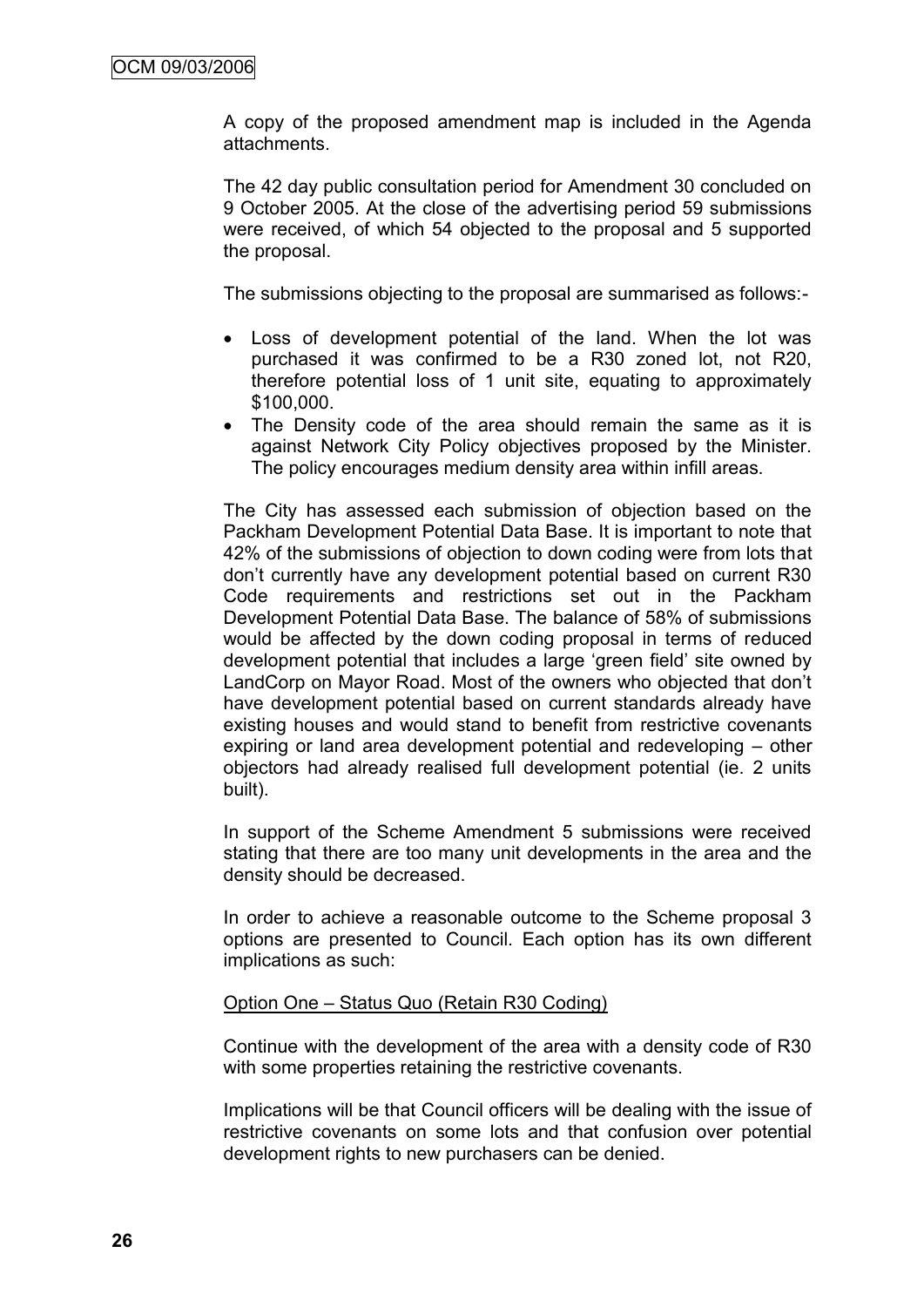Expiry of restrictive covenants that require development to be limited to a single dwelling will regrettably lead to redevelopment where landowners realising they can achieve two or three units which may involve demolition of existing houses and improvements. City Officers will have no option but to grant approvals based on the R30 Code which will lead to an increase in unit developments within the locality.

Resident complaints to Council are expected where single house lots are redeveloped into unit sites. This is an inevitable consequence of retaining the current R30 Coding.

#### Option Two – Adopt the Scheme Amendment R30 to R20 (with modifications)

Proceeding with the Scheme Amendment could occur subject to the following measures to substantially address submissions of objection:-

- a) include a revision to the Scheme Text under clause 3 under DA1 of Schedule 11 that permits the continued application of the R30 Code as permitted under Table 1 of the Codes until 9 March 2007. Include the current requirement for 75% of land to be developed for single houses;
- b) exclude in the Scheme Maps that portion of DA1 within DCA6 on Mayor Road and exclude those new lots created on Anka Gardens and Rockingham Road referred to under WAPC Ref. 124183.

These changes enable affected landowners with development potential to seek the necessary approvals to legitimise development rights where these currently exist under the City's Town Planning Scheme No. 3 and exclude the newly created lots subdivided based on R30 lot sizes to enable the completion of home approvals by the City. It is also prudent to exclude the last few stages within Packham on and near Mayor Road that are in the process of being subdivided and are yet to be subdivided.

This option has a similar effect had Council been able to defer consideration of the Scheme Amendment for a period of 12 months.

#### Option Three – Adopt the Scheme Amendment (without modifications)

Continuing with the Scheme Amendment would reduce the development potential where this currently exists. This approach is at odds with the majority of submissions that oppose the adoption of the Scheme Amendment.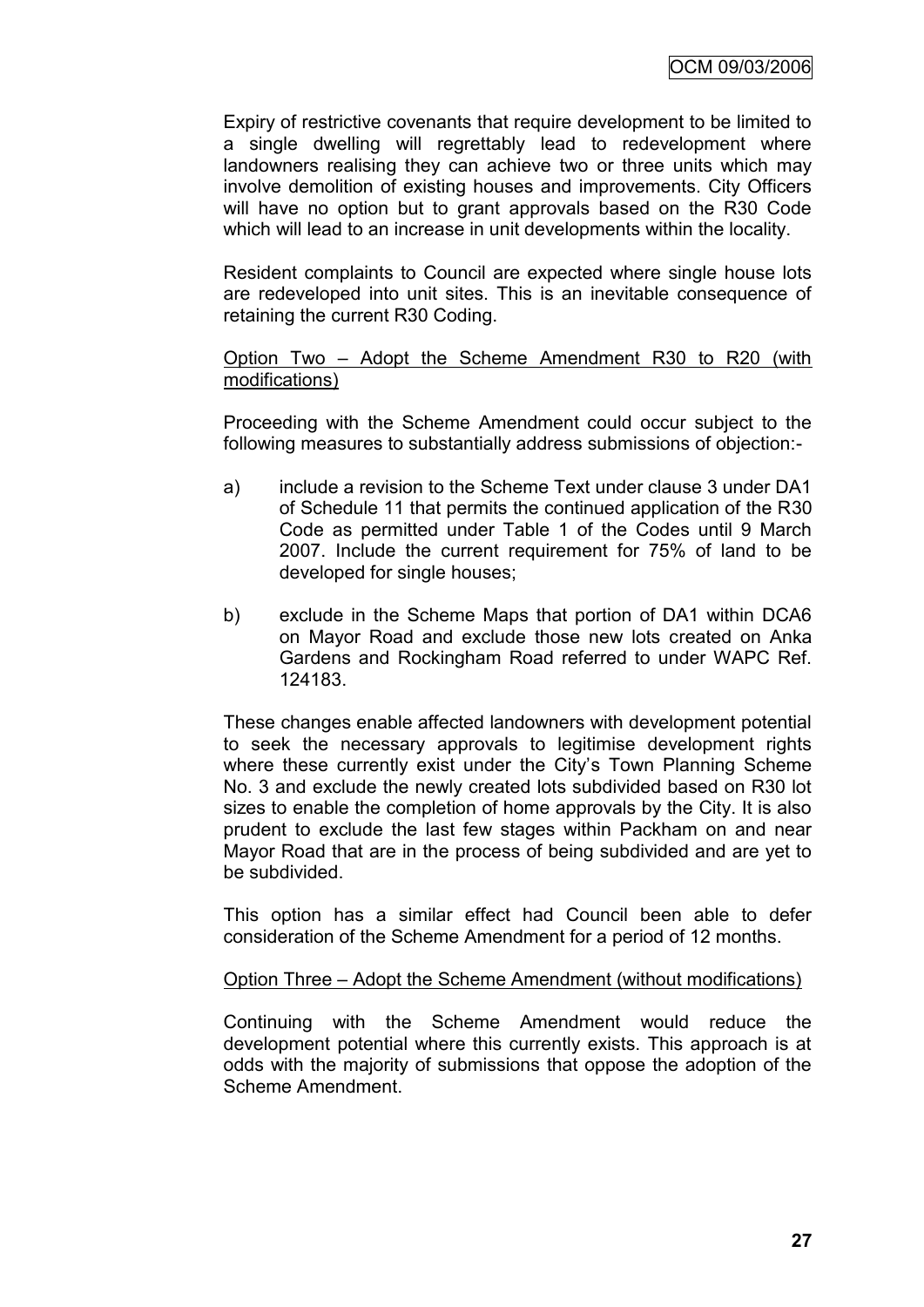## Recommendation

It is recommended that Council proceed with Option Two to adopt a modified version of the Scheme Amendment. This would allow affected landowners to legitimise development rights where these currently exist under TPS3, without compromising the intent of the Scheme Amendment which seeks to avoid indiscriminate infill housing on 75% of the land within the Packham Development Area (DA1).

In anticipation of the Hon. Minister's advice that final approval will be granted it is recommended that the amendment documents be signed, sealed and forwarded to the Western Australian Planning Commission.

#### **Strategic Plan/Policy Implications**

- 2. Planning Your City
	- *"To ensure that the planning of the City is based on an approach which has the potential to achieve high levels of convenience for its citizens."*
	- *"To ensure that the development will enhance the levels of amenity currently enjoyed by the community."*
	- *"To foster a sense of community within the district generally and neighbourhoods in particular."*
- 3. Conserving and Improving Your Environment
	- *"To conserve the character and historic value of the human and built environment."*

#### **Budget/Financial Implications**

The Scheme Amendment has been prepared in-house which has reduced the costs to Council.

#### **Legal Implications**

Town Planning and Development Act. Town Planning Regulations.

#### **Community Consultation**

Community consultation was undertaken pursuant to the Town Planning Regulations. Council notified landowners of the proposal affected by the Scheme Amendment, requesting comments within 42 days. Three consecutive advertisements were also placed in the local paper during the advertising period. 59 submissions were received. 54 objections and 5 submissions in support were received.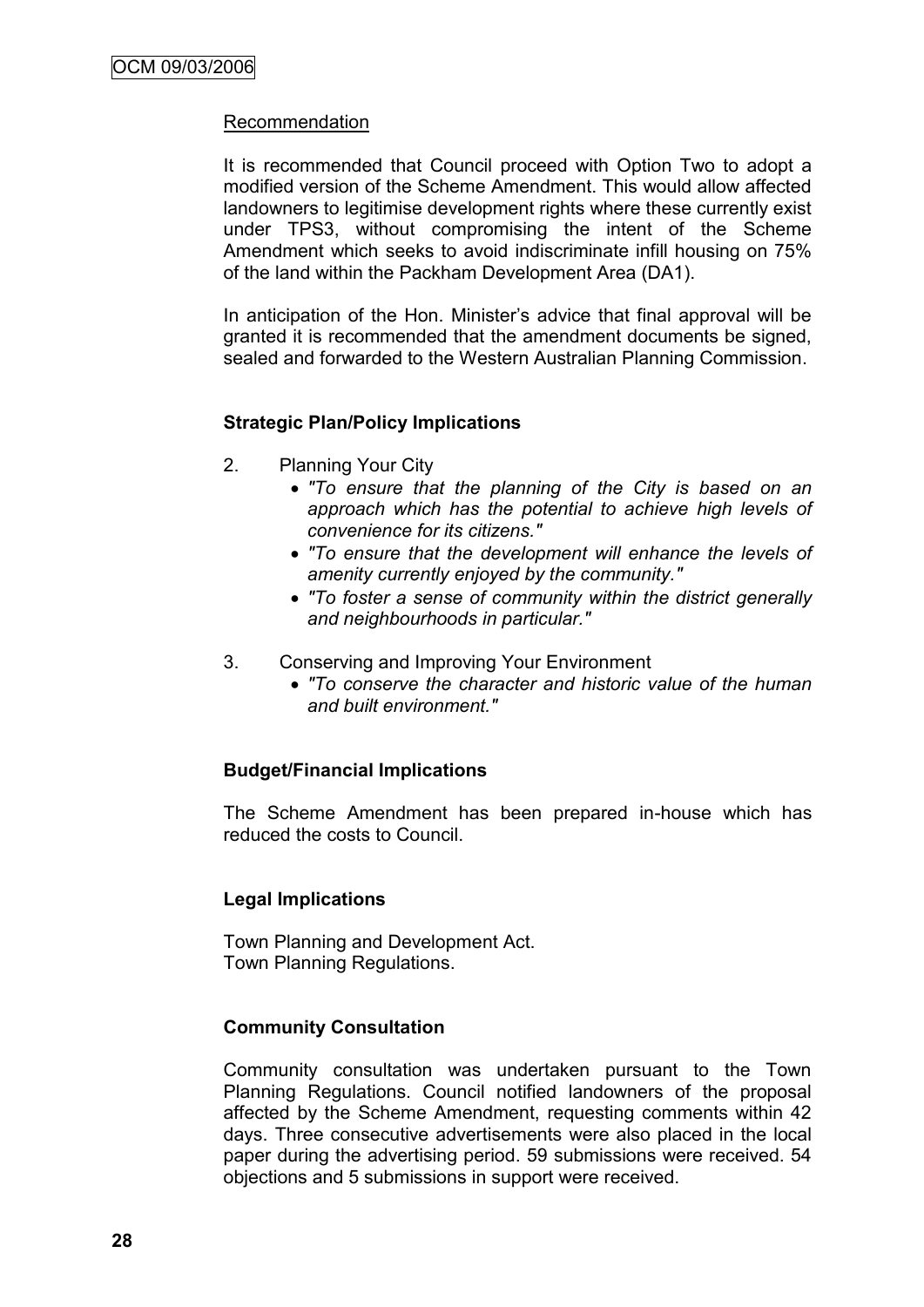# **Attachment(s)**

- (1) Location Plan of Submissioners.
- (2) Scheme Amendment Plan showing proposed and existing zoning.
- (3) Schedule of Submissions.
- (4) Letter from Department for Planning and Infrastructure dated 25 January 2006.

# **Advice to Proponent(s)/Submissioners**

Those who lodged a submission on the proposal have been advised that this matter is to be considered at the 9 March 2006 Council Meeting.

# **Implications of Section 3.18(3) Local Government Act, 1995**

Nil.

# **14.2 (OCM 09/03/2006) - PROPOSED STRUCTURE PLAN - LOTS 768, 778, 779 AND 780 HAMMOND ROAD, SUCCESS - OWNERS: VARIOUS - APPLICANT: KOLTASZ SMITH (9676) (MD) (ATTACH)**

RECOMMENDATION That Council:

- (1) receive the report:
- (2) adopt the Structure Plan applying to Lots 768, 778, 779 & 780 Hammond Road/Branch Circus, Success subject to the following Structure Plan and report modifications pursuant to clause 6.2.9 of the City of Cockburn Town Planning Scheme No. 3;
	- 1. relocating the south eastern most R40 grouped dwelling site boundary in order to achieve a 30 metre buffer to the resource enhancement wetland boundary as defined by the Department of Environment as shown on the revised structure plan contained with the Agenda attachments and amend the Public Open Space table and Structure Plan Report accordingly;
	- 2. provide for a footpath/dual use path adjacent to the wetland buffer that connects Branch Circus and Beeliar Regional Park to Hammond Road, and a second DUP within the Hammond Road reserve adjacent to the structure plan area;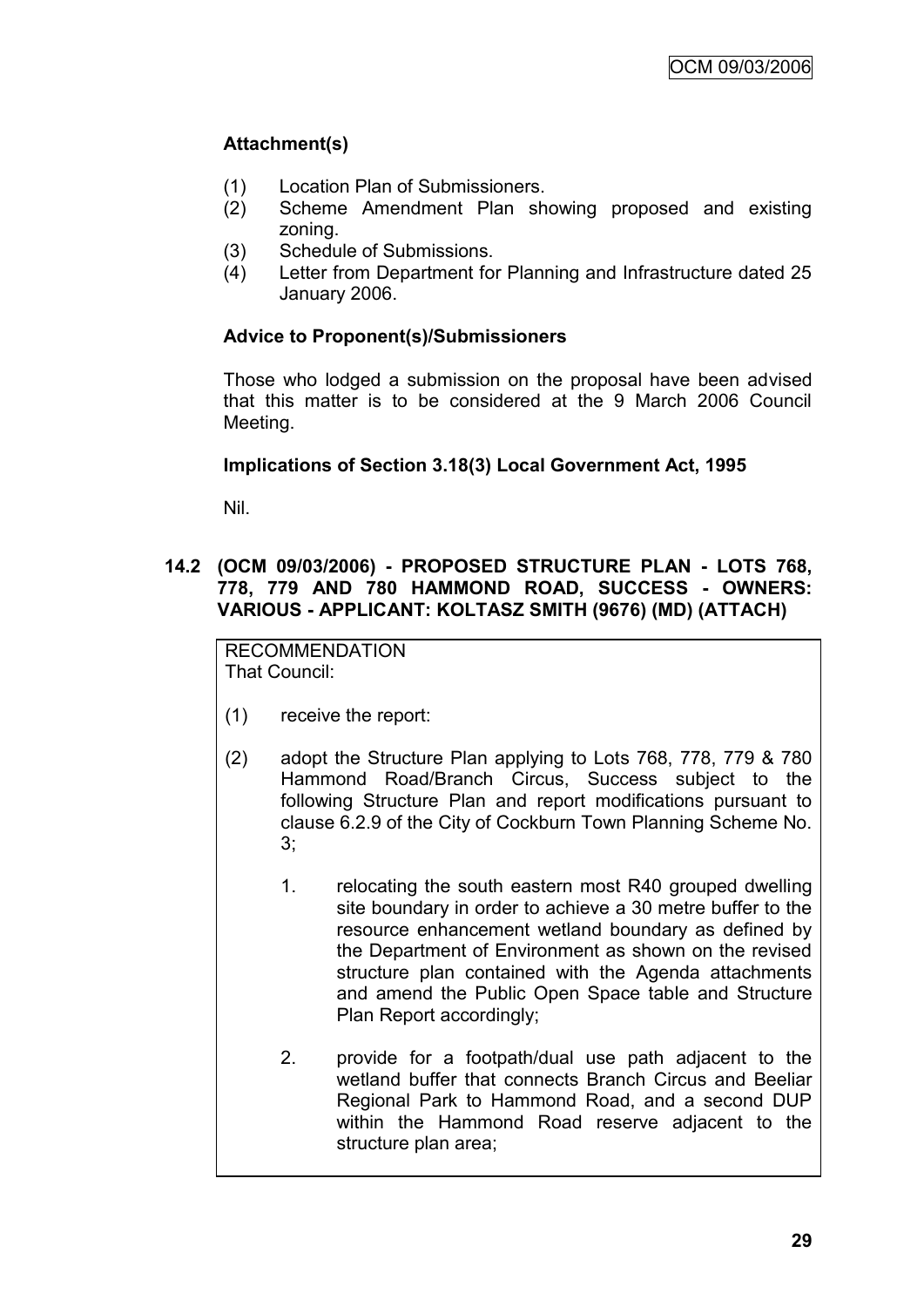- 3. relocating the dual use path located east of the southern cul-de-sac to run adjacent to the south eastern R40 grouped dwelling site boundary;
	- 4. provision of an emergency service vehicle access gate to Hammond Road at the south eastern grouped dwelling site;
- 5. include a new Structure Plan Report section relating to fire management as previously provided by the applicant in a letter dated 10 February 2006.
- (3) adopt the Schedule of Submissions contained in the Agenda attachments for Lots 768, 778, 779 & 780 Hammond Road/Branch Circus, Success;
- (4) upon receipt of a revised Structure Plan compliant with Clause (2) above, forward the Structure Plan documents and schedule of submissions to the Western Australian Planning Commission for its endorsement pursuant to Clause 6.2.10 of Town Planning Scheme No 3;
- (5) advise applicant and submissioners of Council"s decision accordingly.

# **COUNCIL DECISION**

# **Background**

| ZONING:          | MRS:               | <b>Urban Deferred</b>         |  |  |  |
|------------------|--------------------|-------------------------------|--|--|--|
|                  | TPS:               | Development Zone              |  |  |  |
|                  |                    | Development Area 13 (DA13)    |  |  |  |
|                  |                    | Development Contribution Area |  |  |  |
|                  |                    | (DCA1)                        |  |  |  |
| <b>LAND USE:</b> |                    |                               |  |  |  |
| LOT SIZE:        | Lot 768: 1.3395 ha |                               |  |  |  |
|                  | Lot 778: 2.0559 ha |                               |  |  |  |
|                  | Lot 779: 1.212 ha  |                               |  |  |  |
|                  | Lot 780: 0.4582 ha |                               |  |  |  |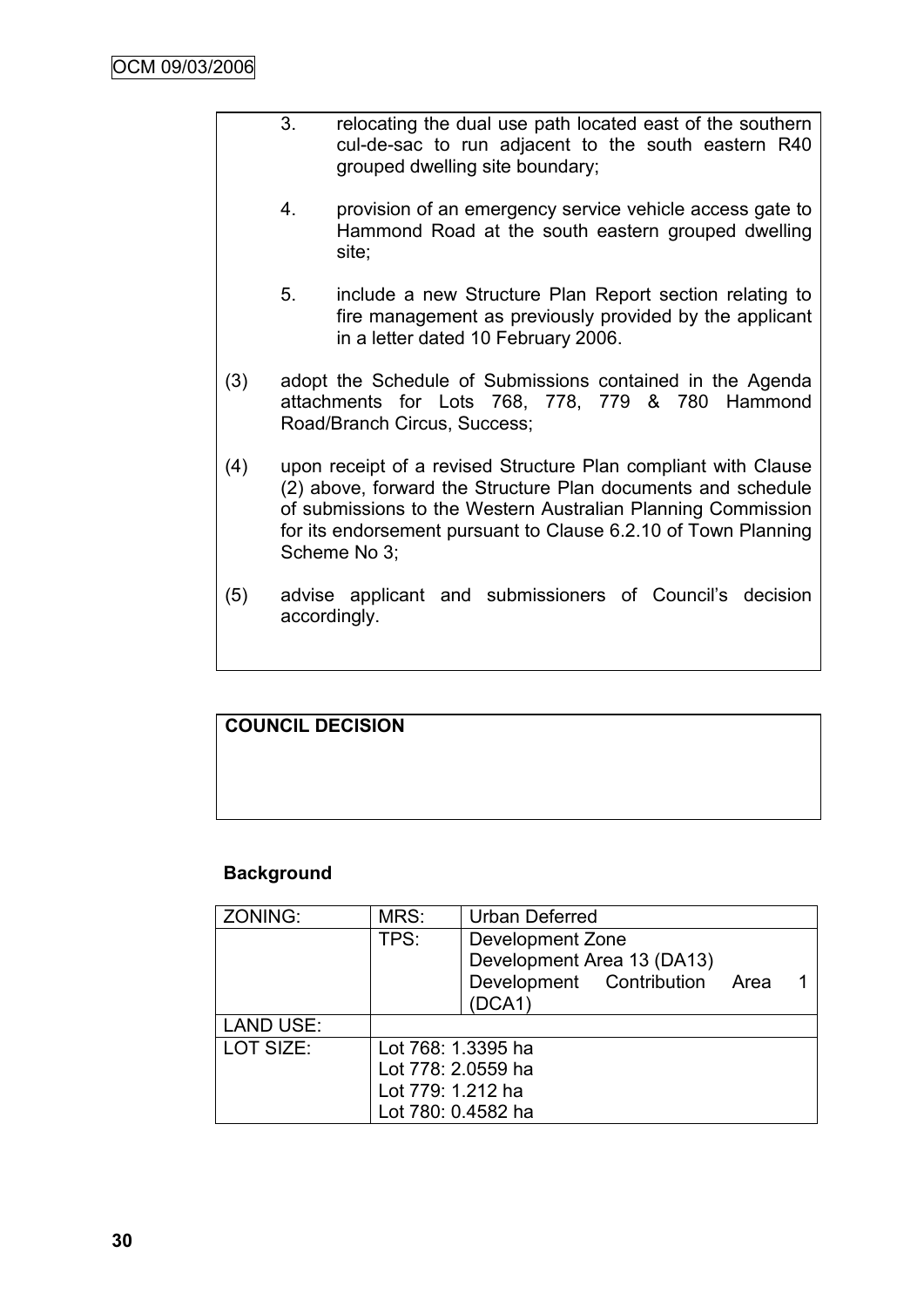# **Submission**

#### Site Location and Context

The subject land area lies approximately 1.2km west of the Thomsons Lake Regional Centre, within the City of Cockburn. The land lies approximately 0.5km south of Beeliar Drive along Hammond Road and is one of several landholdings backing onto the Beeliar Regional Park. The land is immediately west of the Thomsons Lake Private Estate development and southwest of the Jandakot Caravan Park.

#### **Zoning**

Lots 768, 778, 779 and 780 Hammond Road/Branch Circus, Success comprises a small pocket of "Urban Deferred" land bounded by the Beeliar Regional Park and Hammond Road. The land has been earmarked for residential development, though is presently zoned "Urban Deferred" under the Metropolitan Region Scheme.

Heylen Realty Pty Ltd has engaged Koltasz Smith to prepare a Structure Plan over Lots 768, 778, 779 and 780 in order to facilitate the lifting of urban deferment to "Urban" and also to facilitate subsequent residential subdivision. Though Koltasz Smith's appointment is with Heylen Realty, this document and Structure Plan has been prepared on behalf of, and in consult with, the owners of all lots within the Structure Plan area.

#### Residential Lot Yield

The structure plan proposes residential densities of R20 and R40  $(500m^2$  and  $220m^2$  respectively). A total of twenty R20 single residential lots and eleven R40 single residential lots are proposed, along with two retained lots (retained residences) and six R40 grouped dwelling sites.

#### Drainage

Drainage can be provided in those portions of public open space/buffer located outside of the 50 metre resource enhancement wetland buffer. Drainage will be in the form of an open swale/basin system, with maximum side slopes of 1:7 and a maximum water depth of 0.9m. A gross pollutant trap will be installed upstream to prevent pollutants from entering the swale, and it is anticipated that a nutrient management plan will be required from the City.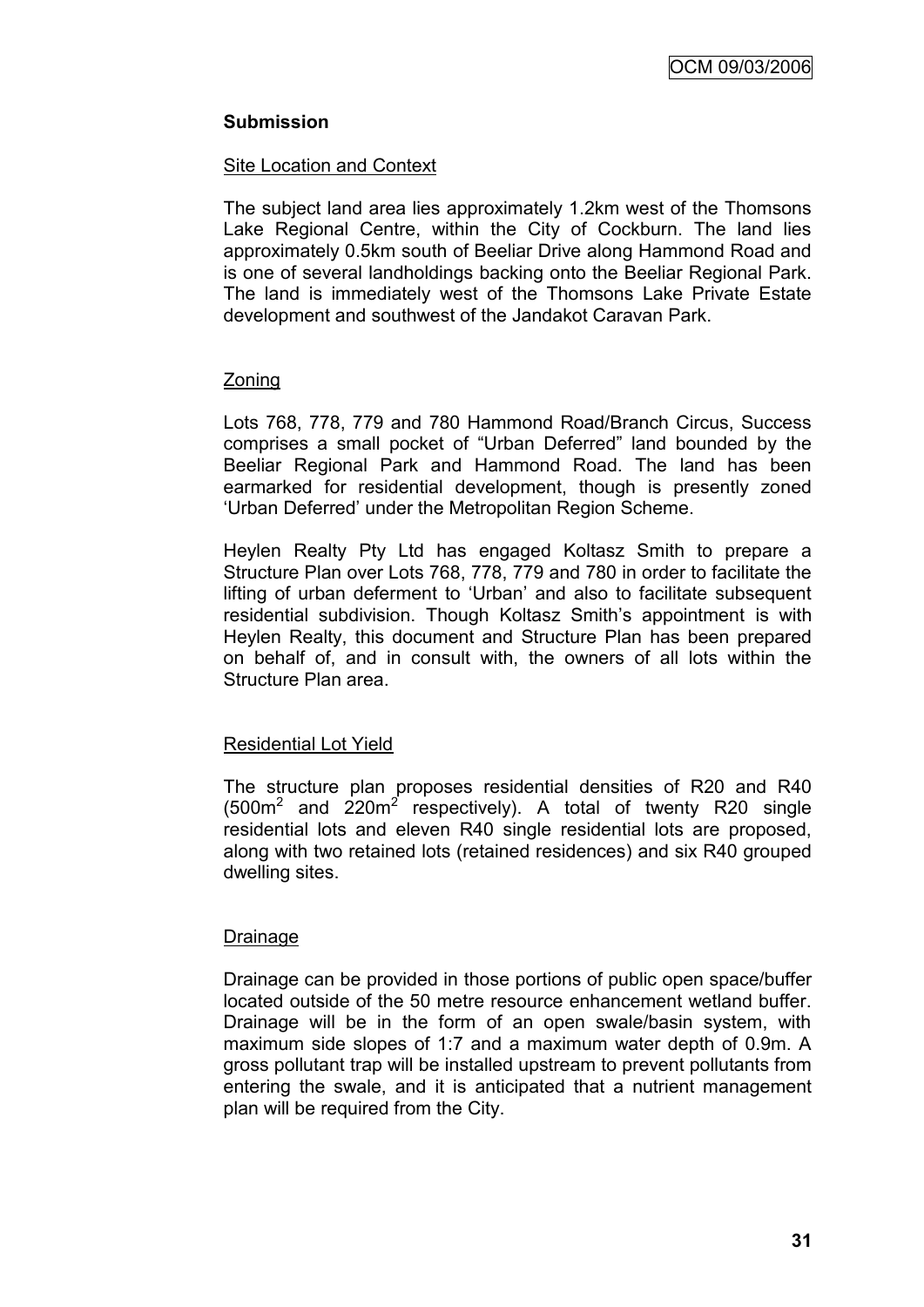## **Report**

#### Wetland Buffer

A Resource Enhancement Wetland (REW) is located adjacent to the structure plan area to the south. The Department of Environment generally requires a 50 metre buffer to be provided to a REW.

The applicant met with City of Cockburn officers on site prior to lodging the structure plan to determine the extent of the wetland dependant vegetation. The structure plan was subsequently lodged and generally provided for a 30 metre buffer to the wetland as mapped by the City of Cockburn.

The structure plan was referred to the Department of Environment (DoE) for comment. The DoE provided a response requesting that a 50 metre buffer be provided to the REW.

The applicant reviewed the DoE"s comments and in doing so investigated the extent of the wetland boundary as mapped by the DoE. It was determined that the DoE defined wetland boundary was located further to the south than the City"s mapping and as such the structure plan generally provided for a 50 metre buffer to the DoE defined wetland boundary except in the south eastern corner of the structure plan where the R40 grouped dwelling site encroaches within the 50 metre buffer.

The applicant has subsequently lodged a revised structure plan to ensure a 30 metre buffer is achieved to the south eastern grouped dwelling site and to ensure that an average 50 metre buffer is provided to the REW as defined by the DoE. The DoE has reviewed the revised structure plan and has given its conditional approval to the revised structure plan.

Refer Revised Structure Plan and Schedule of Submissions contained with the Agenda attachments.

#### Public Open Space (POS)

The structure plan is required to provide 10% POS, being a total of 5030 $m^2$ .

The proposed structure plan provides for a total of 5030  $m^2$  POS, of which, 2007  $m^2$  comprises a 20% credit for the wetland buffer area affecting the southern portions of Lots 768 and 778. The POS provided within the wetland buffer represents approximately 40% of the total POS provided. This exceeds Council policy requirements which stipulates that a buffer may attract a POS credit of up to 50%, but the total area of the buffer credit shall not exceed 20% of the total POS are to be set aside.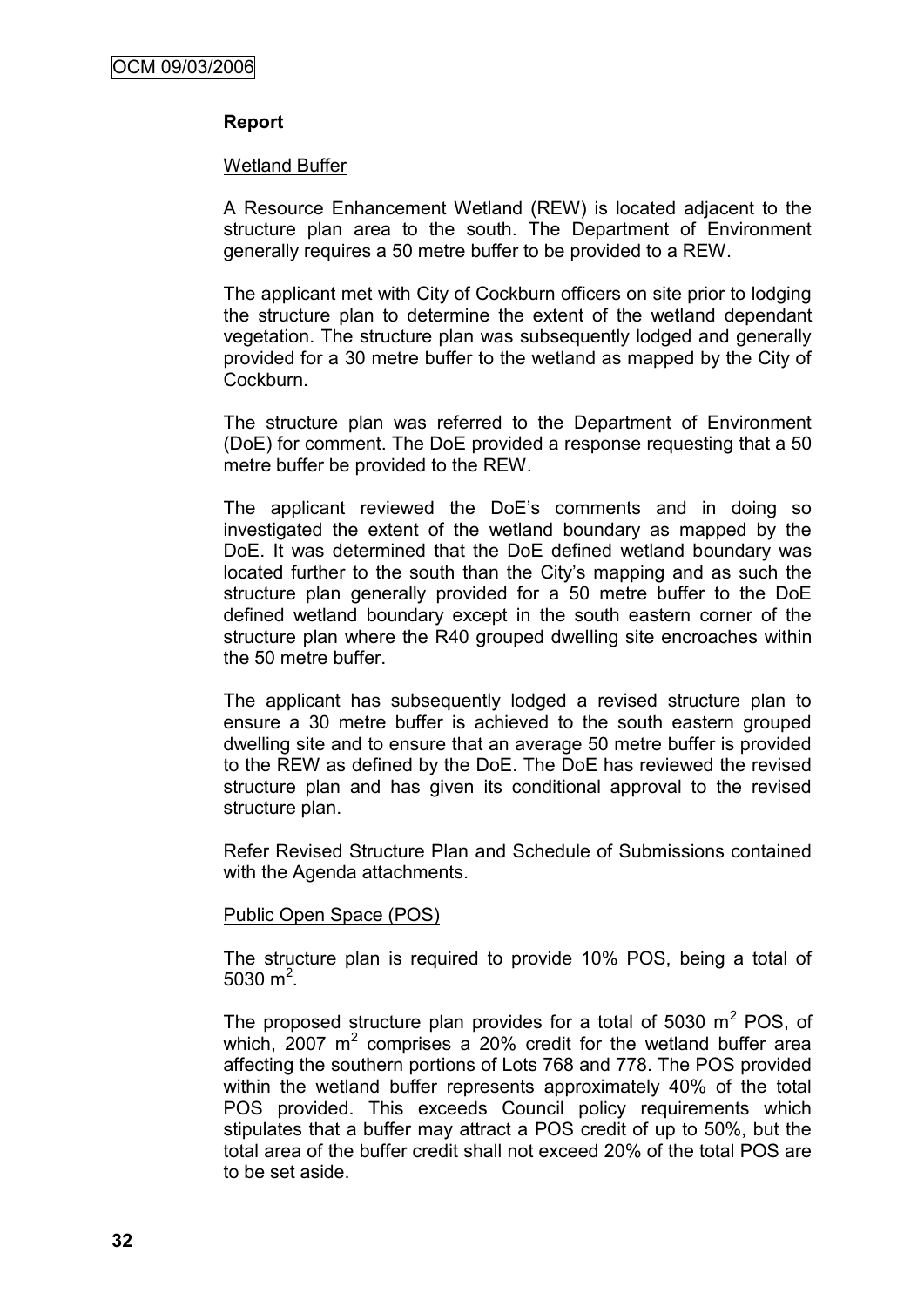It is recommended that a variation to the application of Council"s normal policy requirement for the provision of POS be supported for the following reasons:

- approximately 30% of Lot 768 and 29.5% of Lot 778 is required to be given up as POS in order to provide a buffer to the REW;
- only 20% of the actual POS buffer that is to be given up free of cost receives a POS credit with approximately 80% (or 8026  $m^2$ ) of the buffer not receiving any credit;
- the POS buffer (1.0 ha in area or 25% of combined landholding) to the wetland provided is sufficient to satisfy the City"s Environmental Services and the Department of Environment; and
- the POS provided represents an equitable distribution of POS over the four landholdings in the structure plan area and includes a central portion of useable POS.

#### **Conclusion**

It is recommended that the Council adopt the Structure Plan as the basis for future subdivision and development of Lots 768, 778, 779 and 780 Hammond Road/Branch Circus, Success and refer the plan to the Western Australian Planning Commission for final endorsement.

## **Strategic Plan/Policy Implications**

The Corporate Strategic Plan Key Result Areas which apply to this item are:-

- 2. Planning Your City
	- *"To ensure that the planning of the City is based on an approach which has the potential to achieve high levels of convenience for its citizens."*
	- *"To ensure that the development will enhance the levels of amenity currently enjoyed by the community."*
	- *"To foster a sense of community within the district generally and neighbourhoods in particular."*
- 3. Conserving and Improving Your Environment
	- *"To conserve the quality, extent and uniqueness of the natural environment that exists within the district."*
	- *"To ensure that the development of the district is undertaken in such a way that the balance between the natural and human environment is maintained."*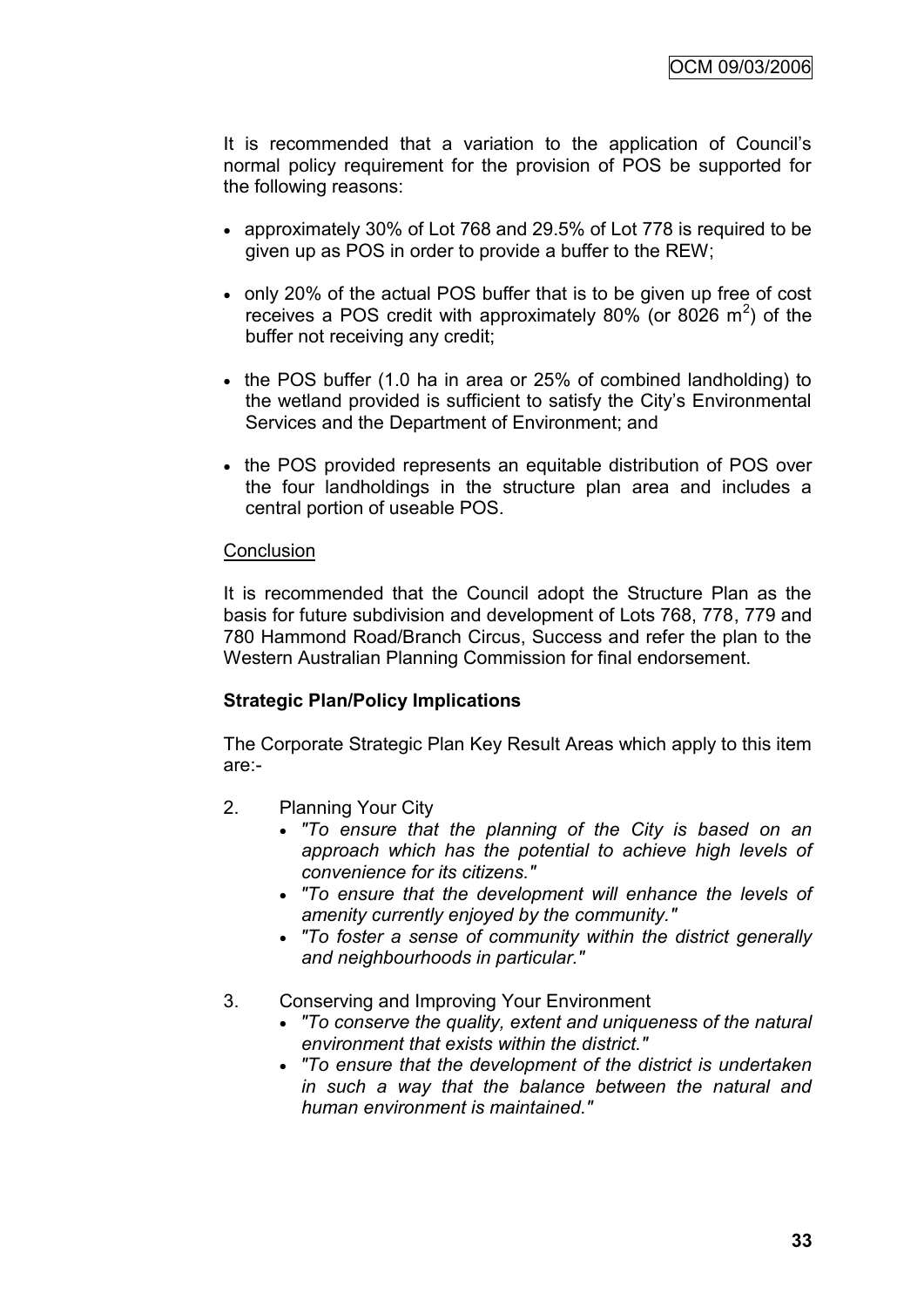The Planning Policies which apply to this item are:-

| SPD1  | <b>Bushland Conservation Policy</b>                  |
|-------|------------------------------------------------------|
| SPD5  | <b>Wetland Conservation Policy</b>                   |
| APD4  | <b>Public Open Space</b>                             |
| APD6  | Residential Rezoning and Subdivision Adjoining Midge |
|       | <b>Infested Lakes</b>                                |
| APD28 | <b>Public Open Space Credit Calculations</b>         |
| APD30 | Road Reserve and Pavement Standards                  |

## **Budget/Financial Implications**

Nil

## **Legal Implications**

Town Planning Scheme No. 3.

## **Community Consultation**

The application was referred to nearby landowners, relevant government agencies and a notice was placed in 2 newspapers circulating within the City of Cockburn for a period of 21 days in accordance with the requirements of Clause 6.2.8.1 of Town Planning Scheme No. 3.

Submissions were received from the Department of Environment, Department of Conservation and Land Management (CALM), the Department for Planning and Infrastructure (Bush Forever Office), Water Corporation, Western Power, Alinta Gas and the Public Transport Authority.

Refer Schedule of submissions contained with the Agenda attachments.

## **Attachment(s)**

- (1) Site Plan
- (2) Structure Plan
- (3) Schedule of submissions
- (4) Revised Structure Plan

## **Advice to Proponent(s)/Submissioners**

The Proponent and those persons who made a submission have been advised that Council is considering this item at its 9 March 2006 meeting.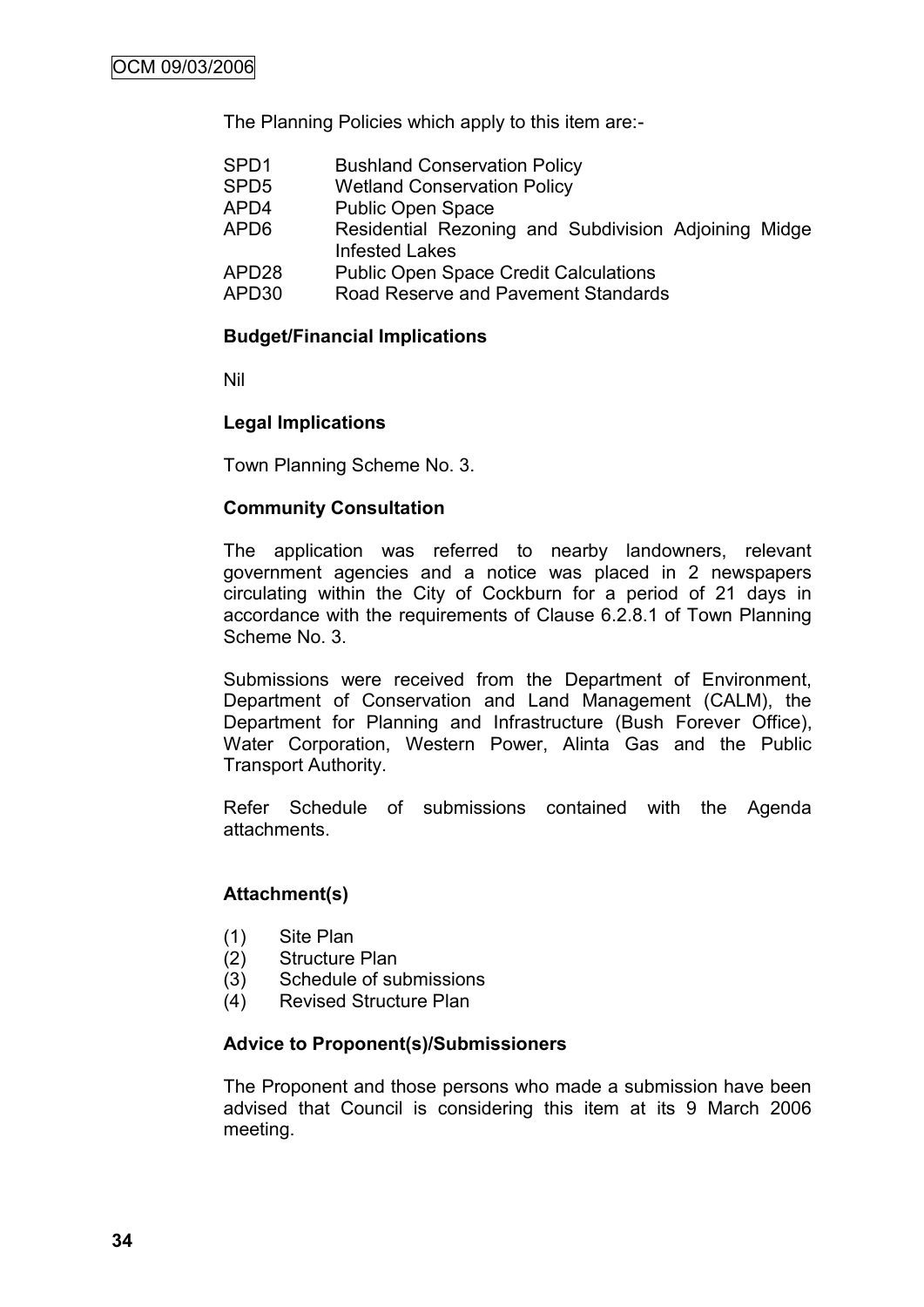## **Implications of Section 3.18(3) Local Government Act, 1995**

Nil.

## **14.3 (OCM 09/03/2006) - SATELLITE DISH - LOT 550; 68 BARRINGTON STREET, SPEARWOOD - OWNER/APPLICANT: J & M MONTES (3313725) (SS) (ATTACH)**

RECOMMENDATION That Council:

(1) grant retrospective approval for a 3 metre diameter domestic satellite dish on Lot 550 (No. 68) Barrington Street, Spearwood in accordance with the approved plans subject to the following conditions:-

## STANDARD CONDITIONS

- 1. Development may be carried out only in accordance with the terms of the application as approved herein and any approved plan.
- 2. Nothing in the approval or these conditions shall excuse compliance with all relevant written laws in the commencement and carrying out of the development.
- 3. All stormwater being contained and disposed of on-site to the satisfaction of the Council.
- 4. No activities causing noise and/or inconvenience to neighbours being carried out after 7.00pm or before 7.00am, Monday to Saturday, and not at all on Sunday or Public Holidays.

## SPECIAL CONDITIONS

- 5. The maximum pole height for the satellite dish is not to exceed 1.7 metres from the natural ground level.
- 6. The maximum height of the satellite dish is not to exceed 2.7 metres from the natural ground level.

## FOOTNOTES

1. The development is to comply with the requirements of the Building Code of Australia.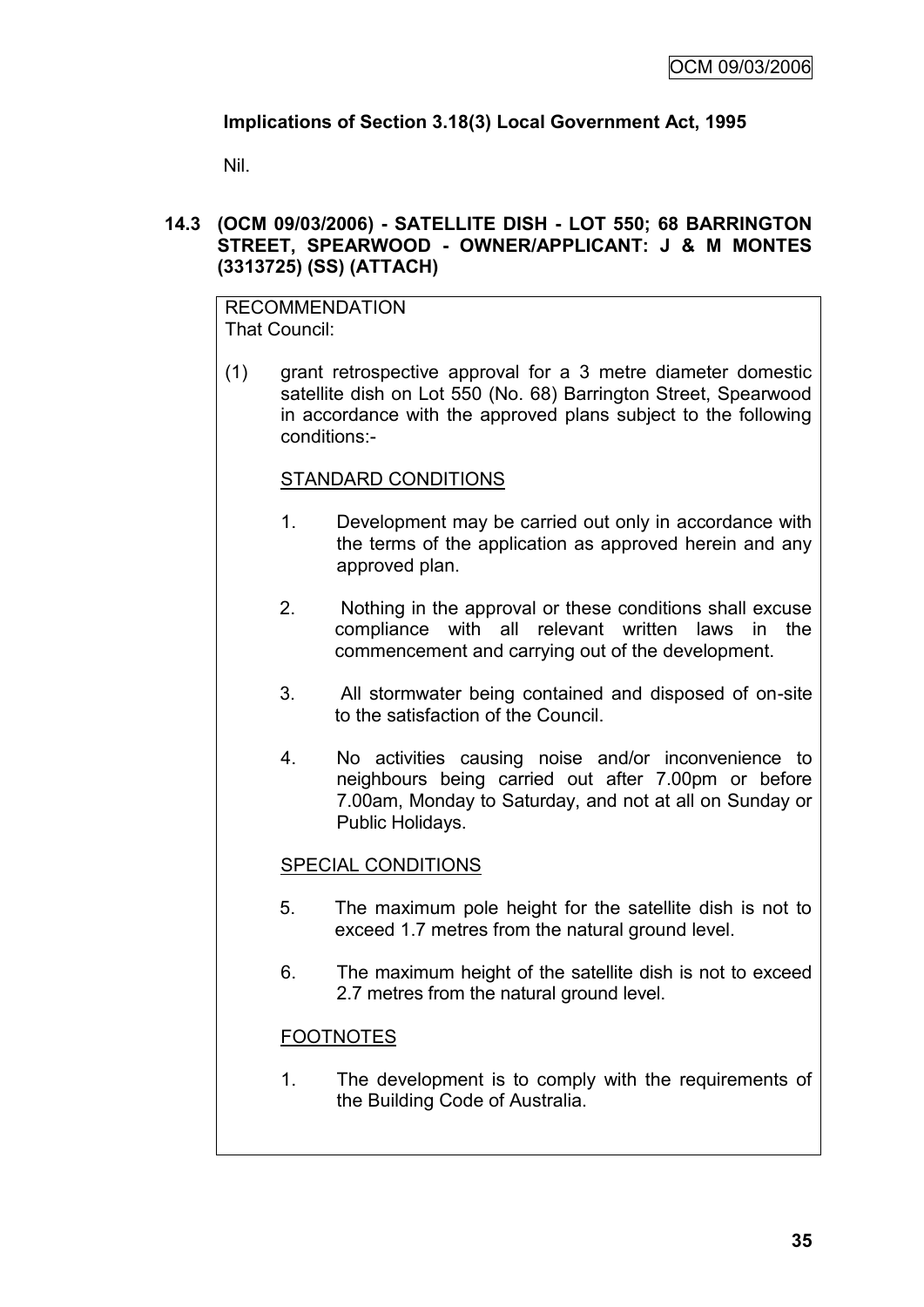- (2) issue a Schedule 9 Notice of Determination on Application for Planning Approval – Approval (inclusive of MRS Form 2 Notice of Approval);
- (3) advise those who had made a submission of Council"s decision accordingly.

## **COUNCIL DECISION**

## **Background**

| ZONING:      | MRS:              | Urban                   |
|--------------|-------------------|-------------------------|
|              | TPS3:             | <b>Residential R-20</b> |
| l LAND USE:  | Residential       |                         |
| LOT SIZE:    | 700m <sup>2</sup> |                         |
| I USE CLASS: |                   |                         |

The applicant submitted an application to seek approval for a 3 metre diameter satellite dish on the subject property (refer to Attachment 1).

#### **Submission**

The application proposes a 3 metre diameter satellite dish which has a pole height of 1.7 metres above natural ground level and an approximate maximum height of 2.7 metres above natural level of the property (refer to Attachment 2).

## **Report**

Council"s Domestic Satellite Dish Policy (APD14) requires Planning Approval for all dishes in excess of 1.2 metres in diameter. The policy also specifies general guidelines to minimise the visual impact of satellite dishes and details the procedure for considering applications.

The application was referred to four (4) adjoining property owners in accordance with Council policy. Two (2) letters of objection was received from adjoining landowners, which raised the following concerns: -

1. The satellite dish will look unsightly from the objector"s backyard;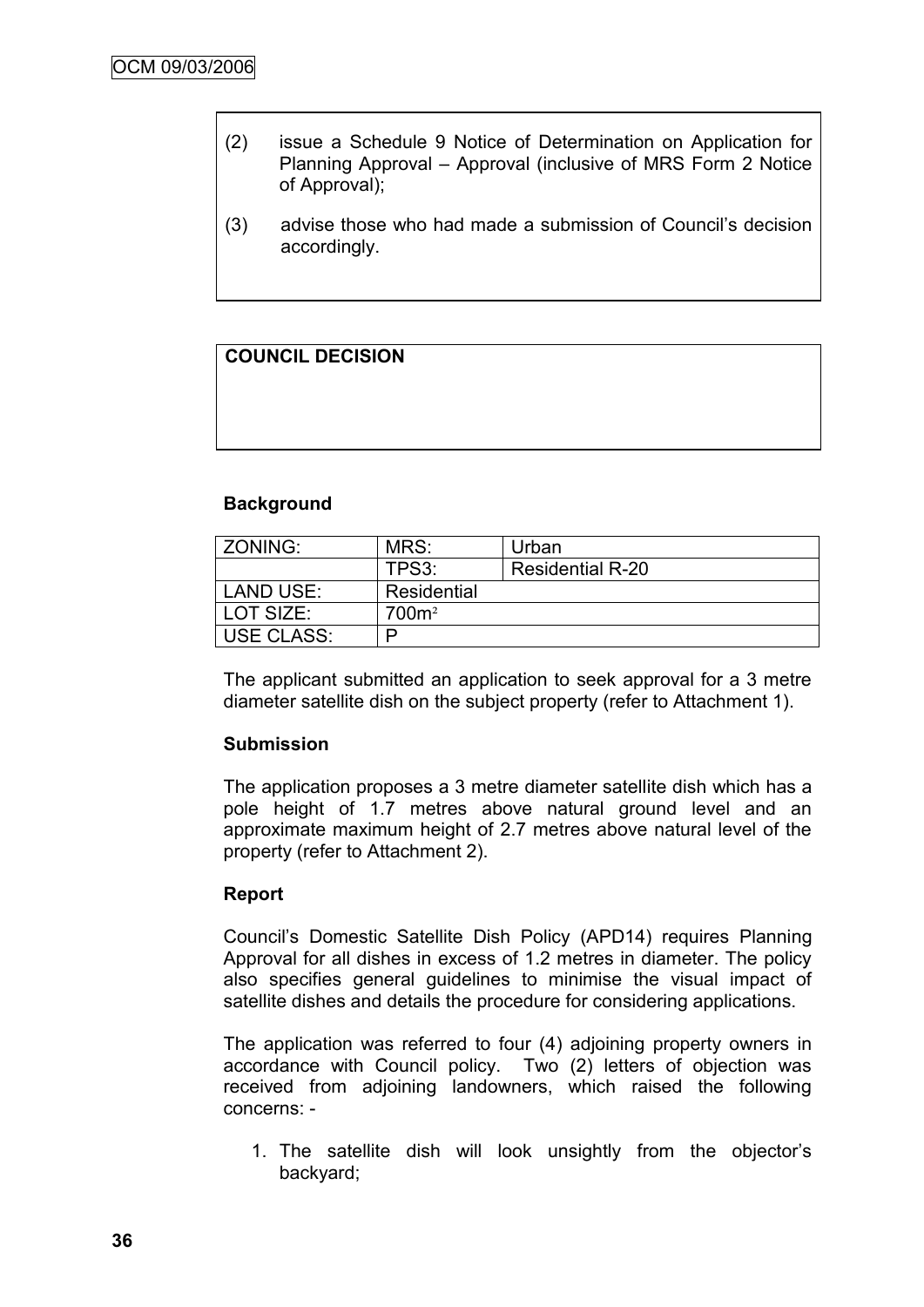- 2. The dish proposed is second-hand;
- 3. The dish could de-value my property; and
- 4. The dish will reduce my view to the ocean.

The proposed dish is located in the corner of the applicant's property on the lower side of existing retaining walls and fence atop which together measure 2.2m in height (refer to Attachment 3). The satellite dish has purposely been positioned in the current location due to the location of outbuildings, (situated on adjoining properties) which act as a barrier and minimise the visual impact of the dish from neighbouring properties (refer to Attachment 4). The applicant originally intended for the satellite dish to be located in the centre of their backyard and relocated the dish upon comments received from an adjoining neighbour.

Further, the applicant has also agreed to a reduced pole height of the satellite dish from 2.2 metres to 1.7 in an effort to ameliorate the visual impact from adjoining properties. These measures demonstrate the owner"s intentions to erect the dish as close to the ground and below the height of adjoining structures without diminishing the capacity to receive international signals.

The photos in Attachment 4 also demonstrate the appearance of the proposed satellite dish. Although second hand and from another property, the applicant has stated that dish still functions and the dish does not appear visually obtrusive or flawed.

It is recommended that Council support the application on the basis that the satellite dish complies with Council"s Domestic Satellite Dish Policy (APD14) and is located in a position that minimises the visual impact on the street and adjoining neighbours.

## **Strategic Plan/Policy Implications**

The Corporate Strategic Plan Key Result Areas which apply to this item are:-

- 2. Planning Your City
	- *"To ensure that the planning of the City is based on an approach which has the potential to achieve high levels of convenience for its citizens."*
	- *"To ensure that the development will enhance the levels of amenity currently enjoyed by the community."*
- 3. Conserving and Improving Your Environment
	- *"To conserve the character and historic value of the human and built environment."*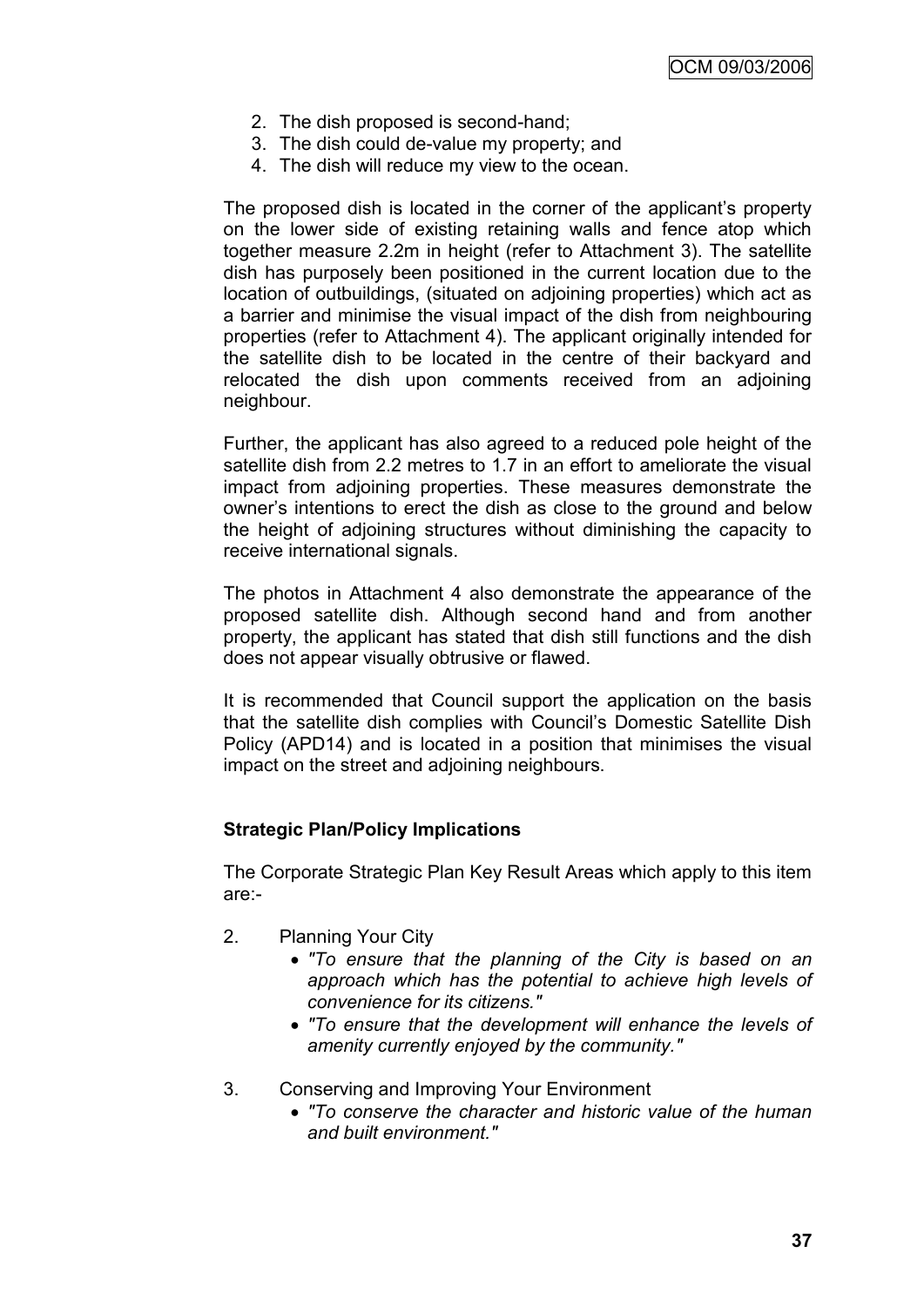The Planning Policies which apply to this item are:-

| APD <sub>14</sub> | <b>Domestic Satellite Dishes Policy</b>              |
|-------------------|------------------------------------------------------|
| APD <sub>17</sub> | <b>Standard Development Conditions and Footnotes</b> |

## **Budget/Financial Implications**

Nil

## **Legal Implications**

Town Planning Scheme No.3

## **Community Consultation**

The application was advertised to adjoining properties for comment for a period of 14 days in accordance with the City's Town Planning Scheme No. 3. At the close of the submission only two submissions was received.

## **Attachment(s)**

- (1) Location Plan
- (2) Elevation Plan
- (3) Site Plan
- (4) Site Photographs

## **Advice to Proponent(s)/Submissioners**

The Proponent(s) and those who lodged a submission on the proposal have been advised that this matter is to be considered at the 9 March 2006 Council Meeting.

## **Implications of Section 3.18(3) Local Government Act, 1995**

Nil.

## **14.4 (OCM 09/03/2006) - PROPOSED HOME OCCUPATION (BED AND BREAKFAST) - STRATA LOT 2; NO. 11A BEACH ROAD, COOGEE - OWNER/APPLICANT: IM & JT CHISHOLM (3317912) (SS) (ATTACH)**

RECOMMENDATION That Council:

(1) grant approval for a Home Occupation – Bed and Breakfast at Strata Lot 2 (No. 11A) Beach Road, Coogee, for the purpose of a Bed and Breakfast, subject to the following conditions: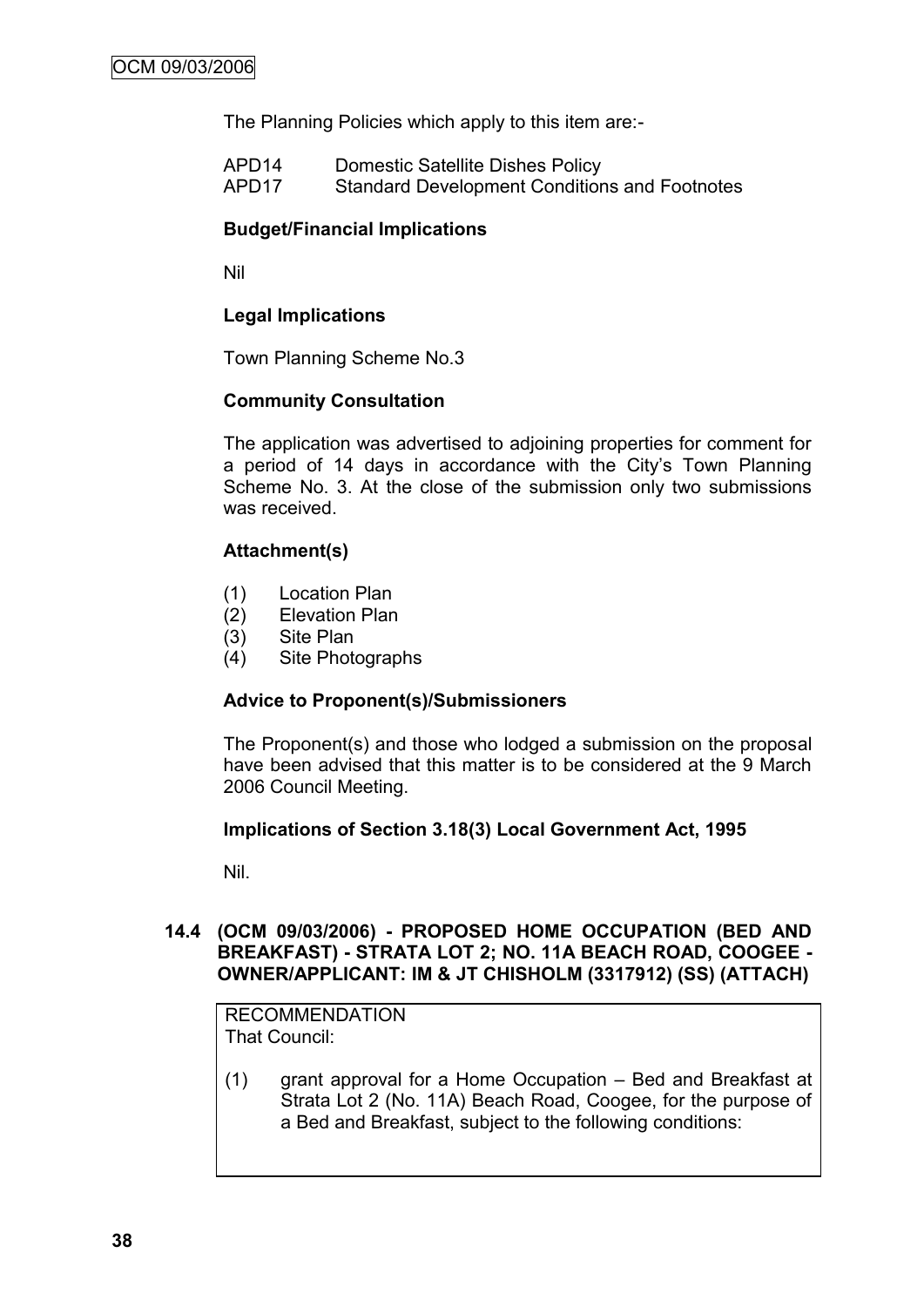## STANDARD CONDITIONS

- 1. Development may be carried out only in accordance with the terms of the application as approved herein and any approved plan.
- 2. Nothing in the approval or these conditions shall excuse compliance with all relevant written laws in the commencement and carrying out of the development.
- 3. The development complying with the Home Occupation provisions and definition set out in the Town Planning Scheme.
- 4. All materials and/or equipment used in relation to the Home Occupation shall be stored within the residence or an approved outbuilding.
- 5. The Home Occupation Approval may be withdrawn by the Council upon receipt of substantiated complaints.
- 6. The Home Occupation can only be undertaken by the owner of the land and is not transferable pursuant to clause 5.8.5 (a) (ii) of Town Planning Scheme No 3.
- 7. On the sale of the property or change in ownership of the land the home occupation entitlement ceases pursuant to clause 5.8.5 (a) (iii) of Town Planning Scheme No 3.

## SPECIAL CONDITIONS

- 8. A maximum of 2 clients are to be accommodated at any one time in accordance with the applicant's submission.
- 9. The Accommodation is limited to only short-term stay (up to 4 weeks maximum).
- 10. Client check in and check out times are limited to 8am to 8pm Monday to Sunday.

## **FOOTNOTES**

- 1. ""Home Occupation" means an occupation carried out in a dwelling or on land around a dwelling by an occupier of the dwelling which:-
	- (a) does not employ any person not a member of the occupier's household;
	- (b) will not cause injury to or adversely affect the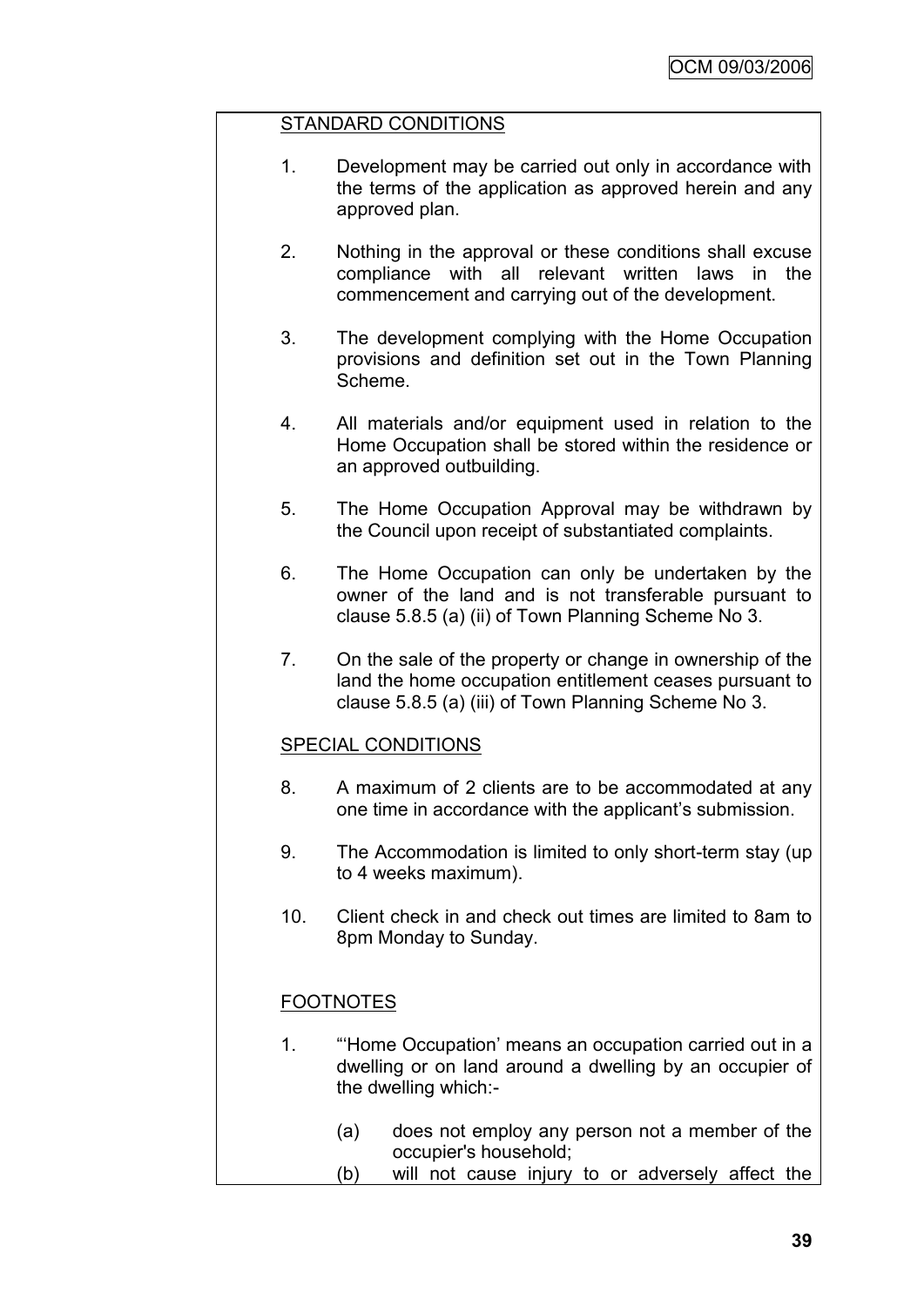|     |               | amenity of the neighbourhood;                                                                                                                                                                                                                                                                                                                                                                                                                                                                                                                              |
|-----|---------------|------------------------------------------------------------------------------------------------------------------------------------------------------------------------------------------------------------------------------------------------------------------------------------------------------------------------------------------------------------------------------------------------------------------------------------------------------------------------------------------------------------------------------------------------------------|
|     | (c)           | does not occupy an area greater than 20 square<br>metres:                                                                                                                                                                                                                                                                                                                                                                                                                                                                                                  |
|     | (d)           | does not display a sign exceeding 0.2 square<br>metres;                                                                                                                                                                                                                                                                                                                                                                                                                                                                                                    |
|     | (e)           | does not involve the retail sale, display or hire of<br>goods of any nature;                                                                                                                                                                                                                                                                                                                                                                                                                                                                               |
|     | (f)<br>(g)    | in relation to vehicles and parking, does not result<br>in the requirement for a greater number of parking<br>facilities than normally required for a single<br>dwelling or an increase in traffic volume in the<br>neighbourhood, does not involve the presence,<br>use or calling of a vehicle more than 2 tonnes tare<br>weight, and does not include provision for the<br>fuelling, repair or maintenance of motor vehicles;<br>and<br>does not involve the use of an essential service of<br>greater capacity than normally required in the<br>zone." |
| 2.  | operation.    | Please contact the City's Health Service on 9411 3589 to<br>arrange for an assessment, prior to commencing                                                                                                                                                                                                                                                                                                                                                                                                                                                 |
| 3.  |               | The development is to comply with the Environmental<br>Protection Act 1986 which contains penalties where noise<br>limits exceed the prescribed by the Environmental<br>Protection (Noise) Regulations 1997.                                                                                                                                                                                                                                                                                                                                               |
| (2) | of Approval). | issue a Schedule 9 Notice of Determination on Application for<br>Planning Approval - Approval (inclusive of MRS Form 2 Notice                                                                                                                                                                                                                                                                                                                                                                                                                              |

# **COUNCIL DECISION**

# **Background**

| ZONING:     | MRS: Urban        |                                    |
|-------------|-------------------|------------------------------------|
|             |                   | TPS3:   Residential R-20           |
| LAND USE:   |                   | <b>Existing House</b>              |
| l LOT SIZE: | 384m <sup>2</sup> |                                    |
| USE CLASS:  |                   | Use Not Listed 'Discretionary Use' |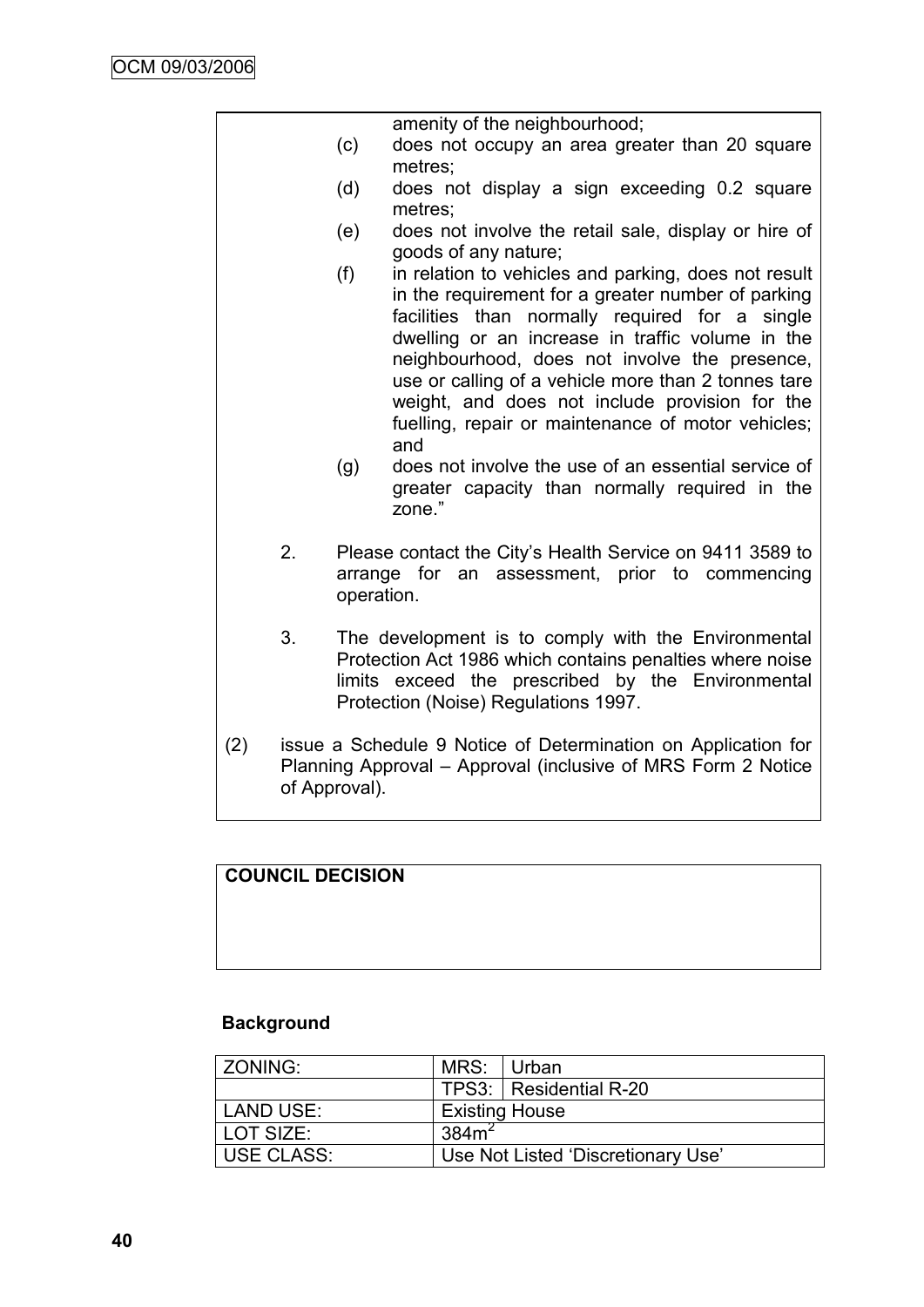## **Submission**

The applicant seeks approval from Council to operate a home occupation for a bed and breakfast. A maximum of 1 couple will be accommodated at any one time, for short-term stay (up to 4 weeks). The applicant has stated that there is sufficient parking for the clients off street.

## **Report**

The subject land has been developed as a grouped dwelling site based on a density code of R20 under the City of Cockburn Town Planning Scheme No 3. Council has the discretion to either approve (with or without conditions) or to refuse the application.

Surrounding landowners were invited to comment on the proposal through a referral letter, as well as an advertising sign on site. One (1) objection was received at the completion of the consultation period. The main concern raised in this submission is based on the neighbour"s concern for a "commercial styled" development operating in a residential zone. The objector stated that the business would change the profile of the street and lower the standard of living, emphasising his concern of increased traffic noise and visitor's arrival and departure times.

The proposed home occupation complies with the City's Town Planning Scheme No 3. The relationship between the proposal and the adjoining neighbours is limited due to the scale of the proposed bed and breakfast. Issues of traffic congestion, and hours of operation have been addressed, with the applicant limiting book-in and leaving times between 8:00am – 8:00pm, and providing parking spaces on-site in the area marked on the attached plan. It is concluded that the impact of the home occupation in general will be minimal and the application is supported subject to compliance with the recommended conditions.

## **Strategic Plan/Policy Implications**

The Corporate Strategic Plan Key Result Areas which apply to this item are:-

- 1. Planning Your City
	- *"To ensure that the planning of the City is based on an approach which has the potential to achieve high levels of convenience for its citizens."*
	- *"To ensure that the development will enhance the levels of amenity currently enjoyed by the community."*

The Planning Policies which apply to this item are: -

APD17 Standard Development Conditions and Footnotes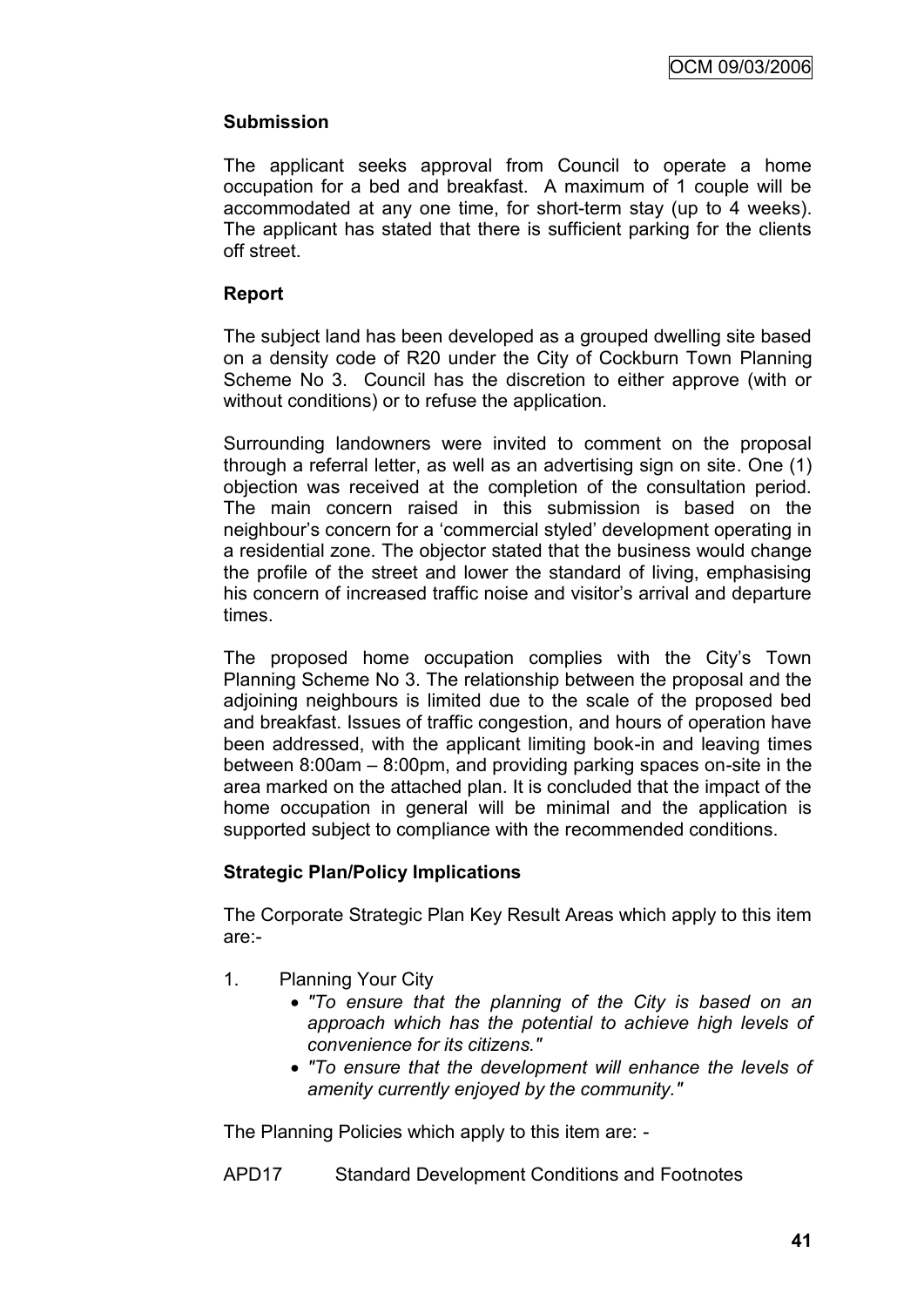## **Budget/Financial Implications**

Nil

## **Legal Implications**

Town Planning Scheme No.3

## **Community Consultation**

Application was advertised to adjoining properties for comment for a period of 14 days in accordance with the City"s Town Planning Scheme No. 3. The applicant also gave notice of the proposal by way of a sign displaying the proposal to Council"s specifications. At the close of the submission only one submission was received.

## **Attachment(s)**

- (1) Location Plan
- (2) Site Plans
- (3) Floor Plan

## **Advice to Proponent(s)/Submissioners**

The Proponent(s) and those who lodged a submission on the proposal have been advised that this matter is to be considered at the 9 March 2006 Council Meeting.

## **Implications of Section 3.18(3) Local Government Act, 1995**

Nil.

### **14.5 (OCM 09/03/2006) - PROPOSED SUBDIVISION - 'P' SITE CLASSIFICATION - LOT 1; 7 FLORIZEL STREET, COOLBELLUP - OWNER: DEPARTMENT OF HOUSING AND WORKS - APPLICANT: THE PLANNING GROUP (130186) (VM) (ATTACH)**

RECOMMENDATION That Council:

(1) advise the Western Australian Planning Commission that it supports the subdivision of Lot 1; 7 Florizel Street, Coolbellup into 36 lots subject to the following conditions: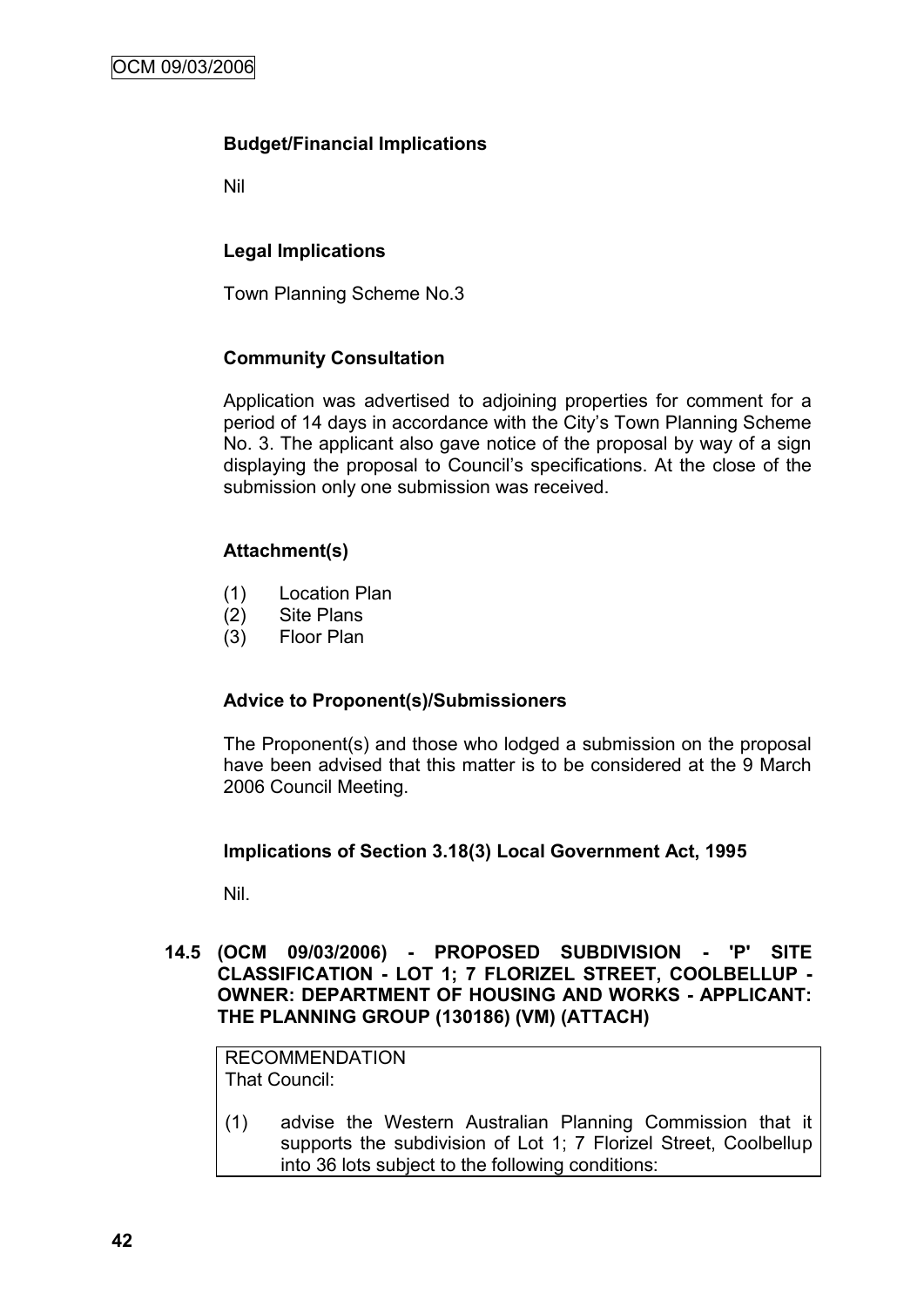## CONDITIONS

## **Lot Sizes**

- 1. The proposed lot sizes to comply with the minimum area of lot per dwelling specified in the Residential Design Code – R40 to the satisfaction of the Western Australian Planning Commission.
- 2. The applicant obtaining development approval from the Local Government for the development of a dwelling on lots less than  $350m^2$  in area, in accordance with the Residential Design Codes to the satisfaction of the Western Australian Planning Commission.

#### **Roads**

- 3. The new road reserve being a minimum width of 15 metres to the satisfaction of the Western Australian Planning Commission.
- 4. Those lots not fronting an existing road being provided with frontage to a constructed subdivisional road connected by a constructed subdivisional road(s) to the local road system and such subdivisional road(s) being constructed and drained at the subdivider's cost, to the satisfaction of the Western Australian Planning **Commission**
- 5. The intersections depicted on the attached plan being designed and constructed to the satisfaction of the Western Australian Planning Commission.
- 6. Street corners within the subdivision being truncated to the standard truncation of 8.5 metres as depicted on the attached plan to the satisfaction of the Western Australian Planning Commission.

## **Site Works**

- 7. The existing car parks and other improvements being demolished to the satisfaction of the Western Australian Planning Commission.
- 8. All old crossovers being removed and footpaths and kerbs being appropriately reinstated to the satisfaction of the Western Australian Planning Commission.
- 9. Measures being taken to the satisfaction of the Western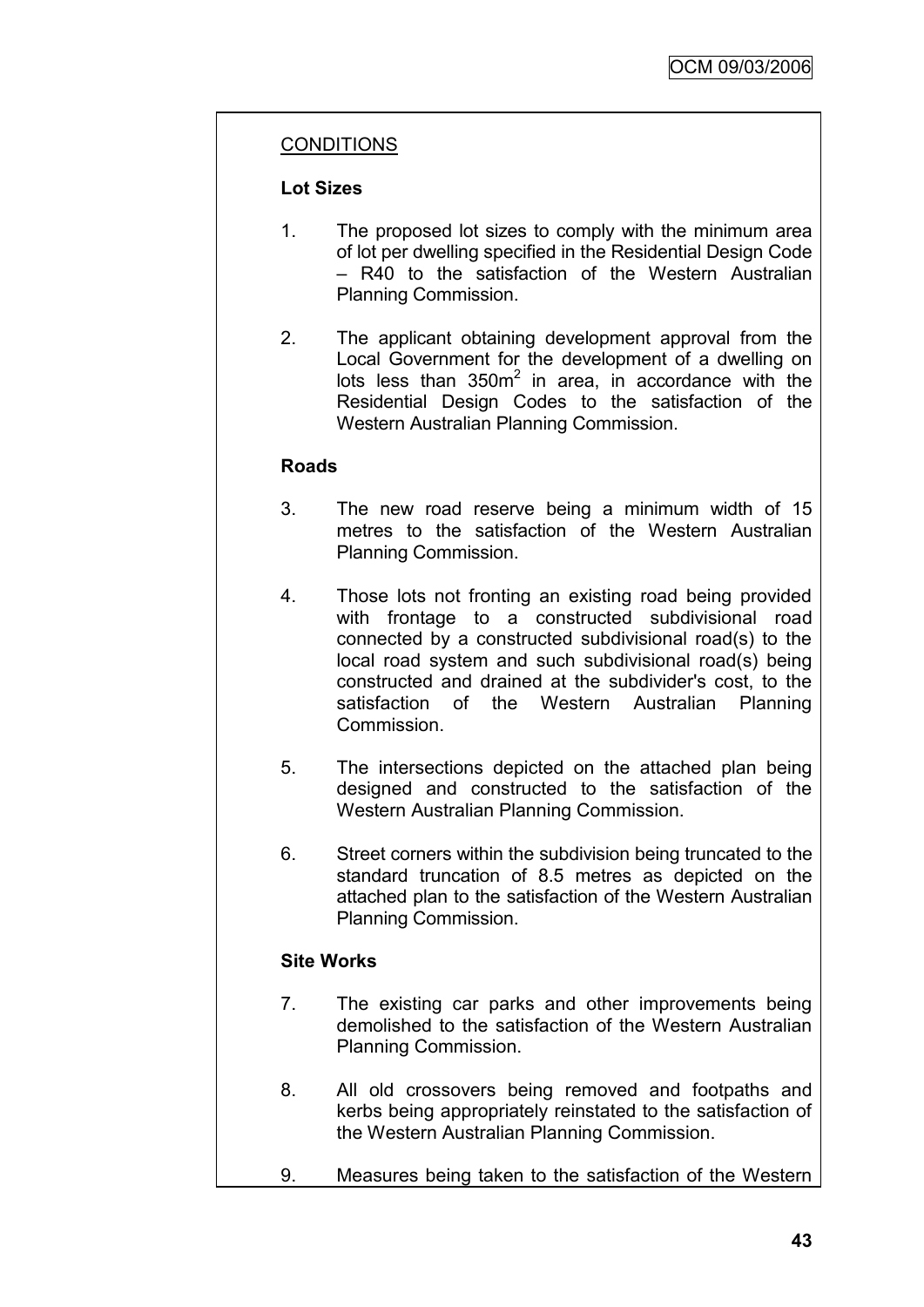Australian Planning Commission to ensure identification and protection of any vegetation on the site worthy of retention prior to commencement of site works.

- 10. The land being graded and stabilised at the subdivider's cost to the satisfaction of the Western Australian Planning Commission.
- 11. The land being filled and/or drained at the subdivider's cost to the satisfaction of the Western Australian Planning Commission.
- 12. The applicant engaging a qualified engineer (with subdivision experience) to prepare a pre-works geotechnical report to certify that the land does not contain any unsuitable landfill associated with or prior to subdivisional works and that the land is physically capable of residential development including road and dwelling construction to the satisfaction of the Western Australian Planning Commission.
- 13. The applicant preparing a post geotechnical report certifying that all subdivision works have been carried out in accordance with the pre-works geotechnical report and the site has been adequately compacted and drained to enable residential development, to the satisfaction of the Western Australian Planning Commission.
- 14. The applicant engaging a qualified engineer to certify that any filling or back filling has been adequately compacted for residential development to the satisfaction of the Western Australian Planning Commission.
- 15. The emissions of airborne dust and sand drift must not cause nuisance to neighbours during subdivision works. Prior to commencement of any site works, a Dust Management Plan, in accordance with the Local Government Guidelines for the preparation of Dust Management Plans, is to be submitted by the subdivider to the Local Government for approval.
- 16. A notification under Section 70A of the Transfer of Land Act is to be prepared in the form below and lodged with the Registrar of Titles Office on the Certificate of Title of all lots for endorsement of development works. This Notification affects 36 lots and is to be sufficient to alert prospective purchasers of the geotechnical investigation and site classification including building and site construction requirements. The Notification should (at the cost of the applicant) state as follows: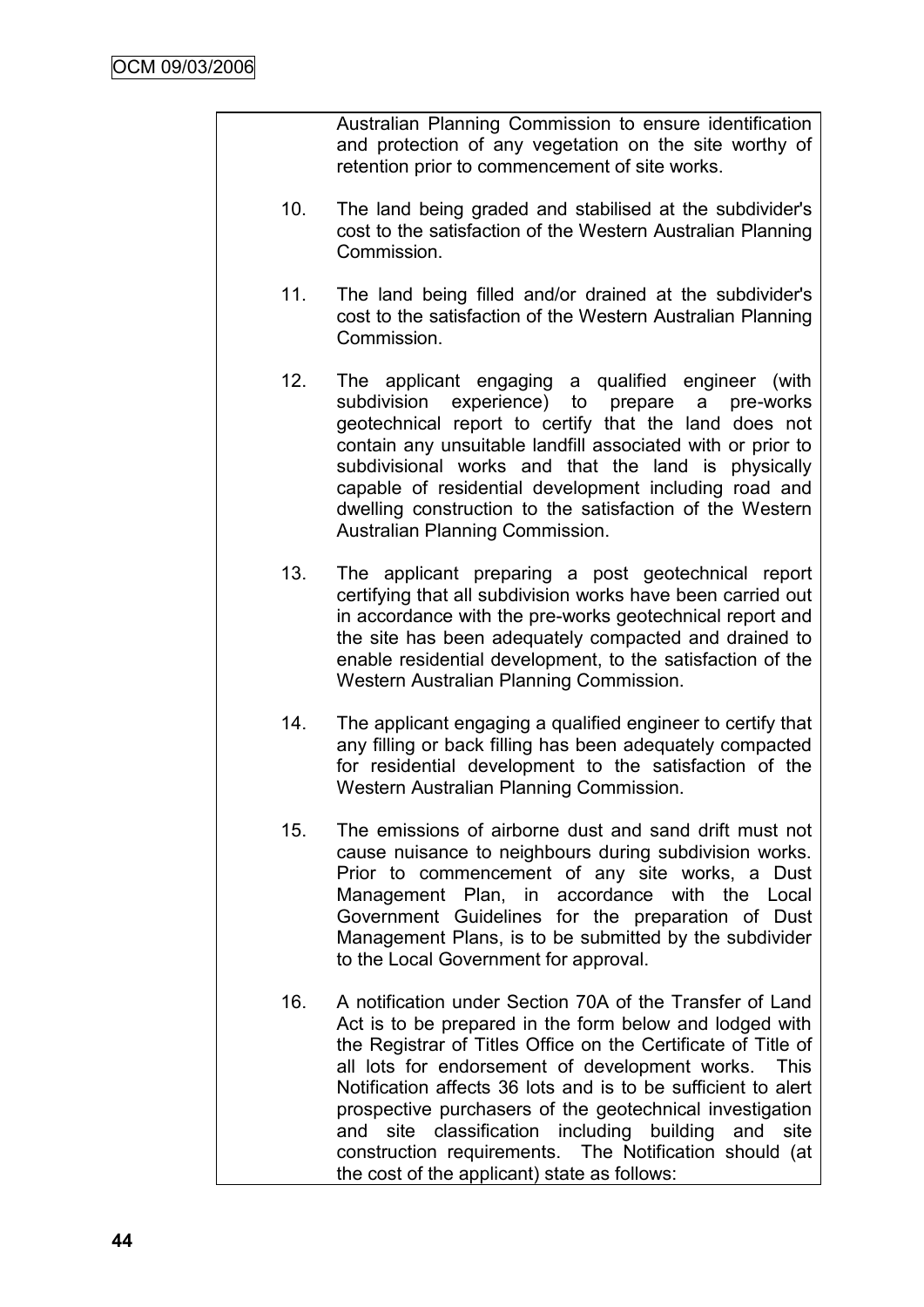*"This land has been classified "P" under AS2870 – 1996, because of the presence of loose soils within the soil profile, which could lead to unacceptable settlement for a residential structure if not addressed by adequate engineering. Foundations for a "P" classification need to be designed by an Engineer taking into account the conditions that have resulted in this classification. These requirements can result in additional development costs."*

17. Retaining walls are to be provided where the angle of natural repose of the soil cannot be maintained due to earthworks associated with the subdivision to the satisfaction of the Western Australian Planning Commission.

## **Other**

- 18. The transfer free of cost of transformer and high voltage switchgear sites to Western Power Corporation, with the location of the site(s) being to the satisfaction of the Western Australian Planning Commission on the advice of the Local Government and Western Power Corporation.
- 19. Street Lighting being provided within the subdivision to the satisfaction of the Western Australian Planning **Commission**
- 20. The subdivider entering into an agreement with Council that requires geotechnical issues with the sites "P" classification under AS2870-1996 to be addressed through a coordinated approach to building construction on all of the 36 lots proposed, in accordance with the subdivider"s current intentions.
- 21. The Western Australian Planning Commission is reminded of the need to consult where appropriate with relevant authorities and apply conditions relating to the following matters:
	- Reticulated Water Water Corporation
	- Reticulated Sewer Water Corporation
	- Underground Power Western Power
	- The provision of street lighting within the subdivision
	- Environmental advice Department of Environment, Water and Catchment Protection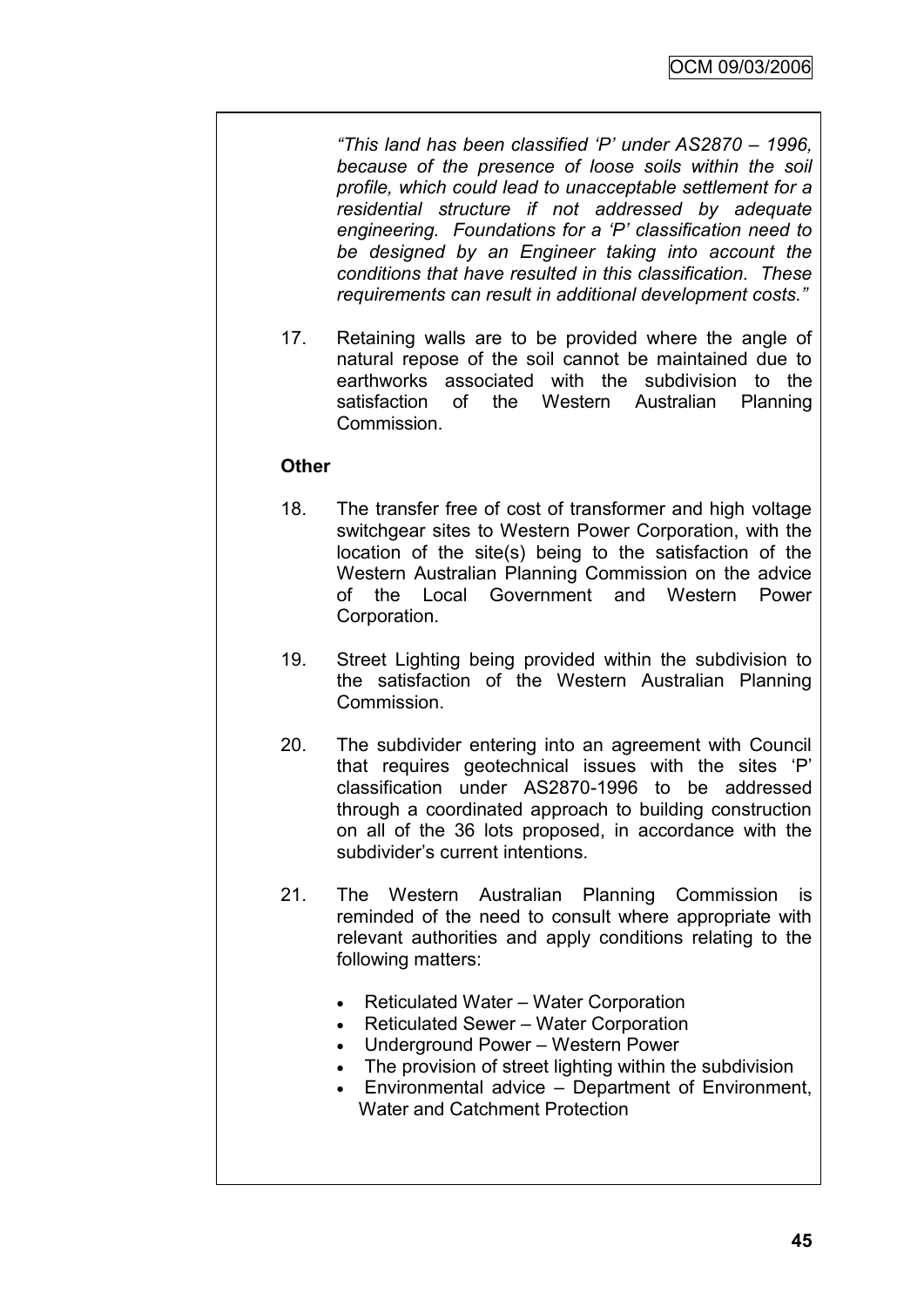## FOOTNOTES

- 1. In relation to Condition 9, mature vegetation should be retained and conserved where possible.
- 2. In relation to condition 11, there is no drainage outlet so all drainage must be contained on site.
- 3. The applicant is advised that a building licence is required prior to the construction of any retaining walls or other structures proposed as part of the subdivision.
- 4. Before any site works are commenced, the subdivider is to have provided the Local Government with information relating to existing contours and natural features, and locations of existing vegetation and the extent of earthworks and final contours for the land to the satisfaction of the Western Australian Planning Commission.
- 5. The applicant is advised that subdivision construction drawings and earthworks should be approved by the Local Government prior to the commencement of site works (including the clearing of vegetation). The applicant is advised to liaise with the Local Government regarding the required form of the constructional drawings.
- 6. Retaining walls installed as part of a subdivision for residential development must be designed in accordance with Australian Standard AS 1170 Parts 1 and 2 - 1989, to take live and dead loads imposed by a single storey brick and tile residence placed a minimum of 1 metre from the retaining wall boundary and the design of the retaining wall must also provide for the erection of a 1.8 metre high fibre cement fence placed on or against all boundary retaining walls to the satisfaction of the Western Australian Planning Commission.
- 7. Where subdivision works includes the installation of retaining walls, the wall shall be located so that the footing and the top of the wall are fully within the boundaries of the lot on which it is constructed, and the wall is to be protected by an easement, prepared by the subdivider to the requirements of the Local Government and to the satisfaction of the Western Australian Planning Commission.
- 8. No activities associated with the subdivision site works causing noise and/or inconvenience to neighbours being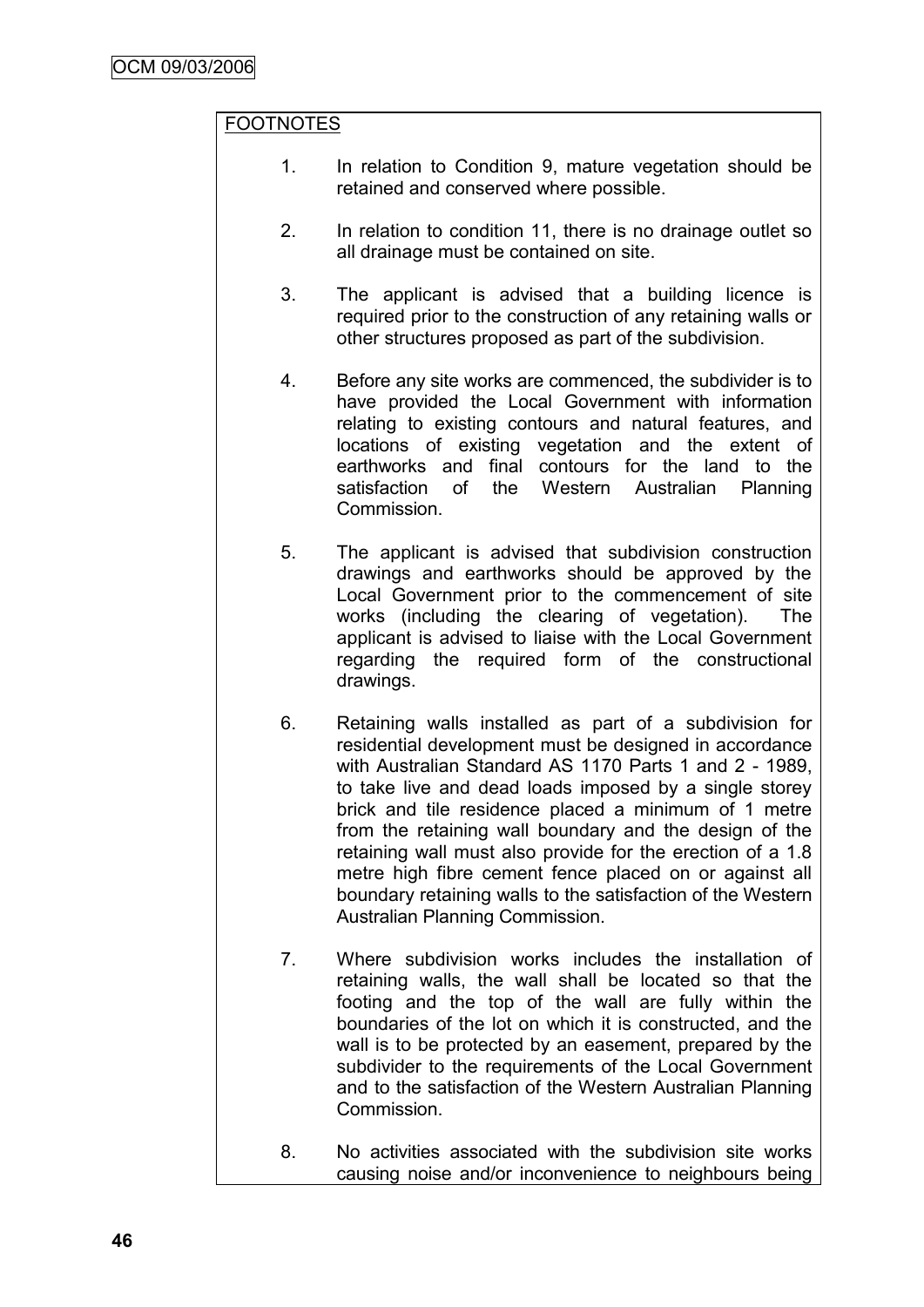carried out after 6.00 p.m. or before 7.00 a.m. Monday to Saturday, and not at all on Sunday or public holidays to the satisfaction of the Western Australian Planning Commission.

- (2) request a written undertaking from the owner that the land will be fully developed by Department of Housing and Works; and
- (3) notify the applicant accordingly.

## **COUNCIL DECISION**

## **Background**

| ZONING:     | MRS:             | Urban                  |
|-------------|------------------|------------------------|
|             | TPS <sup>.</sup> | <b>Residential R40</b> |
| LAND USE:   | Residential      |                        |
| l LOT SIZE: | 1.3082ha         |                        |

The subject land was previously developed for housing by the Department of Housing and Works. The site comprised three apartment blocks referred to as Bowan Court Apartments. These apartments were demolished in 2004 as part of the Department of Housing and Work"s New Living Program.

The Western Australian Planning Commission approved the subdivision of the subject site into 24 lots on 15 December 2003. This application facilitated retention of one of the three apartment blocks located on site. The apartment block has subsequently been demolished and the approval was not implemented.

On 4 January 2006, the City received a subdivision referral from the Western Australian Planning Commission in regards to Lot 1; 7 Florizel Street, Coolbellup to create 36 lots. The City is yet to provide its response to the WAPC.

## **Submission**

The application proposes to subdivide the land to create 36 freehold lots with lot sizes varying between  $303m^2$  and  $354m^2$ . A new road running between Florizel Street to Leontes Way, approximately half way along the Florizel Street frontage will be created to facilitate access to the proposed lots with frontages to a road reserve.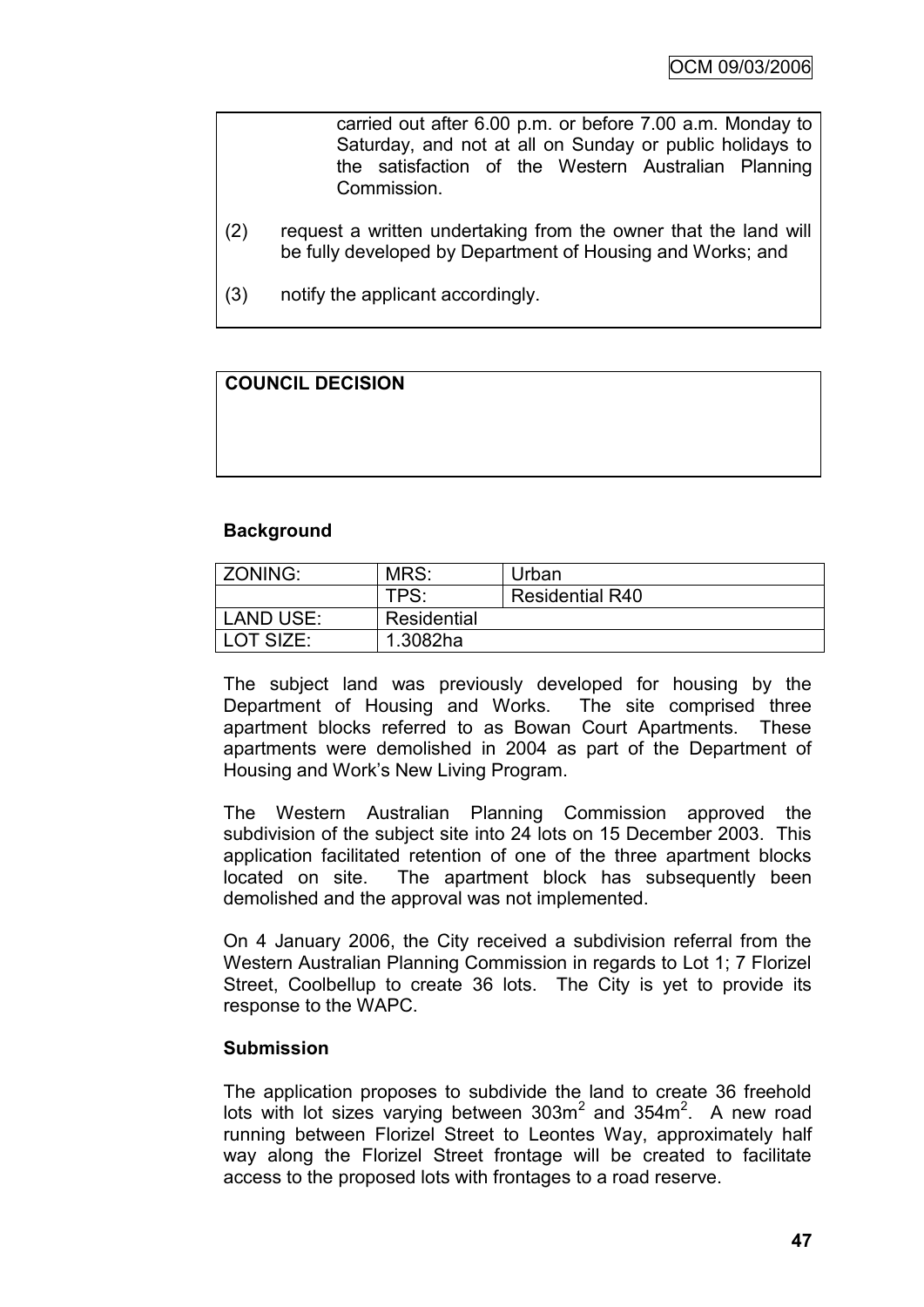The subdivision has been designed in order to maximise the north facing solar access into the lots by maximising the number of east and west facing lots with northern solar access along the longer side boundaries and the east and west along the front and rear boundaries where greater solar protection can be provided.

## **Report**

Geotechnical investigations are required by the City in order to ensure that property can be developed for its intended purpose. The City recommends general subdivision conditions pertaining to geotechnical matters and adopts a policy that all residential development have an 'A' classification and that Class "P", "H" and "E" sites will not be accepted by Council and must be fully remediated. There are occasions when this site classification cannot be achieved and foundations need to be designed by a Structural Engineer taking into account the conditions that have resulted in this classification.

In this instance the City has been advised upfront that the entire site has a 'P' classification. Ordinarily, the City would not favour this classification over the entire site, as prospective purchasers are disadvantaged and forced to bare the costs associated with foundation design.

The applicant has advised that the Department of Housing and Works will develop the 36 residential lots with housing and therefore all engineering requirements / costs be fully borne by the developer. The applicant should still enter into an agreement with Council to fully construct dwellings on all 36 allotments and that Notifications be placed on Titles to notify prospective owners of the site classification in the event that further extensions or additions are proposed. It is recommended that Council proceed to support the subdivision in its advice to the Western Australian Planning Commission on this basis and subject to standard conditions.

## **Strategic Plan/Policy Implications**

The Corporate Strategic Plan Key Result Areas which apply to this item are:-

- 2. Planning Your City
	- *"To ensure that the planning of the City is based on an approach which has the potential to achieve high levels of convenience for its citizens."*
	- *"To ensure that the development will enhance the levels of amenity currently enjoyed by the community."*
	- *"To foster a sense of community within the district generally and neighbourhoods in particular."*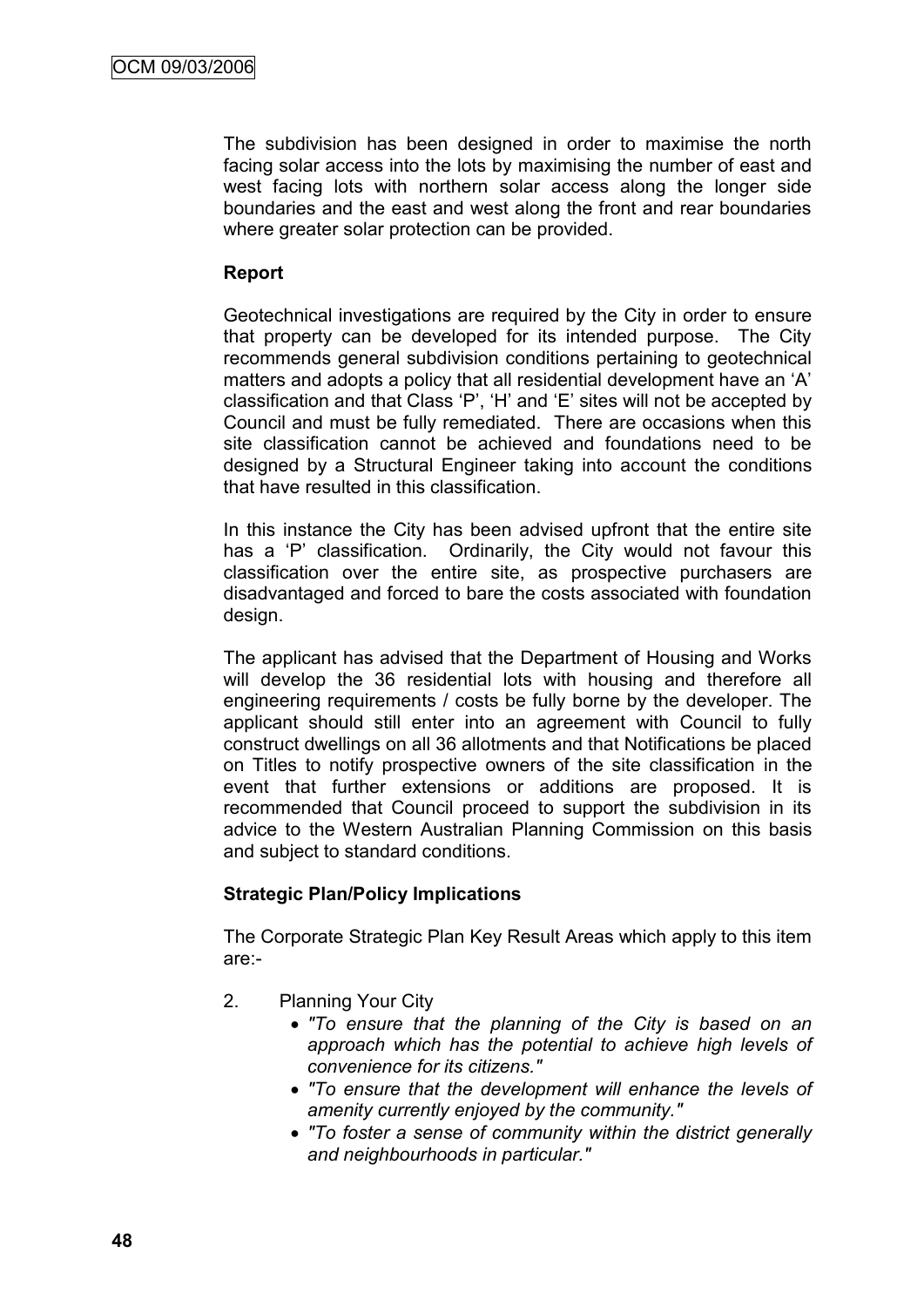- 3. Conserving and Improving Your Environment
	- *"To conserve the quality, extent and uniqueness of the natural environment that exists within the district."*
	- *"To conserve the character and historic value of the human and built environment."*
	- *"To ensure that the development of the district is undertaken in such a way that the balance between the natural and human environment is maintained."*

The Planning Policies which apply to this item are:-

APD16A Standard Subdivision Conditions and Reasons for Refusal APD35 Filling of Land

## **Budget/Financial Implications**

Nil.

## **Legal Implications**

Town Planning and Development Act 1928 Town Planning Scheme No. 3

## **Community Consultation**

N/A

## **Agenda Attachment(s)**

(1) Subdivision plan.

## **Advice to Proponent(s)/Submissioner(s)**

The Proponent has been advised that this matter is to be considered at the February 2006 Council Meeting.

## **Implications of Section 3.18(3) Local Government Act, 1995**

Nil.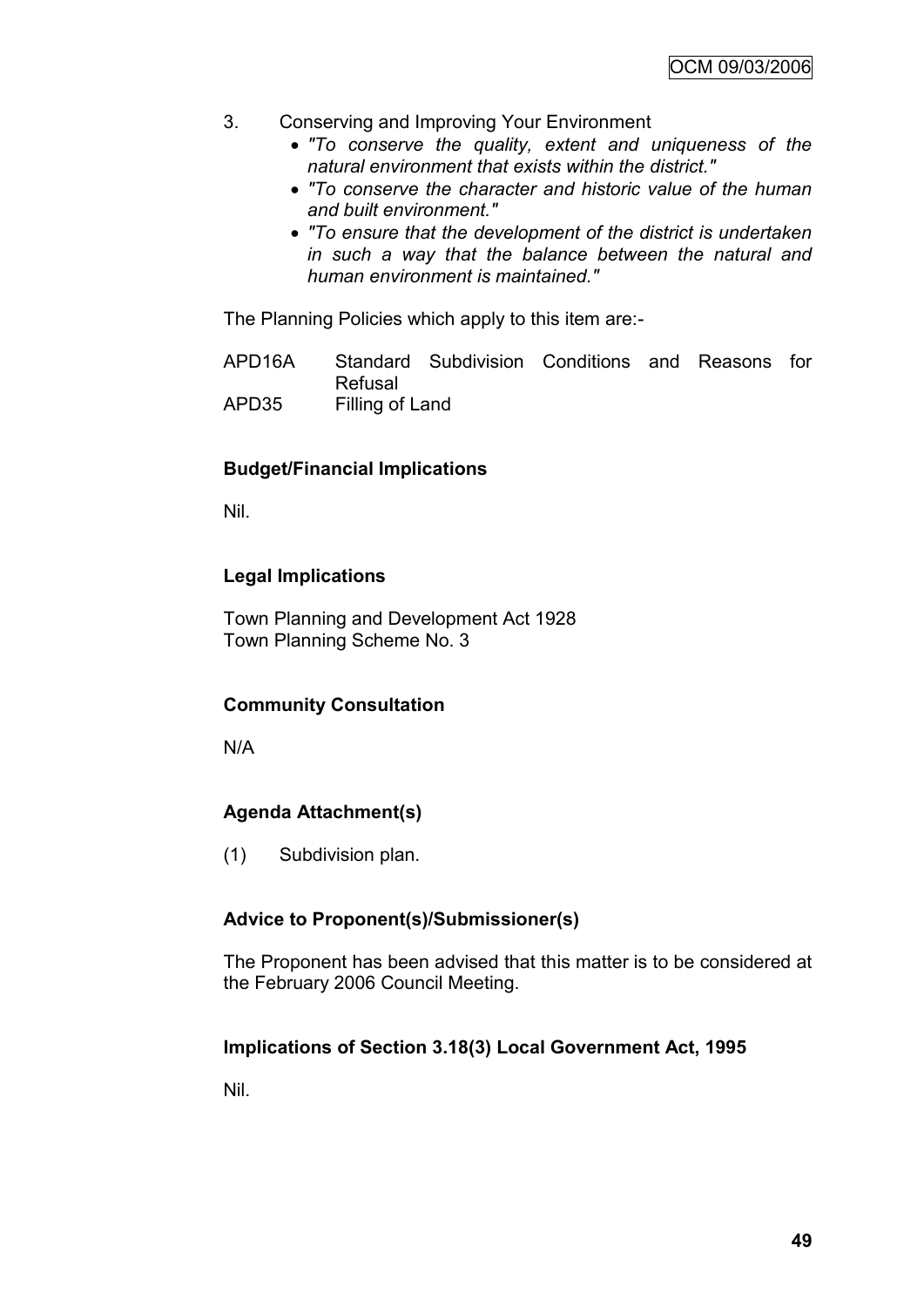**14.6 (OCM 09/03/2006) - TOWN OF KWINANA DISTRICT STRUCTURE PLAN (EASTERN RESIDENTIAL INTENSIFICATION CONCEPT) - LAND SOUTH OF ROWLEY ROAD (FREEWAY CORRIDOR) IN THE TOWN OF KWINANA ABUTTING THE CITY OF COCKBURN (9155) (JU) (ATTACH)**

**RECOMMENDATION** That Council:

- (1) note the Report;
- (2) advise the Town of Kwinana that it generally supports the draft District Structure Plan (Eastern Residential Intensification Concept) and makes the following comments:
	- 1. Existing land uses and offsite impacts An opportunities and constraints map was produced as part of the City of Cockburn Southern Suburbs District Structure Plan Stage 3 – Hammond Park/Wattleup (SSS3) which shows some existing land uses within the City of Cockburn that may impact on the proposed development south of Rowley Road abutting the City of Cockburn. This opportunities and constraints map is provided to Kwinana for information;
	- 2. Proposed residential densities It is considered that the residential development proposed in the draft Plan abutting the City of Cockburn is appropriate and is supported, as this type of development will add to the walk on patronage of the future Mandogalup Railway Station and other facilities proposed within SSS3;
	- 3. Educational facilities The City supports the location of the proposed primary school site in Mandogalup and acknowledges that this school will contribute students to the proposed high school located in the Southern Suburbs Stage 3 area;
	- 4. District open space and community facilities The City is prepared to meet with Kwinana to define areas of overlapping needs in the Mandogalup and Wandi areas and future urban areas to the north of Rowley Road and explore funding opportunities and supports Kwinana internalising its district open space and community facilities;
	- 5. District Centre and mixed business location The City is currently seeking advice from its retail consultant regarding the relocated district centre to Anketell Road but earlier advice suggested that there is no rationale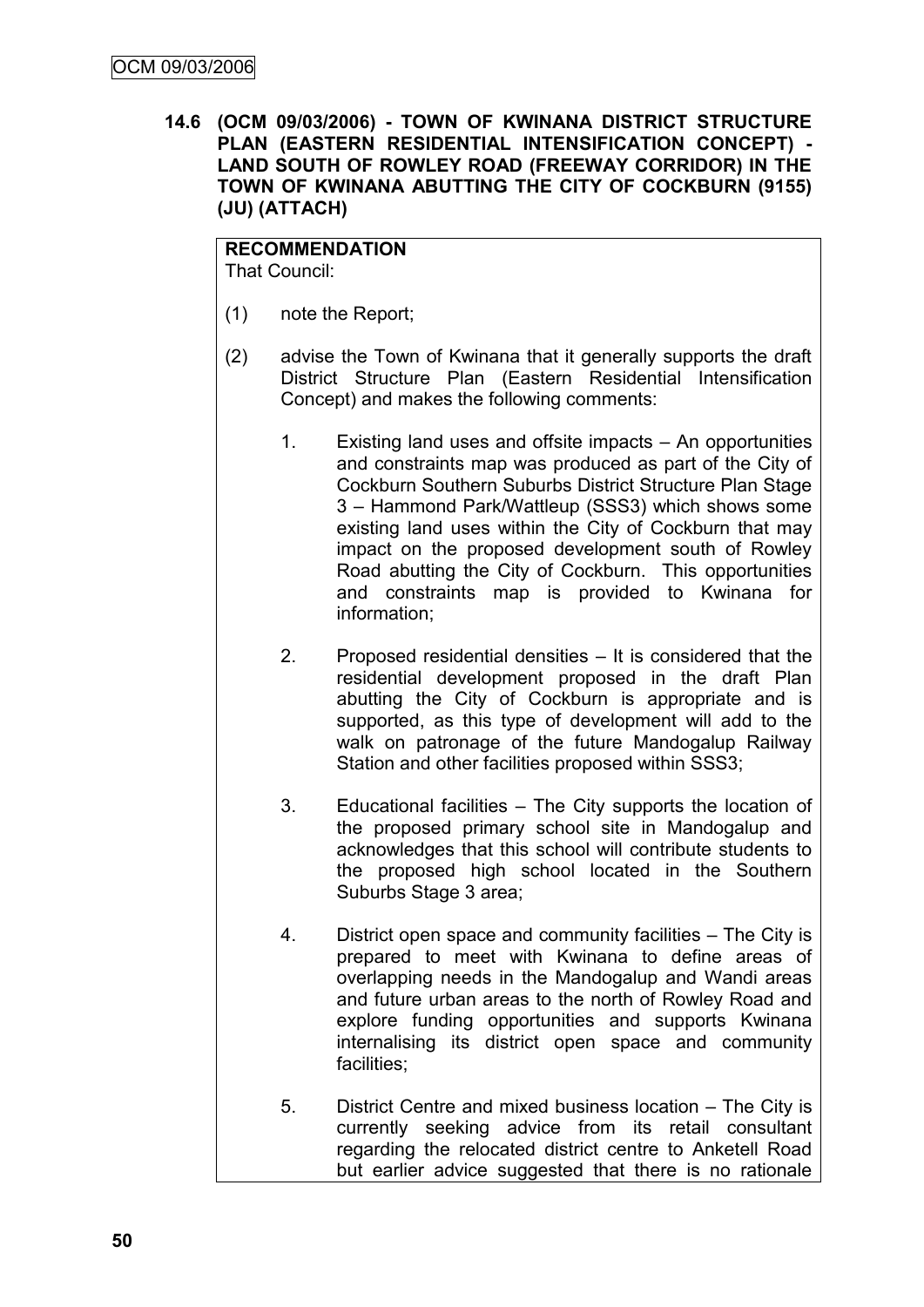whatsoever for proposing this centre, even as a long term possibility. The proposed mixed business site on the south side of Rowley Road is supported.

6. Road connections and traffic volumes – Some concern is raised with the distances between the Kwinana Freeway off ramps and the potential controlled intersections at Barfield and Lyon Roads and requests that further detailed information will need to be provided. It is considered that if Rowley Road is to be designated as a freight route that the Barfield/Rowley Road intersection will need to be grade separated. Concerns are also raised regarding the proposed connection of the realigned Lyon Road, south of Rowley Road, with the existing Lyon Road, north of Rowley. Further detailed information is required on this proposal before detailed comments can be provided.

> The City has engaged a consultant currently undertaking a Traffic Study for the City of Cockburn and further comments on the projected traffic numbers connecting onto Rowley Road will be provided to Kwinana once they are available.

- 7. Freight routes It is acknowledged that local structure plans should address the impacts from freight noise and make provision for noise attenuation measures such as earthen landscape bunds. However, the City also is of the opinion that the responsibility for noise attenuation should also be the responsibility of the infrastructure providers of the freight route and the producers of the traffic noise and the predominant users of the freight routes;
- 8. Bus routes and bike paths The City supports the proposed bus routes and bike paths proposed in the draft Plan. The City has indicated on the SSS3 plan a path running east-west on the northern side of Rowley Road and it is suggested that the Town of Kwinana consider placing a path on the southern side of Rowley Road given the potential of Rowley Road becoming a freight route in the future and the importance of providing good pedestrian access to the future Mandogalup Railway Station. It is crucial to ensure that safe and easy pedestrian access is maintained to the future Railway Station;
- 9. Development contribution requirements The City has initiated Amendment No. 28 to Town Planning Scheme No. 3 which proposes two new development contribution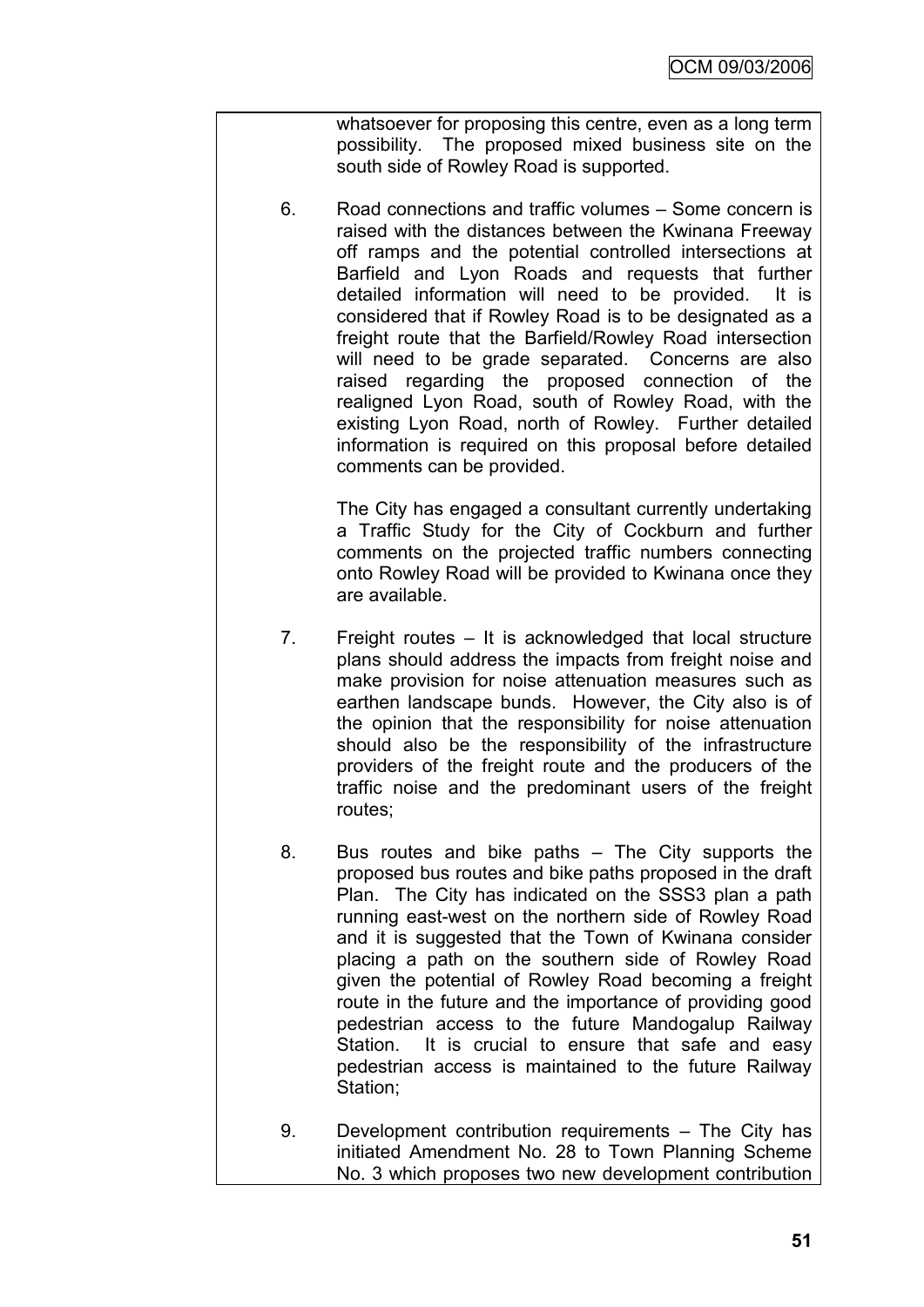areas within the Southern Suburbs Stage 3 area. A copy of this amendment is forward to Kwinana for information. It is also requested that Kwinana provide a response to the proposed provisions in the amendment relating to the contribution requirements towards Rowley Road as comments on the amendment were not provided during the advertising period.

(3) A copy of this report be forward to the Town of Kwinana for their information.

## **COUNCIL DECISION**

## **Background**

The Town of Kwinana is currently advertising a draft District Structure Plan (hereafter referred to as the draft Plan) for land to the south of Rowley Road (abutting the City of Cockburn) which includes the localities of Mandogalup, Wandi, Anketell, Casuarina and Wellard (See Attachment 1 – Structure Plan Study Area). The draft Plan represents a refinement of the Jandakot Structure Plan prepared by consultants Turner Master Planners for the Western Australian Planning Commission which was adopted by the Commission in July 2005. The draft Plan is also intended to support the initiation of an amendment to the Metropolitan Region Scheme, to rezone the land from Rural to Urban Deferred.

The draft Plan is estimated to yield 12,792 dwelling units and a population of 37,100 in the long term.

## **Submission**

The Town of Kwinana has referred the draft Plan to the City for comment. The advertising period closes on the 17 March 2006.

The comments provided in this Report relate to the integration and interface of the northern part of the draft Plan with the southern section of the City of Cockburn and in particular how it impacts on the development of Southern Suburbs District Structure Plan Stage 3 – Hammond Park/Wattleup (See Attachment 2 – Draft Town of Kwinana District Structure Plan).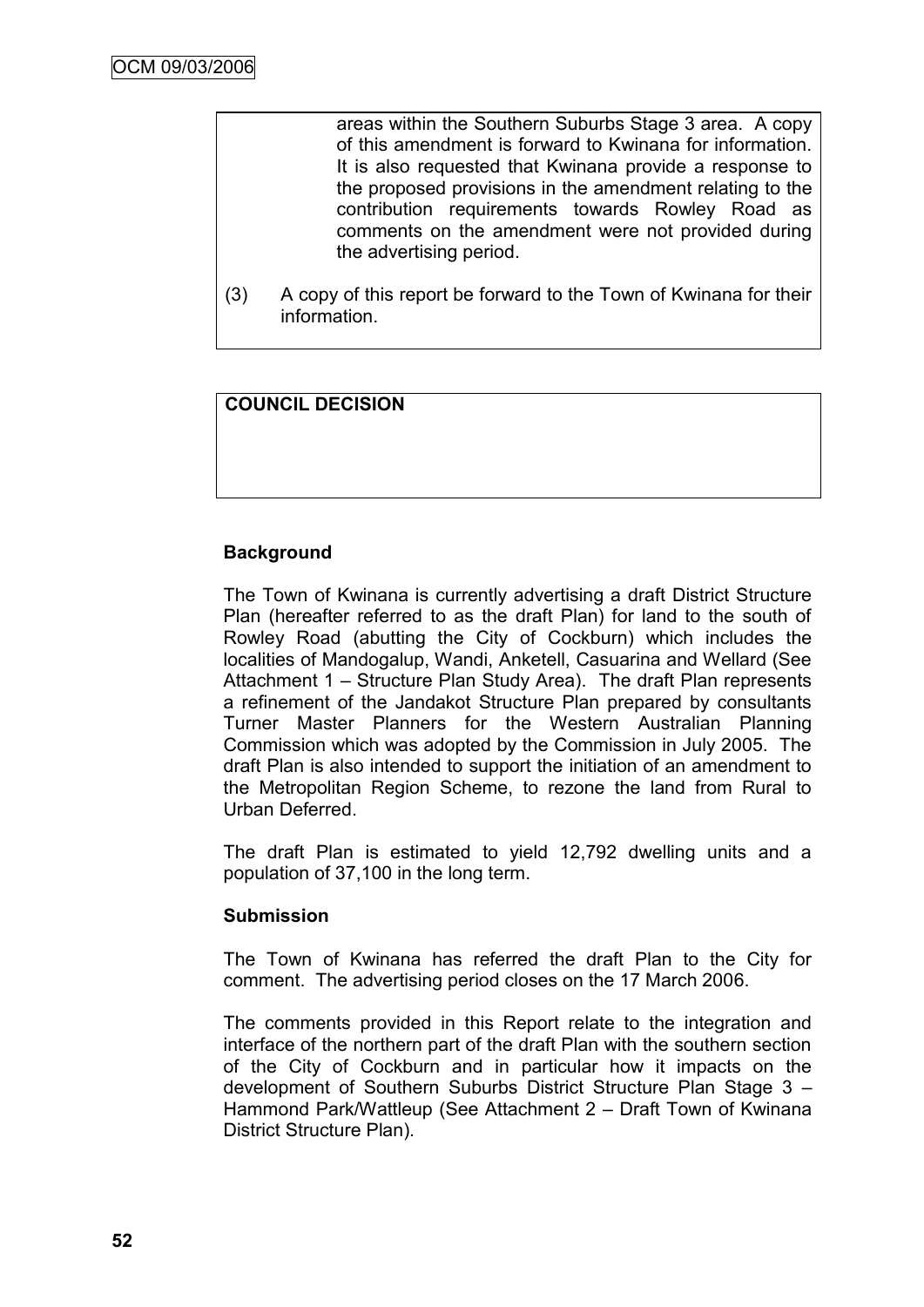## **Report**

There are nine main sections of the draft Plan which may affect the City of Cockburn and are discussed further below:

- 1. Existing Land Uses and Offsite Impacts The draft Plan provides information on the existing land uses and impacts within the Plan area. There are a number of constraints also within the City of Cockburn, north of Rowley Road, that could potentially impact on development of the Plan area. These existing uses include turf farms, poultry farms and market gardens. An opportunities and constraints map was produced as part of the City of Cockburn Southern Suburbs District Structure Plan Stage 3 – Hammond Park/Wattleup (SSS3) that is to be provided to the Town of Kwinana for their information.
- 2. Proposed Residential Densities The draft Plan proposes a base residential density code of R20 (minimum lot size  $440m^2$ , average lot size  $500m^2$ ) for much of the land beyond the catchments of railway station precincts, district centres and neighbourhood centres. Those areas within the walkable catchments of centres and stations are coded notionally under the draft Plan as R25 (minimum lot size 320m<sup>2</sup>, average lot size  $350m^2$ ).

The draft Plan proposes largely R25 residential development within the walkable catchment of the future Mandogalup Railway Station, south of Rowley Road.

SSS3 proposes higher residential development densities surrounding the future Railway Station.

It is considered that the residential development proposed in the draft Plan is appropriate and is supported as this type of development will add to the walk on patronage of the future Mandogalup Railway Station and other facilities proposed within SSS3.

3. Educational Requirements – The draft Plan proposes seven new primary schools and two high schools. The draft Plan compliments the proposed primary school sites and high school site identified in SSS3 and acknowledges there may be some marginal overlap in primary school catchments where some students south of Rowley Road may attend primary schools to the north of Rowley Road and vice versa. The draft Plan acknowledges the provision of a high school site on the western side of the Kwinana Freeway to the north of Rowley Road which will provide a service to future residents in the northern Mandogalup area. Given the above the City supports the educational facilities provided in the draft Plan.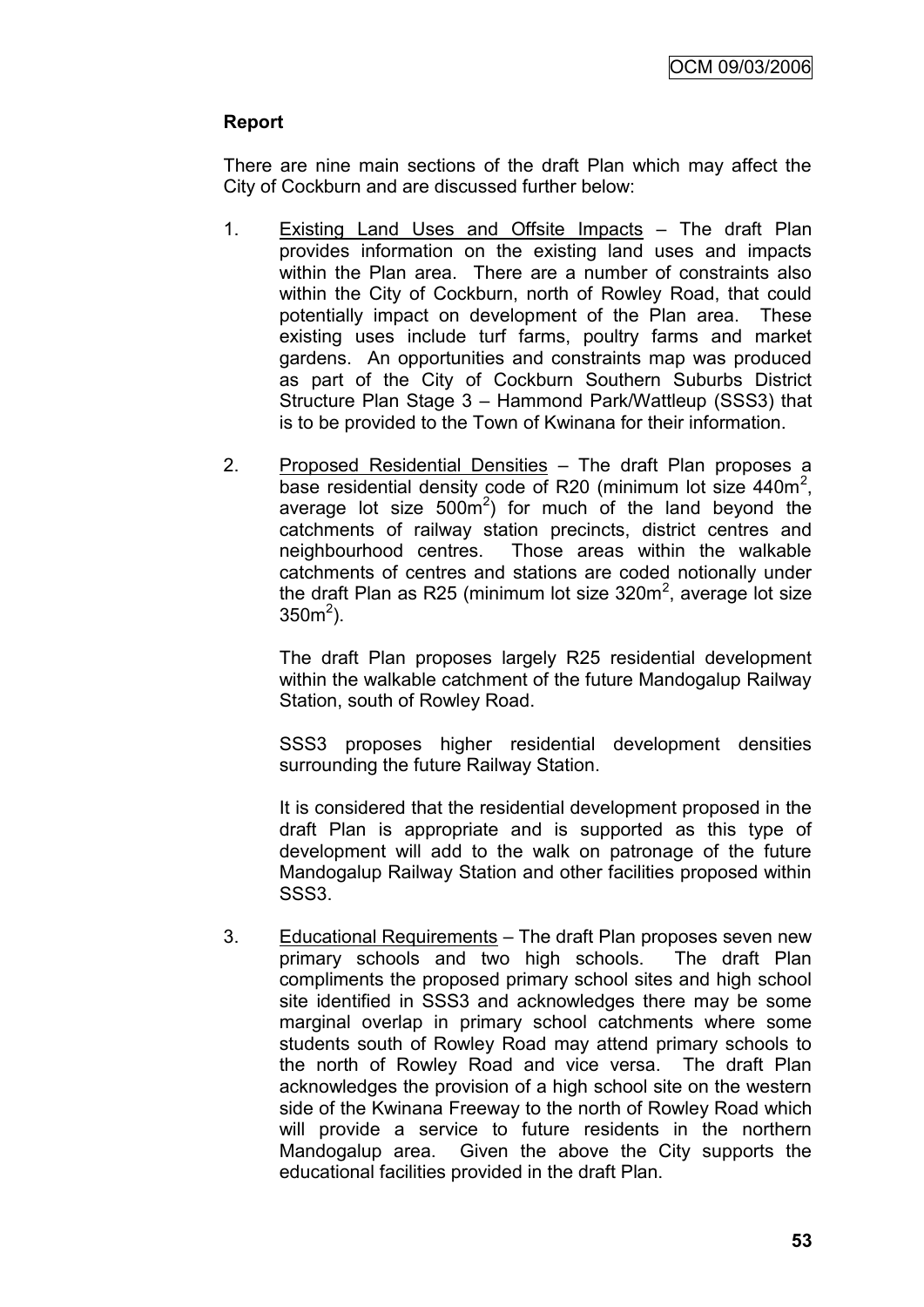- 4. District Open Space and Community Facilities The draft Plan shows two district open space facilities, one in Casuarina and one in Mandogalup. The closest district facility within Cockburn is on Hammond Road with a smaller playing field proposed within SSS3 on Frankland Reserve. The draft Plan comments that it would be appropriate for the Town of Kwinana and the City of Cockburn to work together to define areas of overlapping needs in the Mandogalup and Wandi areas and future urban areas to the north of Rowley Road and explore funding opportunities. The City is prepared to meet with Kwinana to discuss any opportunities and supports Kwinana internalising its district open space and community facilities.
- 5. District Centre Location and Mixed Business The City previously raised concerns with the Town of Kwinana on the proposed location of a district centre on the southern side of Rowley Road, western side of the Freeway, based on the impacts that such a centre might have on Cockburn Central and the proposal not being in keeping with the Western Australian Planning Commissions – Statement of Planning Policy 4.2 – Metropolitan Centres Policy. The draft Plan proposes the relocation of this district centre to the northern side of Anketell Road to the east of the Kwinana Freeway. The impact of the relocation has been tested by Kwinana"s commercial study consultants, who concluded that the relocation will have a minimal competitive impact on the other centres within Kwinana and therefore support the relocation to Anketell Road, but there does not seem to be any consideration to the impact on Cockburn Central.

Earlier advice received by the City from its retail consultant supported the view that there is no rationale for proposing a district centre in the Structure Plan. Clearly, Gateways and Kwinana Town Centre could benefit from any additional population and this could help underpin the new Cockburn Central. Further advice from the City"s retail consultant on this proposal is being sought.

The draft Plan proposes the majority of mixed business south of Thomas Road, however proposes some mixed business adjacent to the Anketell district centre and along the future Rowley Road freight route. This will assist in buffering the residential areas from freight traffic impact and offers benefits from exposure to passing trade. SSS3 proposes a small amount of mixed business/commercial/home based business along Barfield Road leading into the future Mandogalup Railway Station. The proposed mixed business within the draft Plan will compliment that shown on SSS3 and is therefore supported by the City.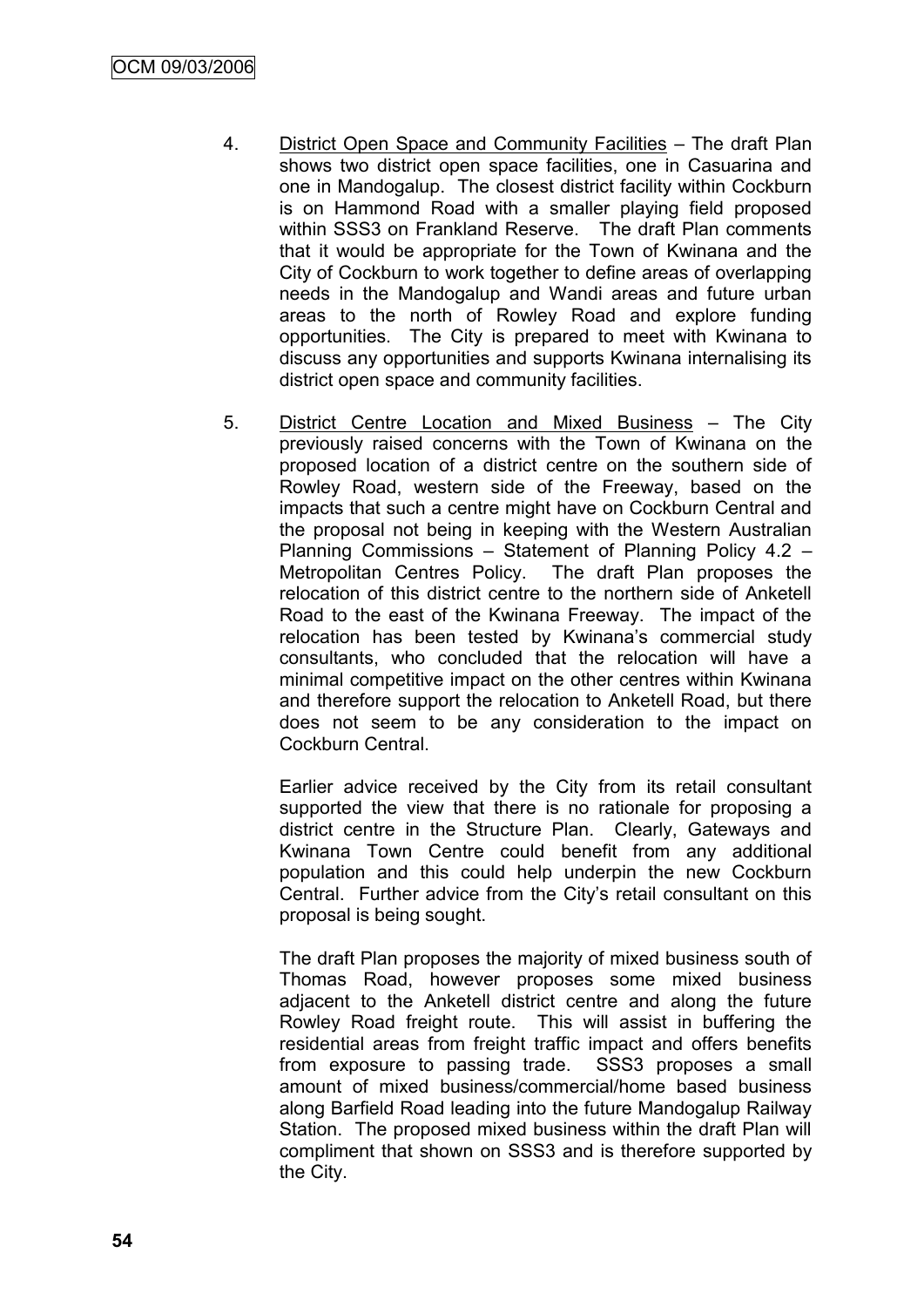6. Road Connections and Traffic Volumes – The draft Plan proposes a number of road connections with the City of Cockburn including Frankland Avenue, Lyon Road and Barfield Road. The draft Plan proposes controlled intersections at Barfield and Lyon Road but does not detail if these will be traffic lights, roundabouts or other means of control.

The City"s Engineering team has raised concerns with the distances between the Kwinana Freeway off ramps and the potential controlled intersections at Barfield and Lyon and requests that further detailed information would need to be provided to comment further. Concerns are also raised by the Engineering team regarding the proposed connection of the realigned Lyon Road, south of Rowley Road, with the existing Lyon Road, north of Rowley. Further detailed information is required on this proposal before detailed comments can be provided.

The SSS3 Plan proposes a full intersection at Barfield Road with Rowley Road which will be critical in ensuring maximum access from development to the south of Rowley Road to the future Mandogalup Railway Station and other facilities within the SSS3 area. The proposed connection shown in the draft Plan is therefore supported, however further detail is required on how this connection will be made. It is proposed by the City that the intersection be grade separated if Rowley Road becomes the dominant freight route to the Fremantle Outer Harbour.

Uloth and Associates have prepared a draft Traffic Study for the City of Cockburn with traffic forecasts for 2016 and 2031. The traffic count figures provided in the Uloth study for roads south of Rowley Road in the Town of Kwinana appear to be much lower than the figures provided in the draft Plan. At the time of writing this report the draft Uloth Traffic Study had not been finalised however, Council Officer"s were seeking specific comment from Uloth on this issue.

7. Freight Routes - The draft Plan assumes that both Rowley Road and Anketell Road will become freight routes in the future given that the State Government has not made a decision on the Fremantle Outer Harbour. The City has also recognised that Rowley Road may be a freight route in the future, however the City has voiced its concern in the past (when commenting on the draft Statement of Planning Policy – Metropolitan Freight Network and related draft Statement of Planning Policy – Road and Rail Transport Noise) that further responsibility should be taken by the producers of the noise to address the issue. The draft Plan comments that local structure plans should address the impacts from freight noise and make provision for noise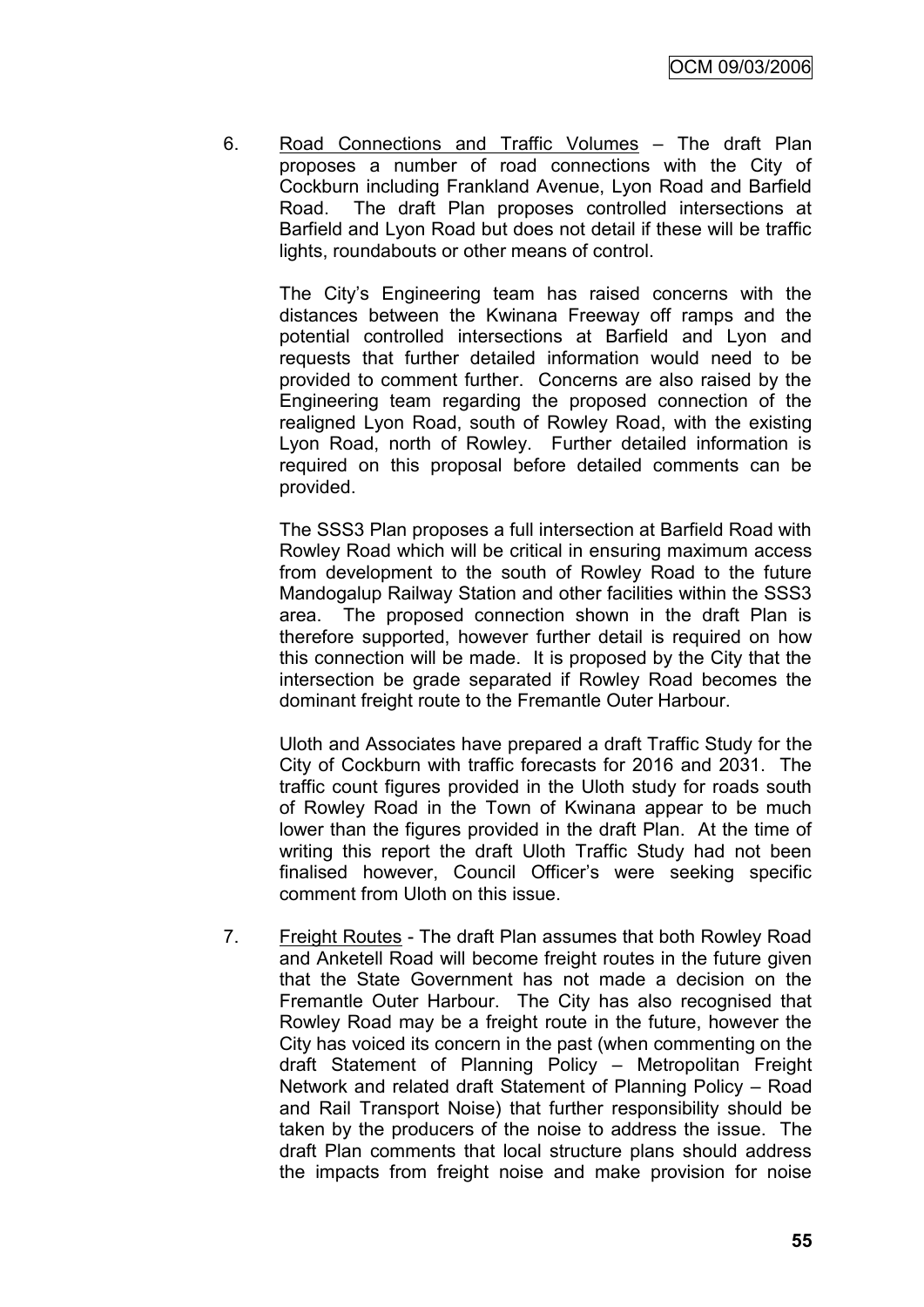attenuation measures such as earthen landscape bunds. This proposal is supported, however as previously stated this responsibility should also be the responsibility of the infrastructure providers of the freight route and the producers of the traffic noise and the predominant users of the freight routes.

8. Bus Routes and Bike Paths – The draft Plan proposes a number of bus routes south of Rowley Road on Barfield Road, Frankland Avenue and Lyon Road. These proposed routes are supported by the City of Cockburn as they will link into the proposed bus routes under SSS3 and the future bus route on Lyon Road.

The draft Plan proposes bicycle paths/lanes south of Rowley Road on Barfield Road, Frankland Avenue, Kwinana Freeway and within the powerline corridor. These paths are supported as they will connect into the proposed paths within the City of Cockburn shown in SSS3. The draft Plan also recognises the importance of the historical Baldivis Tramway Trail and continues this path through the Town of Kwinana.

The City has indicated on the SSS3 plan a path running eastwest on the northern side of Rowley Road and it is suggested that the Town of Kwinana consider placing a path on the southern side of Rowley Road given the potential of Rowley Road becoming a freight route in the future and the importance of providing good pedestrian access to the future Mandogalup Railway Station. It is crucial to ensure that safe and easy pedestrian access is maintained to the future Railway Station.

9. Development Contribution Requirements – The draft Plan discusses the requirements for development contributions to be collected for the upgrading and construction of new and existing infrastructure. This includes the construction of freight impact barriers along the Kwinana Freeway, Anketell Road and Rowley Road, the realignment/upgrade of Rowley Road to the west of the Kwinana Freeway in conjunction with subdividing landowners in the City of Cockburn.

The City has initiated Town Planning Scheme No. 3 – Amendment No. 28 to introduce two new Development Contribution Areas within the SSS3 area. These contributions include requirements for all landowners in the areas to make a proportional contribution of 50% towards the purchase of a nominal 40 metre wide road reserve for Rowley Road and where necessary to accommodate channelisation at intersections and drainage and towards the cost of constructing Rowley Road as outlined in proposed Schedule 12. The Amendment 28 report states that "*contributions being sought for the upgrading of Rowley Road are proposed to be split equally between the City of Cockburn developers and Town of Kwinana developers given*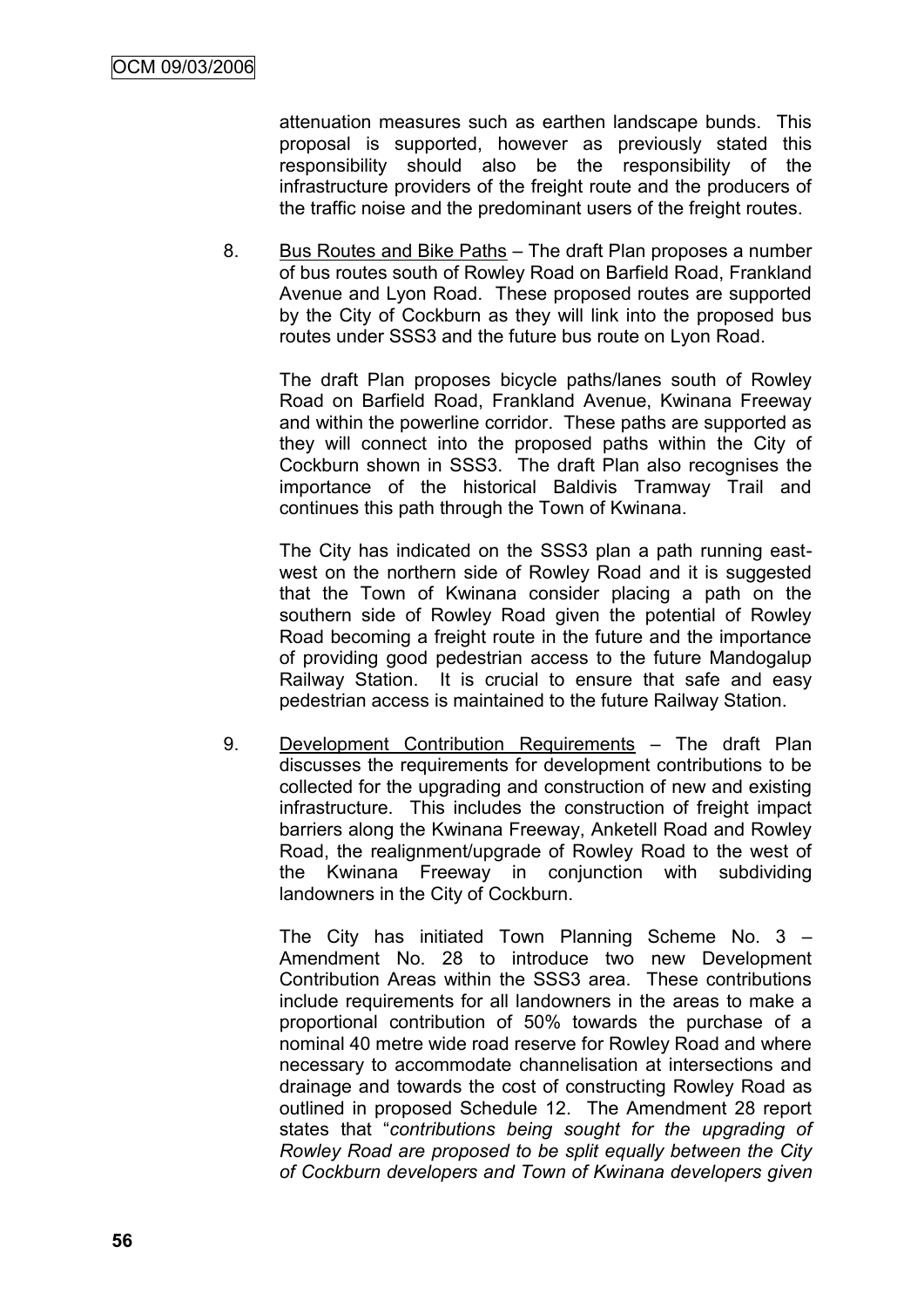*that this road straddles both Councils.*" Amendment No. 28 has been with the Western Australian Planning Commission since August 2005 and to date no response has been received.

A copy of Amendment No. 28 is to be forward to the Town of Kwinana for their information when preparing an amendment to their Town Planning Scheme to implement the requirements for development contribution collection. The City previously referred this amendment to the Town of Kwinana however did not receive any response. A response to the provisions in Amendment No. 28 should be sought from the Town of Kwinana.

## **Conclusion**

The draft District Structure Plan (Eastern Residential Intensification Concept) is generally based on sound planning principles and will see the continuation of the residential corridor to the south of the City of Cockburn. The integration of the proposed uses under the draft Plan will generally compliment those uses proposed by the City of Cockburn"s Southern Suburbs District Structure Plan Stage 3 – Hammond Park/Wattleup and it is therefore recommended that the City advises the Town of Kwinana that it generally supports the proposed Plan noting the above comments.

## **Strategic Plan/Policy Implications**

The Corporate Strategic Plan Key Result Areas which apply to this item are:-

- 1. Planning Your City
	- *"To ensure that the planning of the City is based on an approach which has the potential to achieve high levels of convenience for its citizens."*
	- *"To ensure that the development will enhance the levels of amenity currently enjoyed by the community."*
	- *"To foster a sense of community within the district generally and neighbourhoods in particular."*
- 2. Conserving and Improving Your Environment
	- *"To conserve the quality, extent and uniqueness of the natural environment that exists within the district."*
	- *"To ensure that the development of the district is undertaken in such a way that the balance between the natural and human environment is maintained."*
- 3. Facilitating the needs of Your Community
	- *"To facilitate and provide an optimum range of community services."*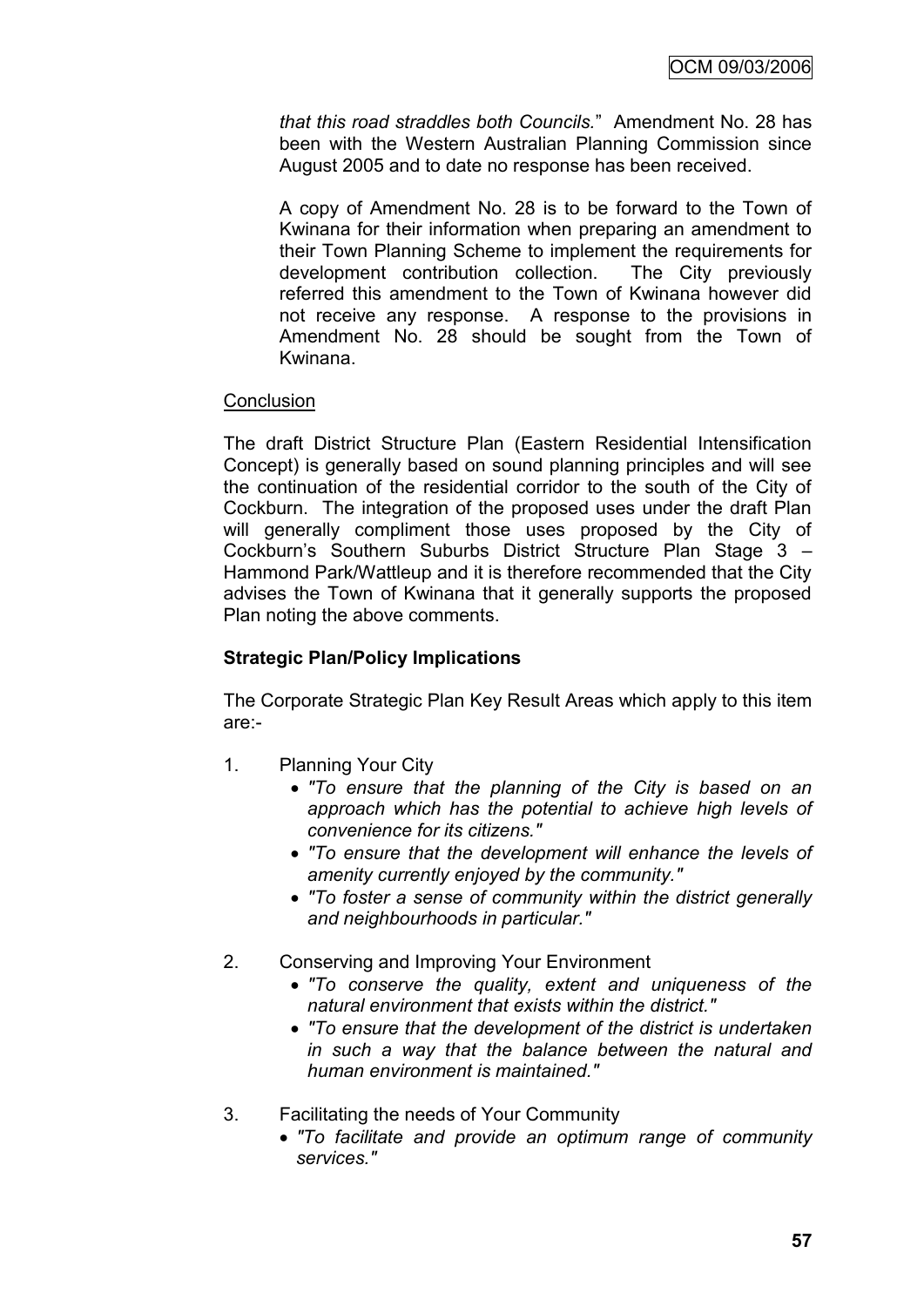- *"To identify current community needs, aspirations, expectations and priorities of the services provided by the Council."*
	- *"To determine by best practice, the most appropriate range of recreation areas to be provided within the district to meet the needs of all age groups within the community."*
- 4. Maintaining Your Community Facilities
	- *"To construct and maintain roads, which are the responsibility of the Council, in accordance with recognised standards, and convenient and safe for use by vehicles, cyclists and pedestrians."*
	- *"To construct and maintain parks which are owned or vested in the Council, in accordance with recognised standards and convenient and safe for public use."*

The Council Policies which apply to this item are:-

SPD2 COMMUNITY FACILITIES INFRASTRUCTURE – 10 YEAR FORWARD PLAN SPD4 'LIVEABLE NEIGHBOURHOODS'

## **Budget/Financial Implications**

Nil.

## **Legal Implications**

Nil.

## **Community Consultation**

N/A

## **Attachment(s)**

(1) Draft District Structure Plan

## **Advice to Proponent(s)/Submissioners**

The Town of Kwinana have been advised that this matter is to be considered at the 9 March 2006 Council Meeting.

## **Implications of Section 3.18(3) Local Government Act, 1995**

Nil.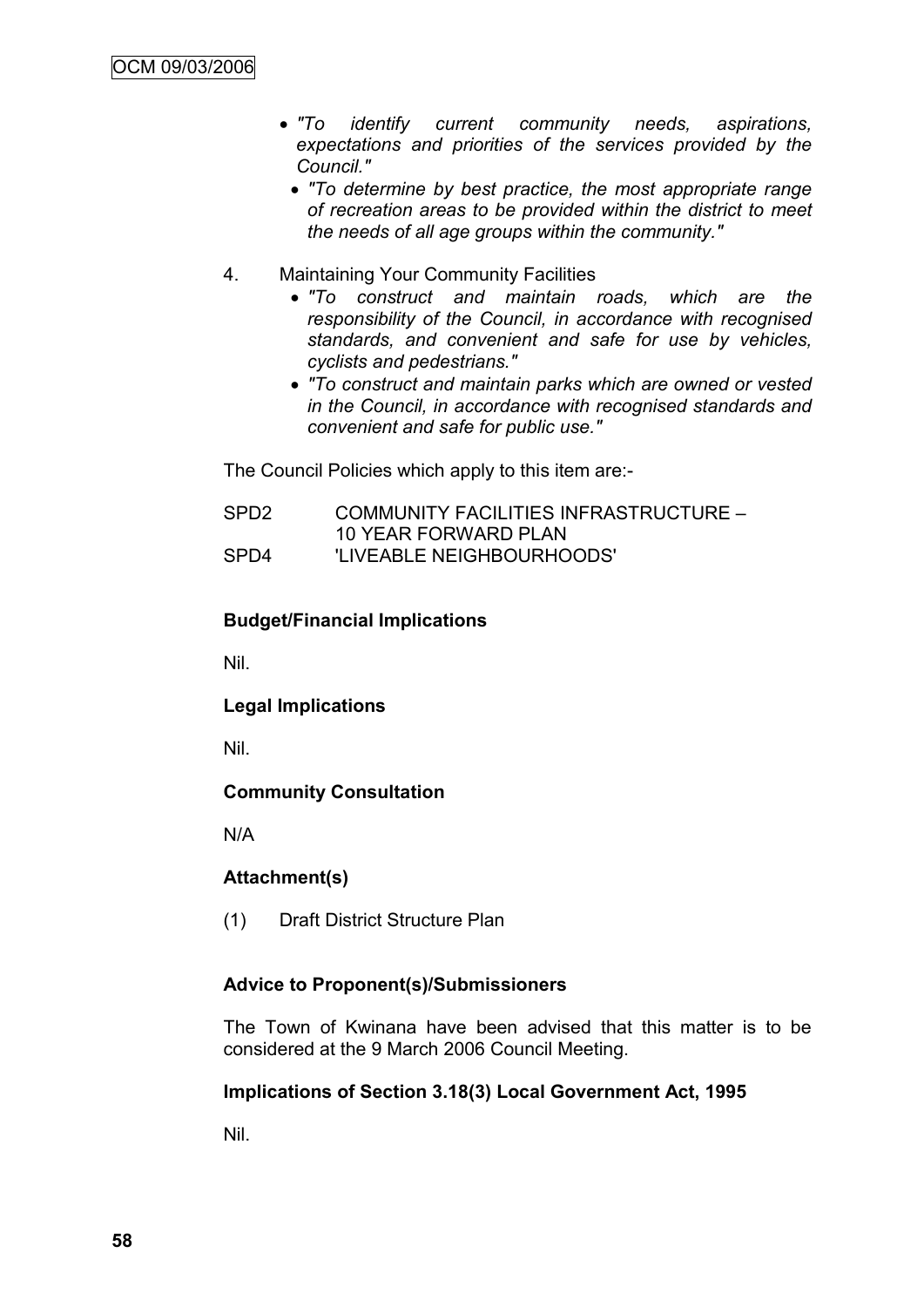## **15. FINANCE AND CORPORATE SERVICES DIVISION ISSUES**

## **15.1 (OCM 09/03/2006) - LIST OF CREDITORS PAID (5605) (KL) (ATTACH)**

#### **RECOMMENDATION**

That Council receive the List of Creditors Paid for January 2006, as attached to the Agenda.

## **COUNCIL DECISION**

## **Background**

It is a requirement of the Local Government (Financial Management) Regulations 1996, that a List of Creditors be compiled each month and provide to Council.

#### **Submission**

N/A

#### **Report**

N/A

## **Strategic Plan/Policy Implications**

Key Result Area *Managing Your City* refers.

## **Budget/Financial Implications**

N/A

## **Legal Implications**

Section 13 of the Local Government (Financial Management) Regulations 1996.

## **Community Consultation**

N/A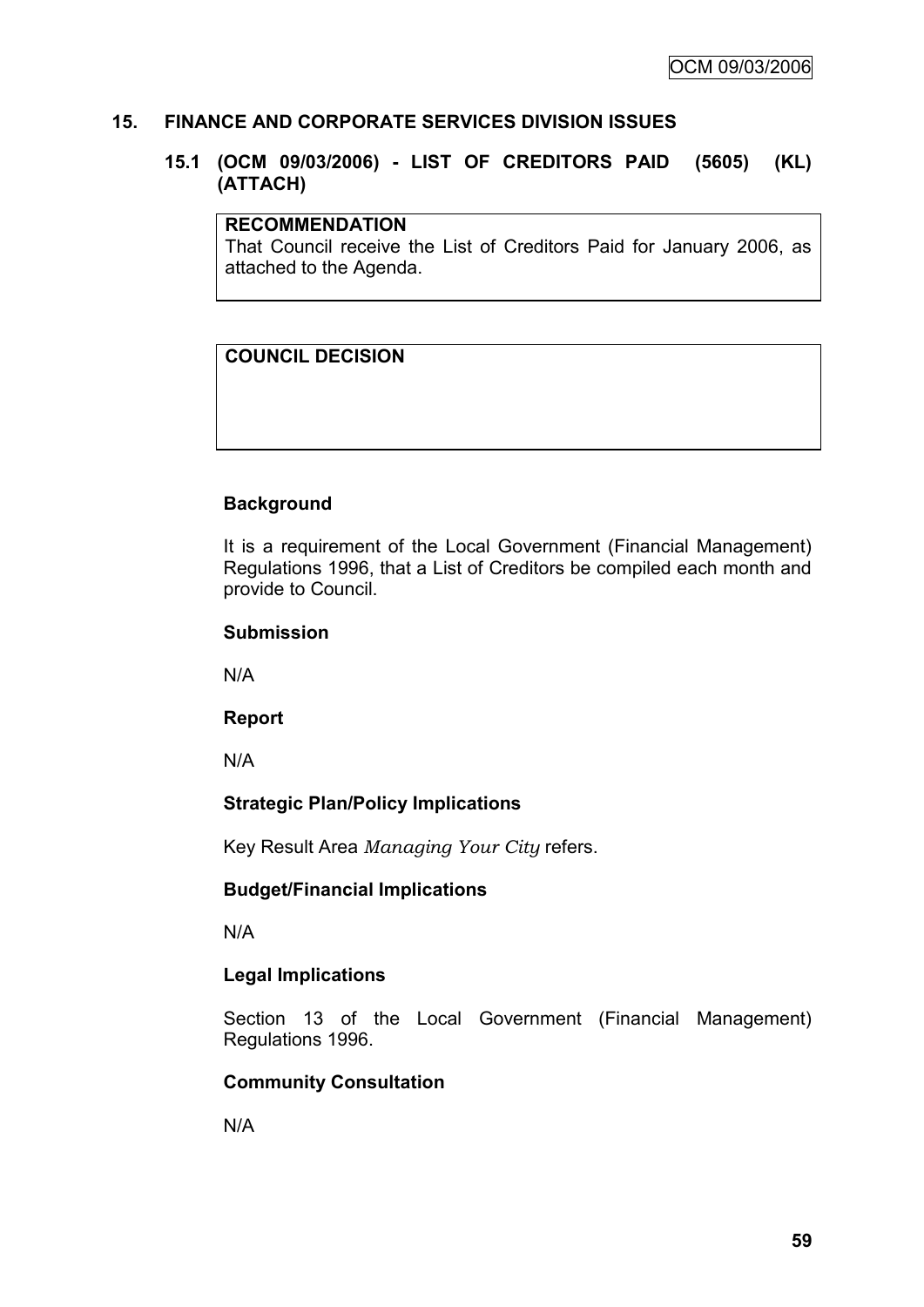## **Attachment(s)**

List of Creditors Paid – January 2006.

## **Advice to Proponent(s)/Submissioners**

N/A

## **Implications of Section 3.18(3) Local Government Act, 1995**

Nil.

## **15.2 (OCM 09/03/2006) - STATEMENT OF FINANCIAL ACTIVITY - JANUARY 2006 (5505) (NM) (ATTACH)**

## **RECOMMENDATION**

That Council receive the Statement of Financial Activity and associated documents for the period ended 31 January 2006, as attached to the Agenda.

## **COUNCIL DECISION**

## **Background**

Regulation 34(1) of the Local Government (Financial Management) Regulations 1996 prescribes that a local government is to prepare each month a Statement of Financial Activity.

Regulation 34(2) requires the Statement of Financial Activity to be accompanied by documents containing:–

- (a) details of the composition of the closing net current assets (less restricted and committed assets),
- (b) explanations for each material variance identified between YTD budgets and actuals; and
- (c) any other supporting information considered relevant by the local government.

Regulation 34(4)(a) prescribes that the Statement of Financial Activity and accompanying documents are to be presented to the Council.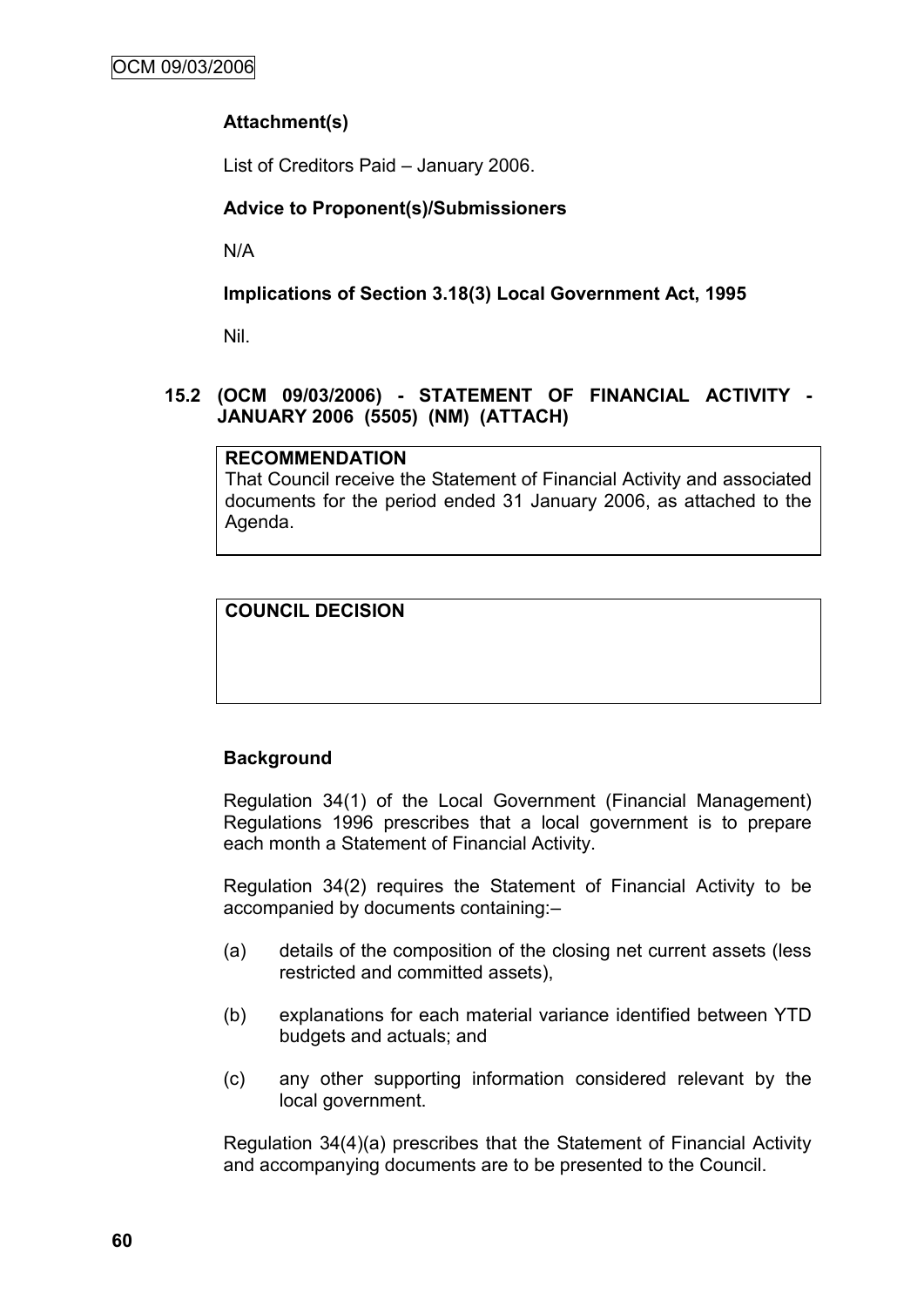## **Submission**

N/A

## **Report**

Attached to the Agenda is the Statement of Financial Activity for January 2006.

Note 1 shows how much capital grants and contributions are contained within the reported operating revenue.

Note 2 provides a reconciliation of Council's net current assets (adjusted for restricted assets and cash backed leave provisions). This provides a financial measure of Council"s working capital and an indication of its liquid financial health.

Also provided are Reserve Fund and Restricted Funds Analysis Statements. These assist to substantiate the calculation of Council"s net current assets position.

The Reserve Fund Statement reports the budget and actual balances for Council"s cash backed reserves, whilst the Restricted Funds Analysis summarises bonds, deposits and infrastructure contributions held by Council. The funds reported in these statements are deemed restricted in accordance with Australian Accounting Standard AAS27.

## Material Variance Threshold

For the purpose of identifying material variances in Statements of Financial Activity, Regulation 34(5) requires Council to adopt each financial year, a percentage or value calculated in accordance with Australian Accounting Standard AAS5 - Materiality.

For the 2005/06 financial year, Council has adopted a materiality threshold of 10% or \$10,000, whichever is the greater.

## **Strategic Plan/Policy Implications**

Key Result Area *Managing Your City* refers.

## **Budget/Financial Implications**

As the mid-year budget review has already been conducted and was based on financial information as at 31 December 2005, any further material variances of a permanent nature will now impact upon Council"s end of year surplus/deficit position.

1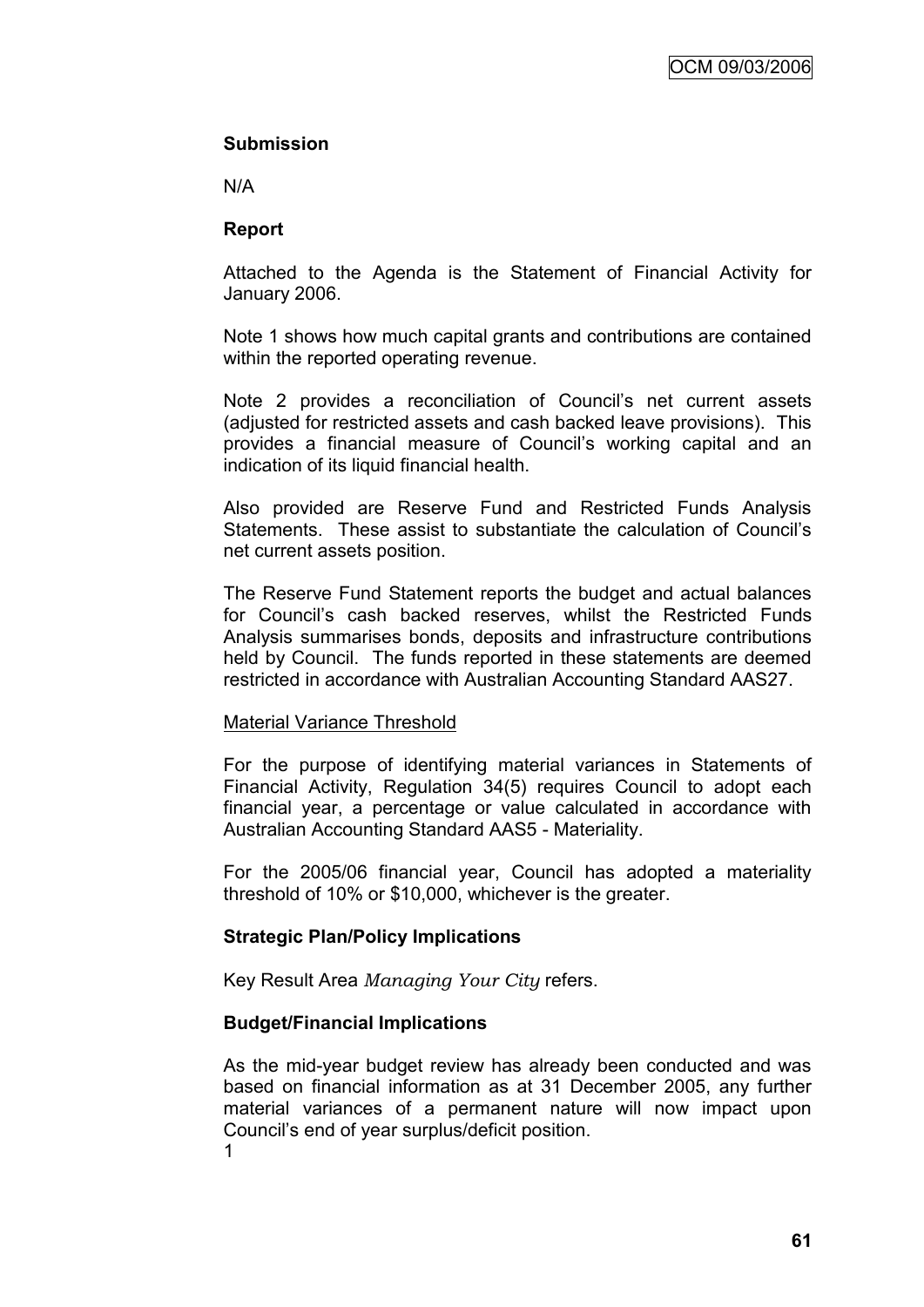It should be noted that the January Statement of Financial Activity does not include the budget revisions from the mid-year budget review, as these were adopted at the February Council meeting and will therefore be included in the February statement.

## **Legal Implications**

Section 6.4 of the Local Government Act, 1995 and Regulation 34 of the Local Government (Financial Management) Regulations 1996, refer.

## **Community Consultation**

N/A

## **Attachment(s)**

Statement of Financial Activity and associated reports for January 2006.

## **Advice to Proponent(s)/Submissioners**

N/A

**Implications of Section 3.18(3) Local Government Act, 1995**

Nil.

## **16. ENGINEERING AND WORKS DIVISION ISSUES**

## **16.1 (OCM 09/03/2006) - BERRIGAN DRIVE - TEMPORARY CLOSURE (450503) (JR) (ATTACH)**

## **RECOMMENDATION**

That Council:

- (1) cancel the order for the conditional closure of Berrigan Drive between Lakes Way and Hope Road between 1 March 2006 and 30 April 2006;
- (2) order the conditional closure of Berrigan Drive between Lakes Way and Hope Road between 1 May 2006 and 30 June 2006 by the Roe 7 Alliance pursuant to Section 3.50(4) of the Local Government Act, 1995, and effect the statutory notice in this regard; and
- (3) enact the order subject to no valid objection being received to the closure.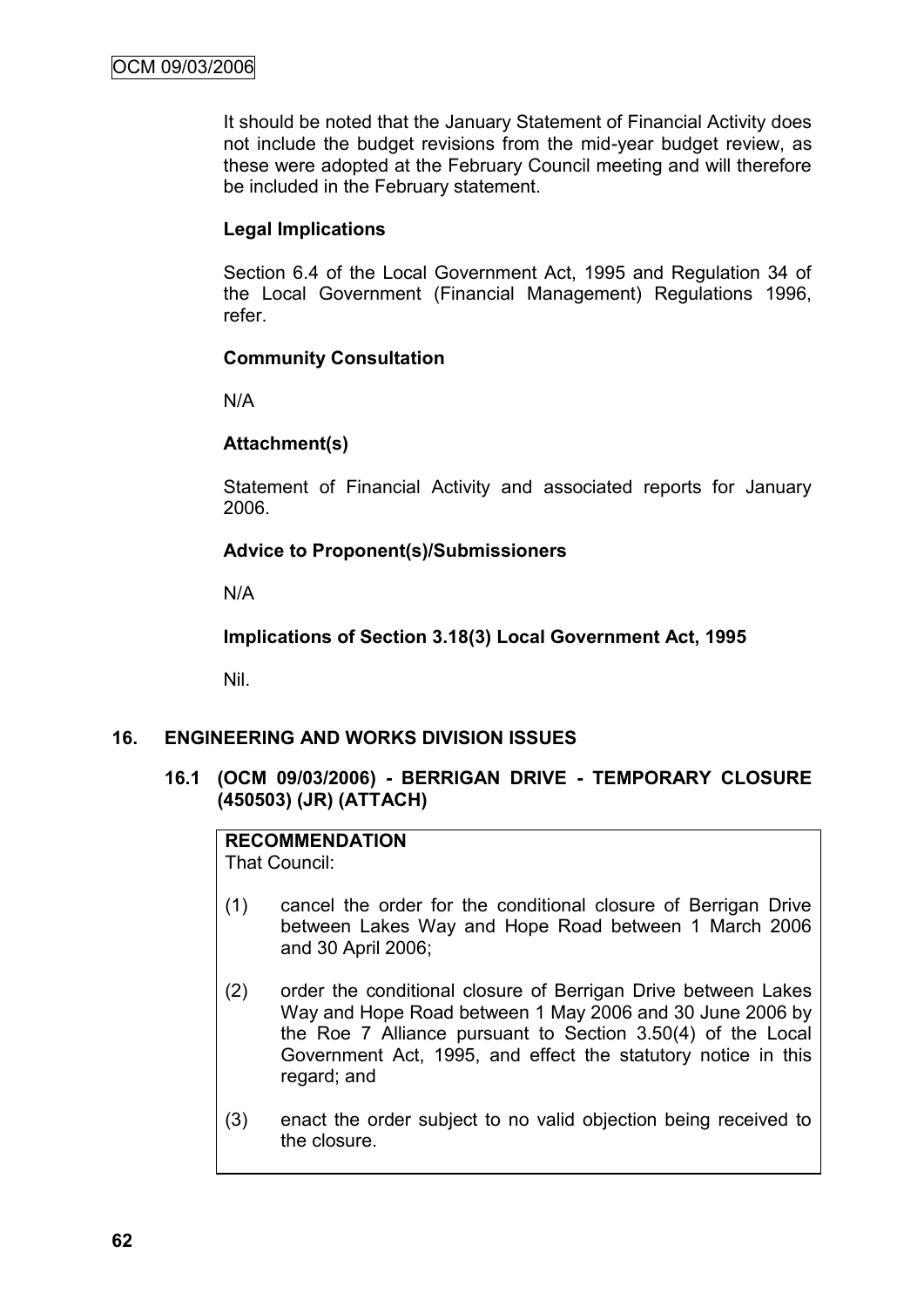## **COUNCIL DECISION**

## **Background**

The Roe 7 Alliance is currently constructing Roe Highway between South Street and Kwinana Freeway. This work involves the construction of the Karel Avenue bridge over the highway, to link to the existing dog-leg connection to Hope Road.

Following funding arrangements between Jandakot Airport Holdings and the State Government, the Alliance has now been engaged to also provide a bridge over the railway line on the south side of Roe Highway, thus providing a direct link between Karel Avenue and the Hope Road entry into Jandakot Airport. This will eliminate the dog-leg and at-grade crossing for through traffic. Berrigan Drive will connect as the terminating leg at the Karel Avenue/Hope Road link, with a roundabout intersection at this T-junction.

At the Ordinary Meeting of Council held on 8 September 2005, it was resolved to order the conditional closure of Berrigan Drive between Lakes Way and Hope Road between 1 March and 30 April 2006 to facilitate these works.

## **Submission**

The Roe 7 Alliance have advised that construction of the freight rail bridge on the south side of Roe Highway, which needs to be completed and opened to traffic prior to closing Berrigan Drive, is behind schedule and won"t be completed until early May 2006. Consequently, they now request that Berrigan Drive be closed between 1 May and 30 June 2006 instead of 1 March to 30 April 2006.

## **Report**

It is considered that, provided adequate consultation is undertaken, the delay in the closure will not cause undue problems, and conditional approval as applied to the currently approved closure period should be given for the new period.

## **Strategic Plan/Policy Implications**

The Corporate Strategic Plan Key Result Areas which apply to this item are:-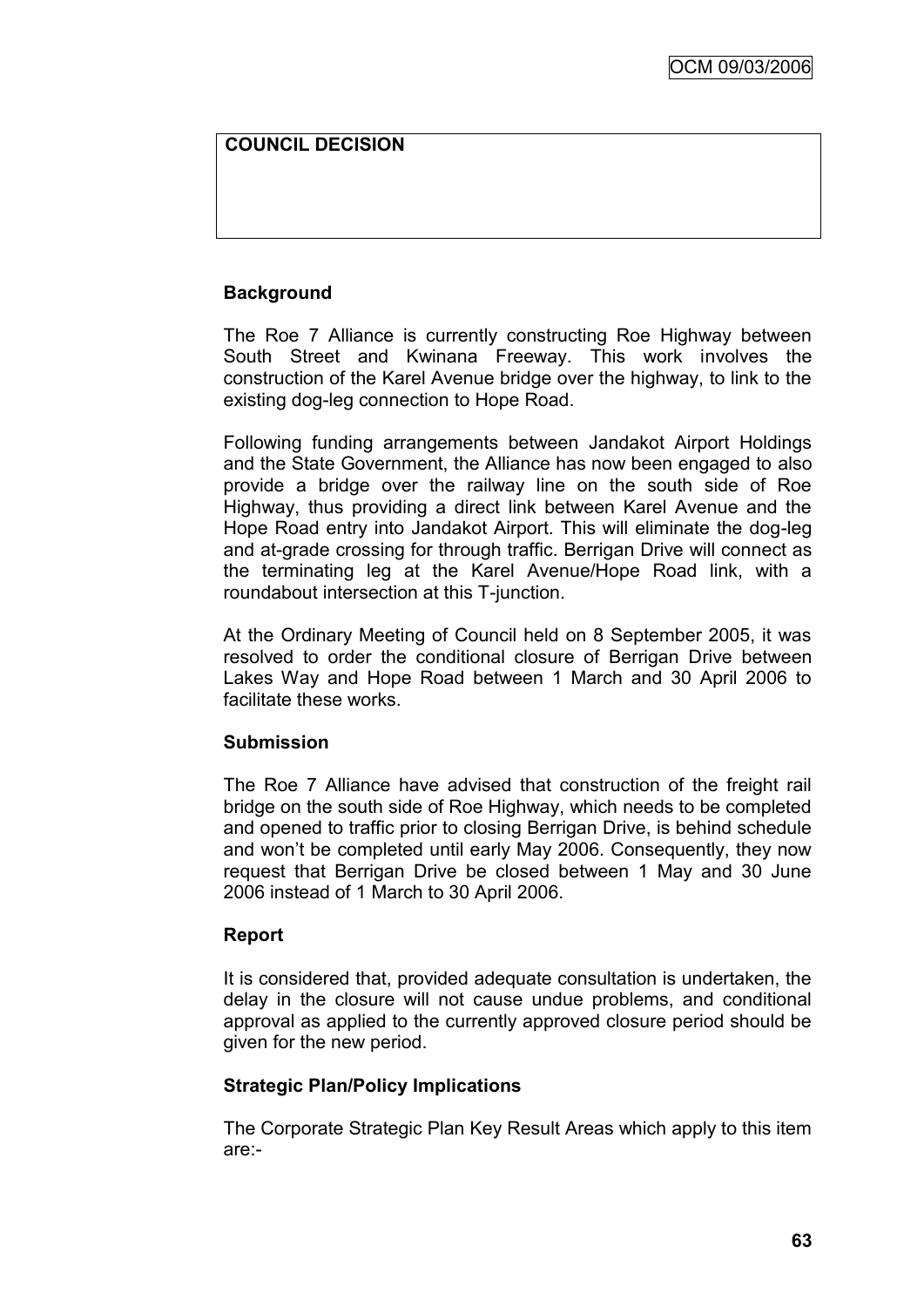- 2. Planning Your City
	- *"To ensure that the planning of the City is based on an approach which has the potential to achieve high levels of convenience for its citizens."*
	- *"To ensure that the development will enhance the levels of amenity currently enjoyed by the community."*
- 5. Maintaining Your Community Facilities
	- *"To construct and maintain roads, which are the responsibility of the Council, in accordance with recognised standards, and convenient and safe for use by vehicles, cyclists and pedestrians."*

## **Budget/Financial Implications**

Nil.

#### **Legal Implications**

The temporary road closure can be ordered by Council under Section 3.50(4) of the Local Government Act, 1995. There is a statutory requirement and procedure for Council to give public and written notice, and receive and consider submissions as a result.

#### **Community Consultation**

Consultation for the closure will be undertaken by the Roe 7 Alliance.

#### **Attachment(s)**

(1) Site plan of the proposed temporary closure.

#### **Advice to Proponent(s)/Submissioners**

The Proponent is aware that this matter is to be considered at the 9 March 2006 Council Meeting.

#### **Implications of Section 3.18(3) Local Government Act, 1995**

Nil.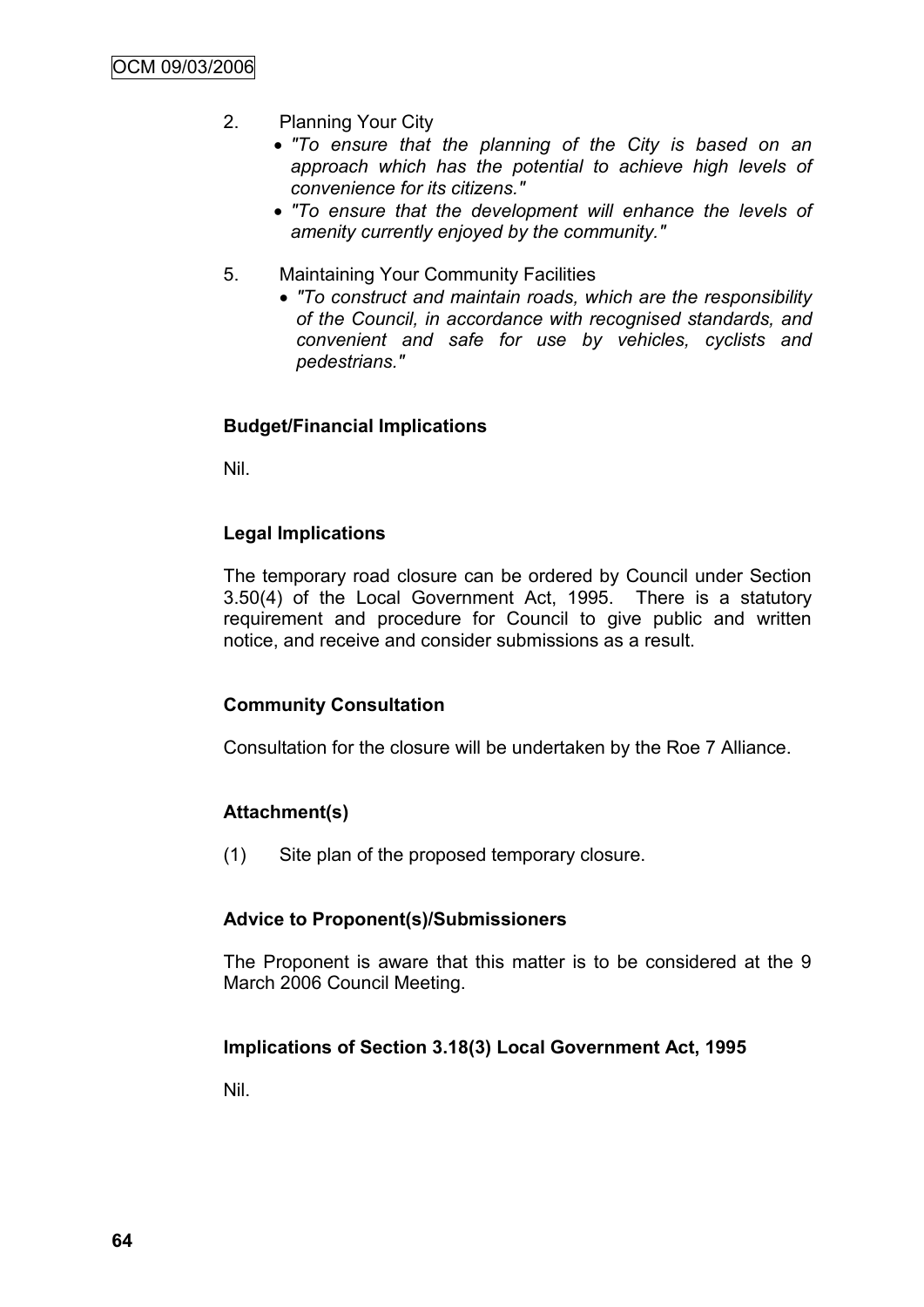## **16.2 (OCM 09/03/2006) - ADDITION OF COCKBURN ROAD TO THE MRWA NOTICE AND NETWORK HEAVY VEHICLE PERMIT SYSTEM (4331) (IS)**

## **RECOMMENDATION**

That Council advise Main Roads Western Australia it endorses its proposal to add Cockburn Road (Russell Road west to City of Cockburn"s southern boundary) to the Permit and Notice Network for Class 2, 3 and 4 Notice and the 27.5 Metre Long Vehicle Permit Network.

## **COUNCIL DECISION**

## **Background**

Any vehicle that is longer than 19 metres, wider than 2.5 metres, higher than 4.3 metres or heavier than 42.5 tonnes is classified as a Restricted Access Vehicle (RAV) and requires permission to operate on the road network in Western Australia. This access is currently managed through a Permit system and Main Roads at present processes approximately 50,000 permits per year. In recent times this figure has been increasing at a rate of 9% per annum.

In many instances the roads on which these vehicles are travelling are under the control of Local Government.

Main Roads initiated the Heavy Vehicle Access Project (HVAP) as a means for improving the delivery of heavy vehicle access to industry, whilst still allowing for the safety of other road users and preservation of the road asset.

To facilitate the modification of the existing Permit system to incorporate a Notice System, described as "*Blanket approval from the Commissioner of Main Roads Western Australia for a particular class of restricted access vehicle to operate under specified conditions on a specified network of roads without the requirement to obtain individual permits"*, Council at its Ordinary Meeting held on 19 October 2004 resolved to advise Main Roads WA it conditionally endorsed the proposal to change to a Notice system in lieu of the Permit system. (Minute No. 2596 OCM 19/10/2004).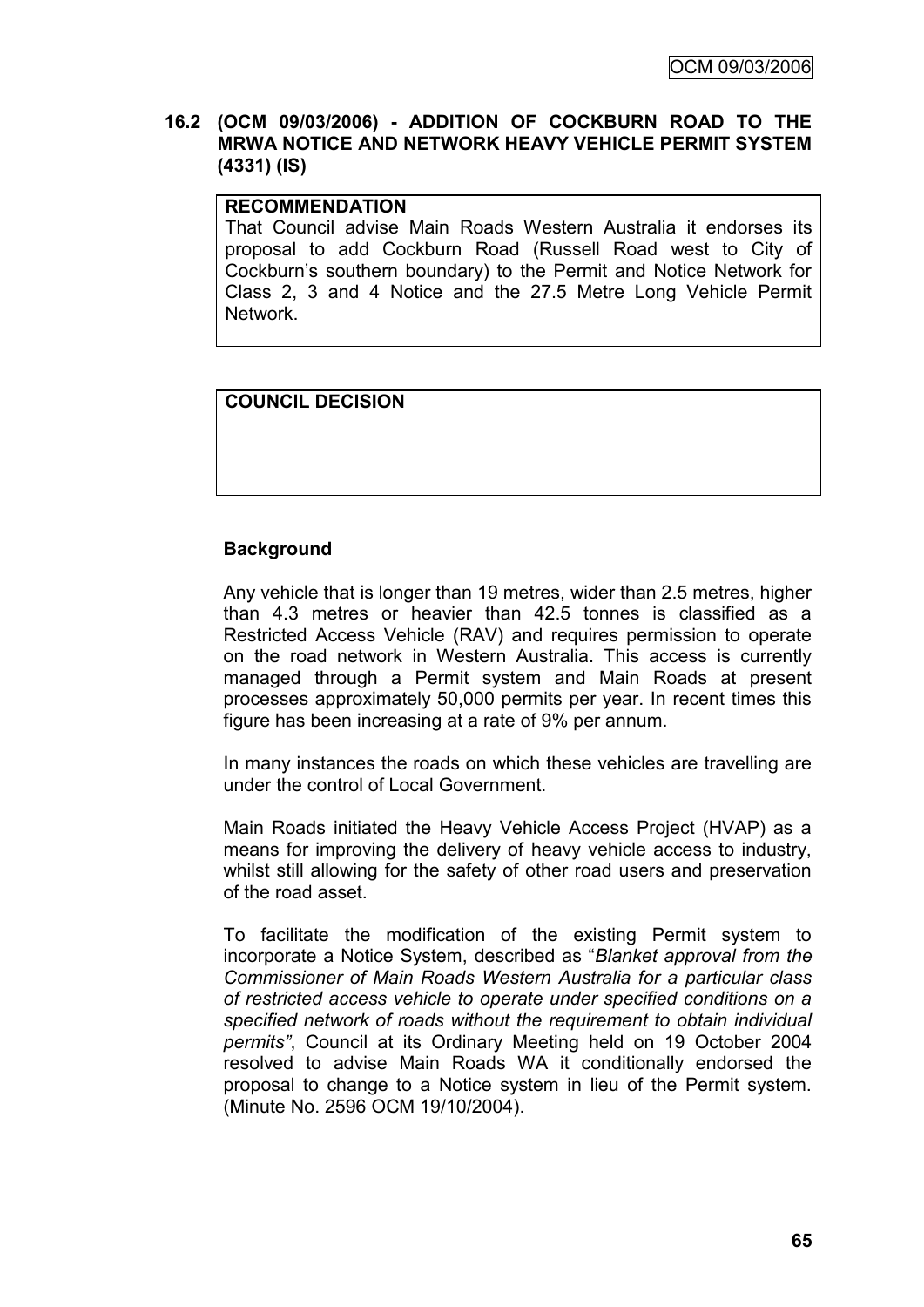## **Submission**

A letter was received on 14 December 2005 from Main Roads Western Australia requesting Council"s endorsement for the addition of Cockburn Road (Russell Road west to Cockburn"s southern boundary) that will be used by Class 2, 3 and 4 over-length and over-width vehicles by Notice rather than the current Permit system.

## **Report**

When the City agreed to the initial endorsement for Long Vehicle Permit Network (19 October 2004), Cockburn Road (Russell Road west to Cockburn's southern boundary) was not included, due to it still being controlled by MRWA.

In July 2005, the City of Cockburn assumed responsibility for this section of road under the Department for Planning and Infrastructure and the Main Roads Act 1930 "Proclamation" MRWA 03/4577. Additional to this, MRWA have assumed responsibility for the section of Russell Road west (Cockburn Road to Stock Road) and is no longer the responsibility of the City of Cockburn.

## **Strategic Plan/Policy Implications**

An objective of the Corporate Plan is to construct and maintain roads, which are the responsibility of the Council, in accordance with recognised standards, and convenient and safe for use by vehicles, cyclists and pedestrians.

## **Budget/Financial Implications**

It is not expected to be any increased maintenance expenditure as these trucks currently use Cockburn Road.

## **Legal Implications**

N/A.

## **Community Consultation**

N/A.

## **Attachment(s)**

Nil.

## **Advice to Proponent(s)/Submissioners**

The Proponent is aware that this matter is to be considered at the 9 March 2006 Council Meeting.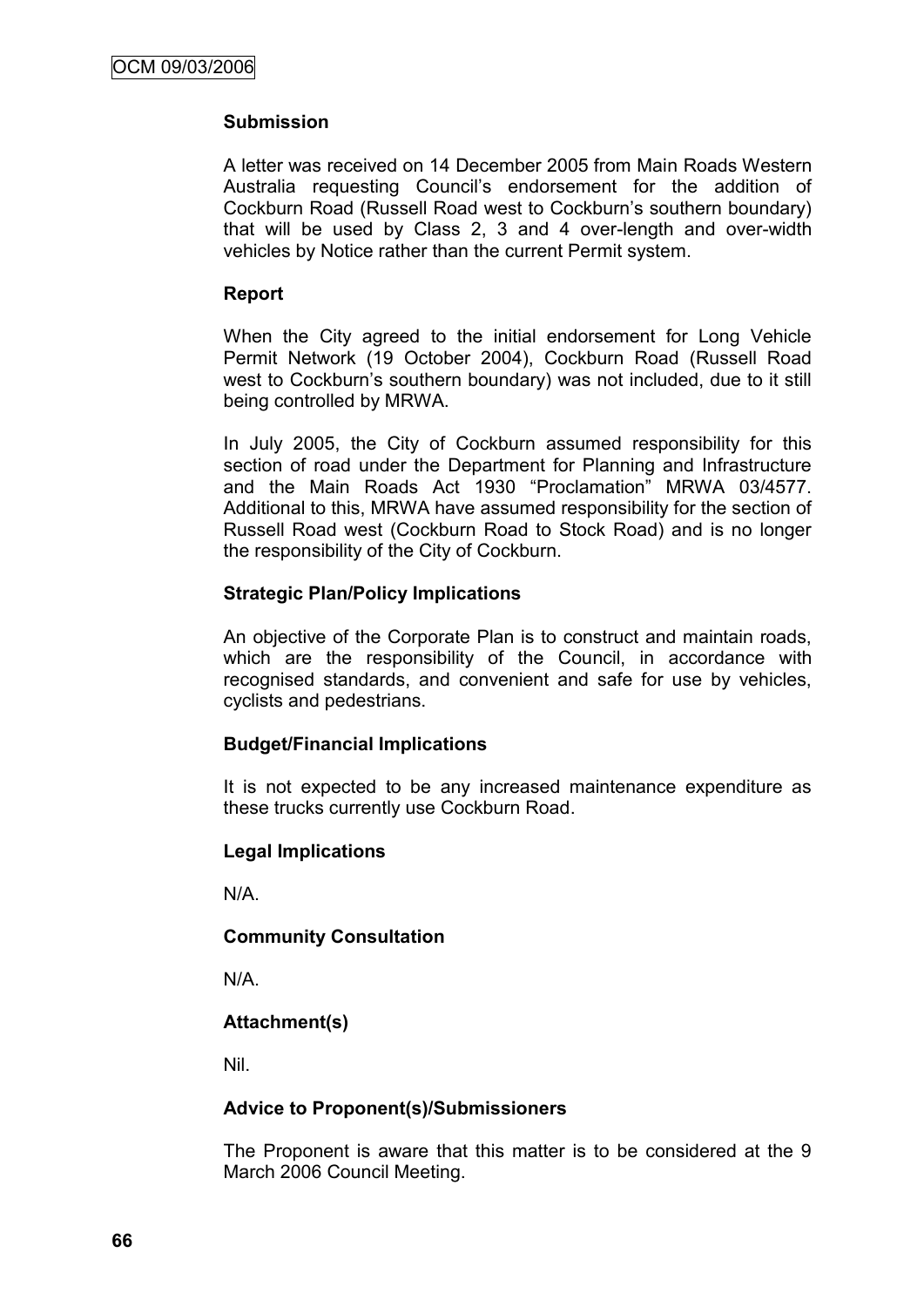## **Implications of Section 3.18(3) Local Government Act, 1995**

Nil.

## **16.3 (OCM 09/03/2006) - ROAD AND PEDESTRIAN TREATMENT FOR ROCKINGHAM ROAD BETWEEN STARLING STREET AND LEDA STREET (450498) (ML&SL) (ATTACH)**

RECOMMENDATION That Council:

- (1) receive the report;
- (2) adopt Stage 1 of the project which seeks a review of the current posted speed limits from 60km/hr to 50km/hr and consolidates the number of and improves the remaining crossing points in Rockingham Road between Leda Street and Starling Streets as detailed in the report and included on the attached plan 2603B06;
- (3) endorse the ongoing design development of Stage 2 & 3 with the final design being subject to discussions with affected stakeholders; and
- (4) seek an additional report from the Director Engineering & Works regarding the results of discussions with Main Roads WA, the owner of the shopping centre, the adjacent land owners, the affected community and the Southern Coast Bus Transit regarding Stage 2 & 3.

## **COUNCIL DECISION**

## **Background**

Between July and October 2002 two accidents were recorded which involved pedestrians endeavouring to cross Rockingham Road in the Starling Street, Leda Street precinct. Tragically one of these accidents resulted in a fatality.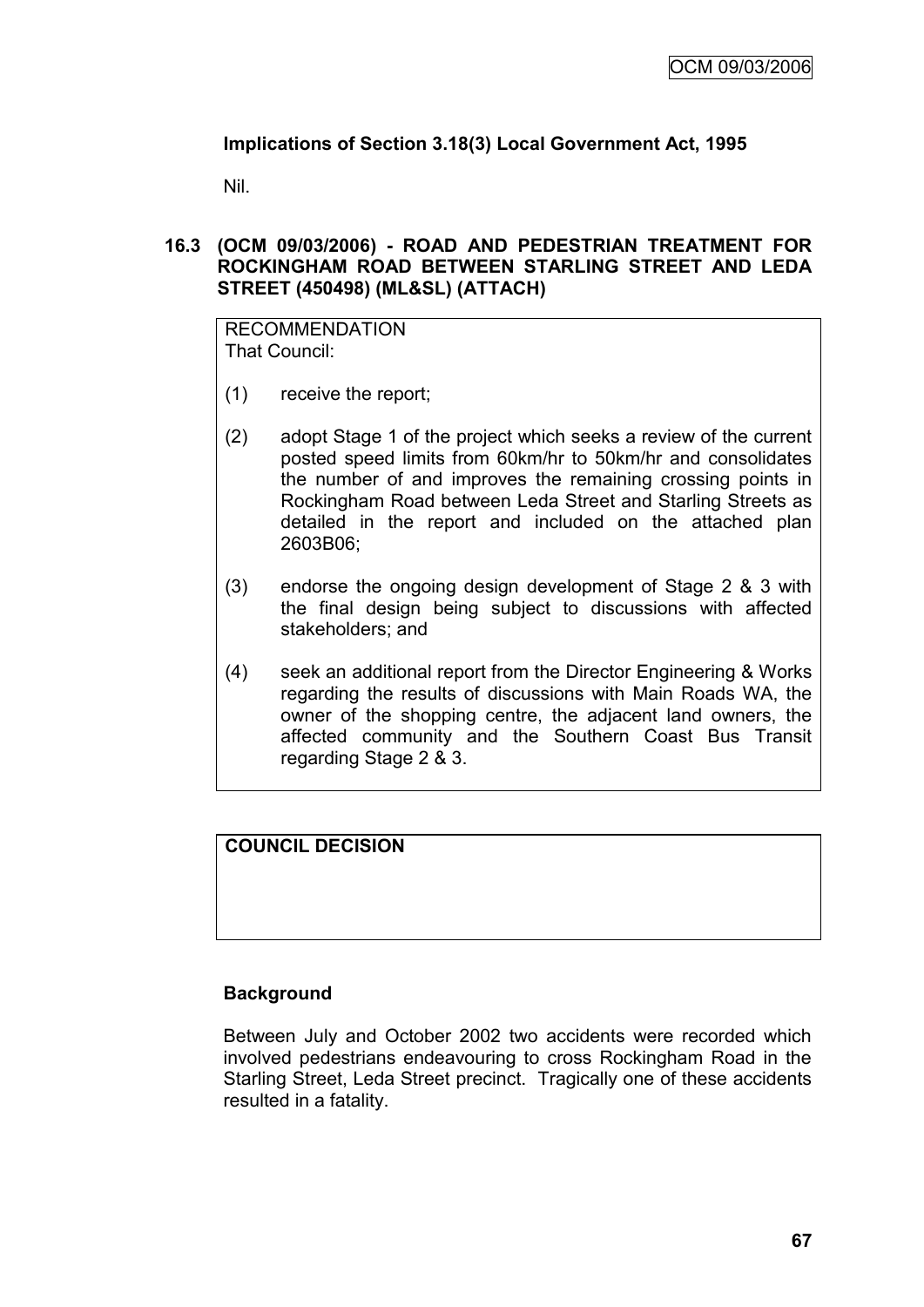In response to the accidents, Main Roads WA conducted an investigation. The results of the crash investigation and subsequent recommendations were made available to the City in July 2003.

Council has been reviewing the safety aspects of the pedestrian crossing facilities in this location since that time. Funds were made available in the 2005/06 financial year to address this issue and officers developed an option involving the reduction of the trafficable lanes from 4 to 2 largely based on the recommendations provided in the Road Safety Engineering Report. This option was released for community consultation in December of 2005.

## **Submission**

A three-staged road treatment for Rockingham Road between Leda and Starling Streets has been recommended to address the initial safety concerns and the issues raised through the consultation. The proposal is staged as each phase of the project is contingent on external approvals or funding from outside agencies.

## **Report**

## **Current Statistics**

Council officers are continuing to monitor the traffic in this precinct. Latest counts were undertaken in December 2005 with data suggesting that traffic volumes and speeds have been stable over the last 3 years. Specific detail is as follows:

- AWT (average weekly traffic) 14,000 vpd
- $\cdot$  85<sup>th</sup> percentile (speed) 67 km/hr

## Road Safety Engineering Report - MRWA

The report identifies 3 findings and 6 recommendations dealing specifically with the issues of speed along Rockingham Road, the existing pedestrian facilities and the potential for buses to obscure pedestrians view of oncoming traffic.

The proposal developed by staff addresses the following recommendations:

- (1) Employ suitable countermeasures to discourage excessive vehicle speeds along Rockingham Road in the vicinity of Starling Streets.
- (2) Install countermeasures to improve pedestrian sight distance at the intersection of Rockingham Road and Starling Street, specifically addressing the situation where a bus is standing at Hamilton Hill, Shopping Plaza bus stop (south verge, westbound). Alternatively or as a supplementary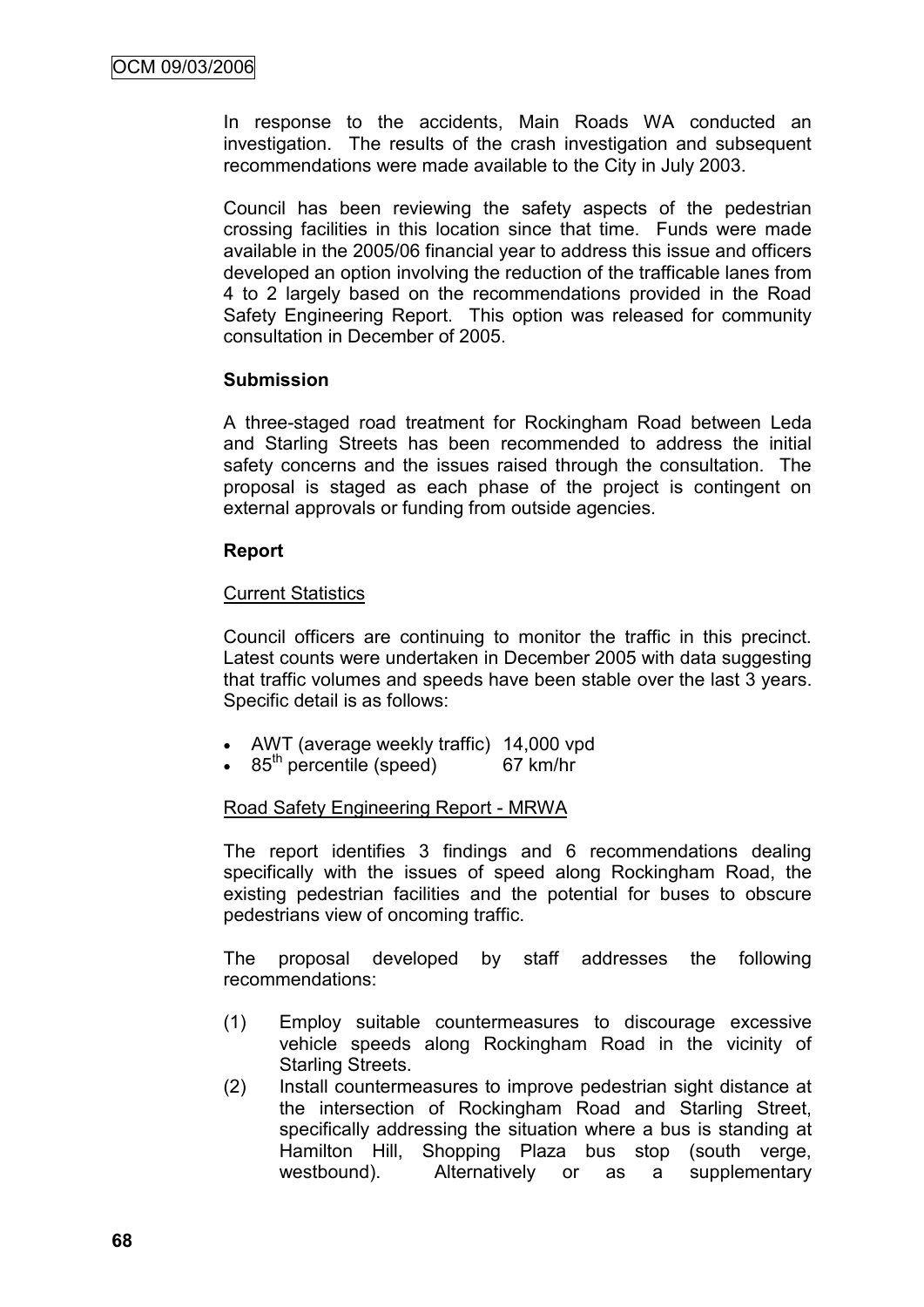countermeasure, provide pedestrian priority facilities that effectively reduce the reliance of pedestrians on sight distance when attempting to cross Rockingham Road. Any proposed pedestrian priority countermeasure must also address safety concerns by reducing the operating speed on Rockingham Road and meet utilisation warrants.

Possible countermeasures are further explored below:

#### *Discourage Excessive Speed*

 *Possible countermeasures include Police enforcement, reduction of road space or other traffic calming measures.*

#### *Improve Pedestrian Safety*

- *Provision of bus embayment at the existing bus stop.*
- *Relocation of overhead power poles from the kerb line*
- *Reducing the extent of trafficable pavement that pedestrians have to cross.*

#### *Provide Pedestrian Priority*

- *Pedestrian crossings - not suitable at this location unless the large extent of trafficable pavement for pedestrians to cross is substantially reduced and the high operating speed … is substantially reduced by effective traffic calming.*
- *Pelican crossings – should only be considered in conjunction with traffic calming measures that reduce the operation speed on Rockingham Road…and desirably a reduction in the number of trafficable lanes from 4 to 2."*

## The Initial Proposal – Dwg No 2497B04 (Attachment 1)

Council staff developed a proposed road modification plan (Dwg No 2497B04) for Rockingham Road based on the above recommendations and countermeasures. The proposed treatment sought to:

- 1. Reduce traffic lanes from two lanes to one in each direction i.e. from 4 lanes to 2 which enables bus embayments to be established in either direction (refer to attachment). Whilst vehicle speed may well be reduced, it is likely that traffic congestion will be prevalent in the area during peak hours.
- 2. Rationalise and consolidate safe pedestrian crossing points along the road by removing those crossings that are on the departure side of a bus stop, where the visibility of pedestrians to the approaching traffic may be compromised.
- 3. Widen median islands to 2.8m. This provides prams or bicycles with more room for refuge.

This proposal was released for public consultation in December 2005.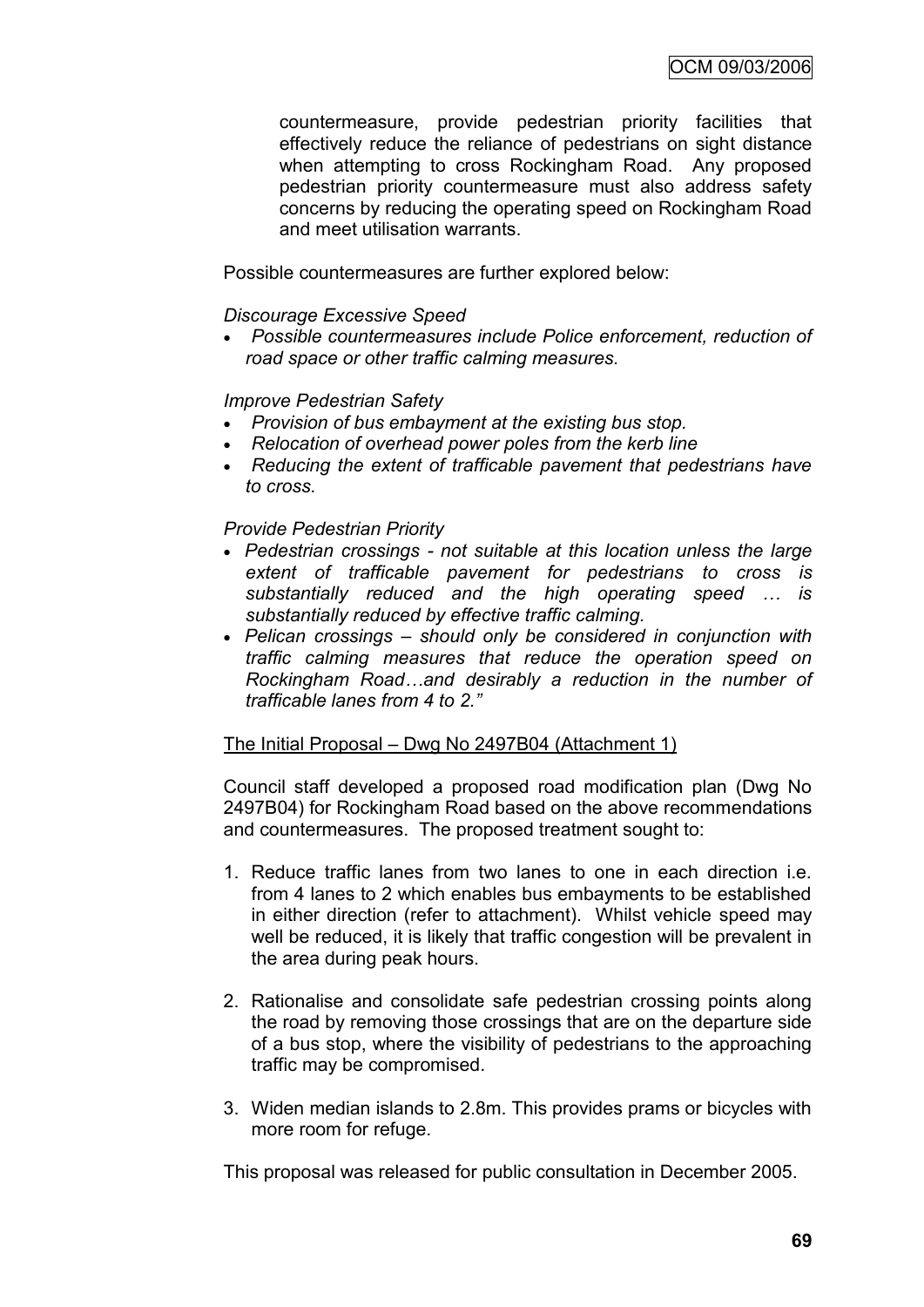## Community Consultation

Community consultation was undertaken between 16/12/2005 and 16/01/2006 and whilst the timing was not ideal, 24 responses were received. Of the responses received, 3 were in favour of the proposed road modifications, 14 responses neither supporting nor objecting, and 7 objections (see attached detail of responses). The majority of "Inbetween" respondents agree that some action is necessary however objected to the lane reduction from 4 to 2. Most believe that turning lanes are necessary to facilitate better entry and exit from the adjacent shopping complex.

#### Summary

Rockingham Road is a District Distributor Road. It is generally accepted that a 2 lane 2 way road is necessary when traffic volumes exceed 14,000 vehicles per day. MRWA promoted the reduction of traffic lanes from 4 to 2 due to the reduction in recorded traffic volumes from 15,085 vpd in year 1990 to 12,575 vpd in year 1997. Recent counts however show traffic volumes are remaining relatively stable at 14,000 vpd and the recent modelling undertaken by Uloth suggests that the demand on Rockingham Road may exceed 20,000vpd by the year 2016. If traffic volumes are likely to increase, the efficiency of Rockingham Road in the future will be constrained and it will fail to provide the function of a distributor road. On this basis it would be unwise to pursue the change in priority of Rockingham Road in the immediate term until the projected traffic volumes can be confirmed.

It is noted that Main Roads WA, in their Road Safety Engineering Report identified a number of countermeasures to reduce speed in this precinct yet it did not consider reducing the speed limit from 60km/hr to 50km/hr. Whilst reducing the posted speed limit will not necessarily guarantee a reduction in speed, it can assist in alerting motorists to a change in environment and in this instance to the increased activity through the shopping precinct. It is therefore recommended that the City seeks a review of the speed limit in this location and advises the Main Roads WA that it supports reducing the speed limit adjacent to this shopping precinct from 60km/hr to 50km/hr.

The development of turning lanes in both the median and at kerbside was considered however there is insufficient road reserve width to facilitate these. Turning lanes may be provided however the City will need to resume private land on either side of Rockingham Road to ensure that turning lanes and median widths meet the technical requirements.

Clearly some action is required in this location to provide greater clarity for vehicle movements accessing and egressing the shopping complex and more defined and safer crossing points for pedestrians utilising the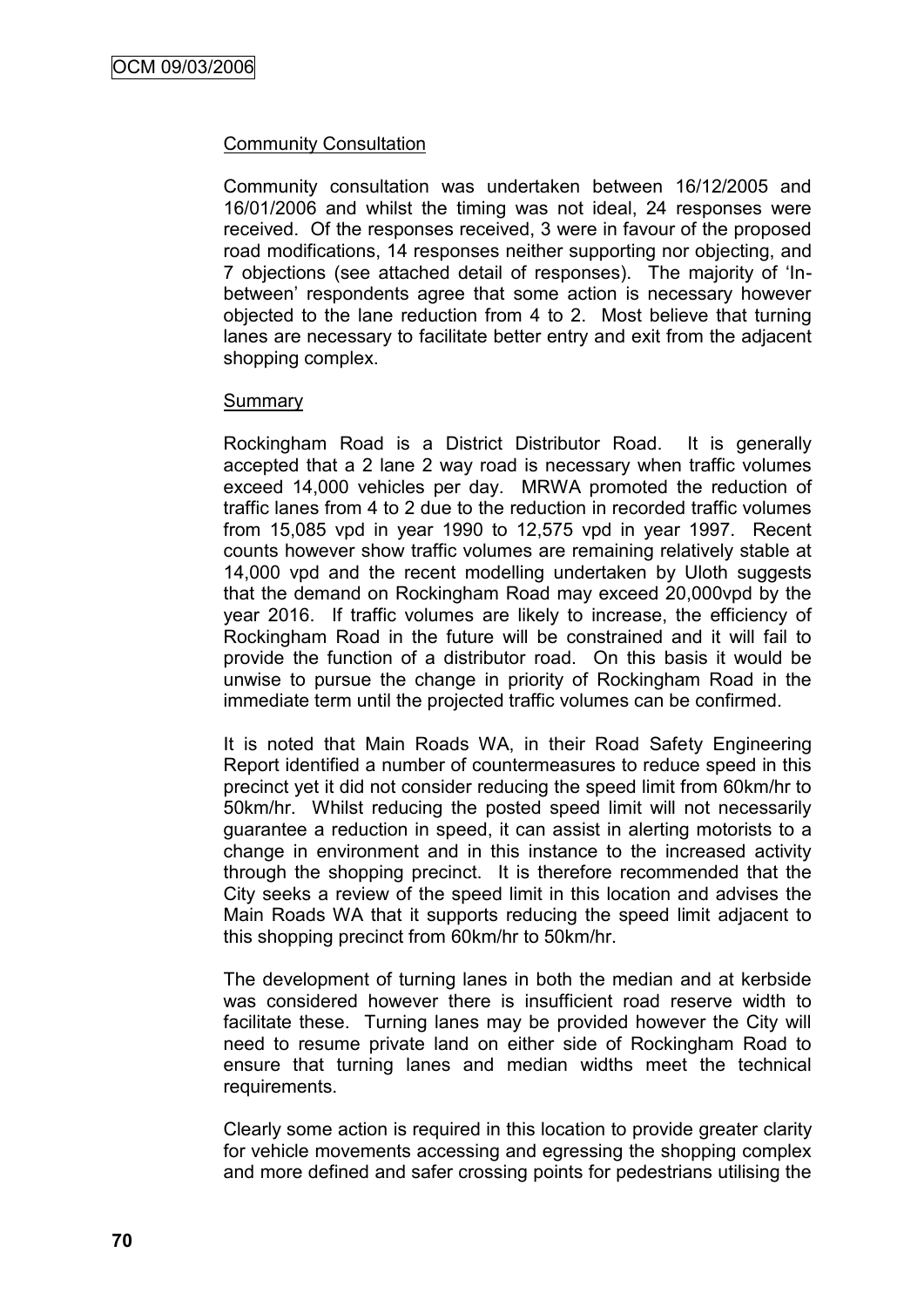bus service or the shopping precinct. Part of the strategy also needs to address the many access points into the shopping complex. Officers have developed a staged program to address the many safety aspects in this area a design of which is attached - Dwg No. 2603B06.

#### *Stage 1*

The Stage 1 treatment involves consolidating the number of pedestrian crossing points along Rockingham Road. The proposal recommends the removal of 2 of the 4 crossing points adjacent to the shopping precinct and the redevelopment and promotion of the remaining 2. Both of these facilities will be suitable for disabled and pram access however grab rails cannot be established in the centre median due to its current width. Removal of these crossings will encourage a single crossing area for pedestrians of the shopping complex and for users of the bus facility.

As part of implementing Stage 1 the City will also request the review of the posted speed limit in this location and will advise the Main Roads WA that it supports reducing the speed limit adjacent to this shopping precinct from 60km/hr to 50km/hr.

## *Stage 2*

The Stage 2 treatment will further enhance the safety for pedestrians however will better define traffic flow in and out of the shopping complex. Actions recommended include the following:

- 1. the installation of pedestrian signals at the main crossing point.
- 2. rationalise the access and egress to the Shopping Centre by removing the 2 central crossovers.
- 3. provide an "internal service road" within the carpark area to link the 2 remaining crossing points.
- 4. remove the right turn movement from the shopping complex by establishing raised median islands for the length of the shopping precinct

This treatment would require consultation and agreement from Main Roads WA, owners of the Shopping Centre, affected householders and Southern Coast Bus Transit respectively. The benefits of this action are tangible and are detailed as follows:

- Pedestrian activated crossing provides increased safety for pedestrians and may reduce traffic speeds in this precinct. MRWA have not supported a request for pedestrian signals in the past.
- Currently the 4 crossovers from the shopping complex provide for the full movement in and out by motorists which is both confusing and dangerous. In light of the higher prominence of pedestrians in this area and the reduction in visibility through buses, power poles and other obstructions, officers believe this action is necessary. The owner of the shopping centre of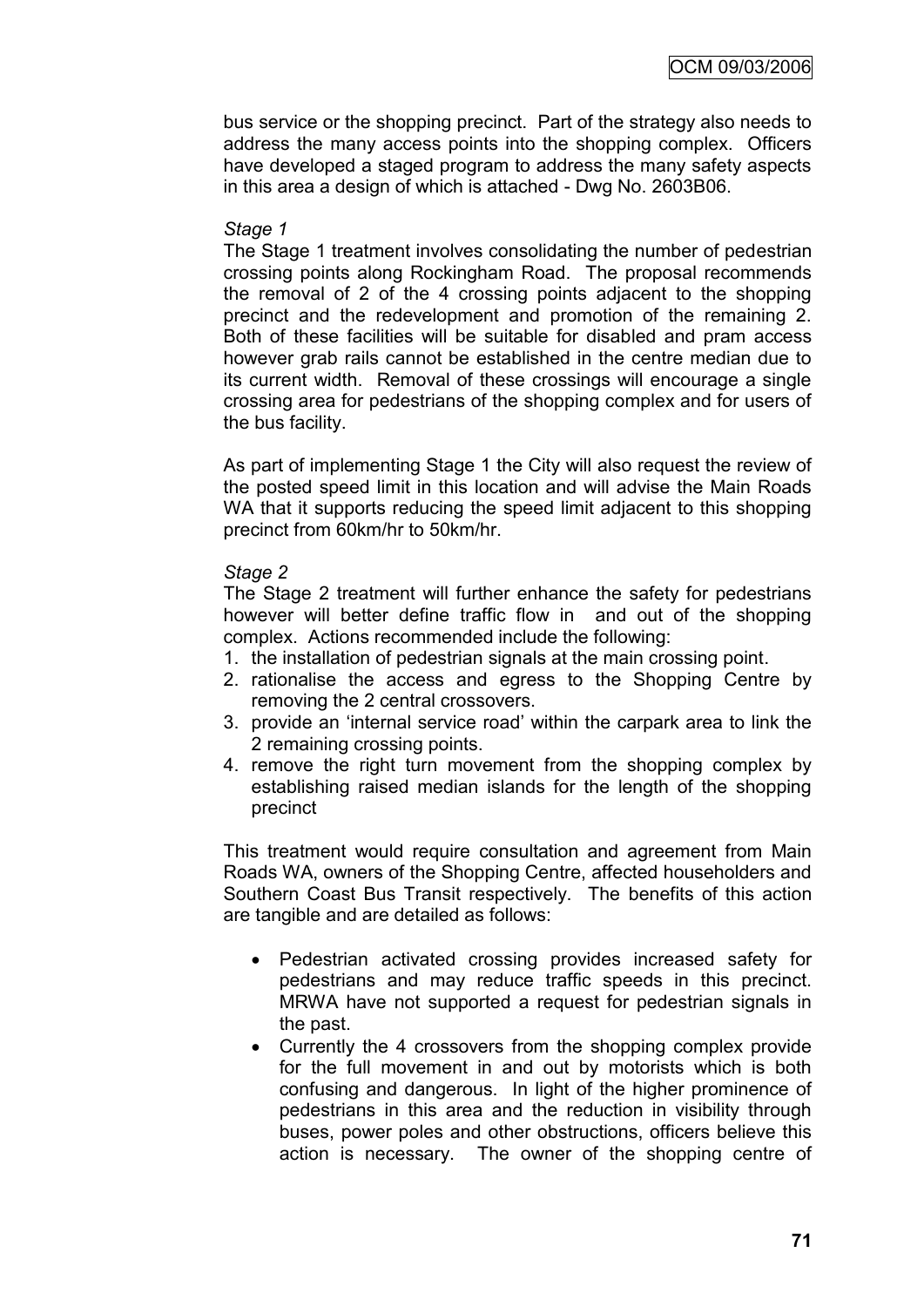course may not see the advantages as his access is further restricted.

- The reduction of crossing points enable Council to relocate the bus stops to ensure visibility for both pedestrians and motorists are improved.
- The raised median will better facilitate traffic flow along Rockingham Road. The potential for U turns at Starling Street are anticipated and will need to be modelled.

#### *Stage 3*

The Stage 3 treatment is to further beautify the area to provide motorists with a subliminal awareness of the Shopping precinct which may help reduce traffic speed. Stage 3 would involve lodging a submission under the LEP (Localised Enhancement Program) provided by Western Power for the undergrounding of power in this precinct or extending towards Cockburn Road. This may provide the catalyst for additional streetscape and verge improvements which would also improve the aesthetics and amenity of the area. This part of the project would require significant capital costs and would not be implemented unless supplementary avenues of funding were identified.

## **Strategic Plan/Policy Implications**

The Corporate Strategic Plan Key Result Areas which apply to this item are:-

- 2. Planning Your City
	- *"To ensure that the planning of the City is based on an approach which has the potential to achieve high levels of convenience for its citizens."*
- 4. Facilitating the needs of Your Community
	- *"To facilitate and provide an optimum range of community services."*

## **Budget/Financial Implications**

There is \$74,111 in the current Budget, account number CW2125. This amount is sufficient to carry out the Stage 1 treatment and part of the Stage 2 treatment.

The cost of pedestrian signals at Stage 2 and the beautification work at Stage 3 are unknown at present, as in depth investigations are required.

## **Legal Implications**

N/A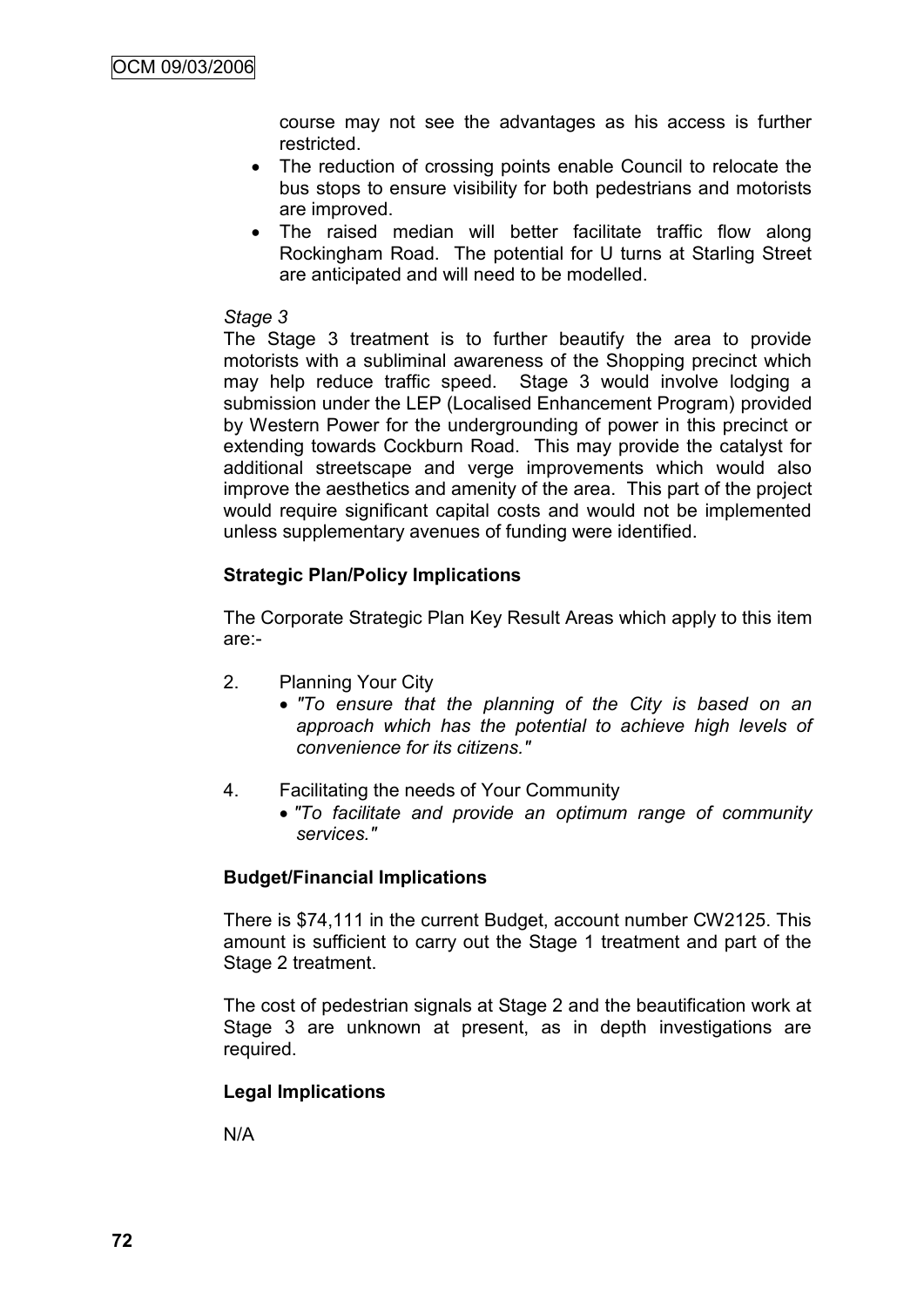# **Community Consultation**

This report has been prepared in response to community comments/suggestions to the proposed road modifications in Rockingham Road between Leda and Starling Streets.

# **Attachment(s)**

- (1) The proposed road modifications plan, Drawing No 2497B04 Sheet 1.
- (2) A summary of the community consultation result.
- (3) A 3 staged road modifications concept plan, Drawing No. 2603B06 Sheet 1.

## **Advice to Proponent(s)/Applicant**

The Hamilton Hill community and road users were advised during the community consultation (16/12/2005-16/1/2006) that the matter would be considered by Council.

## **Implications of Section 3.18(3) Local Government Act, 1995**

Nil.

## **17. COMMUNITY SERVICES DIVISION ISSUES**

## **17.1 (OCM 09/03/2006) - HOPE ROAD, BIBRA LAKE BUILDINGS (1114662) (RA)**

## **RECOMMENDATION**

That Council:-

- (1) terminate the current lease agreement between the City of Cockburn and the Waalitj Aboriginal Corporation for the premises on reserve 46787;
- (2) pursuant to the provisions of section 3.58 of the Local Government Act 1995, give notice of Council"s intention to enter a lease agreement with Native Arc (Inc.) for a period of two(2) years, at a rental of one peppercorn plus all outgoings costs for the premises (brick building) and its surrounds;
- (3) delegate approval to negotiate the terms and conditions of the lease to the Chief Executive Officer;
- (4) subject to the lease between the City of Cockburn and Native Arc (Inc.) being signed, demolish the old house previously occupied by Native Arc (Inc.); and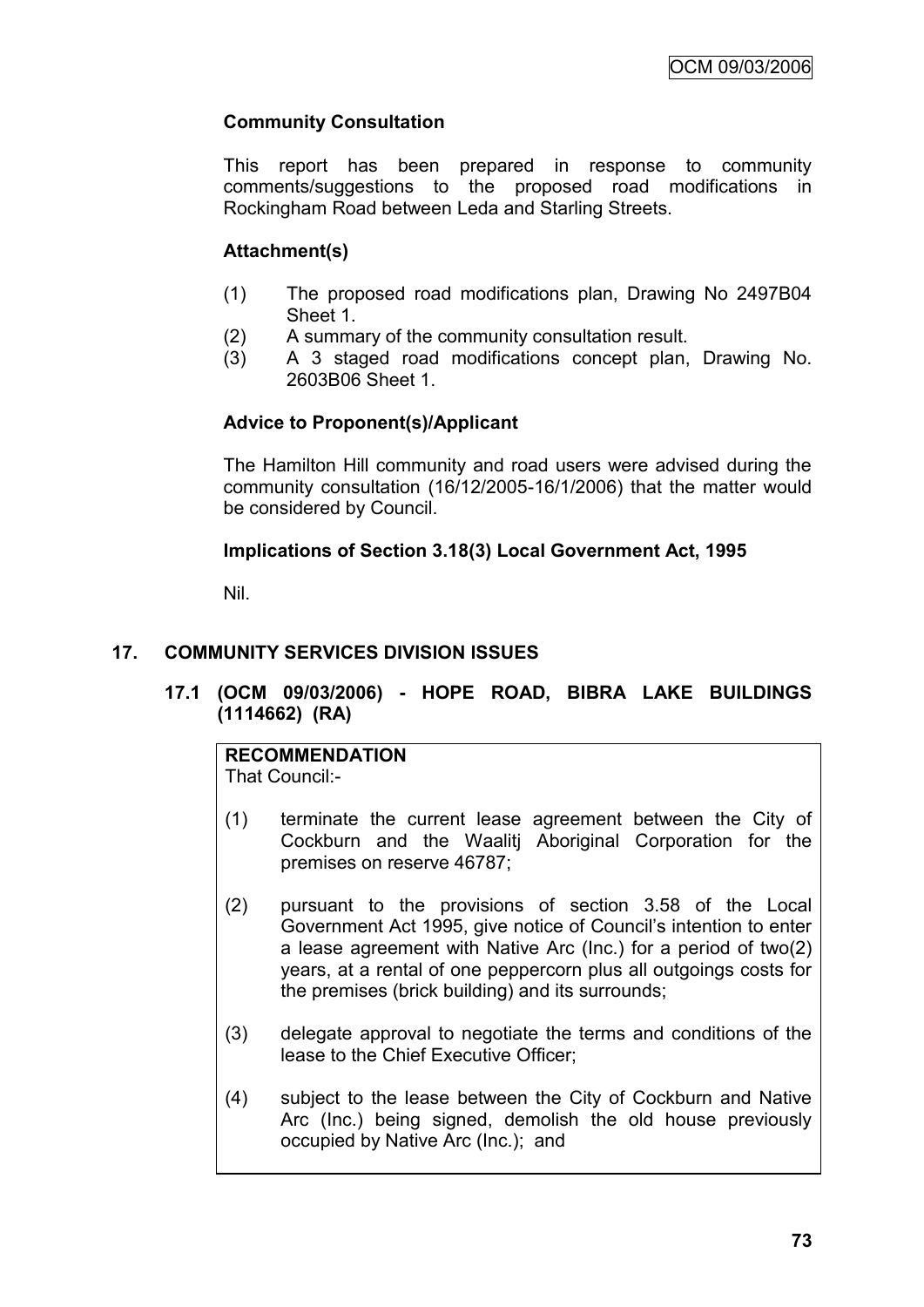(5) allocate \$20,000 for the demolition of the house on Hope Road, Bibra Lake, previously occupied by Native Arc with the funds to be drawn from the Community Facilities reserve fund and the budget be amended accordingly.

**TO BE CARRIED BY AN ABSOLUTE MAJORITY OF COUNCIL**

# **COUNCIL DECISION**

## **Background**

The City of Cockburn manages a number of buildings located in Hope Road, Bibra Lake.

There is a management agreement between the City of Cockburn and the Wetlands Education Centre (Inc.) for the use of a building which accommodates the Wetlands Education Centre staff and Scouts as the primary permanent tenants. An old asbestos building on the site is occupied by Native Arc (Inc.) a group that seeks to rehabilitate sick or orphaned native animals.

The Waalitj Aboriginal Corporation has a lease arrangement with the City which expires in March 2007, for the use of the brick building (Fortini Property) and a transportable classroom on the site.

#### **Submission**

Native Arc (Inc.) have written to the City seeking to relinquish its use of the asbestos building they currently occupy and take up a lease for the adjoining brick building which is currently leased to the Waalitj Aboriginal Corporation (Inc.).

#### **Report**

An inspection has been made of the buildings occupied by Native Arc and Waalitj Aboriginal Corporation both of which were found to be in a very poor and untidy state. Both organisations have been given notice to clean up their respective premises.

In the case of Native Arc the current premises, an old farmhouse, is quite unsuited to accommodate native animals. Notwithstanding this, Native Arc provides a valuable public service and has support from a range of organisations.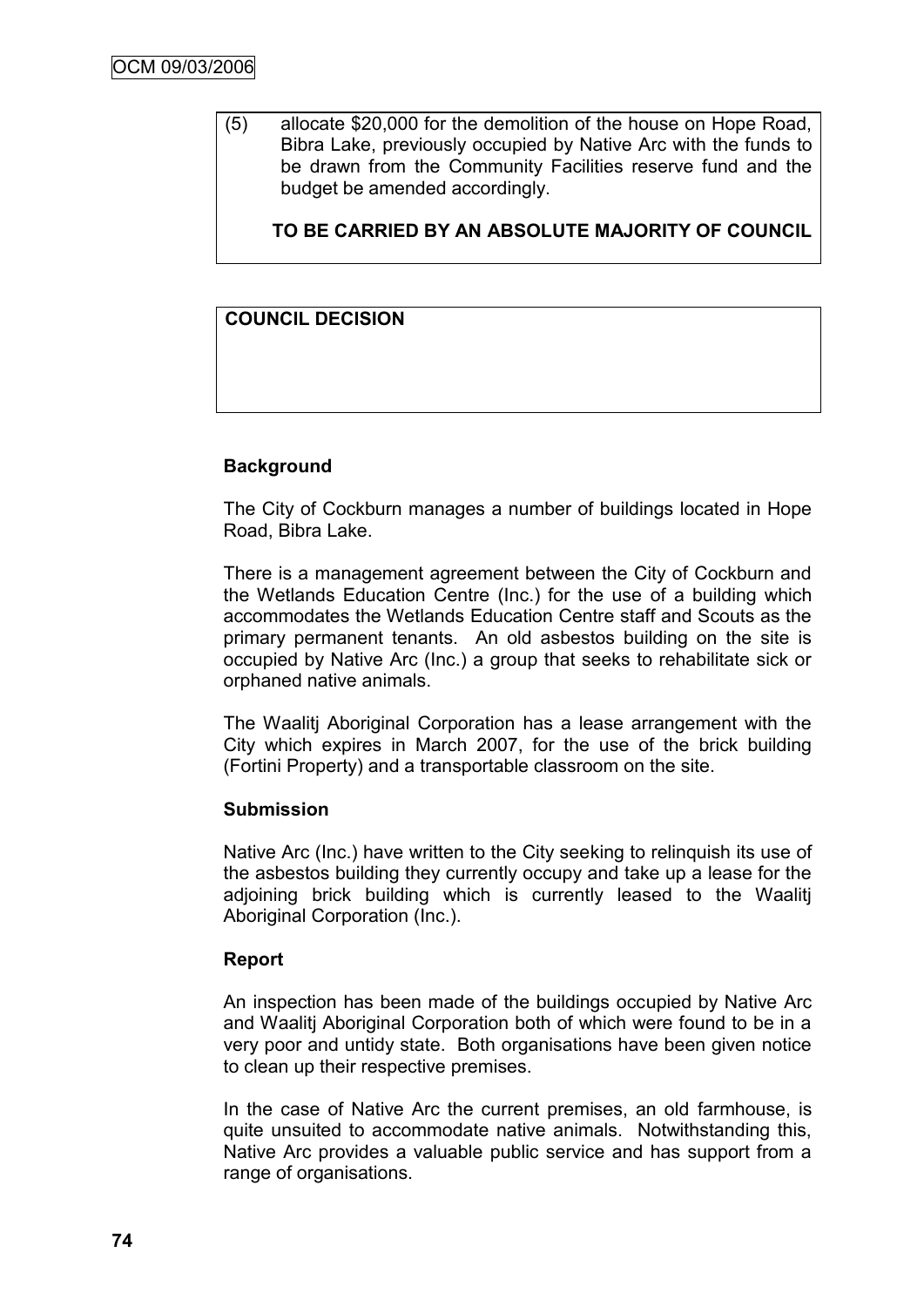Waalitj Aboriginal Corporation, under the current lease arrangement, has use of the brick building on the site and a transportable classroom previously used by the Yonga Aboriginal School and owned by the Western Australian Education Department who confirmed this arrangement by letter dated 17 June 2002. It is evident and agreed by representatives of the Corporation that they have not been using the building and have no specific viable use for the building at the present time.

An agreement has been reached with the Waalitj Aboriginal Corporation (Inc.) to relinquish their lease of the brick building and to retain use of the transportable classroom. The Corporation has sought some storage space to be made available on the site. It is proposed that as a condition of the lease Native Arc (Inc.) provide an area in the undercroft for this purpose. There is an agreement for the Corporation to have access to the toilets at the Wetlands Education Centre which are the only ones in the vicinity that comply with Health Department standards.

With Waalitj Aboriginal Corporation relinquishing the lease of the brick building the opportunity is open for Native Arc (Inc.) to lease this building to accommodate its native animal rehabilitation activities. While not an ideal facility to accommodate a native animal rehabilitation operation the building does have an extensive concreted under croft to the building which is separate from the main house which would be a suitable location in the short term to house animals in rehabilitation.

Finally, the asbestos building currently occupied by Native Arc is in very poor condition and of no value. It is recommended that Council demolish this building should agreement be reached for Native Arc to take up the lease and use of the aforementioned brick building.

## **Strategic Plan/Policy Implications**

The Corporate Strategic Plan Key Result Area which applies to this item is "Maintaining your Community Facilities" –

 *"Maintaining and providing roads, parks and community buildings to acceptable standards."*

## **Budget/Financial Implications**

Currently, neither the building occupied by Native Arc nor the building leased to the Waalitj Aboriginal Corporation generates income. It is proposed that the new lease arrangements be at a peppercorn rental but for all maintenance and operational costs to be borne by the lessee.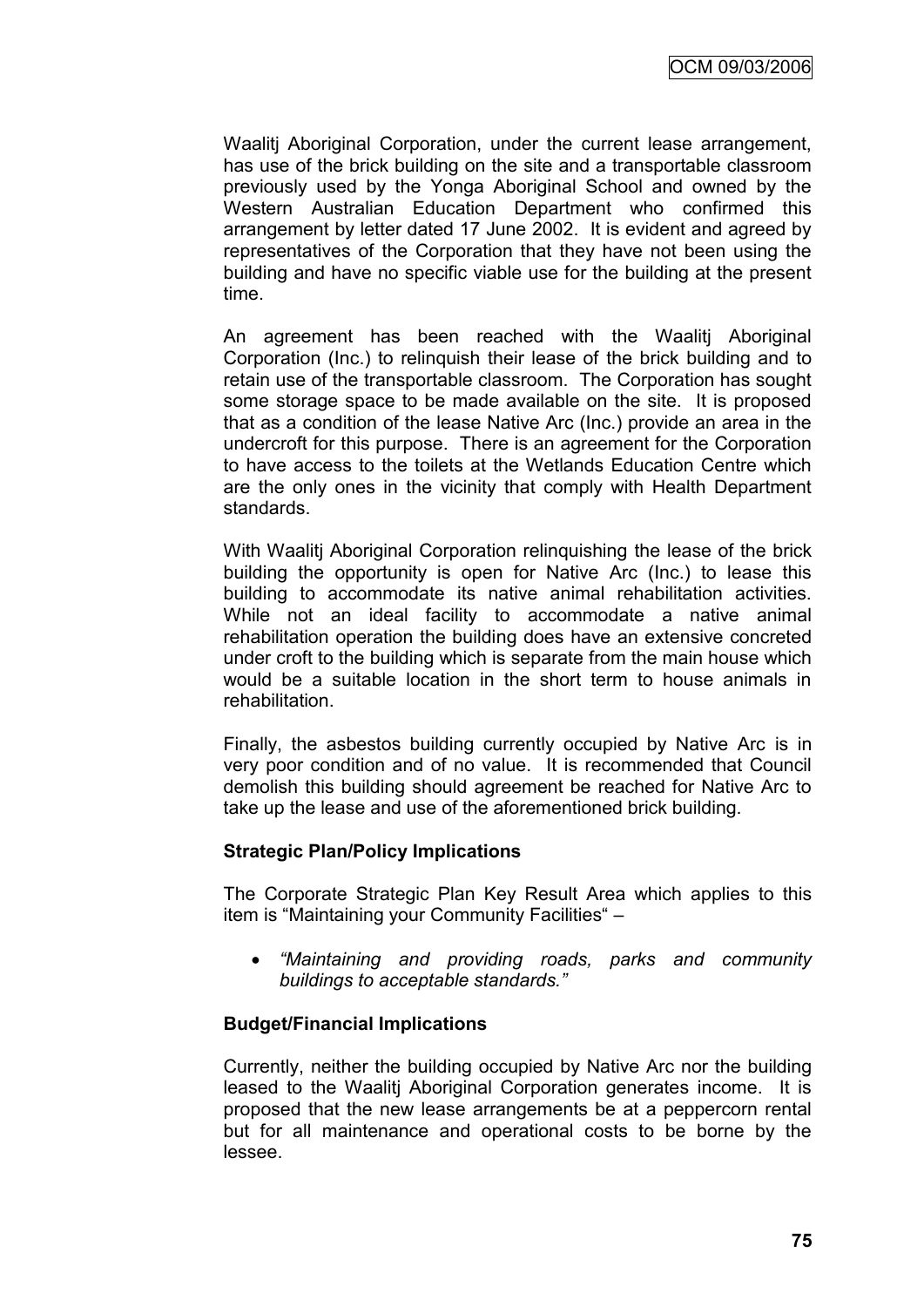The estimated cost of demolition of the asbestos building is \$20,000. It is recommended that this be placed on the budget to occur should the Native Arc lease for the brick building proceed.

## **Legal Implications**

Nil.

#### **Community Consultation**

Not deemed necessary as the recommendation will not result in a reduction or have a negative impact on service delivery to residents of the City.

#### **Attachment(s)**

Location Plan

#### **Advice to Proponent(s)/Submissioners**

The Proponent(s) and those who lodged a submission on the proposal have been advised that this matter is to be considered at the March 2005 Council Meeting.

#### **Implications of Section 3.18(3) Local Government Act, 1995**

Nil.

## **17.2 (OCM 09/03/2006) - YANGEBUP SKATEPARK AT MILGUN RESERVE (8963) (AJ) (ATTACH)**

# **RECOMMENDATION**

That Council:-

- (1) not proceed with the provision of a skate park in Yangebup at this time and advise the Yangebup Progress Association accordingly; and
- (2) Remove the Perena Rocchi site from the semi-permanent skate park rotation until further notice.

**COUNCIL DECISION**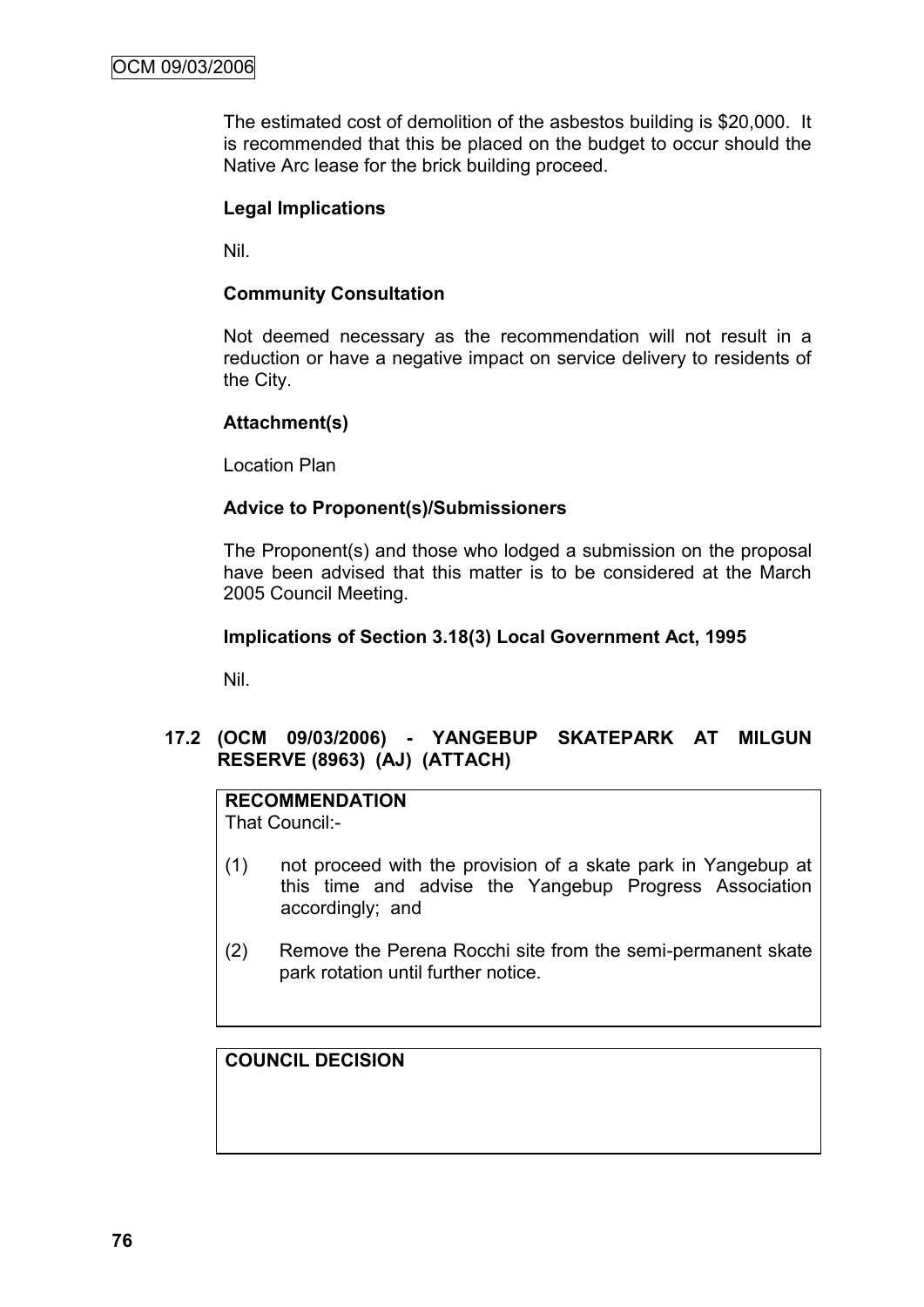# **Background**

Council allocated an amount of \$180,000 in its 2004/05 budget for skate parks to be located in the suburbs of Coolbellup, Atwell and Yangebup. At the Ordinary Council Meeting held on the  $13<sup>th</sup>$  October 2005, the Council decided to proceed with the development of skate parks in Coolbellup and Atwell to the value of \$90,000 each. The Council decision regarding the Yangebup skate park was to: "*request the Yangebup Progress Association to identify a new site for a mobile, semi permanent or permanent skate park for the area. On identification of a suitable site, require an item to be prepared for consideration at the next budget review meeting".*

Ward members were advised that signage had been placed at Milgun Reserve calling for feedback on the proposed location. Due to the feedback period the item was not ready to be presented at the budget review meeting.

## **Submission**

A letter was received from the Yangebup Progress Association dated the  $12<sup>th</sup>$  January 2006 stating " ...we would like to nominate Milgun Reserve as the preferred site for the location of a PERMANENT skate park."

In accordance with Council policy AEW4 – INSTALLATION OF PLAYGROUND/RECREATIONAL EQUIPMENT ON RESERVES, signage was placed at the proposed site asking for public comment on the provision of a permanent skate park. A letter drop was also done to the surrounding homes, however instead of the 50m radius as specified in the policy, the letter drop was taken out to a 200m radius from the proposed location due to the sensitivity of the issue. A total of 103 houses received the letter.

Twelve submissions were received prior to the end of the public comment period, which closed on The 7th February 2006, and one submission was received after the end of the comment period.

Of the twelve submissions received prior to the end of the public comment date, eleven expressly opposed the installation of the skate park. The one submission received exactly one week after the close date was also opposed to the installation of the skatepark. All except two of the submissions were received from residents who received the letter (i.e. within 200m of the proposal), the resident furthest from the proposed location was in Mews Court, approximately 400m away. Some of the comments from the letters are attached.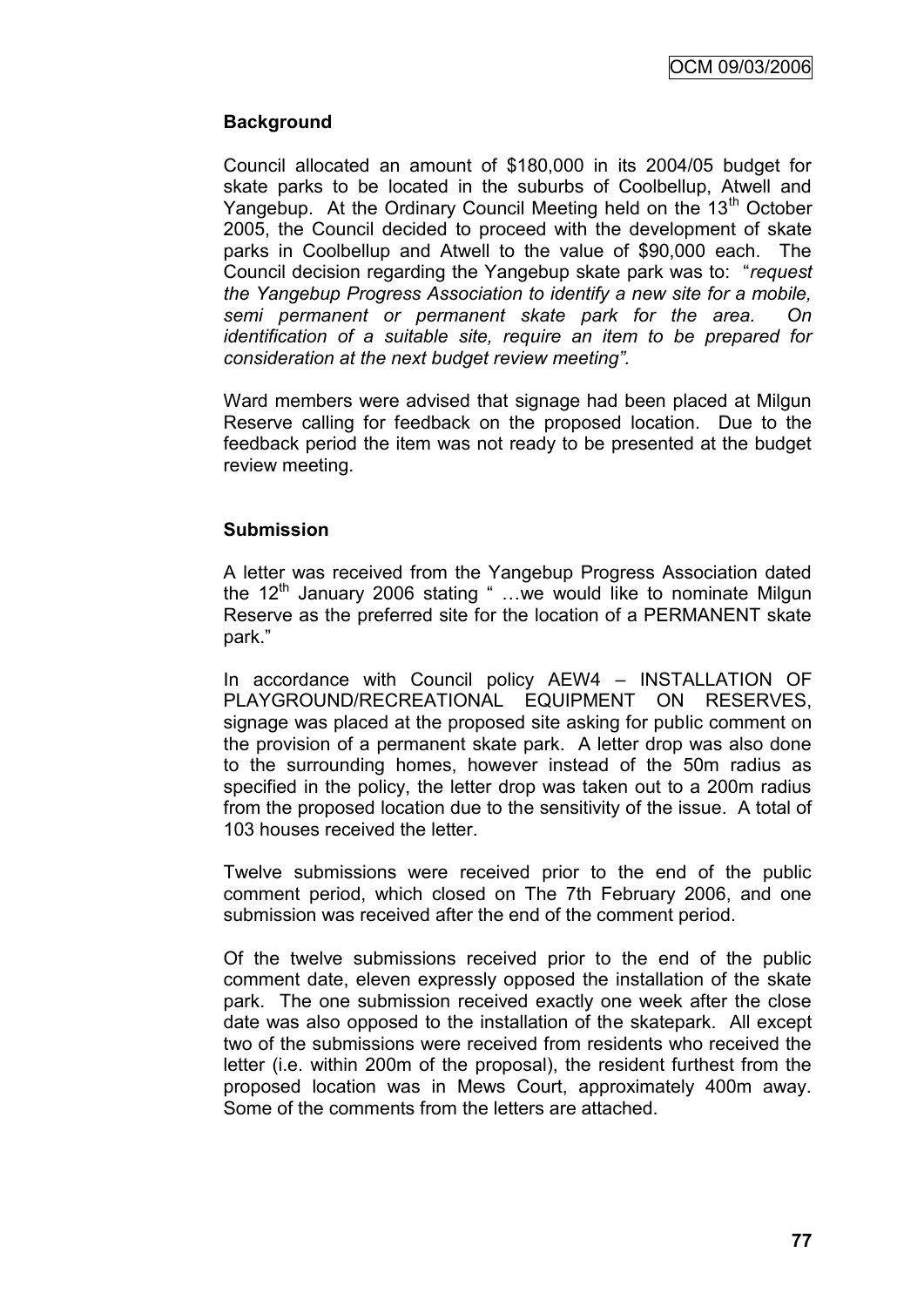## **Report**

Previously, the City installed a semi-permanent skate park at Perena Rocchi Reserve. This was located at the park on a "six months on - six months off" basis as per the February 2002 Council decision. Over the time that the skate park has been operating at this site, there have been a number of incidents of antisocial behaviour as well as numerous complaints from residents in the area.

The Milgun Reserve skate park location as proposed by the Yangebup Progress Association is approximately 150m from the currently established site. There is nothing to suggest that the previously identified antisocial issues at Perena Rocchi Reserve will not simply relocate to Milgun Reserve as the two locations have very similar features.

The City"s Parks Department identified that there is a stormwater drainage sump very close to the location identified. Due to its low-lying aspect, Milgun has also been shown to be extremely water logged during rainfall periods. If a skate park were to be constructed here, there would need to be additional engineering and landfill to raise the skatepark level. The skate park would also need to be moved approximately 30m southeast to ensure it doesn"t conflict with the drainage system. This would bring it in closer proximity to the houses on the eastern side of Milgun reserve.

As identified in the Ordinary Council Meeting on the  $13<sup>th</sup>$  October 2005, the City has a number of criteria when judging proposed locations for skate parks. These criteria are:

- 1. A suitable amount of space is required. The City recommends at least 50m from the skate park to the nearest house. This provides a buffer zone for the dissipation of noise associated with skate activities.
- 2. The skate park is located on a main road with the skate park being located at least 20m from the road itself. It has been anecdotally shown that a high volume of passing vehicle and pedestrian traffic reduces the incidence of anti-social behaviour to a fraction of what it could potentially be through passive supervision.
- 3. It is desirable to have a small shopping centre nearby, as the users of the skate park are able to buy drinks and food. There are usually toilets located at shopping centres, which the skaters may use. This has the secondary benefit that the skate park users are more likely to go back to the skate park as opposed to skating in the shopping centre or the surrounding car parks.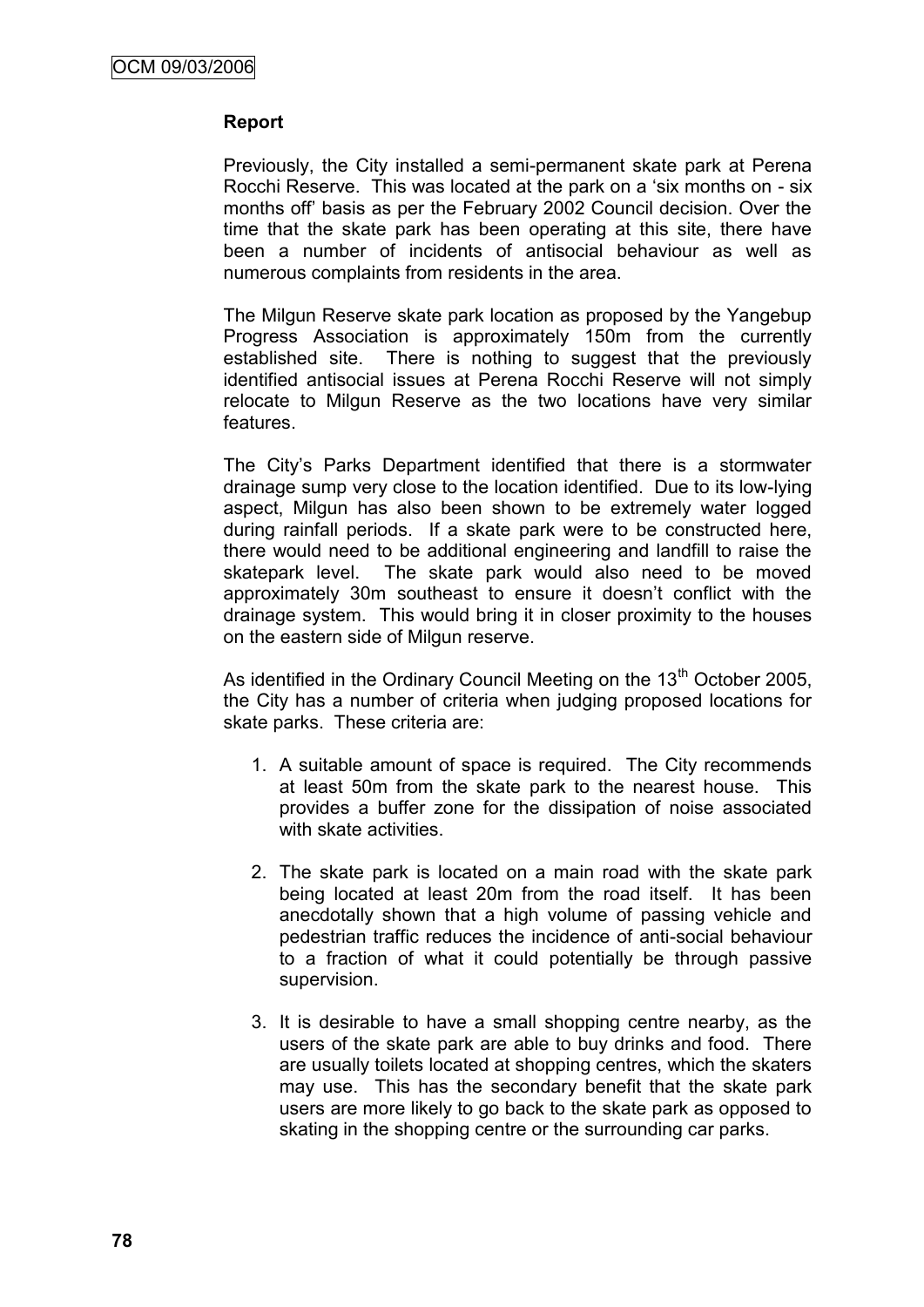- 4. The proximity of the skate parks to public transport routes is also desirable as this allows residents who don"t live in the immediate location to travel to the skate parks.
- 5. Skate parks are not located on parks with significant environmental value, or where it is foreseeable that the skate park would affect the natural environment.

When compared to the above criteria, Milgun Reserve is assessed as follows:

- 1. The closest residence is approximately 60m from the proposed location. However the skatepark would be adjacent to a number of residential side fences, this means that there is no road or other infrastructure buffer between the skatepark and the houses. This is identical to the situation at Perena Rocchi Reserve.
- 2. It is located close to Yangebup road, however due to the structure of Milgun Reserve, the skate park would need to be set back approximately 70m from Yangebup road. As there are some trees lining the park on Yangebup road and the park itself dips down from the level of the road, the passive supervision that would be provided by passing traffic would be negated due to a lack of visibility.
- 3. The closest shopping centre is located on Yangebup road approximately 380m away.
- 4. There are bus stops on Yangebup road immediately adjacent to the proposed skate park location.
- 5. Milgun Reserve is a local reserve used for recreation and drainage.

Given the lack of any major strength, the problems involved with a lack of passive supervision, the proximity to residents without an infrastructure barrier and the residents" feedback on the provision of a skate park being located at Milgun Reserve, it is recommended that the City does not proceed with the installation of a skate park at Milgun Reserve.

From the submissions received by the City during the consultation period, it is apparent there are a number of broader issues within the Yangebup area with respect to anti-social activities, vandalism and bullying which are outside the scope of this item. This is supported by previous consultations with the community when submissions were requested from the community regarding locating the skatepark at Nicholson Reserve in Yangebup. As a result of these broader issues,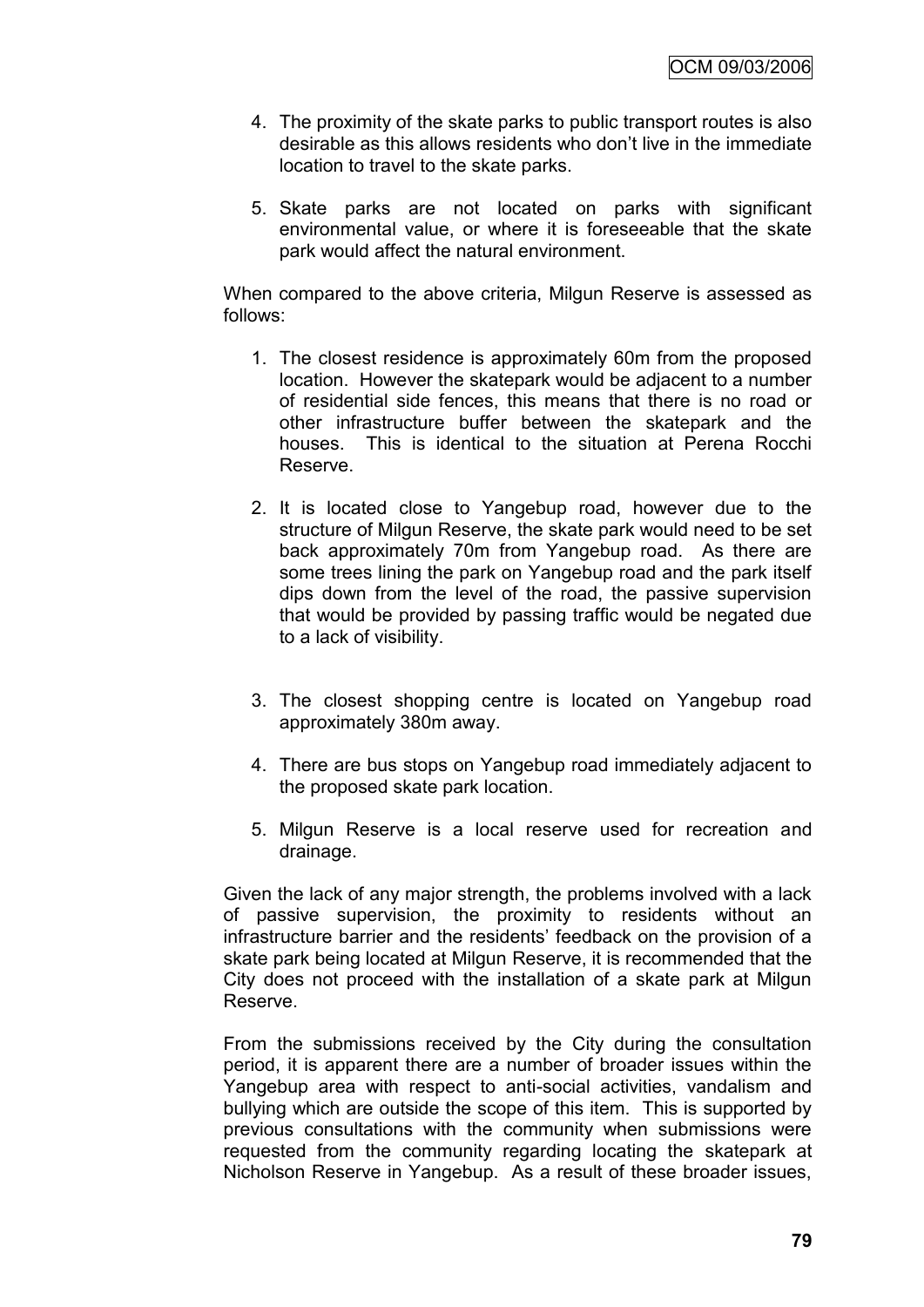there has been a general negative feedback regarding a skate park being located in the suburb. While Community Development and Safer City will address the incidents of antisocial behaviour in Yangebup, sustainable solutions to these problems are based on long-term strategies.

Nearly all submissions received by the City indicate that the residents feel a skate park would exacerbate the problems they are currently experiencing. Furthermore, it is the City"s opinion that the structure and layout of Yangebup is not suited to the provision of a skate park and the likelihood of finding a suitable location for a skate park in Yangebup are negligible. Based on a lack of acceptance by the Yangebup community and a lack of suitable locations for a skate park based on the aforementioned criteria, it is recommended that Council does not pursue the provision of a skatepark in the Yangebup area at this time.

Additionally, there has been substantial negative community feedback regarding the semi-permanent skate park located at Perena Rocchi Reserve, including a number of complaints regarding anti-social behaviour, bullying and vandalism. Specifically, there was previously a petition with thirty seven (37) signatures delivered to Council opposing to the return of the semi-permanent skate park to Yangebup. Given the negative feedback regarding Perena Rocchi reserve skate park as a result of the community consultation for a permanent skate park in Yangebup, it is recommended that Perena Rocchi reserve be removed from the predetermined rotation of semi-permanent skate parks.

## **Strategic Plan/Policy Implications**

Key Result Area "Facilitating the needs of your community" Refers.

## **Budget/Financial Implications**

There are no funds allocated to this project in the 2005/06 Budget. If the project were to proceed a budget would be required for the capital works as well as an increase in the budget currently allocated to the maintenance of the City's skate parks.

## **Legal Implications**

Nil.

## **Community Consultation**

A community forum was held between the City, the Yangebup Progress Association and other interested Yangebup residents. The purpose of this forum was to educate the wider community regarding the City"s means for determining the best location for a skate park, to determine the community"s desire for a skate park and determine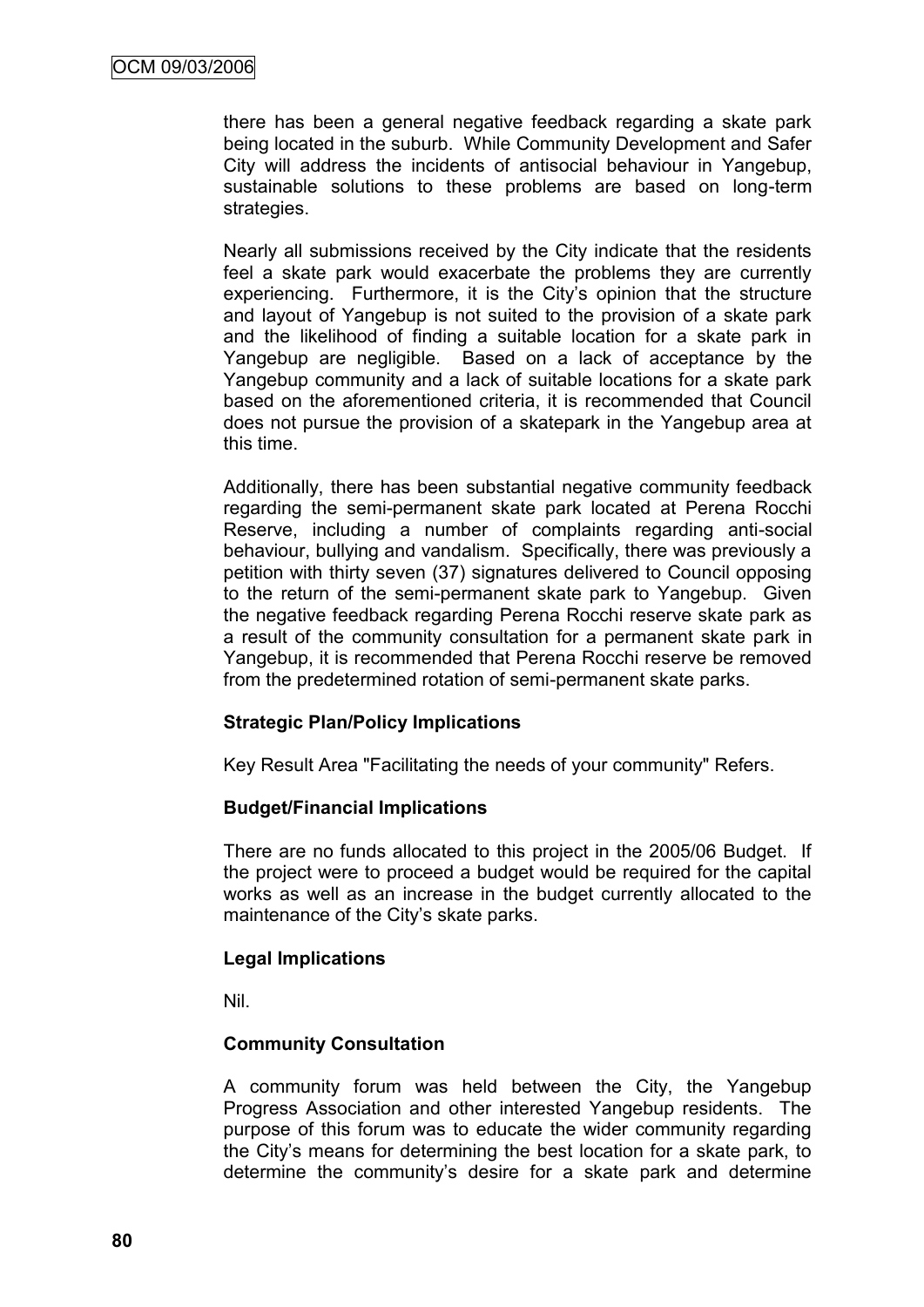where a skate park would best be located. The City's Youth Services and Community Development Officers have attended several Yangebup Progress Association meetings over a period of several months where the skate park has been an item on the Yangebup Progress Association"s meeting agenda.

Signage was placed at the location advertising the proposed development on the 24<sup>th</sup> January 2006 and taken down two weeks later on the  $7<sup>th</sup>$  February 2006.

A letter box drop was conducted on the  $25<sup>th</sup>$  January 2006, 100 residents within 200m of the proposed location received this letter. Three residences within 200m of the proposed location on Grebe Gardens, Yangebup, received the letter by regular mail on the  $27<sup>th</sup>$  January 2006.

## **Attachment(s)**

Schedule of comments received regarding Milgun Reserve skatepark location.

## **Advice to Proponent(s)/Submissioners**

The Proponent(s) and those who lodged a submission on the proposal have been advised that this matter is to be considered at the Council Meeting to be held on  $9<sup>th</sup>$  March 2006.

# **Implications of Section 3.18(3) Local Government Act, 1995**

Nil.

## **17.3 (OCM 09/03/2006) - LOT 7 - COCKBURN CENTRAL FACILITIES (9629( (RA)**

# **RECOMMENDATION**

That Council:

- (1) require for inclusion in the proposal for the development of lot 7 Cockburn Central for the City to own  $2,850m^2$  of floor space suitable for the purposes as identified in table 2 in the report;
- (2) enter an offer to purchase with Landcorp for lot 7 Cockburn Central with conditions that protect the interest of the City to the satisfaction of the Chief Executive Officer;
- (3) seek potential joint venture partners through an Expression of Interest process for the development of Lot 7 Cockburn Central and shortlist to tender; and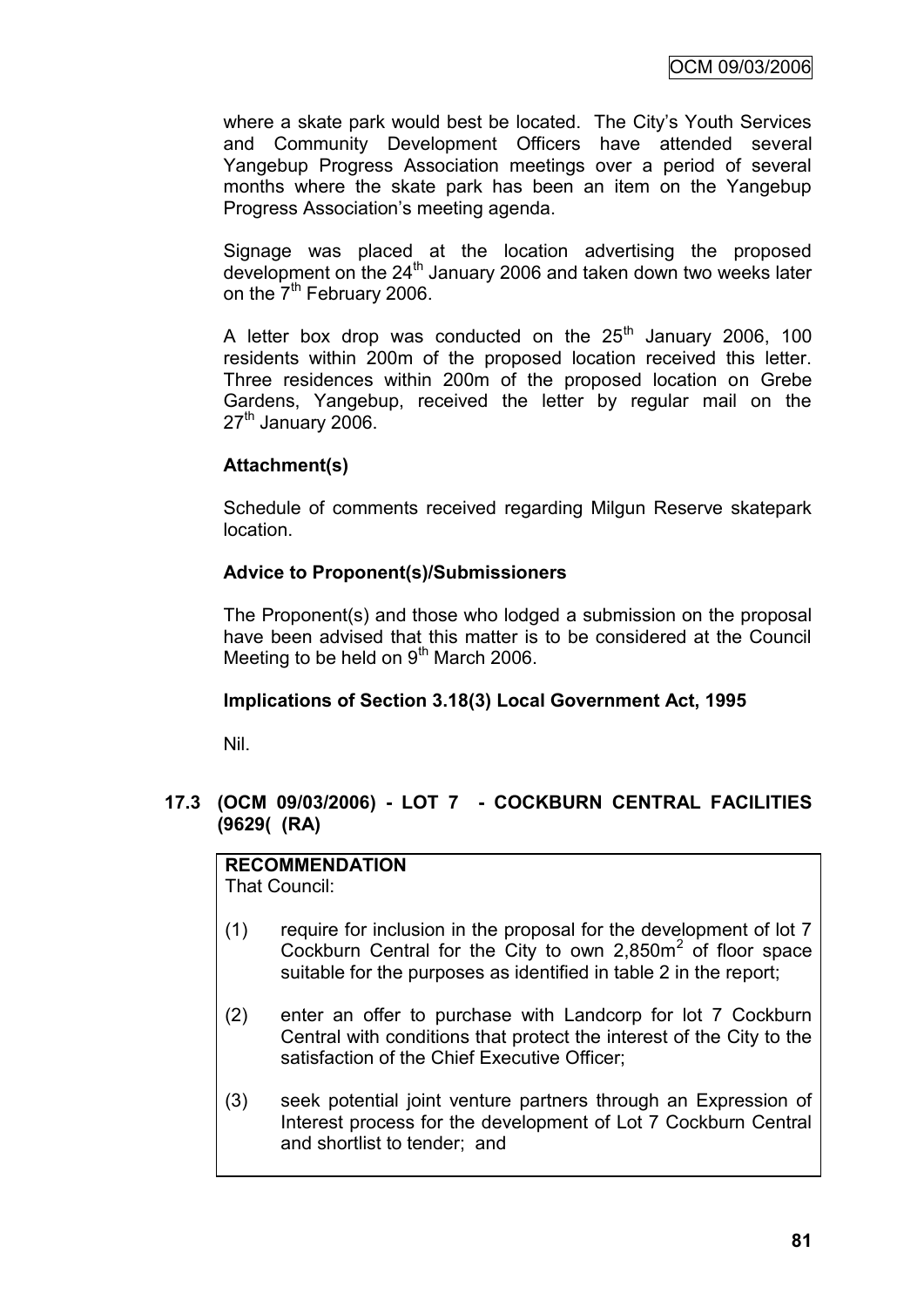(4) require the Chief Executive Officer to prepare a Business Plan in accordance with the requirements of section 3.59 of the Local Government Act for the project for presentation to Council following public notice being given in accordance with section 3.59 of the Act.

# **COUNCIL DECISION**

## **Background**

Council at its meeting of the  $15<sup>th</sup>$  of August 2003 considered a report prepared by a working party established by Council at its meeting of the  $21<sup>st</sup>$  of May 2002, which identified indicative areas for various components for a building proposed to be constructed on the Success site near the Gateway Shopping Centre. Council did not adopt the building areas proposed by the working party but rather sought to relocate the Success Library to a new larger shop front within the Gateways Shopping Centre. This was duly achieved with the library being relocated to its present shop front. The lease for the Gateways shop front Library's due to expire on the 31<sup>st</sup> of October 2008. Notice has been given by the Shopping Centre Managers that due to expansion and refurbishment of the shopping centre the library will have to relocate in September 2006 with another move anticipated 9 months later.

Council at its meeting of the 21<sup>st</sup> September 2004 resolved in part on the Community and Auxiliary purposes site next to the Gateways Shopping Centre as follows:

*To develop a concept plan for the site that includes the proposed youth facilities, landscaping, car parking and possible future library, satellite Council office, community hall/ lecturette, crèche, meeting rooms and entry foyer with gallery space for consideration by Council. The concept plan is to include any space requirements identified through the process of the calling of registrations for other tenants;*

Council at its meeting of the  $8<sup>th</sup>$  of December 2005 also resolved in part as follows:

*Submit a Registration of Interest to LandCorp for Council to acquire land within the Cockburn Central Precinct and require the CEO to*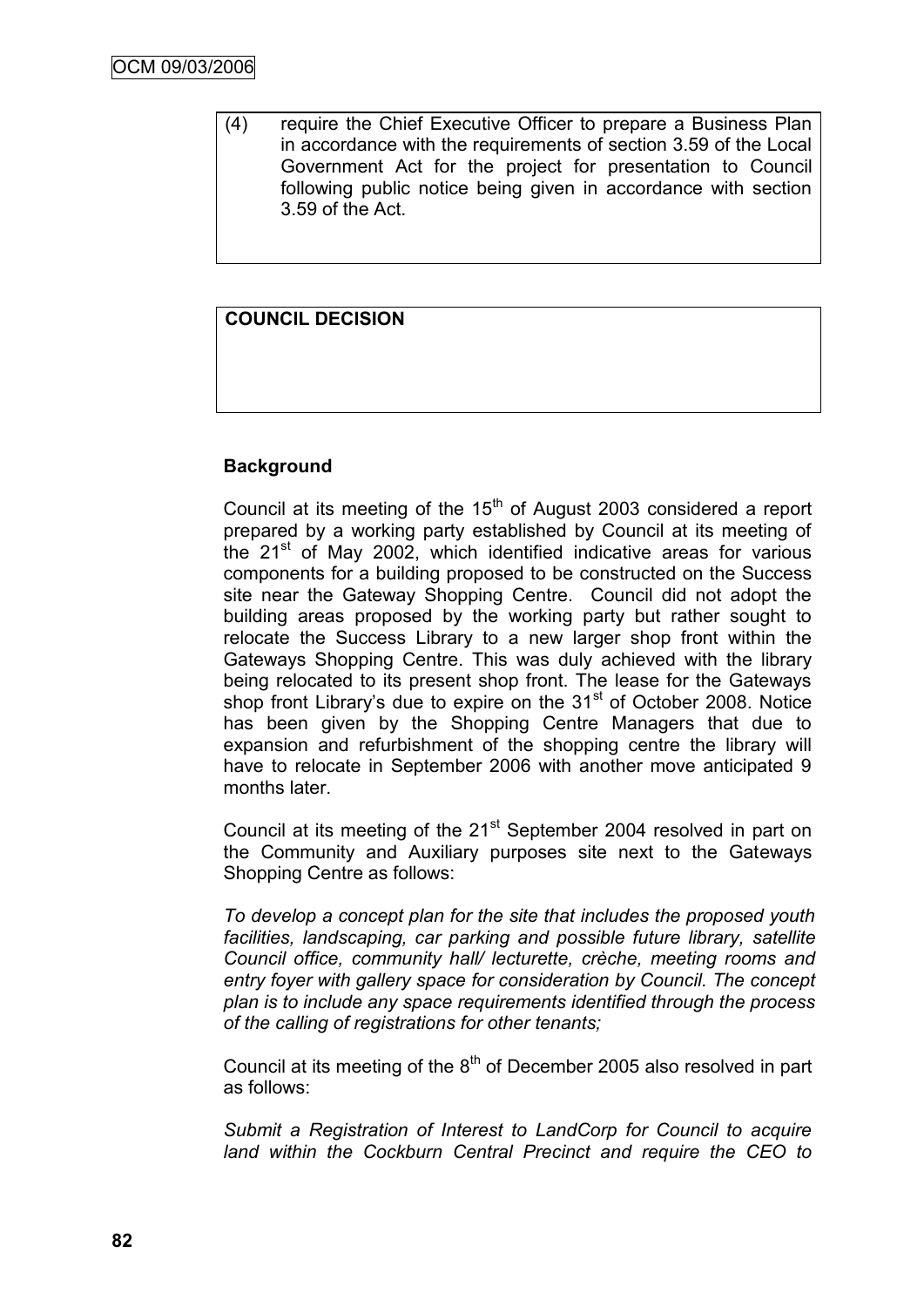*prepare a report to Council on options for the development of land proposed to be acquired.*

An expression of interest for lot 7 was duly submitted to Landcorp on the  $16<sup>th</sup>$  of December 2005.

The Council decision of the  $8<sup>th</sup>$  of December 2005 superseded the decision of the  $21<sup>st</sup>$  of September 2004, with the result that Council currently has no position on the future location of a number of community facilities expected to be provided for the population living on the east side of the City. Of particular note is the long-term location of library as the current lease with the Gateways Shopping Centre expires on the 31<sup>st</sup> of October 2008.

## **Submission**

In response to the Expression of Interest Landcorp has written to the City offering for sale lot 7 Cockburn Central for the purposes of constructing a library with associated civic facilities, office accommodation, commercial space and residential units.

## **Report**

Council has submitted an Expression of Interest for the possible purchase and development of lot 7 Cockburn Central. There is currently no decision of Council to allocate funds either for the purchase or development of the site. The Expression of Interest indicated the possible location of a library, satellite Council Offices, community hall and meeting rooms and the like with the requisite parking and support facilities. There is also scope within the design guidelines established by Landcorp for the building to be multi story and to include residential units. As the envisaged building will be of significant cost, opportunities are being considered to assist in defraying the total capital cost of the project. An option open to Council is to seek, through an Expression of Interest process, a joint venture partnership arrangement, which would provide some income through the possible sale of a portion (s) of the building.

Section 3.59 of the Local Government Act 1995 the Act requires that any land transaction worth more than \$1,000,000 or 10% of the operating expenditure incurred by the local government from its municipal funds in the last completed financial year is deemed to be a "major land transaction" and requires a Business Plan. The estimated land value of lot 7 is approximately \$1.5m and hence is deemed as a "major land transaction".

A "major trading undertaking" is defined as a commercial activity for a profit that is worth more than \$500,000 or 10% of the local governments operating expenditure. Facilities such as the library, meeting rooms Council satellite offices and the like would not be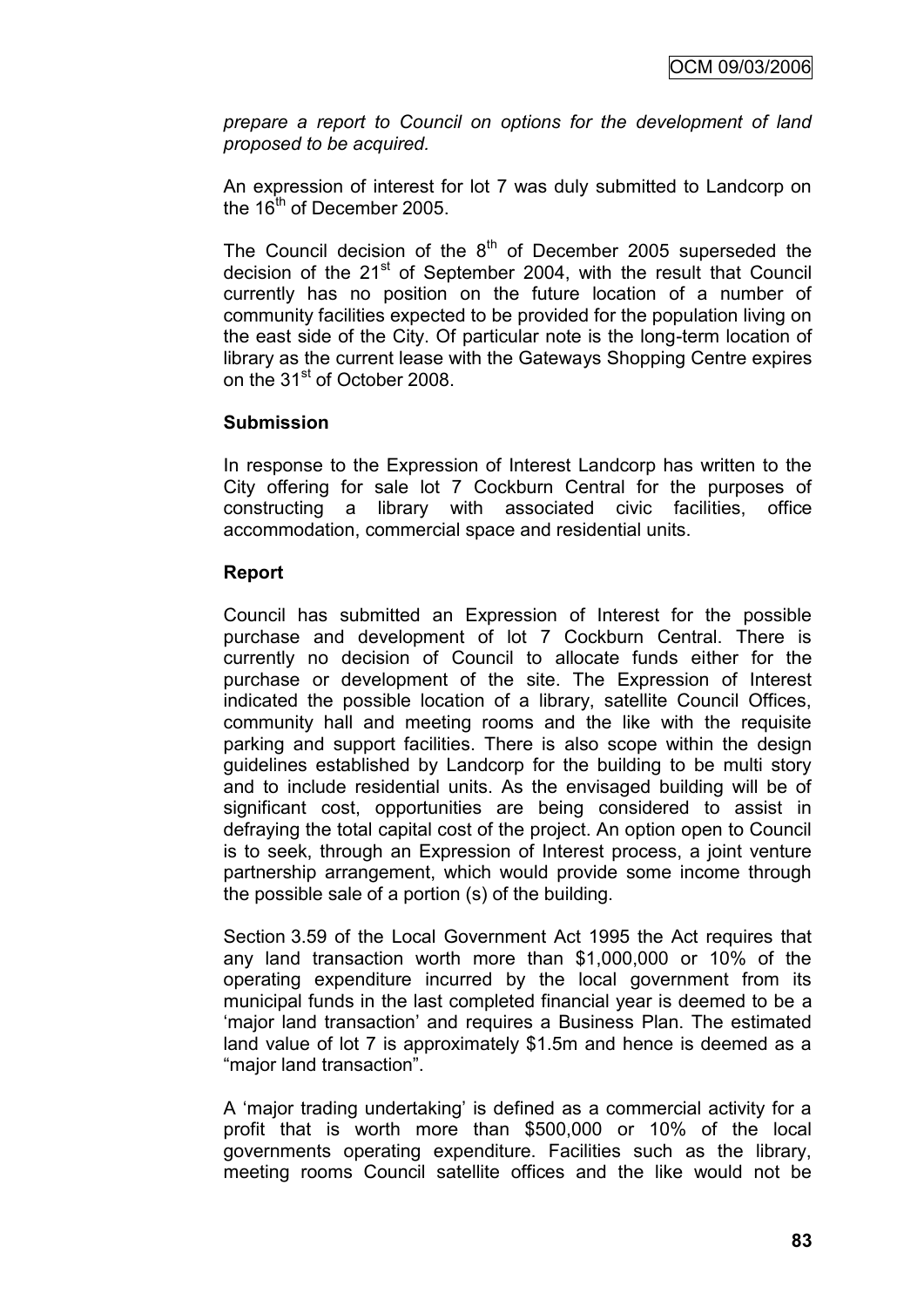deemed to be commercial, but should Council proceed to develop retail, leased office space and residential units they are likely to meet the threshold to be described as 'major trading undertaking'. It is recommended that Council develop a Business Plan in accordance with the requirements of the Act for the purchase and development of lot 7 Cockburn Central. This will confirm a high level of probity and transparency for the proposed development.

The Local Government (Functions and General) Regulations 1996 Part 3 Section 10 states that:-

**"10.** (1) If a local government is required to prepare a business plan because of a major trading undertaking or major land transaction that it is to carry on or enter into jointly with another person –

- (a) the business plan is to include details of the whole undertaking or transaction, even though the local government is not the only joint venturer; and
- (b) the business plan is to include details  $-$ 
	- (i) the identity of each joint venturer other than the local government;
	- (ii) the ownership of, and any other interests in, property that is involved in, or acquired in the course of, the joint venture;
	- (iii) any benefit to which a joint venturer other than the local government may become entitled under or as a result of the joint venture; and
	- (iv) anything to which the local government may become liable under or as a result of the joint venture."

It is evident that the City is required to identify a joint venture partner prior to the development of the Business Plan and its advertising in accordance with provisions within the section.

## **Land acquisition**

It is understood that the intent of Council is to purchase lot 7 Cockburn Central and hold it primarily for the provision of Council facilities and services. The City would then have freehold land as a long-term investment. The expression of interest submitted by the City was to purchase lot 7.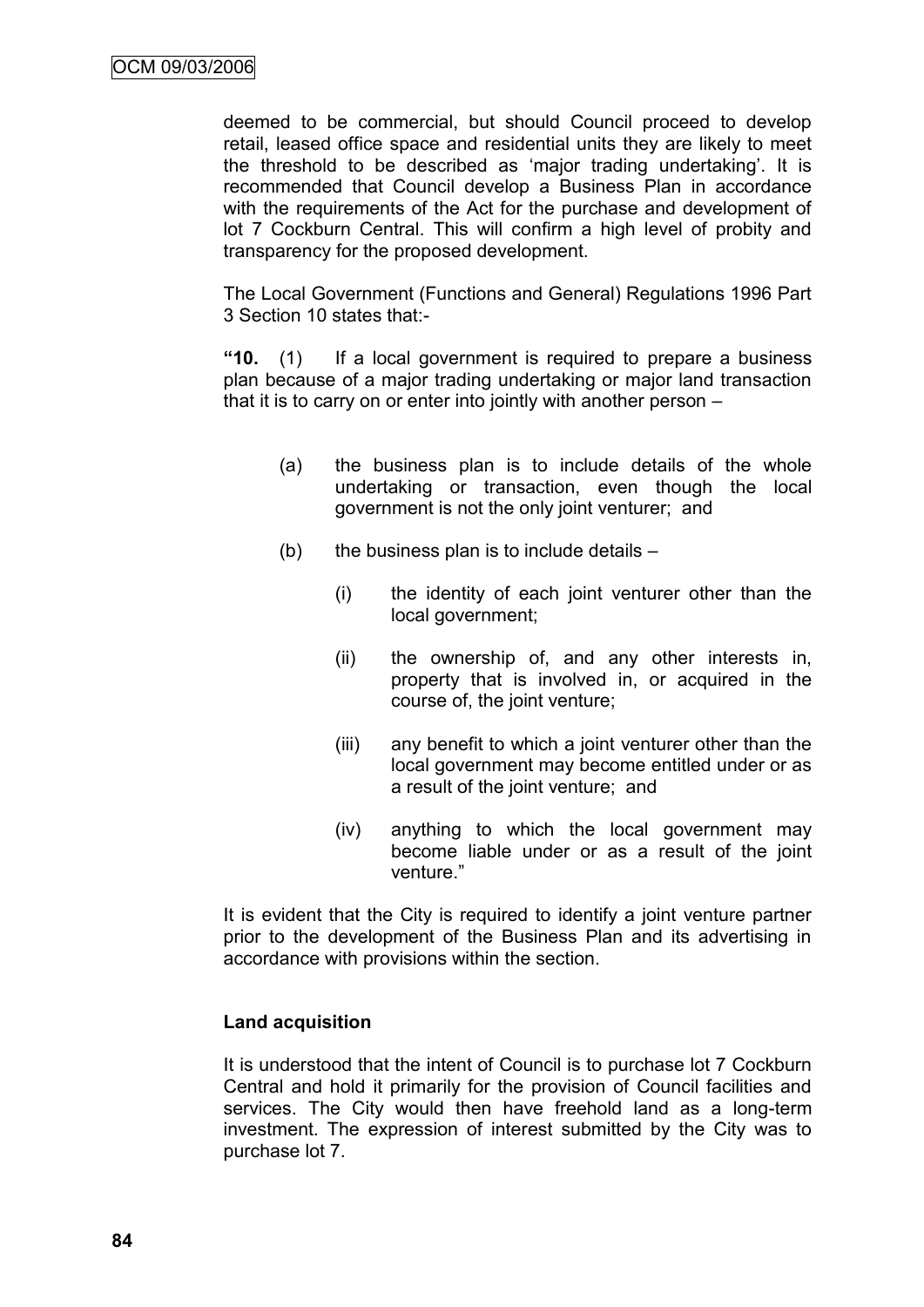An immediate issue for Council is, should it purchase lot 7 Cockburn Central, and if so, what should it pay for the land? McGees Properties have given an indicative valuation for the site of approximately \$1.5 million. This value is based on the highest and best use with the assumption that the land can be developed, how and when the owner desires not withstanding that the usual town planning and building conditions need to be met. Landcorp require the building to be built within approximately 2 years and it be an iconic building on the site. These requirements result in the land having a reduced value compared to land bought without such constraints.

Landcorp have proposed that independent valuations by the respective parties be sought to ascertain a sale price. It is recommended that the Chief Executive Officer be empowered to negotiate an appropriate valuation methodology and purchase price for the land for consideration by Council. An offer for the land could be made to Landcorp to ensure the land is held for the City and to demonstrate good faith on behalf of Council, with a clause, which allows the City to withdraw from the contract, should there be impediment in achieving Councils outcomes. It would also be of great benefit for the sale price of the land to be determined for inclusion in the Business Plan.

If the intent of Council is to construct, either alone or in partnership with another, building elements to be sold such as residential units or commercial retail space, there would need to be a strata entity established with a body corporate to manage the building. The nature and scope of any strata title arrangement will be a matter for future Council deliberations.

## **Council Facilities**

The intent of Council decision of the  $21<sup>st</sup>$  of September 2004 was to plan for the future a range of facilities to be provided on the Community and Auxiliary purposes site next to the Gateways Shopping Centre site. The Council decision of the  $8<sup>th</sup>$  of December 2005, in which it was resolved to seek approval from the WAPC for the sale of a portion of this site and to submit an expression of interest for lot 7 at Cockburn Central, in effect suggests the facilities identified for the Community purposes site should be considered for location on the Cockburn Central site. Following is an over view of the nature and purpose of the facilities identified as being of need in the Council decision of the  $21<sup>st</sup>$  of September 2004.

The areas proposed by the working party and submitted to the  $13<sup>th</sup>$  of August 2003 meeting of Council, but not adopted by it, was as follows: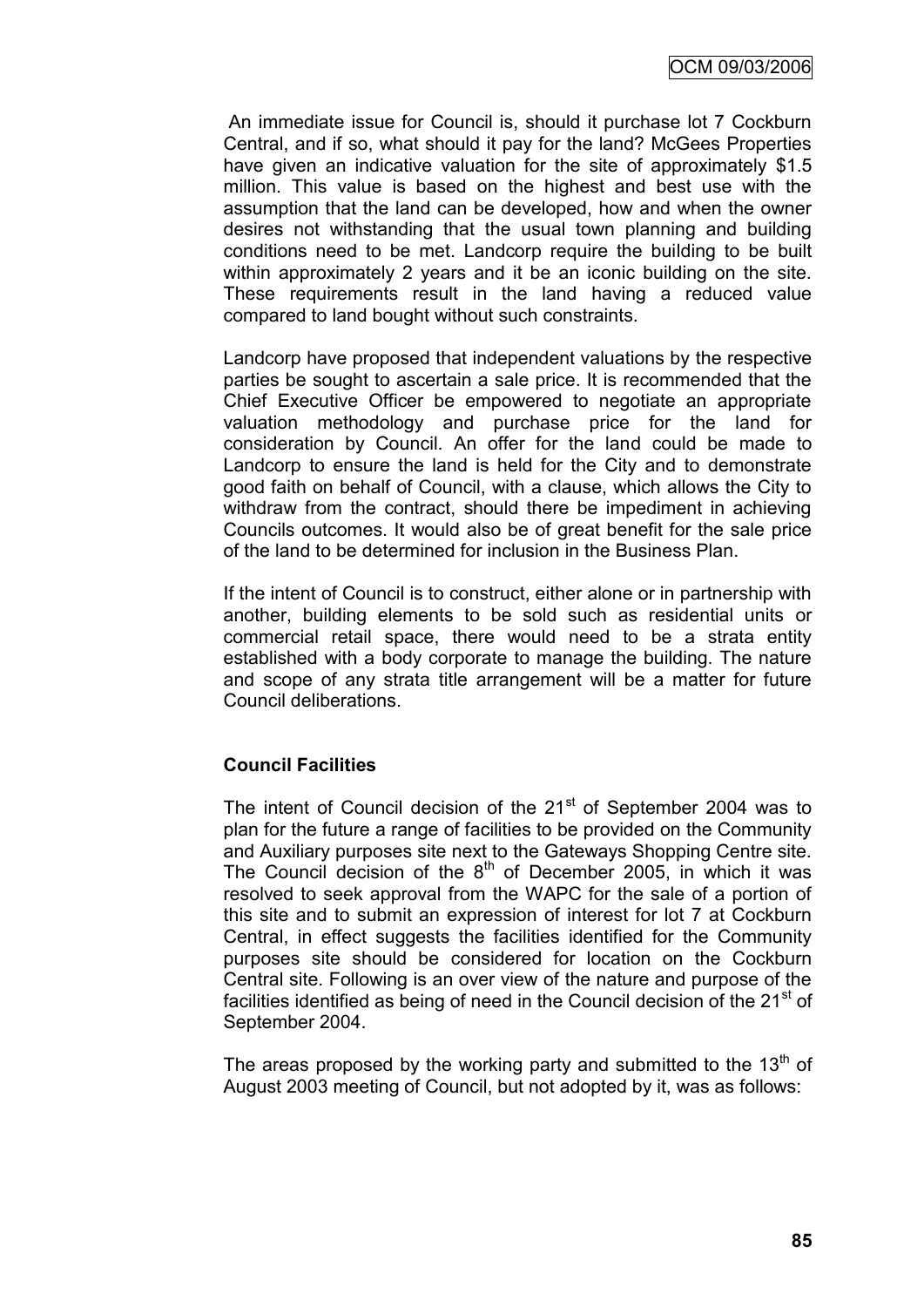## **Table 1**

| <b>Facility</b>                                                                               | Size $m2$ |
|-----------------------------------------------------------------------------------------------|-----------|
| Youth Resource Centre                                                                         | 50        |
| Satellite Council Offices                                                                     | 50        |
| Meeting Rooms (total area)                                                                    | 100       |
| Lecturette (to seat 140)                                                                      | 220       |
| Offices (3) (for Podiatry, Public Trustees, JP and the like)                                  | 48        |
| <b>Training Room</b>                                                                          | 50        |
| Gallery / Foyer (designed to allow for the presentation of<br>art works and formal functions) | 220       |
| <b>Children's Services</b>                                                                    | 225       |
| <b>Support Services</b>                                                                       | 96        |
| Kitchen area (similar to Council reception area kitchen)                                      | 30        |
| Staff Room (shared with all staff)                                                            | 40        |
| Storage space (final locations and sizes to be developed)                                     | 75        |
| Library                                                                                       | 1200      |
| <b>Total Area</b>                                                                             | 2404      |

The space requirements have been reviewed in light of the site for the facility now being in Cockburn Central rather than in Success and in consideration of the likely Council budget, the following allocations are proposed:

#### **Table 2**

| <b>Facility</b>                                                                                                                                                                                                                         | Size $m2$                              |
|-----------------------------------------------------------------------------------------------------------------------------------------------------------------------------------------------------------------------------------------|----------------------------------------|
| <b>Council Requirements</b><br><b>Current</b><br>Library-stage 1                                                                                                                                                                        | 1,500                                  |
| <b>FUTURE EXPANSION</b><br>11                                                                                                                                                                                                           |                                        |
| Library expansion<br><b>Satellite Council Offices</b><br>Meeting Rooms (total area)<br>Children's activity (for 30 children $@3.25m^2$ /child)<br>External agencies services offices (JPs, Legal Aid etc)<br>Public hall/lecturette etc | 500<br>200<br>150<br>100<br>100<br>300 |
| Total Area for the future (say)                                                                                                                                                                                                         | 2,850                                  |

A review of the facilities proposed is provided below for consideration.

## Library

The catchment population for a library located at Cockburn Central is anticipated to be drawn from the suburbs of Atwell, Banjup, Beeliar,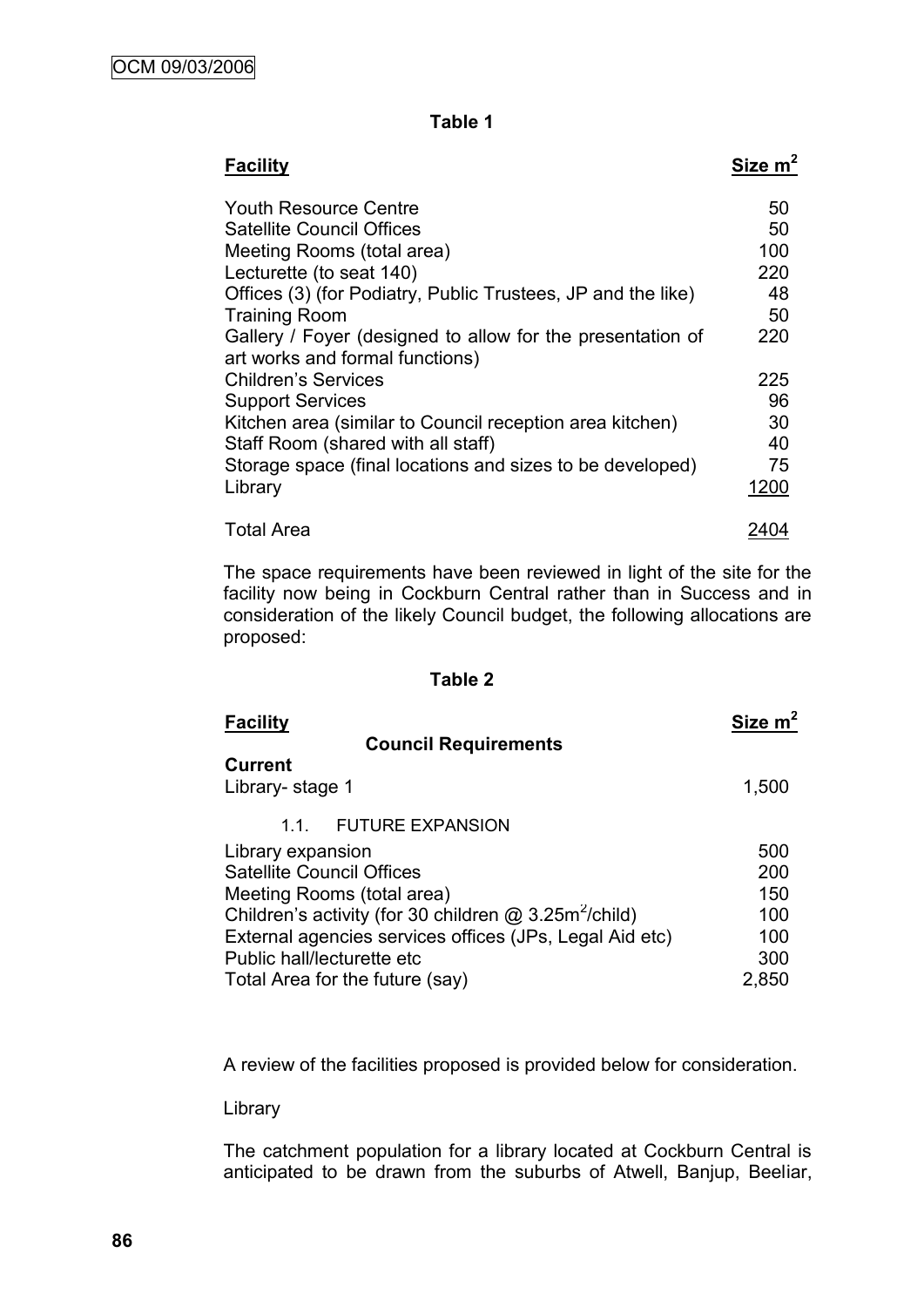Bibra Lake, Jandakot, Hammond Park, Aubin Grove, Leeming, South Lake, Success, Wattleup and Yangebup.

The table below provides an overview of the estimated catchment population over time and the amount of floor space required to accommodate the book stock for that population with an allowance of  $42m<sup>2</sup>$  of floor space per 1000 of population.

Library Estimated Catchment Population

| Year | Population | Stock to match | Floor area           |
|------|------------|----------------|----------------------|
| 2006 | 33 313     | 58 298 books   | 1400 $m2$            |
| 2011 | 39 802     | 69 654 books   | $1672 \text{ m}^2$   |
| 2021 | 56 277     | 98 485 books   | $2364 \; \text{m}^2$ |
| 2026 | 64 952     | 113 666 books  | $2708 \text{ m}^2$   |

The standard of 42 square metres per thousand of population is in line with the recent standards published by the State Library of Queensland. (Western Australian Standards of 33m<sup>2</sup> have not been revised since 1980 and hence do not take account of developments, especially in the area of information technology).

It can be argued using these figures that a library of approximately 1500m2 would meet immediate needs for the eastern portion of the City"s population. It would appear prudent for Council to include within its ownership scope to expand the library in the future by resuming an area of leased office space.

## Satellite Council Information Office

Given the size of the population on the eastern portion of the municipality and the need for Council to have a strong presence in the area it is proposed that a satellite Council office be established. From this office general Council information can be provided to residents, payment of accounts can be made and material deposited for Council"s central Spearwood administration. The office could also include a community information service for residents of the area. There are several examples, such as the City of Bayswater that established a satellite office in the Galleria Shopping Centre, which has demonstrated the value of such arrangements.

#### Meeting Rooms

Several small meeting rooms ought to be available for use by the general public and Council to hold meetings for matters of interest and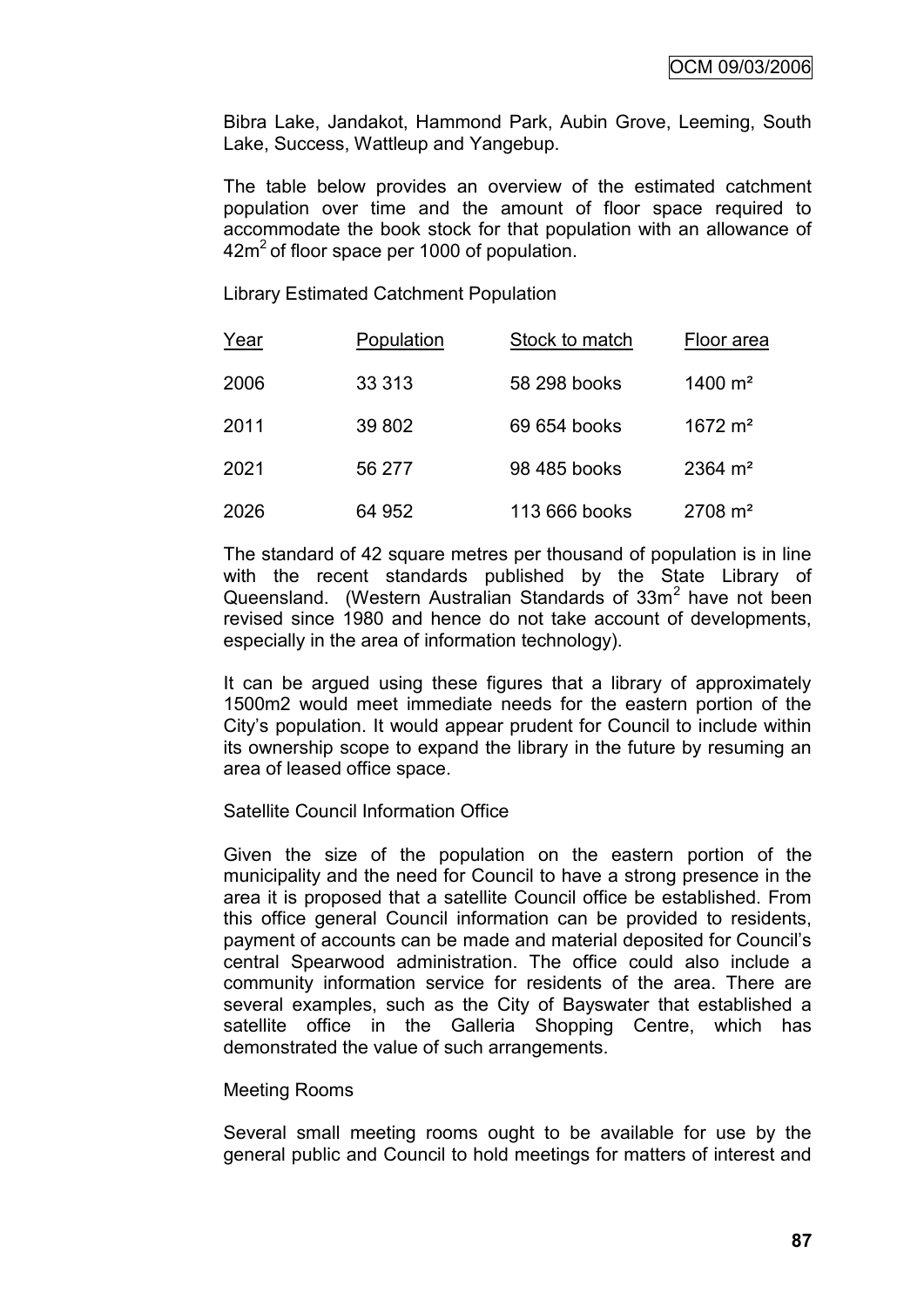concern to residents of the eastern portion of the City. Such rooms would also be used by Council staff for meetings.

#### Children"s Activity area

There is a community expectation that facilities will be available specifically for children. Whilst it is not expected that the children"s activity area will be open at all times it could be designed to allow for use by the children of library patrons and operate on an occasional basis when there is known demand.

## **Leased Office Accommodation**

In response to an expression of interest advertised seeking to identify those interested in collocation in a multifunctional community/youth facility on the Success community purposes site a number of responses were received from Government and not for profit organisations. The total space required for these organisations is approximately  $1300m^2$ . Council at its meeting of the 8th of December 2005 resolved to advise these organisations that it was investigating alternative facilities that could be suitable for their purposes. Informal discussions with these groups indicate that they would be most interested with a presence in Cockburn Central leasing premises. It would be of great benefit to Council to gain an agreement in principal with these agencies to lease space at a market rate.

It is proposed that Council proceed with the Business Plan and to include the purchase of the land and to retain ownership of the areas described as Council facilities and office space for lease.

A summary of the space proposed to be retained in the ownership of the City is as follows:

| • Library space                  | 1,500m <sup>2</sup> |
|----------------------------------|---------------------|
| • Other Council facilities       | 350m <sup>2</sup>   |
| • Office accommodation for lease | 1,000 $m2$          |
|                                  |                     |

Total Space to be owned by the City  $2.850m^2$ 

Given the value of the site it is proposed that undercroft parking would be required which would cost in the vicinity of  $$1,440,000$  for  $$800/m^2$ for approximately 80 cars.

In summary, should Council resolve to proceed toward the purchase of lot 7 and ultimately develop facilities on the site to own and sell through a joint venture partnership arrangement the following steps are required:

1. Council to establish its requirements for the project.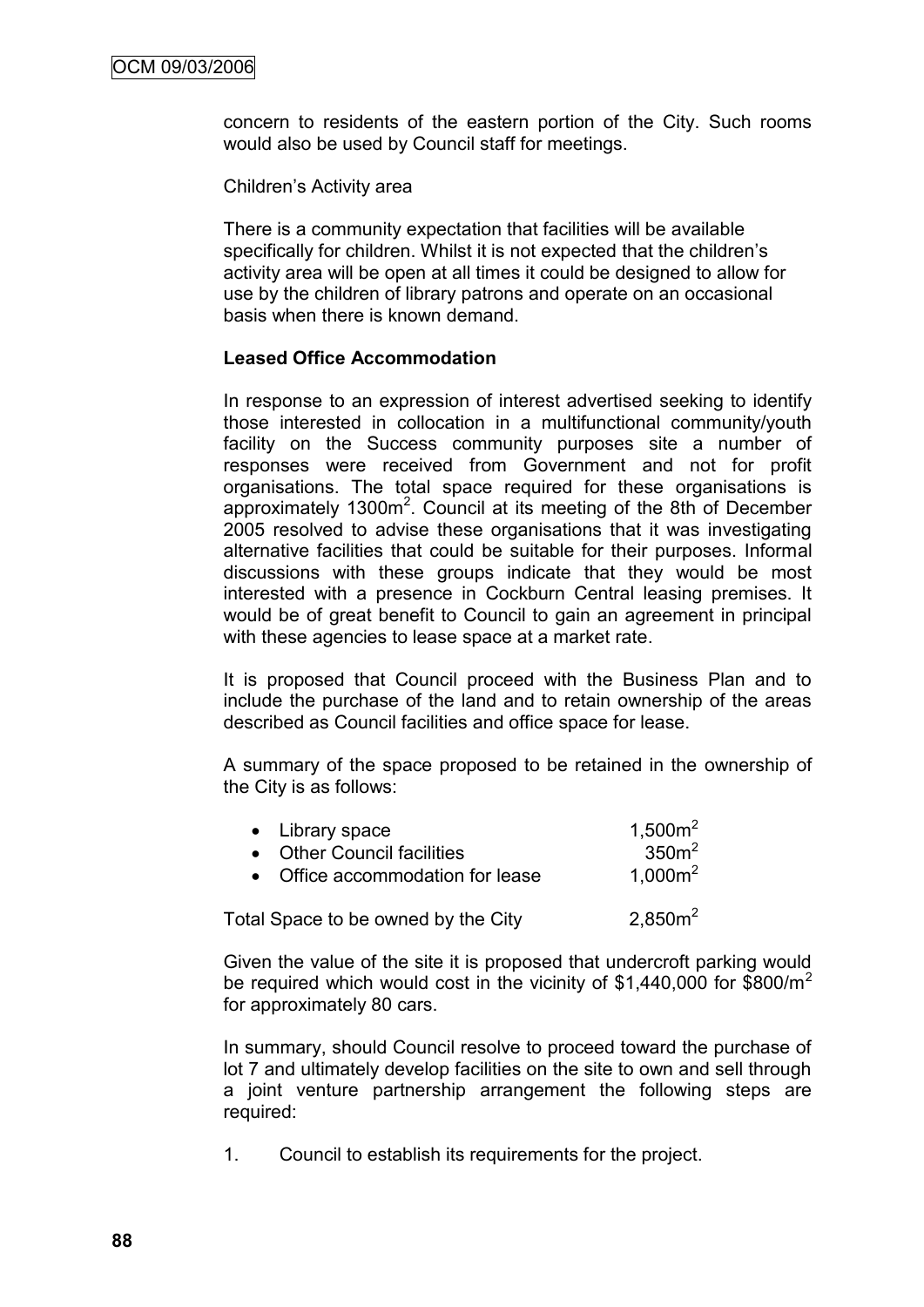- 2. Seek a valuation for the purchase of the land and negotiate an agreed price with Landcorp.
- 3. The City to enter an option to purchase the land from Landcorp at the agreed valuation price with the option being conditional to ensure the City is protected should a joint venture partner not be identified who meets the requirements of the City or the Council of the City of Cockburn wishes not to proceed with the purchase for some other reason.
- 4. The City calls an Expression of Interest for a joint venture partnership arrangement for the project and short lists applicants for tender.
- 5. Tender for a joint venture partner for the Cockburn Central project and appoint a venture partner conditional on all statutory requirements being met and ultimately approved by Council.
- 6. Finalise and advertise the Business Plan for the project.
- 7. Council to:-
	- 1) adopt the Business Plan;
	- 2) confirm its desire to purchase the land; and
	- 3) formally appoint the joint venture partner for the project.

## **Strategic Plan/Policy Implications**

To facilitate and provide an optimum range of community services.

## **Budget/Financial Implications**

Should Council seek to own 2850 $m<sup>2</sup>$  of the building and purchase the land its capital investment would total approximately \$9,400,000 of which up to \$1,500,000 would be for the purchase of the land and \$7,900,000 for the construction of portions of the building to be owned by the City. Balanced against this expenditure is any profit that could be made from the strata title sale of portions of the building such as residential units. The profit made from such an arrangement is difficult to determine but would be more accurately estimated when the project goes to tender.

With the proposal to lease a portion of the building owned by the City to external agencies there is the potential to generate a gross income based on  $1,000m^2$  at \$150/ $m^2$  of \$150,000 pa. The Business Plan proposed will provide a more detailed breakdown of anticipated income and expenditure. Although ultimately the more accurate figures will be gleaned from the response to tenders for joint venture partners.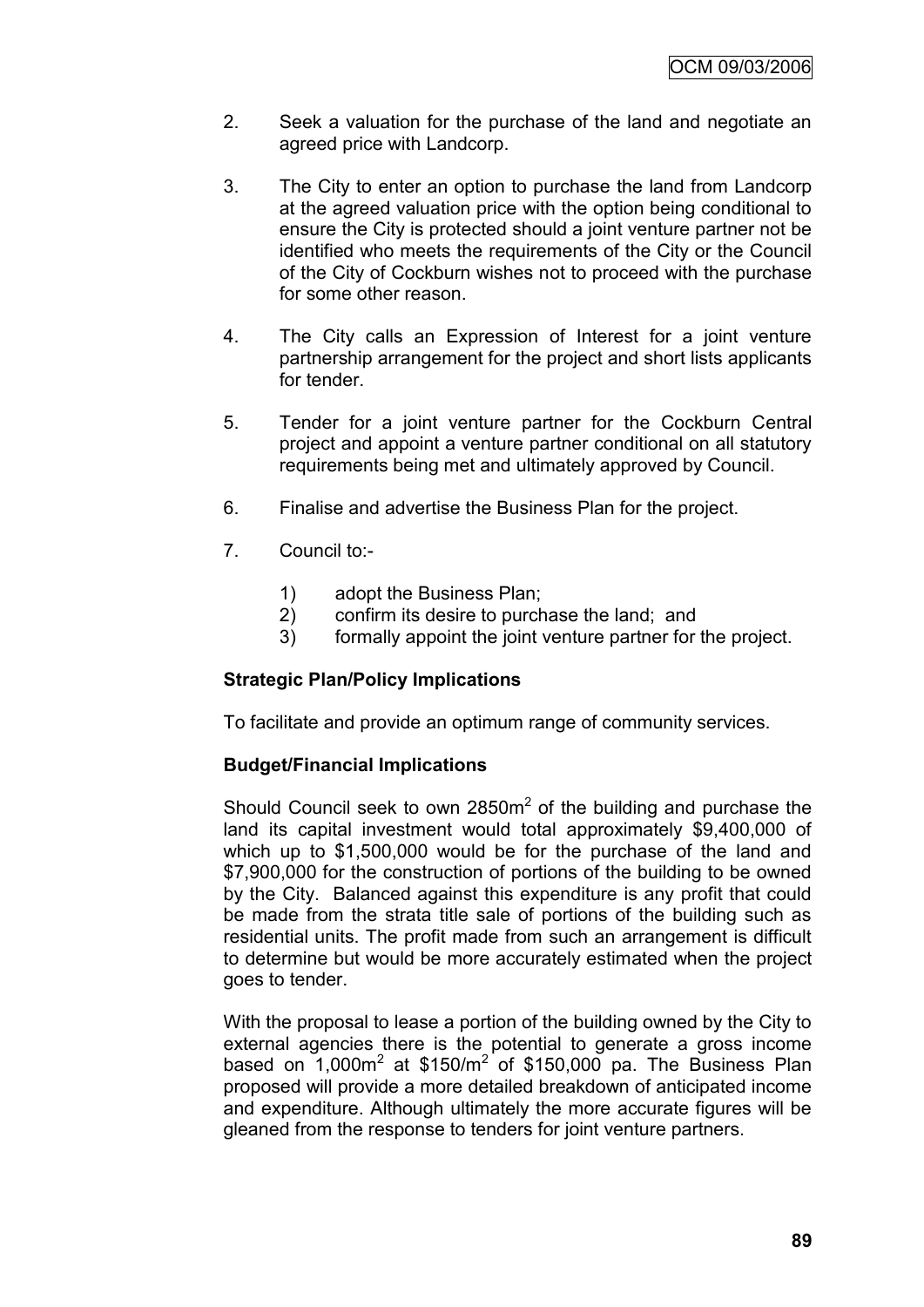Library Estimated Operational budget

| <b>Library Size</b><br>$1000 \text{ m}^2$ | <b>Estimate of Total Staffing</b><br>11.00 FTE | <b>Estimated</b><br>\$899,000 |
|-------------------------------------------|------------------------------------------------|-------------------------------|
| $1200 \text{ m}^2$                        | 11.00 FTE                                      | \$906,000                     |
| $2000 \; \text{m}^2$                      | 17.50 FTE                                      | \$1,473,000                   |

The level of staffing is predicated on the assumption of the library being staffed from 0830 to 2030 Monday to Thursday, from 0830 to 1730 on Friday and from 0830 to 1700 on Saturday and closed on Sunday.

By comparison the Spearwood Library has an operational budget of \$852,288; Coolbellup Library \$267,980 and the Success Library \$332,922 (this figure includes \$67,000 rent paid fro the shop front). The proposed Cockburn Library operational budget could be reduced with a reduction in opening hours.

The total Council operating budget for library services is \$2,360,000 pa. Should Council increase its allocation to libraries by say \$350,000 pa for the operation of a new library at Cockburn Central it would result in an increase in the libraries budget of 14.8%. The Cities population growth is approximately 3.6% pa hence over 4 years the population growth would fully justify the additional expenditure. There is a strong case to argue that in fact the population on the east side of the City is presently quite under resourced in respect to library facilities and such an increase in expenditure can be already justified to meet current demands.

## **City Portion**

The cost of constructing residential units would be borne by the joint venture partner only the Council costs are shown below.

| Capital                            |             |  |
|------------------------------------|-------------|--|
| Land purchase                      | \$1,500,000 |  |
|                                    |             |  |
| <b>Building construction</b>       | \$6,270,000 |  |
| $(2,850m^2 \text{ @ $2,200/m^2$})$ |             |  |
| Library Fit out                    | \$800,000   |  |
| Council facilities fit out         | 50,000      |  |
|                                    | \$7,120,000 |  |
| Fees and contingency 11%           | \$783,200   |  |
| ⊺otal                              | \$7,900,200 |  |

Indicative Capital and Operational budget

Less Profit Share joint venture works – to be quantified in a future Business plan.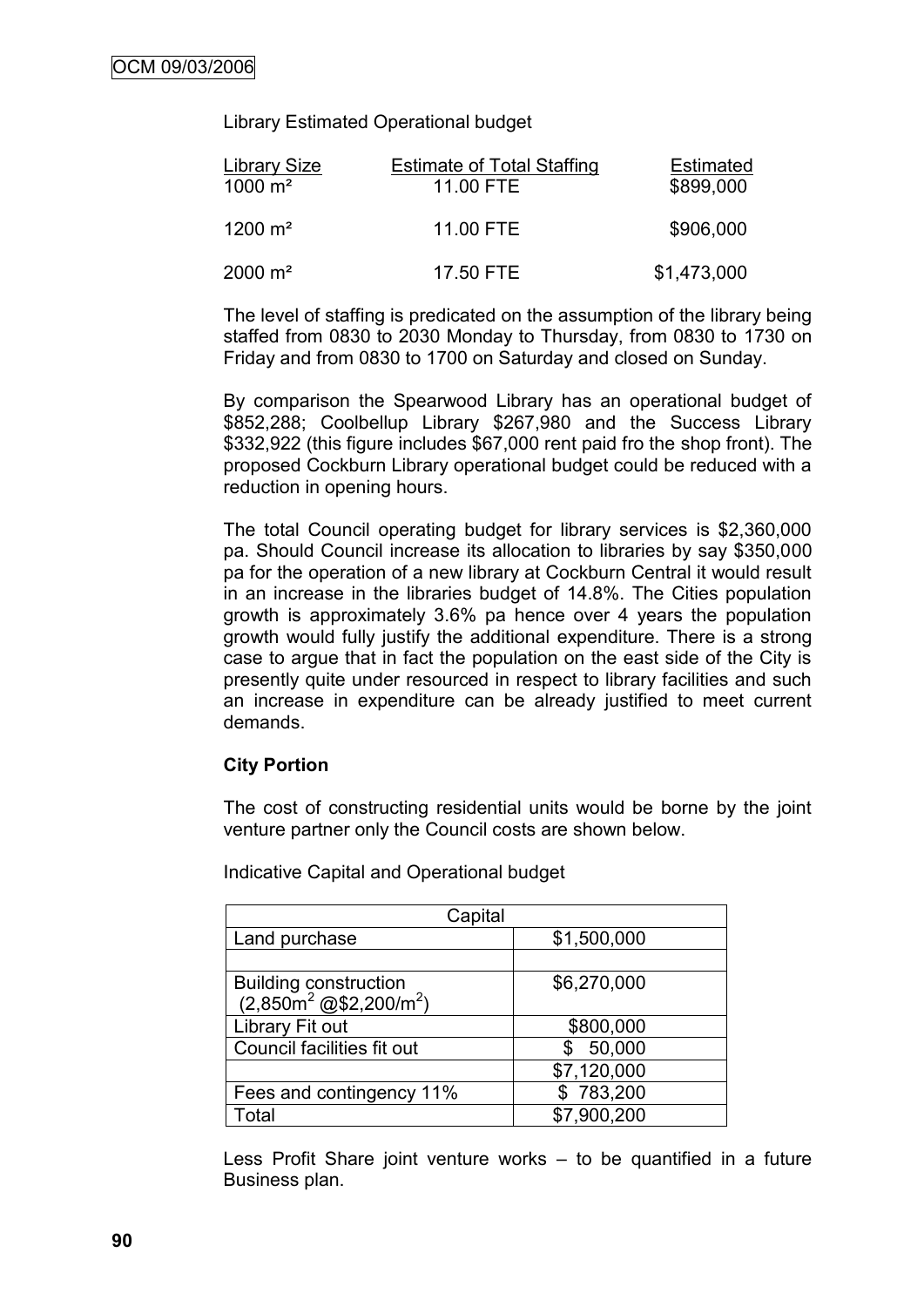# **Operating**

| <b>Expenditure</b>                  |               |
|-------------------------------------|---------------|
| Library $1,500m^2$ (includes wages) | \$906,000     |
| <b>Council facilities</b>           | \$50,000      |
| Less saving (Success Library)       | $-$ \$330,000 |
| Гоtal                               | \$626,000     |

| <b>Income</b>                   |           |
|---------------------------------|-----------|
| Lease of Office space           | \$150,000 |
| Hire of Council facilities      | \$10,000  |
|                                 |           |
| Total operating deficit/surplus | \$466,000 |

Funding for construction of this facility will come predominantly from loan funds.

# **Legal Implications**

Section 3.59 of the Local Government Act requires the development and publishing of a "major land transaction" and a "major trading undertaking'.

If the final project leads to the creation of portions of the building for sale the requirements of the Strata titles Act 1985 would need to be met.

# **Community Consultation**

A Business Plan for the project would be prepared by which members of the public and other interested parties would comment on the project.

# **Attachment(s)**

Nil.

# **Advice to Proponent(s)/Submissioners**

Landcorp have been advised that the matter of the purchase and development of lot 7 will be put to Council at its March 2006 meeting.

# **Implications of Section 3.18(3) Local Government Act, 1995**

The provision of library, satellite Council offices and the like are matters clearly in the bailiwick of a local authority. The provision of office space for lease and residential development is an area of activity usually in the domain of the private sector. The proposed Business Plan for the project gives the community and the private sector notice of Councils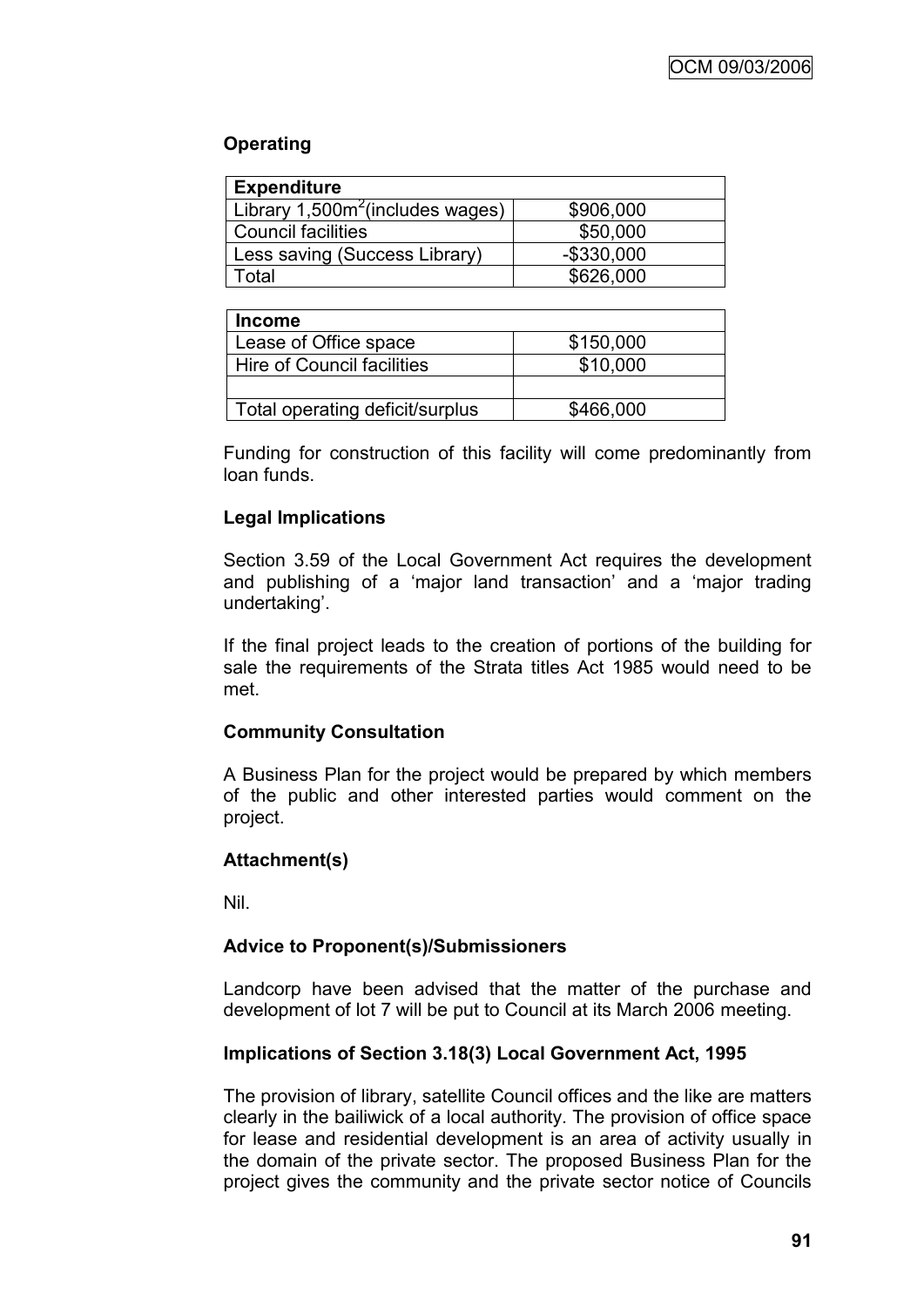intent to proceed with a commercial activity. The involvement of a private joint venture partner does to some extent mitigate the issue of local Government involvement in a commercial activity as the risk of such activity is shared with another party who has experience in this type of venture.

## **17.4 (OCM 09/03/2006) - FESA RECOMMENDED EMERGENCY SERVICES LEVY (ESL) REALIGNMENT (IGA/021) (SH) (ATTACH)**

**RECOMMENDATION** That Council:-

- (1) agree to the Emergency Services Levy (ESL) boundary realignment as recommended by Fire & Emergency Services Authority (FESA); and
- (2) advise FESA and the Jandakot Volunteer Bush Fire Brigade accordingly.

**COUNCIL DECISION**

## **Background**

With the establishment of the Emergency Services Levy (ESL) FESA created ESL boundaries, which reflected the level of service that the Fire and Rescue Service would provide to an area, and consequently the cost imposed on landowners in the area under the Emergency Services Levy. The highest level of service being the ESL 1 is serviced by FESA Brigades while ESL 3 areas see Volunteer Brigades as the first call in the event of a fire. The City of Cockburn features both ESL 1 and ESL 3 areas.

#### **Submission**

FESA have written to the City advising of the need to realign the ESL boundaries due to increased residential and industrial development. FESA require a response in March 2006 to ensure that the realignment proceeds as soon as possible.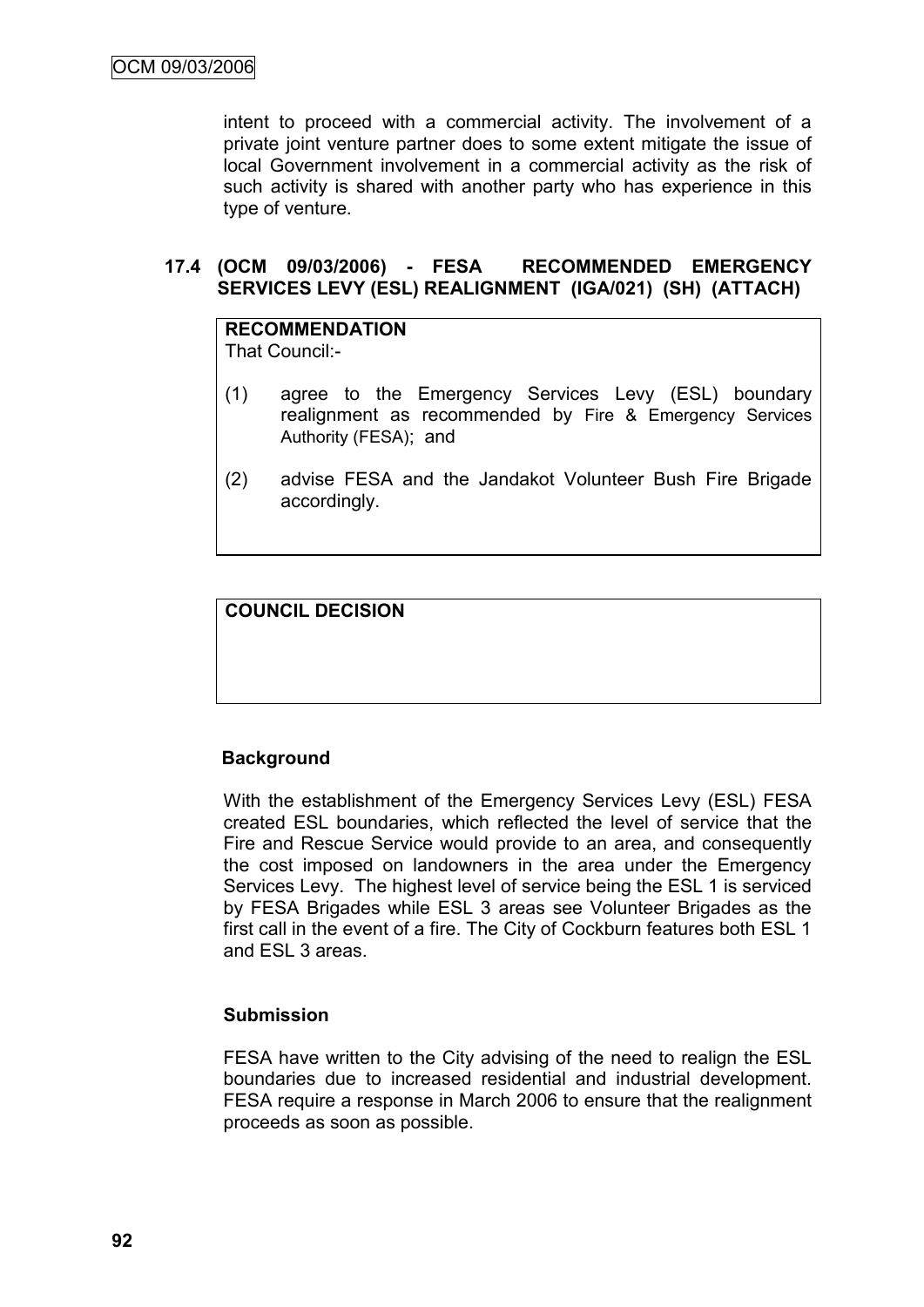## **Report**

The current ESL boundaries see large parts of the City sitting in ESL 3 areas. As such the Jandakot and South Coogee Bush Fire Brigades are first call for any fire in these areas. The increased residential and industrial development now sees some developed areas sitting in ESL 3 zones. Consequently these developments are not afforded the same level of protection as ESL 1 protected properties.

FESA have recommended realigning the ESL boundaries to cover new developments including Aubin Grove and areas in Jandakot. As such the Jandakot Volunteer Bush Fire Brigade first response area will be reduced by approximately 20 percent. FESA discussed this issue with the Jandakot Brigade in a meeting on  $20<sup>th</sup>$  February 2006.

FESA"s rationale behind the realignment is to provide a suitable level of protection for industrial and residential areas. FESA has identified that industrial and urban developments are at increased risk compared to undeveloped areas, requiring faster response times and first call service by FESA. The volunteer brigades will be called on in a support capacity when required.

Given FESA"s recommendation for the change it is recommended that Council agree to the proposed realignment and advise FESA accordingly.

## **Strategic Plan/Policy Implications**

Key Result Area "Managing Your City" refers.

## **Budget/Financial Implications**

There will be no additional costs to the City as a result of the ESL boundary change.

## **Legal Implications**

N/A

# **Community Consultation**

FESA discussed the issue of ESL boundary realignments and the proposed changes with the Jandakot Volunteer Bush Fire Brigade. The final decision on ESL boundaries is made by FESA.

# **Attachment(s)**

- 1. Letter from FESA advising of proposal for ESL boundary changes
- 2. Map of changes indicated.